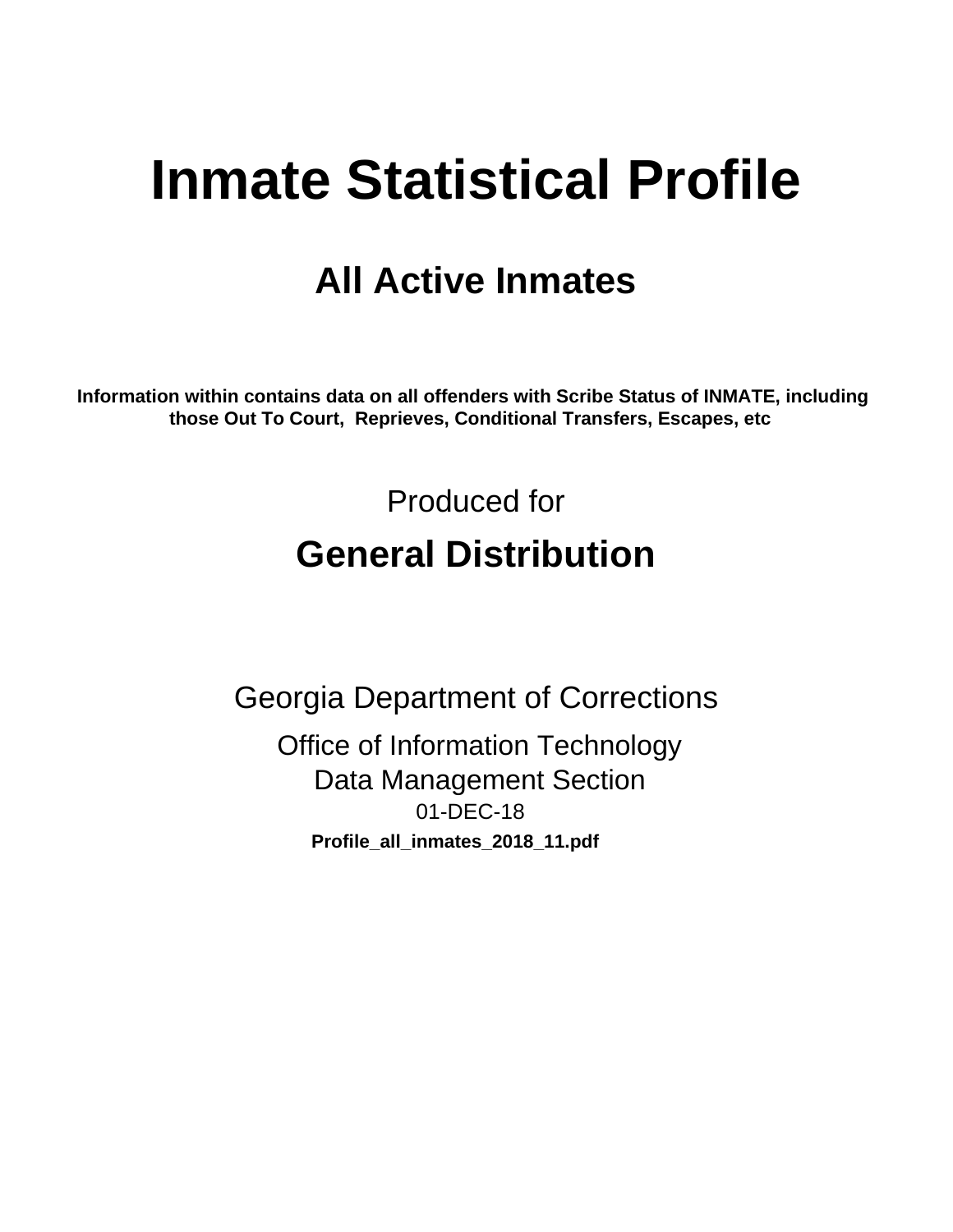#### **Inmate Statistical Profile 01-DEC-18** Contents

**All Active Inmates** 

Produced for General Distribution

## **Table of Contents**

| <b>Demographic information</b>                                        |
|-----------------------------------------------------------------------|
| 4 Current age, broken out in ten year age groups                      |
| 5 Race group                                                          |
| 6 Marital status, self-reported at entry to prison                    |
| 7 Number of Inmates with Dependents, self-reported at entry to prison |
| 8 Religious affiliation, self-reported at entry to prison             |
| 9 Home county - self-reported at entry to prison                      |
| 14 Employment status before prison, self-reported at entry to prison  |
| 15 Age at admission                                                   |
| 17 Age at admission                                                   |
| 20 Height, measured at entry to prison                                |
| 22 Weight, measured at entry to prison                                |
| 23 Military service                                                   |
| <b>Correctional information</b>                                       |
| 24 Type of admission to prison                                        |
| 25 Current / last supervision level                                   |
| 26 Current / last institution type                                    |
| 27 Institution type - transitional centers                            |
| 28 Institution type - county prisons                                  |
| 30 Institution type - state prisons                                   |
| 32 Institution type - private prisons                                 |
| 33 Institution type - inmate boot camp                                |
| 34 Number of disciplinary reports                                     |
| 35 Number of transfers                                                |
| 36 Number of escapes                                                  |
| 37 Split sentence - Probation to follow                               |
| 38 Probable future release type of still active inmates               |
| 39 Time served in current (or last) institution                       |
| <b>Educational, psychological and physical information</b>            |
| 40 Highest grade level attained                                       |
| 41 Culture fair IQ scores                                             |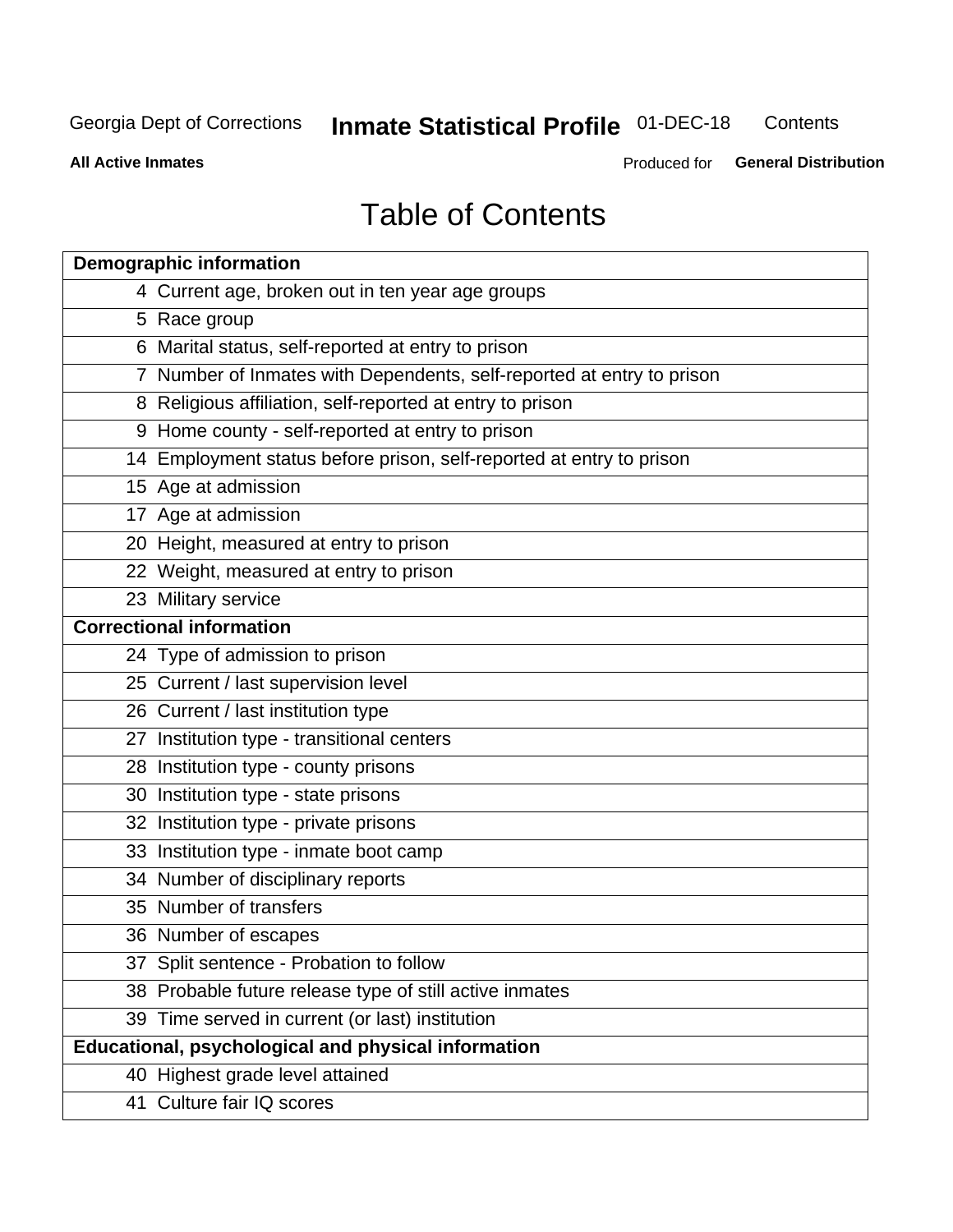#### **Inmate Statistical Profile 01-DEC-18** Contents

**All Active Inmates** 

Produced for General Distribution

## **Table of Contents**

| Educational, psychological and physical information              |
|------------------------------------------------------------------|
| 42 Wide Range Achievement Test (WRAT) reading score              |
| 43 Wide Range Achievement Test (WRAT) math score                 |
| 44 Wide Range Achievement Test (WRAT) spelling score             |
| 45 Current / last mental health treatment level                  |
| 46 PULHESDWIT medical scale - 'P' overall condition ('P'hysical) |
| 47 PULHESDWIT medical scale - 'U' upper body                     |
| 48 PULHESDWIT medical scale - 'L' lower body                     |
| 49 PULHESDWIT medical scale - 'H' hearing                        |
| 50 PULHESDWIT medical scale - 'E' vision                         |
| 51 PULHESDWIT medical scale -'S' psychiatric                     |
| 52 PULHESDWIT medical scale - 'D' dental                         |
| 53 PULHESDWIT medical scale - 'W' work ability                   |
| 54 PULHESDWIT medical scale - 'I' impairment                     |
| 55 PULHESDWIT medical scale - 'T' transportability               |
| <b>Crimes and criminal history information</b>                   |
| 56 Number of prior Georgia incarcerations                        |
| 57 Prison sentence in years                                      |
| 58 Primary offense, broken out into felonies vs misdemeanors     |
| 59 Primary offense, broken out into six broad crime categories   |
| 60 Primary offense, detailed offense code                        |
| 68 County of conviction of primary offense                       |
| 73 Circuit of conviction of primary offense                      |
| 75 Years served (jail + prison) in this incarceration            |
| <b>Medical information</b>                                       |
| 76 Results of most recent HIV test                               |
| 77 Results of most recent tuberculosis test                      |
| 78 Results of most recent syphilis test                          |
| 79 Results of most recent Hepatitis-C test                       |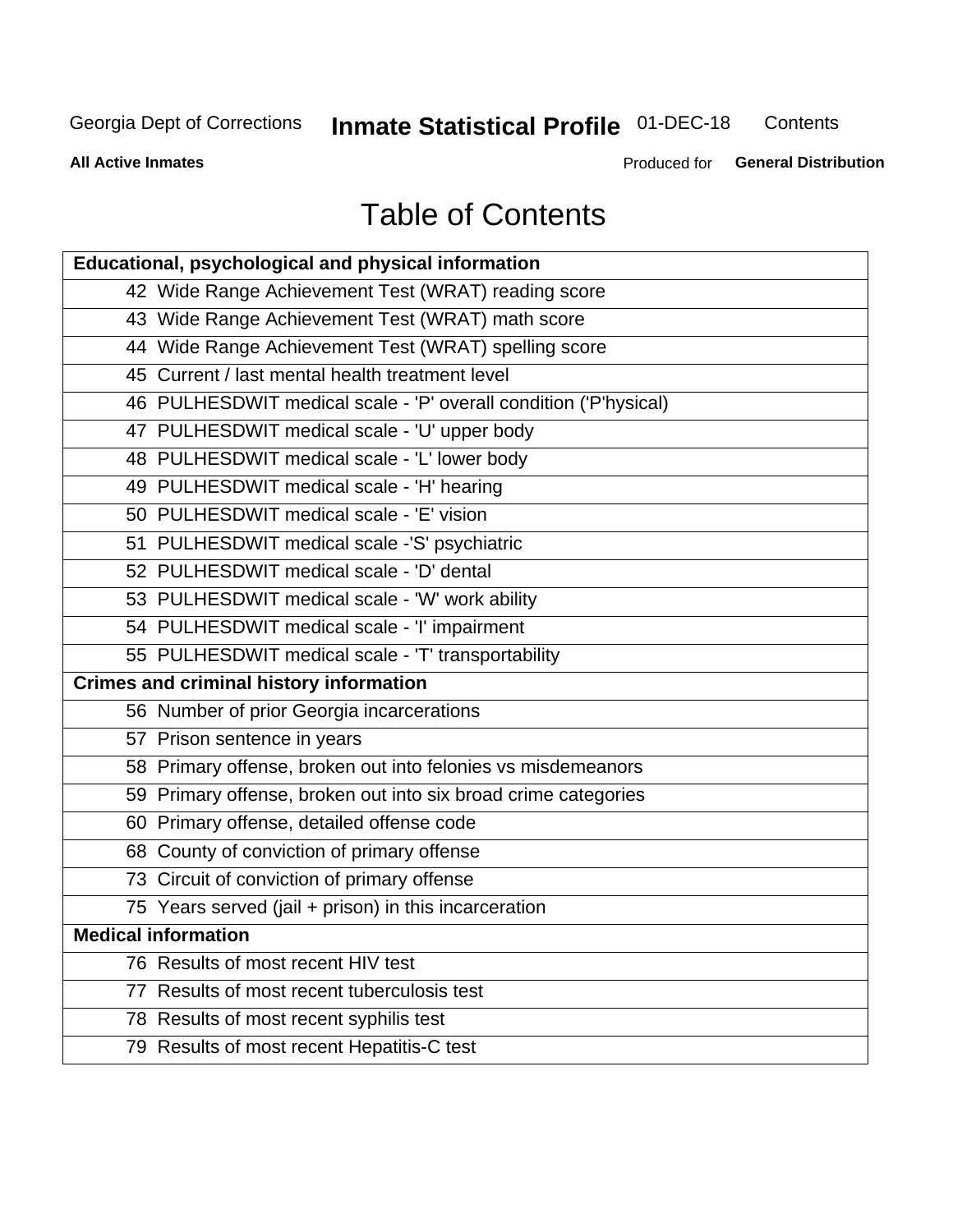## Inmate Statistical Profile 01-DEC-18 Page 4

#### **All Active Inmates**

### Produced for General Distribution

## Current age, broken out in ten-year age groups

COL % - percent each COUNT is of its particular column

|                            |              | <b>Male</b> |        |              | <b>Female</b> |          |              | <b>Total</b> |  |
|----------------------------|--------------|-------------|--------|--------------|---------------|----------|--------------|--------------|--|
| <b>Current Age</b>         | <b>Count</b> | Col %       | Row %  | <b>Count</b> | Col %         | Row %    | <b>Total</b> | Col %        |  |
| <b>Teens (1-19)</b>        | 722          | 1.42%       | 94.88% | 39           | 0.99%         | 5.12%    | 761          | 1.39%        |  |
| <b>Twenties (20-29)</b>    | 13,768       | 27.16%      | 93.16% | 1,011        | 25.71%        | 6.84%    | 14,779       | 27.06%       |  |
| <b>Thirties (30-39)</b>    | 15,432       | 30.45%      | 91.57% | 1,420        | 36.11%        | $8.43\%$ | 16,852       | 30.86%       |  |
| <b>Forties (40-49)</b>     | 10,593       | 20.90%      | 92.39% | 873          | 22.20%        | 7.61%    | 11,466       | 20.99%       |  |
| <b>Fifties (50-59)</b>     | 7,023        | 13.86%      | 93.89% | 457          | 11.62%        | 6.11%    | 7,480        | 13.70%       |  |
| <b>Sixties (60-69)</b>     | 2,501        | 4.93%       | 95.75% | 111          | 2.82%         | 4.25%    | 2,612        | 4.78%        |  |
| Seventy $+$ (70 and above) | 645          | 1.27%       | 96.85% | 21           | 0.53%         | $3.15\%$ | 666          | 1.22%        |  |
| <b>Total Reported</b>      | 50,684       | 100%        | 92.80% | 3,932        | 100%          | 7.20%    | 54,616       | 100%         |  |

| Not I<br><b>Experience</b> | 264    |                | <b>OCE</b><br>60 A |
|----------------------------|--------|----------------|--------------------|
| <b>Total</b>               | 50.948 | ว ดวว<br>ა,ყაა | 54,881             |

| <b>Mean</b><br>(average) | 38.42 | 37.47 | 38.35 |
|--------------------------|-------|-------|-------|
| Median (middle)          | 36    | 36    | 36    |
| Mode<br>(most frequent)  | 29    | 29    | 29    |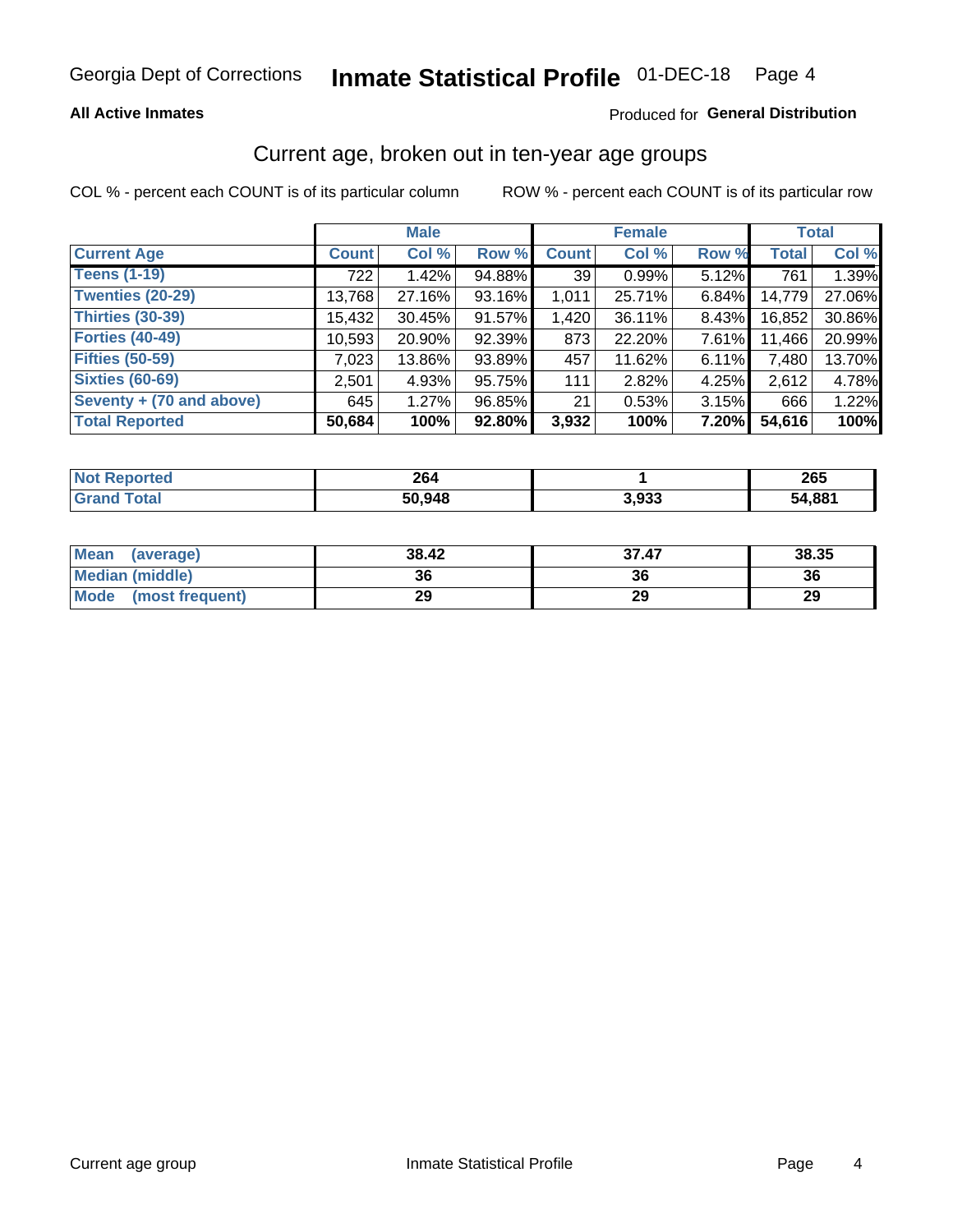#### **Inmate Statistical Profile 01-DEC-18** Page 5

#### **All Active Inmates**

#### **Produced for General Distribution**

### Race group

COL % - percent each COUNT is of its particular column

|                   |                        |              | <b>Male</b> |         |             | <b>Female</b> |        |              | <b>Total</b> |  |
|-------------------|------------------------|--------------|-------------|---------|-------------|---------------|--------|--------------|--------------|--|
|                   | <b>Race Group</b>      | <b>Count</b> | Col %       |         | Row % Count | Col %         | Row %  | <b>Total</b> | Col %        |  |
|                   | <b>White</b>           | 17,396       | 34.14%      | 88.32%  | 2,301       | 58.50%        | 11.68% | 19,697       | 35.89%       |  |
| 2                 | <b>Black</b>           | 31,204       | 61.25%      | 95.26%  | 1,551       | 39.44%        | 4.74%  | 32,755       | 59.68%       |  |
| 5                 | <b>Other</b>           | 55           | .11%        | 90.16%  | 6           | .15%          | 9.84%  | 61           | .11%         |  |
| 6                 | <b>Asian</b>           | 178          | $.35\%$     | 93.68%  | 12          | .31%          | 6.32%  | 190          | .35%         |  |
| 9                 | <b>Unknown</b>         | 14           | $.03\%$     | 93.33%  |             | .03%          | 6.67%  | 15           | .03%         |  |
| 10                | <b>Hispanic</b>        | 2,076        | 4.07%       | 97.15%  | 61          | 1.55%         | 2.85%  | 2,137        | 3.89%        |  |
| $12 \overline{ }$ | <b>Native American</b> | 24           | .05%        | 96.00%  |             | .03%          | 4.00%  | 25           | .05%         |  |
| 13                | <b>Native Hawaiian</b> |              | $.01\%$     | 100.00% |             |               |        |              | .01%         |  |
|                   | <b>Total Reported</b>  | 50,948       | 100%        | 92.83%  | 3,933       | 100%          | 7.17%  | 54,881       | 100%         |  |

| Reported<br><b>NOT</b> |        |       |        |
|------------------------|--------|-------|--------|
| Гоtal<br>'Grand        | 50,948 | 3,933 | 54,881 |

| <b>Mode</b><br>---<br>most frequent) | Black | White | <b>Black</b> |
|--------------------------------------|-------|-------|--------------|
|                                      |       |       |              |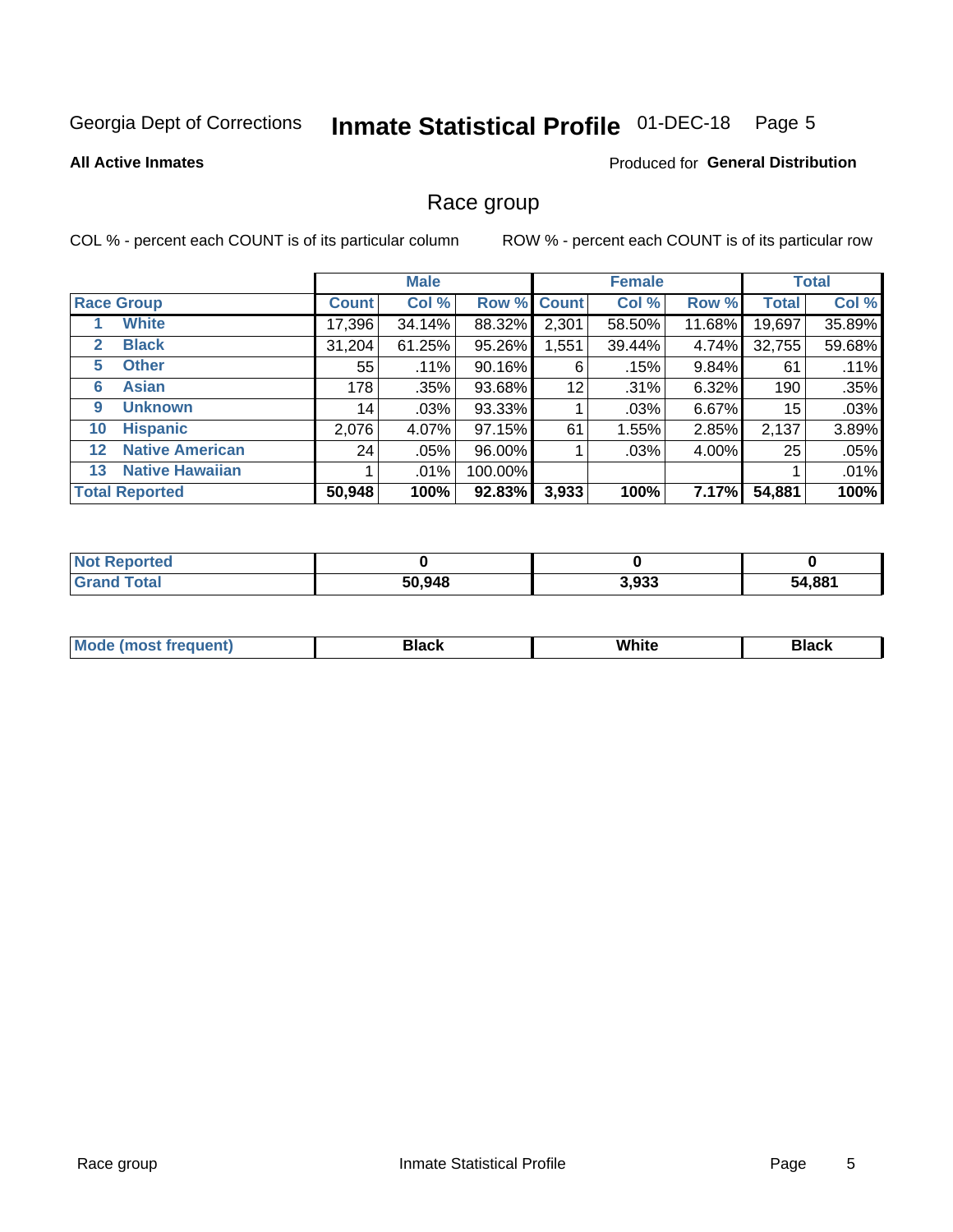#### **Inmate Statistical Profile 01-DEC-18** Page 6

**All Active Inmates** 

### Produced for General Distribution

## Marital status, self-reported at entry to prison

COL % - percent each COUNT is of its particular column

|                            | <b>Male</b>  |          |        |              | <b>Female</b> | <b>Total</b> |              |        |
|----------------------------|--------------|----------|--------|--------------|---------------|--------------|--------------|--------|
| <b>Marital Status</b>      | <b>Count</b> | Col %    | Row %  | <b>Count</b> | Col %         | Row %        | <b>Total</b> | Col %  |
| <b>Unknown</b><br>$\bf{0}$ | 1,276        | $2.50\%$ | 87.04% | 190          | 4.83%         | 12.96%       | 1,466        | 2.67%  |
| <b>Divorced</b><br>D       | 4,857        | 9.53%    | 90.18% | 529          | 13.45%        | 9.82%        | 5,386        | 9.81%  |
| <b>Married</b><br>М        | 6,797        | 13.34%   | 91.54% | 628          | 15.97%        | 8.46%        | 7,425        | 13.53% |
| <b>Separated</b><br>S.     | 1,781        | $3.50\%$ | 84.73% | 321          | 8.16%         | 15.27%       | 2,102        | 3.83%  |
| <b>Unmarried</b><br>U      | 35,670       | 70.01%   | 94.36% | 2,132        | 54.21%        | 5.64%        | 37,802       | 68.88% |
| <b>Widow</b><br>W          | 567          | 1.11%    | 81.00% | 133          | 3.38%         | 19.00%       | 700          | 1.28%  |
| <b>Total Reported</b>      | 50,948       | 100%     | 92.83% | 3,933        | 100%          | 7.17%        | 54,881       | 100%   |

| orted<br>I NOT |        |                 |        |
|----------------|--------|-----------------|--------|
| $\sim$         | 50,948 | 2002<br>. ა.ყაა | 54.881 |

|--|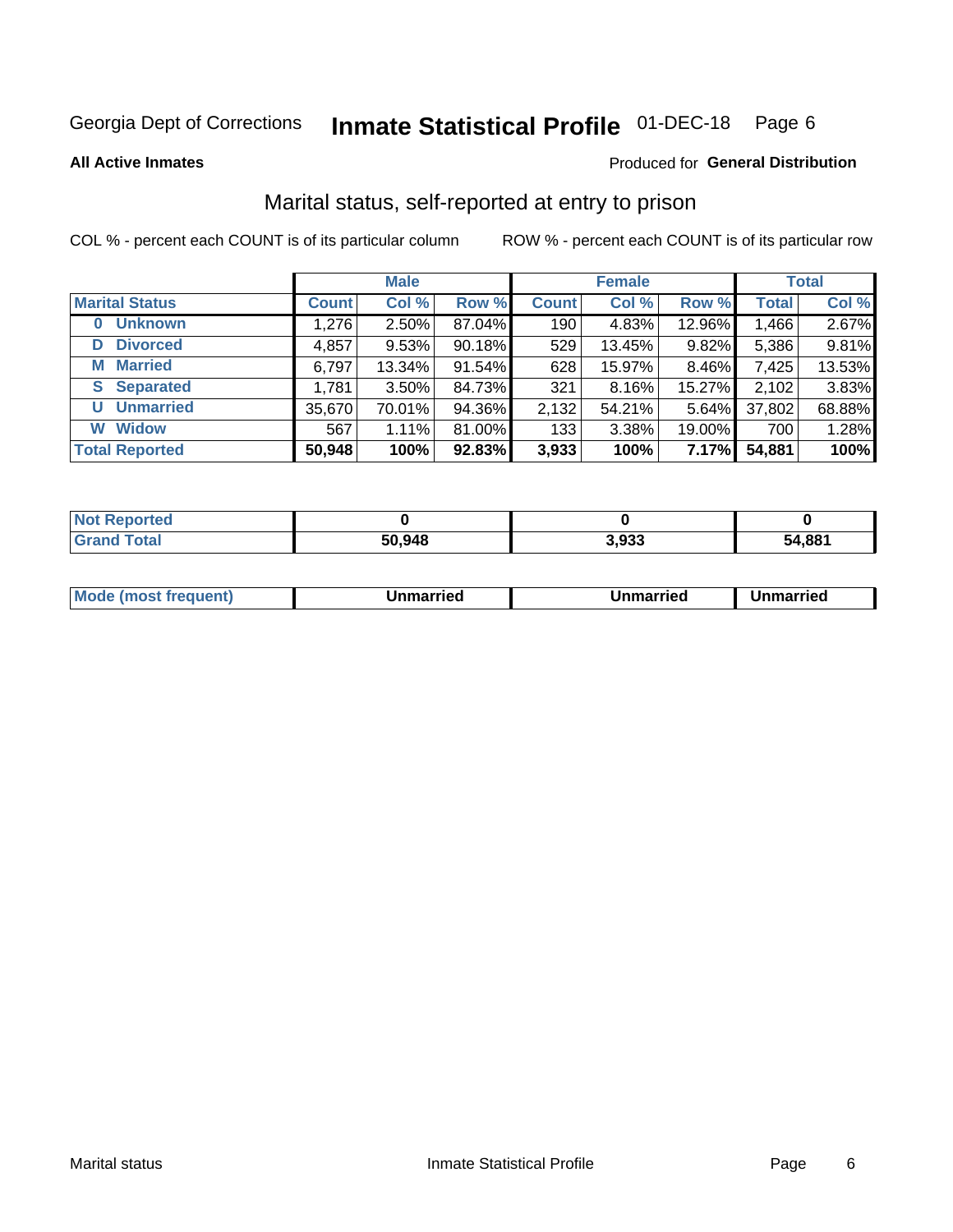#### **Inmate Statistical Profile 01-DEC-18** Page 7

#### **All Active Inmates**

### Produced for General Distribution

## Number of Inmates with Dependents, Self-Reported at Entry to Prison

COL % - percent each COUNT is of its particular column

|                             |              | <b>Male</b> |        |              | <b>Female</b> |       |              | <b>Total</b> |
|-----------------------------|--------------|-------------|--------|--------------|---------------|-------|--------------|--------------|
| <b>Number of dependents</b> | <b>Count</b> | Col %       | Row %  | <b>Count</b> | Col %         | Row % | <b>Total</b> | Col %        |
| l 0                         | 15,666       | 37.15%      | 93.54% | 1,082        | 33.26%        | 6.46% | 16,748       | 36.87%       |
|                             | 9,825        | 23.30%      | 93.75% | 655          | 20.14%        | 6.25% | 10,480       | 23.07%       |
| $\overline{2}$              | 7,350        | 17.43%      | 91.74% | 662          | 20.35%        | 8.26% | 8,012        | 17.64%       |
| $\overline{3}$              | 4,494        | 10.66%      | 90.60% | 466          | 14.33%        | 9.40% | 4,960        | 10.92%       |
| 4                           | 2,282        | 5.41%       | 91.10% | 223          | 6.86%         | 8.90% | 2,505        | 5.51%        |
| 5                           | 1,182        | 2.80%       | 92.78% | 92           | 2.83%         | 7.22% | 1,274        | 2.80%        |
| 6                           | 619          | 1.47%       | 93.93% | 40           | 1.23%         | 6.07% | 659          | 1.45%        |
| 7                           | 302          | 0.72%       | 95.57% | 14           | 0.43%         | 4.43% | 316          | 0.70%        |
| 8                           | 175          | 0.41%       | 95.11% | 9            | 0.28%         | 4.89% | 184          | 0.41%        |
| 9                           | 88           | 0.21%       | 95.65% | 4            | 0.12%         | 4.35% | 92           | 0.20%        |
| 10                          | 85           | 0.20%       | 95.51% | 4            | 0.12%         | 4.49% | 89           | 0.20%        |
| Over 10                     | 104          | 0.25%       | 98.11% | 2            | 0.06%         | 1.89% | 106          | 0.23%        |
| <b>Total Reported</b>       | 42,172       | 100%        | 92.84% | 3,253        | 100%          | 7.16% | 45,425       | 100%         |

| N | 1,776  | 680                 | 9,456  |
|---|--------|---------------------|--------|
|   | 50,948 | <b>022</b><br>3.933 | 54,881 |

| Mean (average)         | 1.50 | 1.62 | 51.، |
|------------------------|------|------|------|
| <b>Median (middle)</b> |      |      |      |
| Mode (most frequent)   |      |      |      |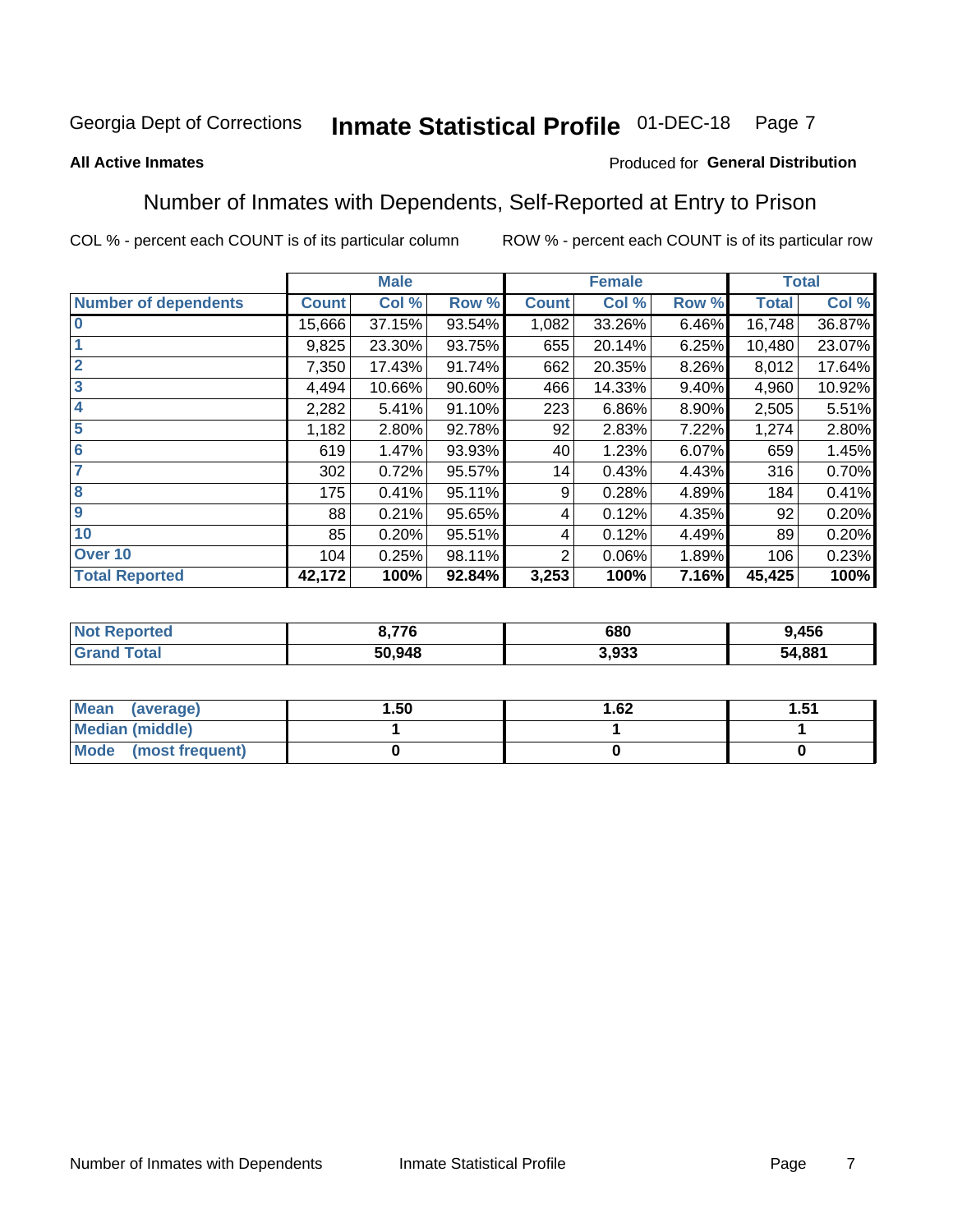#### **Inmate Statistical Profile 01-DEC-18** Page 8

#### **All Active Inmates**

#### Produced for General Distribution

## Religious affiliation, self-reported at entry to prison

COL % - percent each COUNT is of its particular column

|                  |                              |                | <b>Male</b> |         |              | <b>Female</b> |        |              | <b>Total</b> |
|------------------|------------------------------|----------------|-------------|---------|--------------|---------------|--------|--------------|--------------|
|                  | <b>Religious Affiliation</b> | <b>Count</b>   | Col %       | Row %   | <b>Count</b> | Col %         | Row %  | <b>Total</b> | Col %        |
| 1                | <b>Islam</b>                 | 1,429          | 6.67%       | 97.01%  | 44           | 1.77%         | 2.99%  | 1,473        | 6.16%        |
| $\mathbf{2}$     | <b>Catholic</b>              | 1,093          | 5.10%       | 87.86%  | 151          | 6.08%         | 12.14% | 1,244        | 5.21%        |
| $\overline{3}$   | <b>Baptist</b>               | 13,416         | 62.65%      | 87.96%  | 1,837        | 73.92%        | 12.04% | 15,253       | 63.83%       |
| 4                | <b>Methodist</b>             | 372            | 1.74%       | 83.60%  | 73           | 2.94%         | 16.40% | 445          | 1.86%        |
| $\overline{5}$   | <b>EpiscopIn</b>             | 44             | .21%        | 86.27%  | 7            | .28%          | 13.73% | 51           | .21%         |
| $6\phantom{1}6$  | <b>Presbytrn</b>             | 73             | .34%        | 93.59%  | 5            | .20%          | 6.41%  | 78           | .33%         |
| 7                | <b>Chc Of God</b>            | 403            | 1.88%       | 89.36%  | 48           | 1.93%         | 10.64% | 451          | 1.89%        |
| 8                | <b>Holiness</b>              | 551            | 2.57%       | 82.12%  | 120          | 4.83%         | 17.88% | 671          | 2.81%        |
| $\boldsymbol{9}$ | <b>Jewish</b>                | 61             | .28%        | 82.43%  | 13           | .52%          | 17.57% | 74           | .31%         |
| 10               | <b>Anglican</b>              | 40             | .19%        | 97.56%  | 1            | .04%          | 2.44%  | 41           | .17%         |
| 11               | <b>Grk Orthdx</b>            | 3              | .01%        | 60.00%  | 2            | .08%          | 40.00% | 5            | .02%         |
| 12               | <b>Hindu</b>                 | 10             | .05%        | 83.33%  | 2            | .08%          | 16.67% | 12           | .05%         |
| 13               | <b>Buddhist</b>              | 51             | .24%        | 89.47%  | 6            | .24%          | 10.53% | 57           | .24%         |
| 14               | <b>Taoist</b>                | 5              | .02%        | 100.00% |              |               |        | 5            | .02%         |
| 15               | <b>Shintoist</b>             | 5              | .02%        | 100.00% |              |               |        | 5            | .02%         |
| 16               | <b>Seven D Ad</b>            | 58             | .27%        | 87.88%  | 8            | .32%          | 12.12% | 66           | .28%         |
| 17               | <b>Jehovah Wt</b>            | 261            | 1.22%       | 87.88%  | 36           | 1.45%         | 12.12% | 297          | 1.24%        |
| 18               | <b>Latr Day S</b>            | 23             | .11%        | 85.19%  | 4            | .16%          | 14.81% | 27           | .11%         |
| 19               | Quaker                       | $\overline{2}$ | .01%        | 100.00% |              |               |        | 2            | .01%         |
| 20               | <b>Other Prot</b>            | 1,872          | 8.74%       | 94.16%  | 116          | 4.67%         | 5.84%  | 1,988        | 8.32%        |
| 21               | <b>Messianic Judaism</b>     | 21             | .10%        | 91.30%  | 2            | .08%          | 8.70%  | 23           | .10%         |
| 96               | <b>None</b>                  | 1,620          | 7.57%       | 99.39%  | 10           | .40%          | .61%   | 1,630        | 6.82%        |
|                  | <b>Total Reported</b>        | 21,413         | 100%        | 89.6%   | 2,485        | 100%          | 10.4%  | 23,898       | 100%         |

|                                | 29,535 | ,448          | 30.983 |
|--------------------------------|--------|---------------|--------|
| $\mathcal{L}$ of $\mathcal{L}$ | 50,948 | 2 מי<br>ა.ააა | 54,881 |

| Mode (most frequent) | Baptist | aptist | Baptist |
|----------------------|---------|--------|---------|
|----------------------|---------|--------|---------|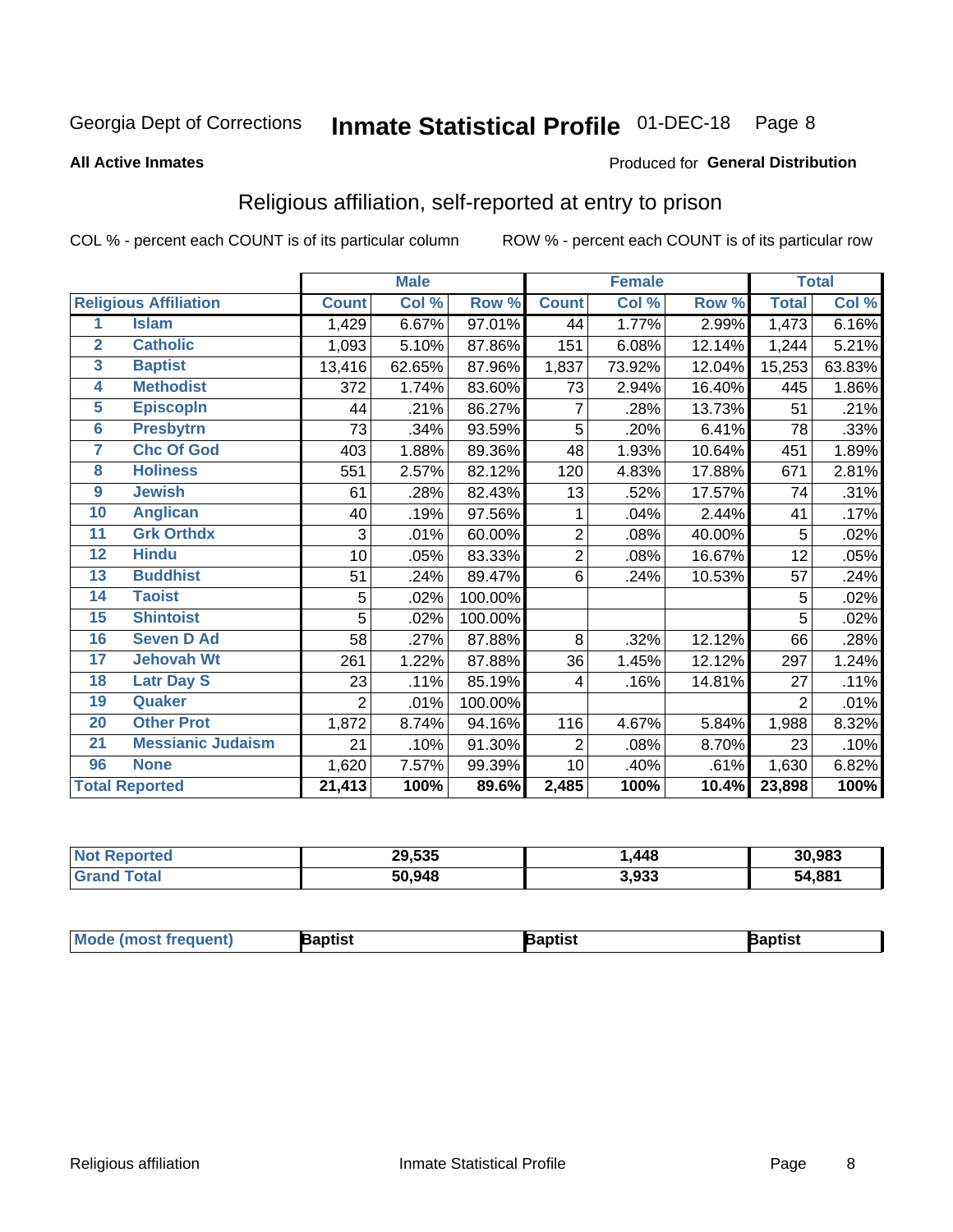## Inmate Statistical Profile 01-DEC-18 Page 9

#### **All Active Inmates**

### **Produced for General Distribution**

## Home county, self-reported at entry to prison

COL % - percent each COUNT is of its particular column

|     |                             |                  | <b>Male</b> |         |                | <b>Female</b> |        | <b>Total</b> |        |
|-----|-----------------------------|------------------|-------------|---------|----------------|---------------|--------|--------------|--------|
|     | <b>Home County</b>          | <b>Count</b>     | Col %       | Row %   | <b>Count</b>   | Col %         | Row %  | <b>Total</b> | Col %  |
| 000 | <b>Unknown</b>              | 7,644            | 15.00%      | 92.10%  | 656            | 16.68%        | 7.90%  | 8,300        | 15.12% |
| 001 | <b>Appling County</b>       | 134              | .26%        | 95.71%  | 6              | .15%          | 4.29%  | 140          | .26%   |
| 002 | <b>Atkinson County</b>      | 44               | .09%        | 93.62%  | 3              | .08%          | 6.38%  | 47           | .09%   |
| 003 | <b>Bacon County</b>         | 78               | .15%        | 93.98%  | 5              | .13%          | 6.02%  | 83           | .15%   |
| 004 | <b>Baker County</b>         | 19               | .04%        | 95.00%  | $\mathbf{1}$   | .03%          | 5.00%  | 20           | .04%   |
| 005 | <b>Baldwin County</b>       | 249              | .49%        | 92.57%  | 20             | .51%          | 7.43%  | 269          | .49%   |
| 006 | <b>Banks County</b>         | 76               | .15%        | 86.36%  | 12             | .31%          | 13.64% | 88           | .16%   |
| 007 | <b>Barrow County</b>        | $\overline{3}03$ | .59%        | 88.86%  | 38             | .97%          | 11.14% | 341          | .62%   |
| 008 | <b>Bartow County</b>        | 512              | 1.00%       | 86.78%  | 78             | 1.98%         | 13.22% | 590          | 1.08%  |
| 009 | <b>Ben Hill County</b>      | 185              | .36%        | 93.91%  | 12             | .31%          | 6.09%  | 197          | .36%   |
| 010 | <b>Berrien County</b>       | 81               | .16%        | 94.19%  | 5              | .13%          | 5.81%  | 86           | .16%   |
| 011 | <b>Bibb County</b>          | 1,126            | 2.21%       | 94.70%  | 63             | 1.60%         | 5.30%  | 1,189        | 2.17%  |
| 012 | <b>Bleckley County</b>      | 76               | .15%        | 89.41%  | 9              | .23%          | 10.59% | 85           | .15%   |
| 013 | <b>Brantley County</b>      | 80               | .16%        | 83.33%  | 16             | .41%          | 16.67% | 96           | .17%   |
| 014 | <b>Brooks County</b>        | 203              | .40%        | 99.02%  | $\overline{c}$ | .05%          | .98%   | 205          | .37%   |
| 015 | <b>Bryan County</b>         | 85               | .17%        | 95.51%  | 4              | .10%          | 4.49%  | 89           | .16%   |
| 016 | <b>Bulloch County</b>       | 345              | .68%        | 94.01%  | 22             | .56%          | 5.99%  | 367          | .67%   |
| 017 | <b>Burke County</b>         | 222              | .44%        | 97.37%  | 6              | .15%          | 2.63%  | 228          | .42%   |
| 018 | <b>Butts County</b>         | 132              | .26%        | 92.96%  | 10             | .25%          | 7.04%  | 142          | .26%   |
| 019 | <b>Calhoun County</b>       | 67               | .13%        | 93.06%  | 5              | .13%          | 6.94%  | 72           | .13%   |
| 020 | <b>Camden County</b>        | 145              | .28%        | 92.36%  | 12             | .31%          | 7.64%  | 157          | .29%   |
| 021 | <b>Candler County</b>       | 104              | .20%        | 95.41%  | 5              | .13%          | 4.59%  | 109          | .20%   |
| 022 | <b>Carroll County</b>       | 570              | 1.12%       | 91.79%  | 51             | 1.30%         | 8.21%  | 621          | 1.13%  |
| 023 | <b>Catoosa County</b>       | 236              | .46%        | 88.06%  | 32             | .81%          | 11.94% | 268          | .49%   |
| 024 | <b>Charlton County</b>      | 40               | .08%        | 88.89%  | 5              | .13%          | 11.11% | 45           | .08%   |
| 025 | <b>Chatham County</b>       | 1,614            | 3.17%       | 95.62%  | 74             | 1.88%         | 4.38%  | 1,688        | 3.08%  |
| 026 | <b>Chattahoochee County</b> | 26               | .05%        | 100.00% |                |               |        | 26           | .05%   |
| 027 | <b>Chattooga County</b>     | 205              | .40%        | 86.50%  | 32             | .81%          | 13.50% | 237          | .43%   |
| 028 | <b>Cherokee County</b>      | 395              | .78%        | 91.44%  | 37             | .94%          | 8.56%  | 432          | .79%   |
| 029 | <b>Clarke County</b>        | 493              | .97%        | 93.19%  | 36             | .92%          | 6.81%  | 529          | .96%   |
| 030 | <b>Clay County</b>          | 48               | .09%        | 90.57%  | 5              | .13%          | 9.43%  | 53           | .10%   |
| 031 | <b>Clayton County</b>       | 1,451            | 2.85%       | 93.61%  | 99             | 2.52%         | 6.39%  | 1,550        | 2.82%  |
| 032 | <b>Clinch County</b>        | 52               | .10%        | 88.14%  | $\overline{7}$ | .18%          | 11.86% | 59           | .11%   |
| 033 | <b>Cobb County</b>          | 1,721            | 3.38%       | 92.23%  | 145            | 3.69%         | 7.77%  | 1,866        | 3.40%  |
| 034 | <b>Coffee County</b>        | 265              | .52%        | 92.98%  | 20             | .51%          | 7.02%  | 285          | .52%   |
| 035 | <b>Colquitt County</b>      | 205              | .40%        | 95.79%  | 9              | .23%          | 4.21%  | 214          | .39%   |
| 036 | <b>Columbia County</b>      | 294              | .58%        | 91.30%  | 28             | .71%          | 8.70%  | 322          | .59%   |
| 037 | <b>Cook County</b>          | 125              | .25%        | 94.70%  | $\overline{7}$ | .18%          | 5.30%  | 132          | .24%   |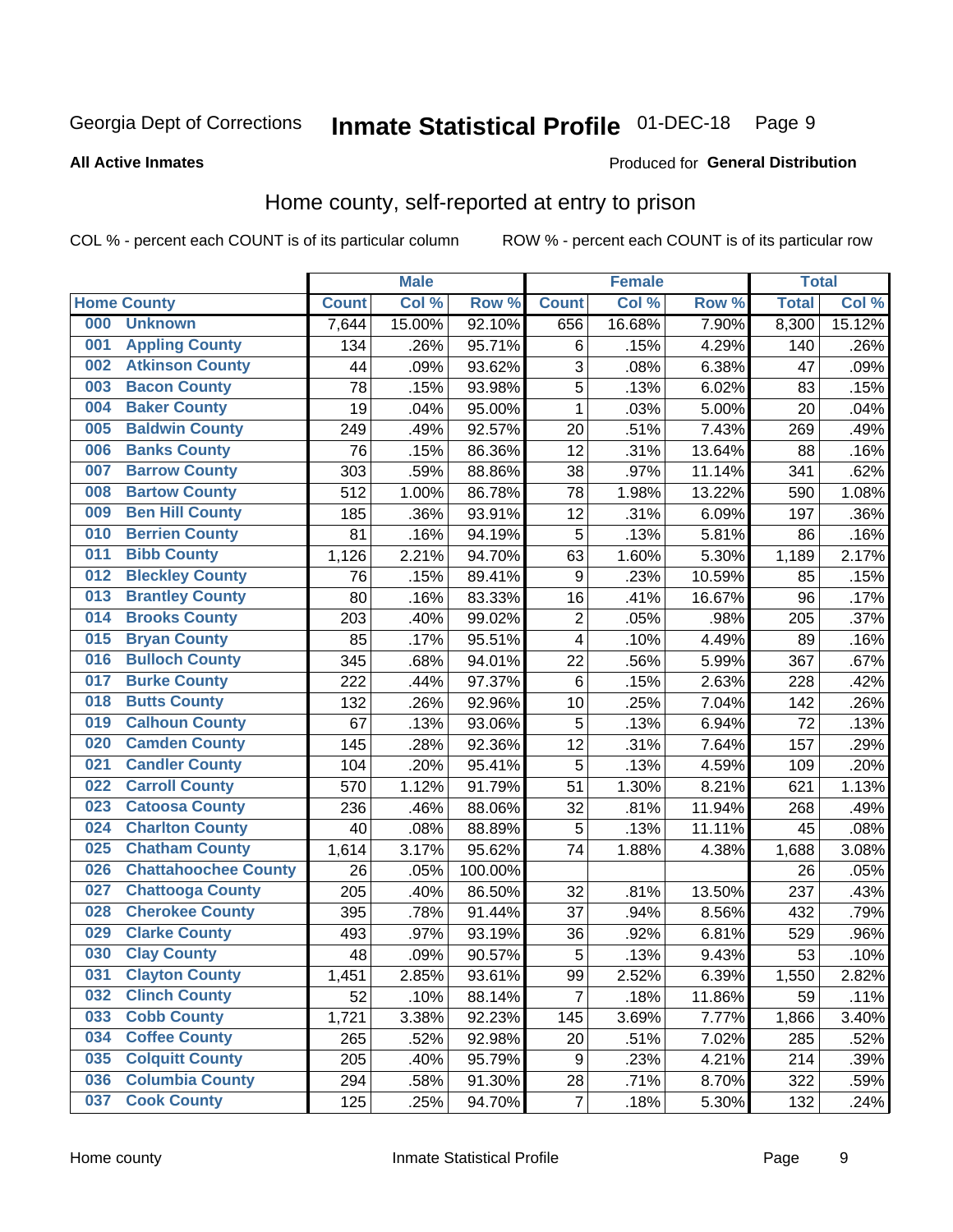## Inmate Statistical Profile 01-DEC-18 Page 10

#### **All Active Inmates**

### **Produced for General Distribution**

### Home county, self-reported at entry to prison

COL % - percent each COUNT is of its particular column

|     |                         |                | <b>Male</b> |         |                         | <b>Female</b> |        | <b>Total</b>     |       |
|-----|-------------------------|----------------|-------------|---------|-------------------------|---------------|--------|------------------|-------|
|     | <b>Home County</b>      | <b>Count</b>   | Col%        | Row %   | <b>Count</b>            | Col %         | Row %  | <b>Total</b>     | Col % |
| 038 | <b>Coweta County</b>    | 491            | .96%        | 93.88%  | $\overline{32}$         | .81%          | 6.12%  | $\overline{523}$ | .95%  |
| 039 | <b>Crawford County</b>  | 41             | .08%        | 89.13%  | 5                       | .13%          | 10.87% | 46               | .08%  |
| 040 | <b>Crisp County</b>     | 226            | .44%        | 95.76%  | 10                      | .25%          | 4.24%  | 236              | .43%  |
| 041 | <b>Dade County</b>      | 64             | .13%        | 94.12%  | 4                       | .10%          | 5.88%  | 68               | .12%  |
| 042 | <b>Dawson County</b>    | 82             | .16%        | 88.17%  | 11                      | .28%          | 11.83% | 93               | .17%  |
| 043 | <b>Decatur County</b>   | 221            | .43%        | 95.67%  | 10                      | .25%          | 4.33%  | 231              | .42%  |
| 044 | <b>Dekalb County</b>    | 2,823          | 5.54%       | 94.83%  | 154                     | 3.92%         | 5.17%  | 2,977            | 5.42% |
| 045 | <b>Dodge County</b>     | 142            | .28%        | 91.61%  | 13                      | .33%          | 8.39%  | 155              | .28%  |
| 046 | <b>Dooly County</b>     | 90             | .18%        | 92.78%  | $\overline{7}$          | .18%          | 7.22%  | 97               | .18%  |
| 047 | <b>Dougherty County</b> | 771            | 1.51%       | 94.83%  | 42                      | 1.07%         | 5.17%  | 813              | 1.48% |
| 048 | <b>Douglas County</b>   | 506            | .99%        | 91.83%  | 45                      | 1.14%         | 8.17%  | 551              | 1.00% |
| 049 | <b>Early County</b>     | 63             | .12%        | 90.00%  | $\overline{7}$          | .18%          | 10.00% | 70               | .13%  |
| 050 | <b>Echols County</b>    | $\overline{7}$ | .01%        | 100.00% |                         |               |        | $\overline{7}$   | .01%  |
| 051 | <b>Effingham County</b> | 212            | .42%        | 92.17%  | 18                      | .46%          | 7.83%  | 230              | .42%  |
| 052 | <b>Elbert County</b>    | 123            | .24%        | 91.11%  | 12                      | .31%          | 8.89%  | 135              | .25%  |
| 053 | <b>Emanuel County</b>   | 176            | .35%        | 91.67%  | 16                      | .41%          | 8.33%  | 192              | .35%  |
| 054 | <b>Evans County</b>     | 62             | .12%        | 89.86%  | $\overline{\mathbf{7}}$ | .18%          | 10.14% | 69               | .13%  |
| 055 | <b>Fannin County</b>    | 91             | .18%        | 92.86%  | $\overline{7}$          | .18%          | 7.14%  | 98               | .18%  |
| 056 | <b>Fayette County</b>   | 155            | .30%        | 89.60%  | 18                      | .46%          | 10.40% | 173              | .32%  |
| 057 | <b>Floyd County</b>     | 683            | 1.34%       | 88.82%  | 86                      | 2.19%         | 11.18% | 769              | 1.40% |
| 058 | <b>Forsyth County</b>   | 199            | .39%        | 90.05%  | 22                      | .56%          | 9.95%  | 221              | .40%  |
| 059 | <b>Franklin County</b>  | 122            | .24%        | 89.05%  | 15                      | .38%          | 10.95% | 137              | .25%  |
| 060 | <b>Fulton County</b>    | 4,751          | 9.33%       | 95.44%  | 227                     | 5.77%         | 4.56%  | 4,978            | 9.07% |
| 061 | <b>Gilmer County</b>    | 85             | .17%        | 85.00%  | 15                      | .38%          | 15.00% | 100              | .18%  |
| 062 | <b>Glascock County</b>  | 9              | .02%        | 75.00%  | 3                       | .08%          | 25.00% | 12               | .02%  |
| 063 | <b>Glynn County</b>     | 399            | .78%        | 94.33%  | 24                      | .61%          | 5.67%  | 423              | .77%  |
| 064 | <b>Gordon County</b>    | 293            | .58%        | 89.06%  | 36                      | .92%          | 10.94% | 329              | .60%  |
| 065 | <b>Grady County</b>     | 97             | .19%        | 96.04%  | 4                       | .10%          | 3.96%  | 101              | .18%  |
| 066 | <b>Greene County</b>    | 93             | .18%        | 91.18%  | 9                       | .23%          | 8.82%  | 102              | .19%  |
| 067 | <b>Gwinnett County</b>  | 1,765          | 3.46%       | 92.85%  | 136                     | 3.46%         | 7.15%  | 1,901            | 3.46% |
| 068 | <b>Habersham County</b> | 114            | .22%        | 83.21%  | 23                      | .58%          | 16.79% | 137              | .25%  |
| 069 | <b>Hall County</b>      | 620            | 1.22%       | 90.78%  | 63                      | 1.60%         | 9.22%  | 683              | 1.24% |
| 070 | <b>Hancock County</b>   | 56             | .11%        | 91.80%  | 5                       | .13%          | 8.20%  | 61               | .11%  |
| 071 | <b>Haralson County</b>  | 128            | .25%        | 89.51%  | 15                      | .38%          | 10.49% | 143              | .26%  |
| 072 | <b>Harris County</b>    | 94             | .18%        | 96.91%  | 3                       | .08%          | 3.09%  | 97               | .18%  |
| 073 | <b>Hart County</b>      | 150            | .29%        | 95.54%  | $\overline{\mathbf{7}}$ | .18%          | 4.46%  | 157              | .29%  |
| 074 | <b>Heard County</b>     | 53             | .10%        | 88.33%  | $\overline{7}$          | .18%          | 11.67% | 60               | .11%  |
| 075 | <b>Henry County</b>     | 608            | 1.19%       | 93.11%  | 45                      | 1.14%         | 6.89%  | 653              | 1.19% |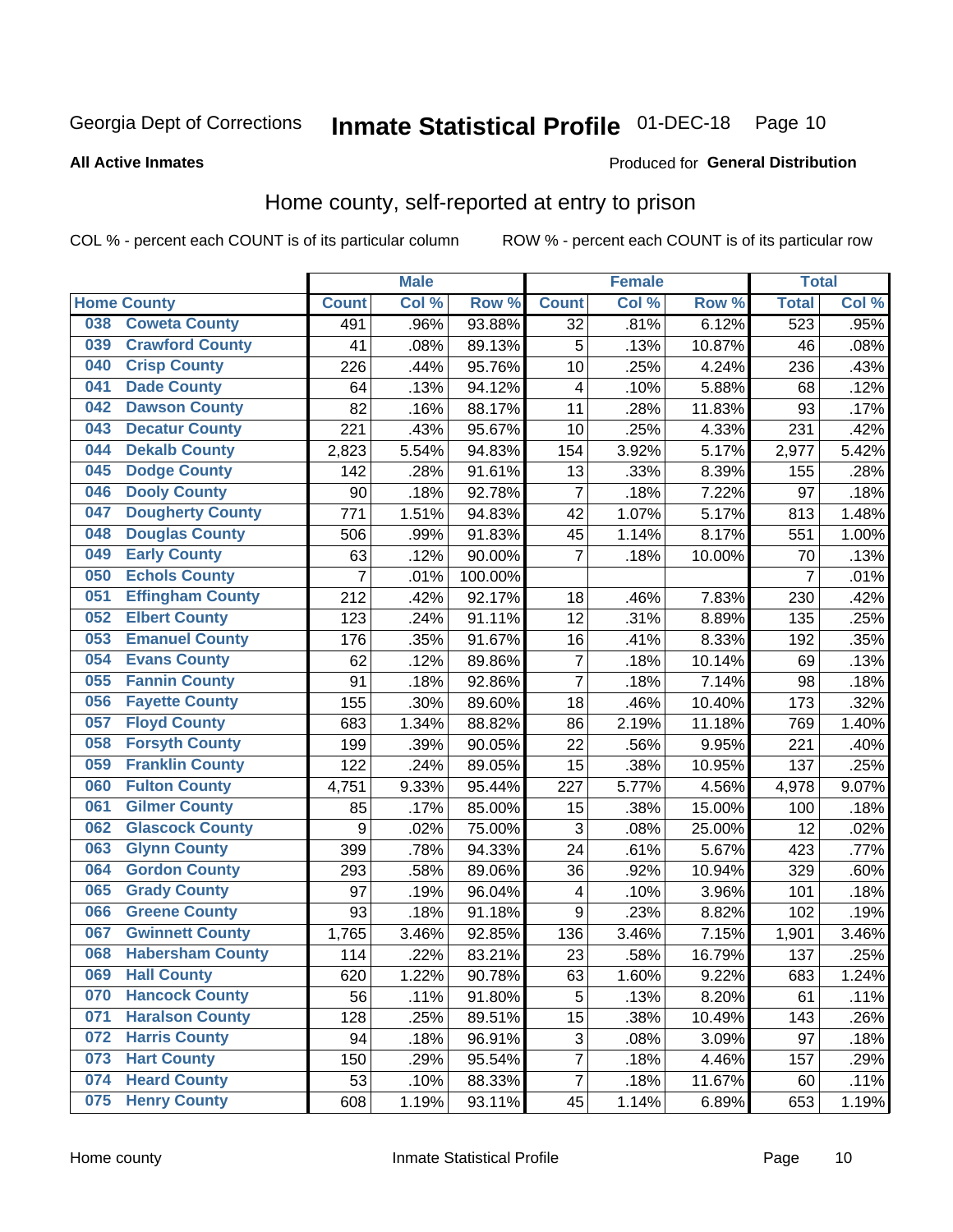## Inmate Statistical Profile 01-DEC-18 Page 11

**All Active Inmates** 

#### Produced for General Distribution

### Home county, self-reported at entry to prison

COL % - percent each COUNT is of its particular column

|     |                          |              | <b>Male</b> |                  |                         | <b>Female</b> |        | <b>Total</b> |       |
|-----|--------------------------|--------------|-------------|------------------|-------------------------|---------------|--------|--------------|-------|
|     | <b>Home County</b>       | <b>Count</b> | Col %       | Row <sup>%</sup> | <b>Count</b>            | Col %         | Row %  | <b>Total</b> | Col % |
|     | 076 Houston County       | 527          | 1.03%       | 90.39%           | 56                      | 1.42%         | 9.61%  | 583          | 1.06% |
| 077 | <b>Irwin County</b>      | 60           | .12%        | 92.31%           | 5                       | .13%          | 7.69%  | 65           | .12%  |
| 078 | <b>Jackson County</b>    | 251          | .49%        | 91.27%           | 24                      | .61%          | 8.73%  | 275          | .50%  |
| 079 | <b>Jasper County</b>     | 89           | .17%        | 91.75%           | 8                       | .20%          | 8.25%  | 97           | .18%  |
| 080 | <b>Jeff Davis County</b> | 74           | .15%        | 94.87%           | $\overline{\mathbf{4}}$ | .10%          | 5.13%  | 78           | .14%  |
| 081 | <b>Jefferson County</b>  | 174          | .34%        | 94.05%           | 11                      | .28%          | 5.95%  | 185          | .34%  |
| 082 | <b>Jenkins County</b>    | 67           | .13%        | 95.71%           | 3                       | .08%          | 4.29%  | 70           | .13%  |
| 083 | <b>Johnson County</b>    | 34           | .07%        | 85.00%           | $\,6$                   | .15%          | 15.00% | 40           | .07%  |
| 084 | <b>Jones County</b>      | 119          | .23%        | 90.84%           | 12                      | .31%          | 9.16%  | 131          | .24%  |
| 085 | <b>Lamar County</b>      | 60           | .12%        | 89.55%           | $\overline{7}$          | .18%          | 10.45% | 67           | .12%  |
| 086 | <b>Lanier County</b>     | 54           | .11%        | 91.53%           | 5                       | .13%          | 8.47%  | 59           | .11%  |
| 087 | <b>Laurens County</b>    | 240          | .47%        | 91.60%           | 22                      | .56%          | 8.40%  | 262          | .48%  |
| 088 | <b>Lee County</b>        | 93           | .18%        | 94.90%           | 5                       | .13%          | 5.10%  | 98           | .18%  |
| 089 | <b>Liberty County</b>    | 211          | .41%        | 95.05%           | 11                      | .28%          | 4.95%  | 222          | .40%  |
| 090 | <b>Lincoln County</b>    | 30           | .06%        | 90.91%           | 3                       | .08%          | 9.09%  | 33           | .06%  |
| 091 | <b>Long County</b>       | 40           | .08%        | 86.96%           | $\,6$                   | .15%          | 13.04% | 46           | .08%  |
| 092 | <b>Lowndes County</b>    | 398          | .78%        | 96.60%           | 14                      | .36%          | 3.40%  | 412          | .75%  |
| 093 | <b>Lumpkin County</b>    | 83           | .16%        | 92.22%           | $\overline{7}$          | .18%          | 7.78%  | 90           | .16%  |
| 094 | <b>Macon County</b>      | 65           | .13%        | 90.28%           | $\overline{7}$          | .18%          | 9.72%  | 72           | .13%  |
| 095 | <b>Madison County</b>    | 179          | .35%        | 92.75%           | 14                      | .36%          | 7.25%  | 193          | .35%  |
| 096 | <b>Marion County</b>     | 57           | .11%        | 93.44%           | $\overline{\mathbf{4}}$ | .10%          | 6.56%  | 61           | .11%  |
| 097 | <b>Mcduffie County</b>   | 156          | .31%        | 95.71%           | $\overline{7}$          | .18%          | 4.29%  | 163          | .30%  |
| 098 | <b>Mcintosh County</b>   | 48           | .09%        | 94.12%           | 3                       | .08%          | 5.88%  | 51           | .09%  |
| 099 | <b>Meriwether County</b> | 178          | .35%        | 92.23%           | 15                      | .38%          | 7.77%  | 193          | .35%  |
| 100 | <b>Miller County</b>     | 28           | .05%        | 96.55%           | 1                       | .03%          | 3.45%  | 29           | .05%  |
| 101 | <b>Mitchell County</b>   | 148          | .29%        | 94.27%           | $\boldsymbol{9}$        | .23%          | 5.73%  | 157          | .29%  |
| 102 | <b>Monroe County</b>     | 96           | .19%        | 95.05%           | $\overline{5}$          | .13%          | 4.95%  | 101          | .18%  |
| 103 | <b>Montgomery County</b> | 76           | .15%        | 82.61%           | 16                      | .41%          | 17.39% | 92           | .17%  |
| 104 | <b>Morgan County</b>     | 109          | .21%        | 91.60%           | 10                      | .25%          | 8.40%  | 119          | .22%  |
| 105 | <b>Murray County</b>     | 209          | .41%        | 90.87%           | 21                      | .53%          | 9.13%  | 230          | .42%  |
| 106 | <b>Muscogee County</b>   | 982          | 1.93%       | 94.51%           | 57                      | 1.45%         | 5.49%  | 1,039        | 1.89% |
| 107 | <b>Newton County</b>     | 565          | 1.11%       | 90.11%           | 62                      | 1.58%         | 9.89%  | 627          | 1.14% |
| 108 | <b>Oconee County</b>     | 49           | .10%        | 87.50%           | 7                       | .18%          | 12.50% | 56           | .10%  |
| 109 | <b>Oglethorpe County</b> | 71           | .14%        | 88.75%           | $\boldsymbol{9}$        | .23%          | 11.25% | 80           | .15%  |
| 110 | <b>Paulding County</b>   | 309          | .61%        | 90.35%           | 33                      | .84%          | 9.65%  | 342          | .62%  |
| 111 | <b>Peach County</b>      | 114          | .22%        | 98.28%           | $\overline{2}$          | .05%          | 1.72%  | 116          | .21%  |
| 112 | <b>Pickens County</b>    | 100          | .20%        | 90.09%           | 11                      | .28%          | 9.91%  | 111          | .20%  |
| 113 | <b>Pierce County</b>     | 96           | .19%        | 94.12%           | $\,6$                   | .15%          | 5.88%  | 102          | .19%  |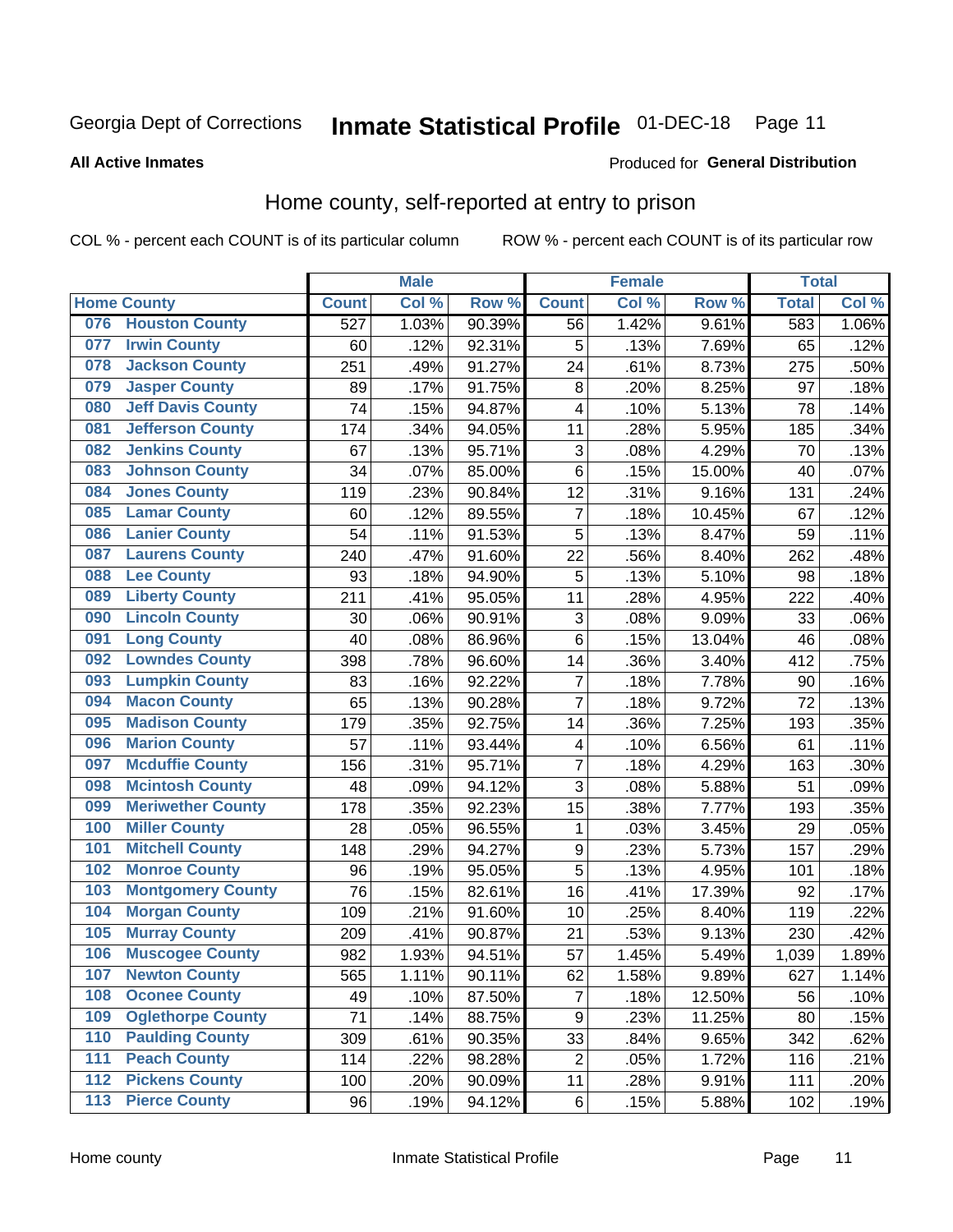#### **Inmate Statistical Profile 01-DEC-18** Page 12

#### **All Active Inmates**

#### Produced for General Distribution

## Home county, self-reported at entry to prison

COL % - percent each COUNT is of its particular column

|                  |                          |              | <b>Male</b> |                  |                         | <b>Female</b> |        | <b>Total</b> |       |
|------------------|--------------------------|--------------|-------------|------------------|-------------------------|---------------|--------|--------------|-------|
|                  | <b>Home County</b>       | <b>Count</b> | Col %       | Row <sup>%</sup> | <b>Count</b>            | Col %         | Row %  | <b>Total</b> | Col % |
| 114              | <b>Pike County</b>       | 36           | .07%        | 90.00%           | 4                       | .10%          | 10.00% | 40           | .07%  |
| 115              | <b>Polk County</b>       | 219          | .43%        | 89.39%           | 26                      | .66%          | 10.61% | 245          | .45%  |
| 116              | <b>Pulaski County</b>    | 54           | .11%        | 85.71%           | $\boldsymbol{9}$        | .23%          | 14.29% | 63           | .11%  |
| 117              | <b>Putnam County</b>     | 123          | .24%        | 92.48%           | 10                      | .25%          | 7.52%  | 133          | .24%  |
| 118              | <b>Quitman County</b>    | 14           | .03%        | 100.00%          |                         |               |        | 14           | .03%  |
| 119              | <b>Rabun County</b>      | 53           | .10%        | 86.89%           | $\bf 8$                 | .20%          | 13.11% | 61           | .11%  |
| 120              | <b>Randolph County</b>   | 61           | .12%        | 93.85%           | $\overline{\mathbf{4}}$ | .10%          | 6.15%  | 65           | .12%  |
| 121              | <b>Richmond County</b>   | 1,715        | 3.37%       | 93.82%           | 113                     | 2.87%         | 6.18%  | 1,828        | 3.33% |
| 122              | <b>Rockdale County</b>   | 366          | .72%        | 92.89%           | 28                      | .71%          | 7.11%  | 394          | .72%  |
| 123              | <b>Schley County</b>     | 18           | .04%        | 94.74%           | 1                       | .03%          | 5.26%  | 19           | .03%  |
| 124              | <b>Screven County</b>    | 110          | .22%        | 97.35%           | $\mathbf{3}$            | .08%          | 2.65%  | 113          | .21%  |
| 125              | <b>Seminole County</b>   | 71           | .14%        | 88.75%           | 9                       | .23%          | 11.25% | 80           | .15%  |
| 126              | <b>Spalding County</b>   | 439          | .86%        | 92.42%           | 36                      | .92%          | 7.58%  | 475          | .87%  |
| 127              | <b>Stephens County</b>   | 136          | .27%        | 87.18%           | 20                      | .51%          | 12.82% | 156          | .28%  |
| 128              | <b>Stewart County</b>    | 34           | .07%        | 97.14%           | $\mathbf{1}$            | .03%          | 2.86%  | 35           | .06%  |
| 129              | <b>Sumter County</b>     | 181          | .36%        | 94.27%           | 11                      | .28%          | 5.73%  | 192          | .35%  |
| 130              | <b>Talbot County</b>     | 34           | .07%        | 89.47%           | 4                       | .10%          | 10.53% | 38           | .07%  |
| 131              | <b>Taliaferro County</b> | 13           | .03%        | 100.00%          |                         |               |        | 13           | .02%  |
| 132              | <b>Tattnall County</b>   | 156          | .31%        | 92.86%           | 12                      | .31%          | 7.14%  | 168          | .31%  |
| 133              | <b>Taylor County</b>     | 55           | .11%        | 88.71%           | 7                       | .18%          | 11.29% | 62           | .11%  |
| 134              | <b>Telfair County</b>    | 96           | .19%        | 94.12%           | $\,6$                   | .15%          | 5.88%  | 102          | .19%  |
| 135              | <b>Terrell County</b>    | 71           | .14%        | 97.26%           | $\overline{c}$          | .05%          | 2.74%  | 73           | .13%  |
| 136              | <b>Thomas County</b>     | 185          | .36%        | 95.85%           | $\bf 8$                 | .20%          | 4.15%  | 193          | .35%  |
| 137              | <b>Tift County</b>       | 270          | .53%        | 97.83%           | 6                       | .15%          | 2.17%  | 276          | .50%  |
| 138              | <b>Toombs County</b>     | 273          | .54%        | 91.92%           | 24                      | .61%          | 8.08%  | 297          | .54%  |
| 139              | <b>Towns County</b>      | 21           | .04%        | 80.77%           | 5                       | .13%          | 19.23% | 26           | .05%  |
| 140              | <b>Treutlen County</b>   | 49           | .10%        | 90.74%           | 5                       | .13%          | 9.26%  | 54           | .10%  |
| 141              | <b>Troup County</b>      | 540          | 1.06%       | 92.94%           | 41                      | 1.04%         | 7.06%  | 581          | 1.06% |
| $\overline{142}$ | <b>Turner County</b>     | 68           | .13%        | 97.14%           | 2                       | .05%          | 2.86%  | 70           | .13%  |
| 143              | <b>Twiggs County</b>     | 49           | .10%        | 94.23%           | 3                       | .08%          | 5.77%  | 52           | .09%  |
| 144              | <b>Union County</b>      | 85           | .17%        | 83.33%           | 17                      | .43%          | 16.67% | 102          | .19%  |
| 145              | <b>Upson County</b>      | 157          | .31%        | 96.91%           | 5                       | .13%          | 3.09%  | 162          | .30%  |
| 146              | <b>Walker County</b>     | 364          | .71%        | 89.22%           | 44                      | 1.12%         | 10.78% | 408          | .74%  |
| 147              | <b>Walton County</b>     | 444          | .87%        | 90.98%           | 44                      | 1.12%         | 9.02%  | 488          | .89%  |
| 148              | <b>Ware County</b>       | 267          | .52%        | 95.70%           | 12                      | .31%          | 4.30%  | 279          | .51%  |
| 149              | <b>Warren County</b>     | 37           | .07%        | 100.00%          |                         |               |        | 37           | .07%  |
| 150              | <b>Washington County</b> | 191          | .37%        | 91.39%           | 18                      | .46%          | 8.61%  | 209          | .38%  |
| 151              | <b>Wayne County</b>      | 178          | .35%        | 93.68%           | 12                      | .31%          | 6.32%  | 190          | .35%  |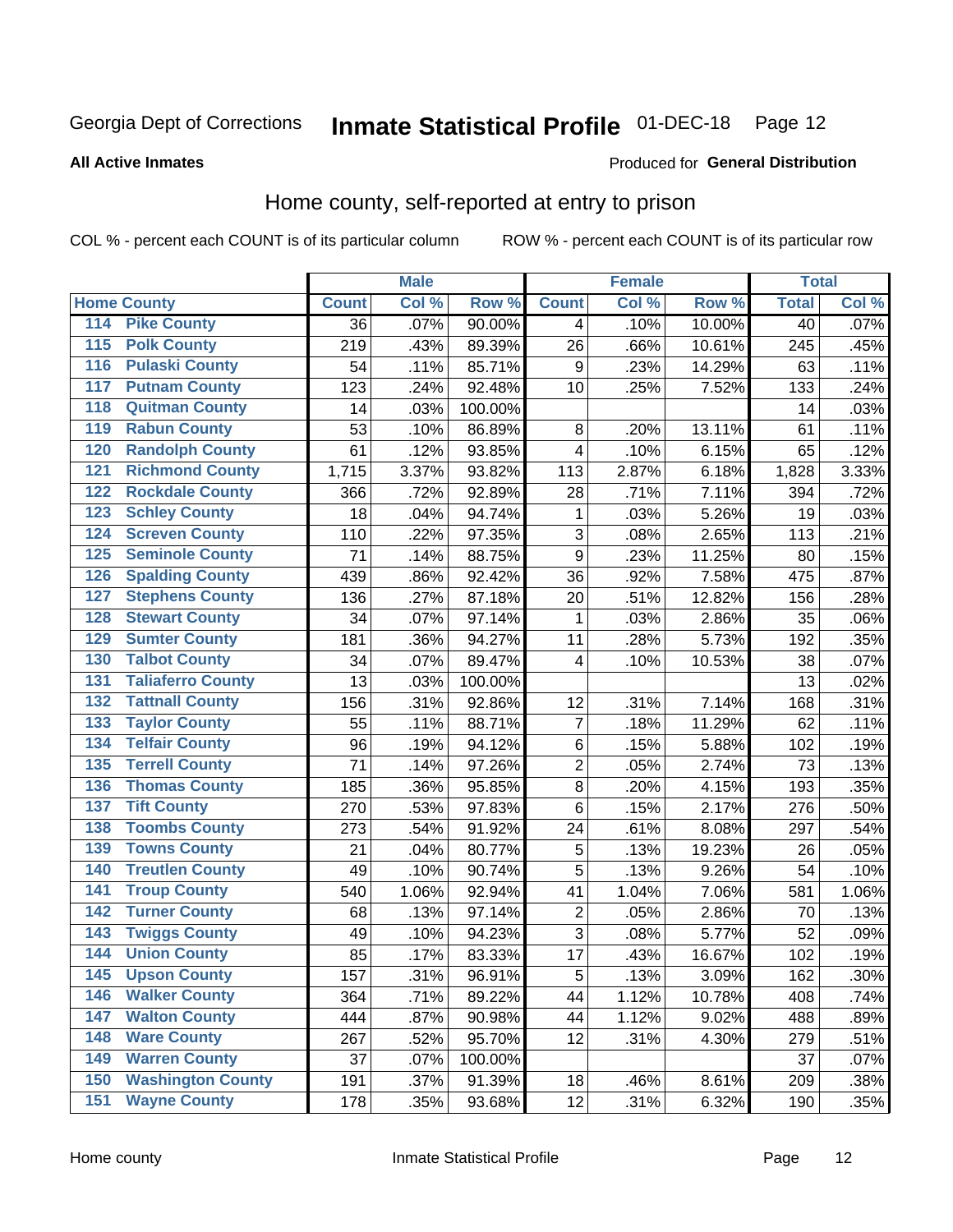## Inmate Statistical Profile 01-DEC-18 Page 13

**All Active Inmates** 

### Produced for General Distribution

### Home county, self-reported at entry to prison

COL % - percent each COUNT is of its particular column

|     |                             |                 | <b>Male</b> |        |                | <b>Female</b> |        | <b>Total</b> |       |
|-----|-----------------------------|-----------------|-------------|--------|----------------|---------------|--------|--------------|-------|
|     | <b>Home County</b>          | <b>Count</b>    | Col %       | Row %  | <b>Count</b>   | Col %         | Row %  | <b>Total</b> | Col % |
| 152 | <b>Webster County</b>       | 11              | .02%        | 91.67% |                | .03%          | 8.33%  | 12           | .02%  |
| 153 | <b>Wheeler County</b>       | 79              | .16%        | 95.18% | 4              | .10%          | 4.82%  | 83           | .15%  |
| 154 | <b>White County</b>         | 94              | .18%        | 89.52% | 11             | .28%          | 10.48% | 105          | .19%  |
| 155 | <b>Whitfield County</b>     | 570             | 1.12%       | 88.24% | 76             | 1.93%         | 11.76% | 646          | 1.18% |
| 156 | <b>Wilcox County</b>        | 54              | .11%        | 91.53% | 5              | .13%          | 8.47%  | 59           | .11%  |
| 157 | <b>Wilkes County</b>        | 63              | .12%        | 87.50% | 9              | .23%          | 12.50% | 72           | .13%  |
| 158 | <b>Wilkinson County</b>     | 50 <sup>°</sup> | .10%        | 96.15% | $\overline{2}$ | .05%          | 3.85%  | 52           | .09%  |
| 159 | <b>Worth County</b>         | 120             | .24%        | 90.23% | 13             | .33%          | 9.77%  | 133          | .24%  |
| 999 | <b>Other Custody/Out Of</b> | 120             | .24%        | 96.77% | 4              | .10%          | 3.23%  | 124          | .23%  |
|     | <b>State</b>                |                 |             |        |                |               |        |              |       |
|     | <b>Total Rported</b>        | 50,948          | 100%        | 92.83% | 3,933          | 100%          | 7.17%  | 54,881       | 100%  |

| <b>Not</b><br><b>Reported</b> |        |       |        |
|-------------------------------|--------|-------|--------|
| <b>Total</b>                  | 50,948 | 3.933 | 54,881 |

| Mode (most frequent) | <b>Fulton County</b> | <b>Fulton County</b> | <b>Fulton County</b> |
|----------------------|----------------------|----------------------|----------------------|
|                      |                      |                      |                      |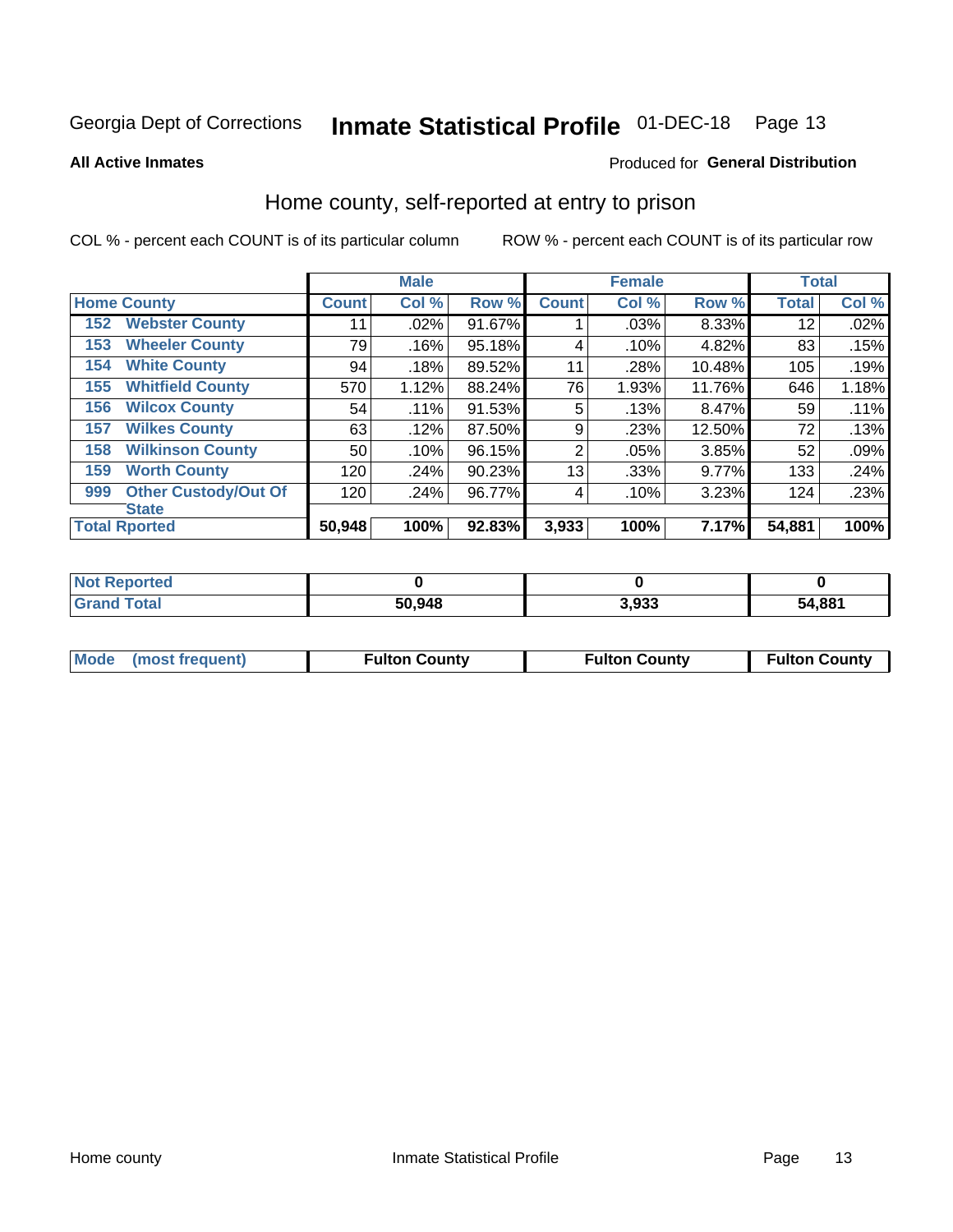#### **Inmate Statistical Profile 01-DEC-18** Page 14

#### **All Active Inmates**

#### Produced for General Distribution

## Employment status before prison, self-reported at entry to prison

COL % - percent each COUNT is of its particular column

|                           |         | <b>Male</b> |        |              | <b>Female</b> |        |        | <b>Total</b> |
|---------------------------|---------|-------------|--------|--------------|---------------|--------|--------|--------------|
| <b>Employment Status</b>  | Count l | Col %       | Row %  | <b>Count</b> | Col %         | Row %  | Total  | Col %        |
| <b>Full Time</b><br>01    | 15,459  | 45.81%      | 93.21% | .127         | 36.76%        | 6.79%  | 16,586 | 45.06%       |
| <b>Part Time</b><br>02    | 2,177   | 6.45%       | 88.64% | 279          | 9.10%         | 11.36% | 2,456  | 6.67%        |
| Unempl $<$ 6M<br>03       | 2,052   | 6.08%       | 98.04% | 41           | 1.34%         | 1.96%  | 2,093  | 5.69%        |
| Unempl > 6M<br>04         | 8,169   | 24.21%      | 89.04% | 1,006        | 32.81%        | 10.96% | 9,175  | 24.93%       |
| <b>Never Worked</b><br>05 | 3,429   | 10.16%      | 94.36% | 205          | 6.69%         | 5.64%  | 3,634  | 9.87%        |
| <b>Student</b><br>06      | 888     | 2.63%       | 95.79% | 39           | 1.27%         | 4.21%  | 927    | 2.52%        |
| <b>Incapable</b><br>07    | 1,570   | 4.65%       | 80.97% | 369          | 12.04%        | 19.03% | 1,939  | 5.27%        |
| <b>Total Reported</b>     | 33,744  | 100%        | 91.67% | 3,066        | 100%          | 8.33%  | 36,810 | 100%         |

| orteo<br>NO.   | 17,204 | 867   | <b>074</b><br>18.07 |
|----------------|--------|-------|---------------------|
| $\sim$<br>Gran | 50.948 | 3,933 | 54,881              |

| Mc | ----<br>me<br>ш | nc<br>. |
|----|-----------------|---------|
|    |                 |         |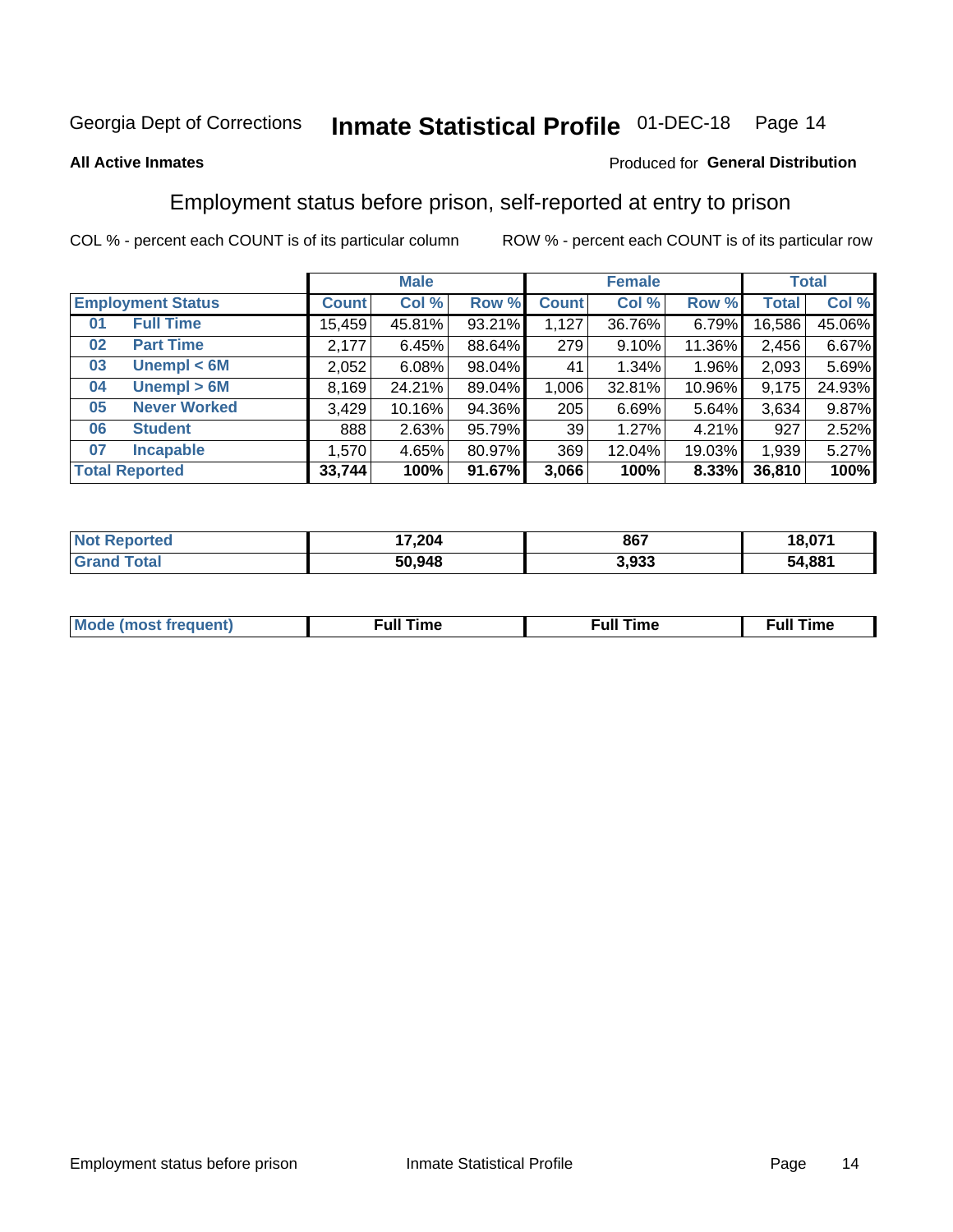## Inmate Statistical Profile 01-DEC-18 Page 15

### **All Active Inmates**

Produced for General Distribution

### Age at admission

COL % - percent each COUNT is of its particular column

|                         |              | <b>Male</b> |           |                | <b>Female</b> |        |              | <b>Total</b> |
|-------------------------|--------------|-------------|-----------|----------------|---------------|--------|--------------|--------------|
| <b>Age At Admission</b> | <b>Count</b> | Col %       | Row %     | <b>Count</b>   | Col %         | Row %  | <b>Total</b> | Col %        |
| 14                      | 12           | 0.02%       | 85.71%    | $\overline{2}$ | 0.05%         | 14.29% | 14           | 0.03%        |
| $\overline{15}$         | 49           | 0.10%       | 100.00%   |                |               |        | 49           | 0.09%        |
| 16                      | 126          | 0.25%       | 98.44%    | 2              | 0.05%         | 1.56%  | 128          | 0.23%        |
| 17                      | 669          | 1.31%       | 95.57%    | 31             | 0.79%         | 4.43%  | 700          | 1.28%        |
| 18                      | 1,262        | 2.48%       | 96.56%    | 45             | 1.14%         | 3.44%  | 1,307        | 2.38%        |
| 19                      | 1,818        | 3.57%       | 96.65%    | 63             | 1.60%         | 3.35%  | 1,881        | 3.43%        |
| 20                      | 2,054        | 4.03%       | 95.71%    | 92             | 2.34%         | 4.29%  | 2,146        | 3.91%        |
| 21                      | 2,062        | 4.05%       | 95.60%    | 95             | 2.42%         | 4.40%  | 2,157        | 3.93%        |
| $\overline{22}$         | 2,109        | 4.14%       | 94.66%    | 119            | 3.03%         | 5.34%  | 2,228        | 4.06%        |
| 23                      | 2,010        | 3.95%       | 94.23%    | 123            | 3.13%         | 5.77%  | 2,133        | 3.89%        |
| 24                      | 2,003        | 3.93%       | 92.77%    | 156            | 3.97%         | 7.23%  | 2,159        | 3.93%        |
| 25                      | 1,959        | 3.85%       | 92.93%    | 149            | 3.79%         | 7.07%  | 2,108        | 3.84%        |
| 26                      | 1,919        | 3.77%       | 93.16%    | 141            | 3.59%         | 6.84%  | 2,060        | 3.75%        |
| $\overline{27}$         | 1,891        | 3.71%       | 92.29%    | 158            | 4.02%         | 7.71%  | 2,049        | 3.73%        |
| 28                      | 1,818        | 3.57%       | $92.71\%$ | 143            | 3.64%         | 7.29%  | 1,961        | 3.57%        |
| 29                      | 1,751        | 3.44%       | 92.30%    | 146            | 3.71%         | 7.70%  | 1,897        | 3.46%        |
| 30                      | 1,668        | 3.27%       | 92.05%    | 144            | 3.66%         | 7.95%  | 1,812        | 3.30%        |
| 31                      | 1,582        | 3.11%       | 90.87%    | 159            | 4.04%         | 9.13%  | 1,741        | 3.17%        |
| 32                      | 1,513        | 2.97%       | 90.98%    | 150            | 3.81%         | 9.02%  | 1,663        | 3.03%        |
| 33                      | 1,522        | 2.99%       | 91.74%    | 137            | 3.48%         | 8.26%  | 1,659        | 3.02%        |
| 34                      | 1,388        | 2.72%       | 90.48%    | 146            | 3.71%         | 9.52%  | 1,534        | 2.80%        |
| 35                      | 1,405        | 2.76%       | 91.89%    | 124            | 3.15%         | 8.11%  | 1,529        | 2.79%        |
| 36                      | 1,344        | 2.64%       | 91.74%    | 121            | 3.08%         | 8.26%  | 1,465        | 2.67%        |
| 37                      | 1,340        | 2.63%       | 91.91%    | 118            | 3.00%         | 8.09%  | 1,458        | 2.66%        |
| 38                      | 1,244        | 2.44%       | 91.61%    | 114            | 2.90%         | 8.39%  | 1,358        | 2.47%        |
| 39                      | 1,122        | 2.20%       | 91.00%    | 111            | 2.82%         | 9.00%  | 1,233        | 2.25%        |
| 40                      | 1,077        | 2.11%       | 91.12%    | 105            | 2.67%         | 8.88%  | 1,182        | 2.15%        |
| 41                      | 1,012        | 1.99%       | 91.75%    | 91             | 2.31%         | 8.25%  | 1,103        | 2.01%        |
| 42                      | 897          | 1.76%       | 92.57%    | 72             | 1.83%         | 7.43%  | 969          | 1.77%        |
| 43                      | 882          | 1.73%       | 91.59%    | 81             | 2.06%         | 8.41%  | 963          | 1.75%        |
| 44                      | 763          | 1.50%       | 91.49%    | 71             | 1.81%         | 8.51%  | 834          | 1.52%        |
| 45                      | 755          | 1.48%       | 90.53%    | 79             | 2.01%         | 9.47%  | 834          | 1.52%        |
| 46                      | 770          | 1.51%       | 90.80%    | 78             | 1.98%         | 9.20%  | 848          | 1.55%        |
| 47                      | 707          | 1.39%       | 90.99%    | 70             | 1.78%         | 9.01%  | 777          | 1.42%        |
| 48                      | 680          | 1.33%       | 91.03%    | 67             | 1.70%         | 8.97%  | 747          | 1.36%        |
| 49                      | 648          | 1.27%       | 91.53%    | 60             | 1.53%         | 8.47%  | 708          | 1.29%        |
| 50                      | 583          | 1.14%       | 93.28%    | 42             | 1.07%         | 6.72%  | 625          | 1.14%        |
| 51                      | 495          | 0.97%       | 93.22%    | 36             | 0.92%         | 6.78%  | 531          | 0.97%        |
| 52                      | 552          | 1.08%       | 91.69%    | 50             | 1.27%         | 8.31%  | 602          | 1.10%        |
| 53                      | 480          | 0.94%       | 90.91%    | 48             | 1.22%         | 9.09%  | 528          | 0.96%        |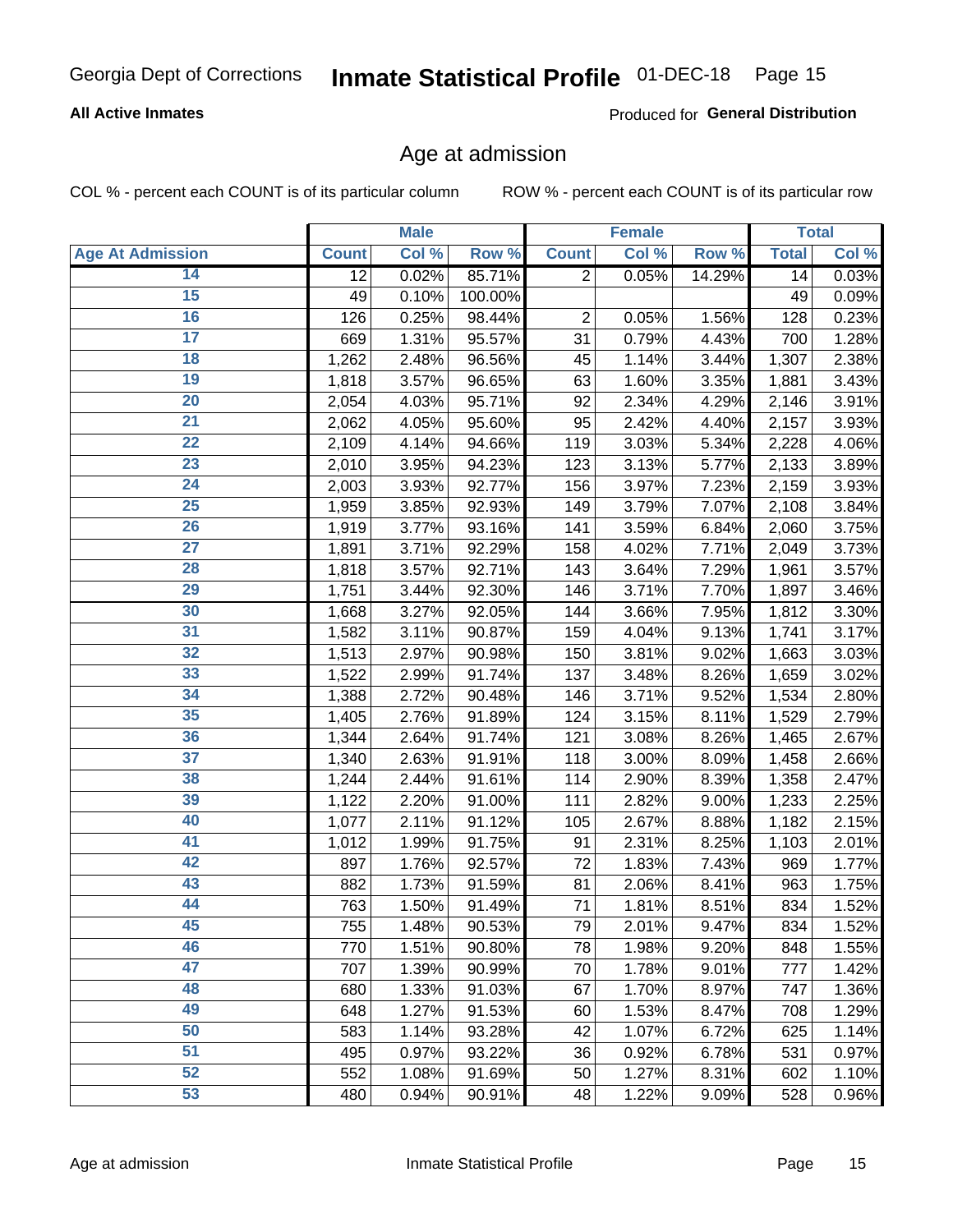## Inmate Statistical Profile 01-DEC-18 Page 16

### **All Active Inmates**

Produced for General Distribution

### Age at admission

COL % - percent each COUNT is of its particular column

|                         |                         | <b>Male</b> |         |                 | <b>Female</b> |        |                | <b>Total</b> |
|-------------------------|-------------------------|-------------|---------|-----------------|---------------|--------|----------------|--------------|
| <b>Age At Admission</b> | <b>Count</b>            | Col %       | Row %   | <b>Count</b>    | Col %         | Row %  | <b>Total</b>   | Col %        |
| 54                      | 422                     | 0.83%       | 93.16%  | 31              | 0.79%         | 6.84%  | 453            | 0.83%        |
| 55                      | 399                     | 0.78%       | 93.44%  | 28              | 0.71%         | 6.56%  | 427            | 0.78%        |
| 56                      | 344                     | 0.68%       | 93.22%  | 25              | 0.64%         | 6.78%  | 369            | 0.67%        |
| $\overline{57}$         | 301                     | 0.59%       | 95.25%  | 15              | 0.38%         | 4.75%  | 316            | 0.58%        |
| 58                      | 261                     | 0.51%       | 94.57%  | 15              | 0.38%         | 5.43%  | 276            | 0.50%        |
| 59                      | 209                     | 0.41%       | 88.94%  | 26              | 0.66%         | 11.06% | 235            | 0.43%        |
| 60                      | 186                     | 0.37%       | 94.90%  | 10              | 0.25%         | 5.10%  | 196            | 0.36%        |
| 61                      | 167                     | 0.33%       | 96.53%  | $6\phantom{1}6$ | 0.15%         | 3.47%  | 173            | 0.32%        |
| 62                      | 121                     | 0.24%       | 92.37%  | 10              | 0.25%         | 7.63%  | 131            | 0.24%        |
| 63                      | 120                     | 0.24%       | 96.77%  | 4               | 0.10%         | 3.23%  | 124            | 0.23%        |
| 64                      | 96                      | 0.19%       | 93.20%  | $\overline{7}$  | 0.18%         | 6.80%  | 103            | 0.19%        |
| 65                      | 60                      | 0.12%       | 95.24%  | 3               | 0.08%         | 4.76%  | 63             | 0.11%        |
| 66                      | 53                      | 0.10%       | 98.15%  | $\mathbf 1$     | 0.03%         | 1.85%  | 54             | 0.10%        |
| 67                      | 42                      | 0.08%       | 95.45%  | $\overline{2}$  | 0.05%         | 4.55%  | 44             | 0.08%        |
| 68                      | 38                      | 0.07%       | 95.00%  | $\overline{2}$  | 0.05%         | 5.00%  | 40             | 0.07%        |
| 69                      | 34                      | 0.07%       | 91.89%  | 3               | 0.08%         | 8.11%  | 37             | 0.07%        |
| 70                      | 31                      | 0.06%       | 96.88%  | 1               | 0.03%         | 3.13%  | 32             | 0.06%        |
| $\overline{71}$         | 15                      | 0.03%       | 88.24%  | $\overline{2}$  | 0.05%         | 11.76% | 17             | 0.03%        |
| $\overline{72}$         | 17                      | 0.03%       | 94.44%  | 1               | 0.03%         | 5.56%  | 18             | 0.03%        |
| 73                      | 17                      | 0.03%       | 100.00% |                 |               |        | 17             | 0.03%        |
| 74                      | $\overline{7}$          | 0.01%       | 87.50%  | $\mathbf{1}$    | 0.03%         | 12.50% | 8              | 0.01%        |
| 75                      | 18                      | 0.04%       | 100.00% |                 |               |        | 18             | 0.03%        |
| 76                      | 13                      | 0.03%       | 100.00% |                 |               |        | 13             | 0.02%        |
| $\overline{77}$         | 6                       | 0.01%       | 100.00% |                 |               |        | 6              | 0.01%        |
| 78                      | $\overline{5}$          | 0.01%       | 100.00% |                 |               |        | $\overline{5}$ | 0.01%        |
| 79                      | $\overline{\mathbf{4}}$ | 0.01%       | 100.00% |                 |               |        | 4              | 0.01%        |
| 80                      | $\overline{2}$          | 0.01%       | 66.67%  | 1               | 0.03%         | 33.33% | 3              | 0.01%        |
| $\overline{81}$         | $\overline{\mathbf{4}}$ | 0.01%       | 100.00% |                 |               |        | 4              | 0.01%        |
| 82                      | 6                       | 0.01%       | 100.00% |                 |               |        | 6              | 0.01%        |
| 83                      | $\overline{c}$          | 0.01%       | 100.00% |                 |               |        | $\overline{2}$ | 0.01%        |
| 84                      | $\overline{\mathbf{4}}$ | 0.01%       | 100.00% |                 |               |        | 4              | 0.01%        |
| 86                      | 1                       | 0.01%       | 100.00% |                 |               |        | 1              | 0.01%        |
| 87                      | $\mathbf{1}$            | 0.01%       | 100.00% |                 |               |        | $\mathbf{1}$   | 0.01%        |
| <b>Total Reported</b>   | 50,947                  | 100%        | 92.83%  | 3,933           | 100%          | 7.17%  | 54,880         | 100%         |

| тес |        |                |        |
|-----|--------|----------------|--------|
|     | 50,948 | ว ดวว<br>ა.ააა | 54.881 |

| 3.05<br>32.Y4<br>____ |
|-----------------------|
|-----------------------|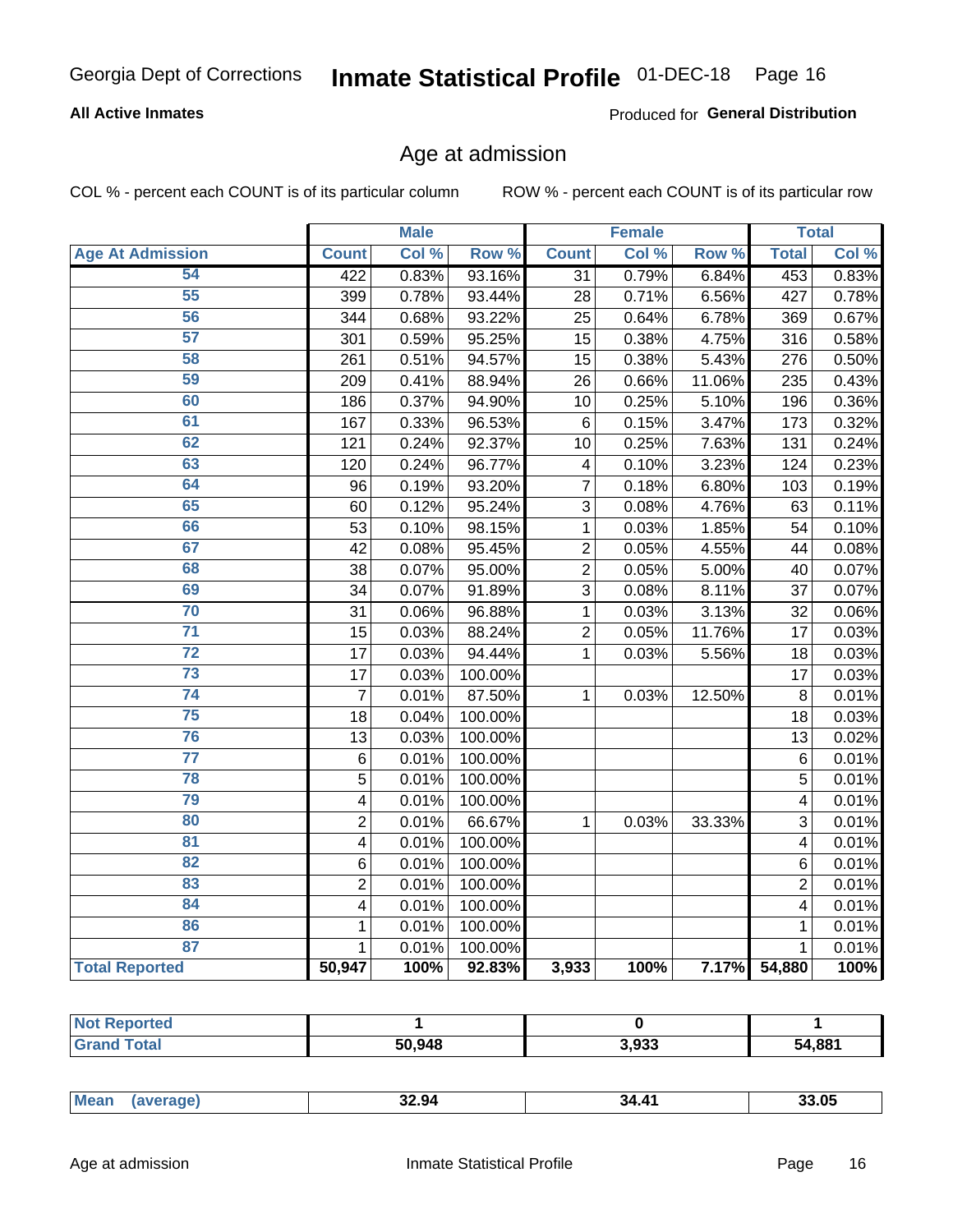Georgia Dept of Corrections **All Active Inmates** 

### Produced for General Distribution

## Age at admission

COL % - percent each COUNT is of its particular column

|                                  | <b>Male</b> | <b>Female</b> | <b>Total</b> |
|----------------------------------|-------------|---------------|--------------|
| MetiRarp(awieldig)               |             | 33            | 3.           |
| <b>Micaded Totadst frequent)</b> |             | 31            | ົາງ          |
|                                  |             |               |              |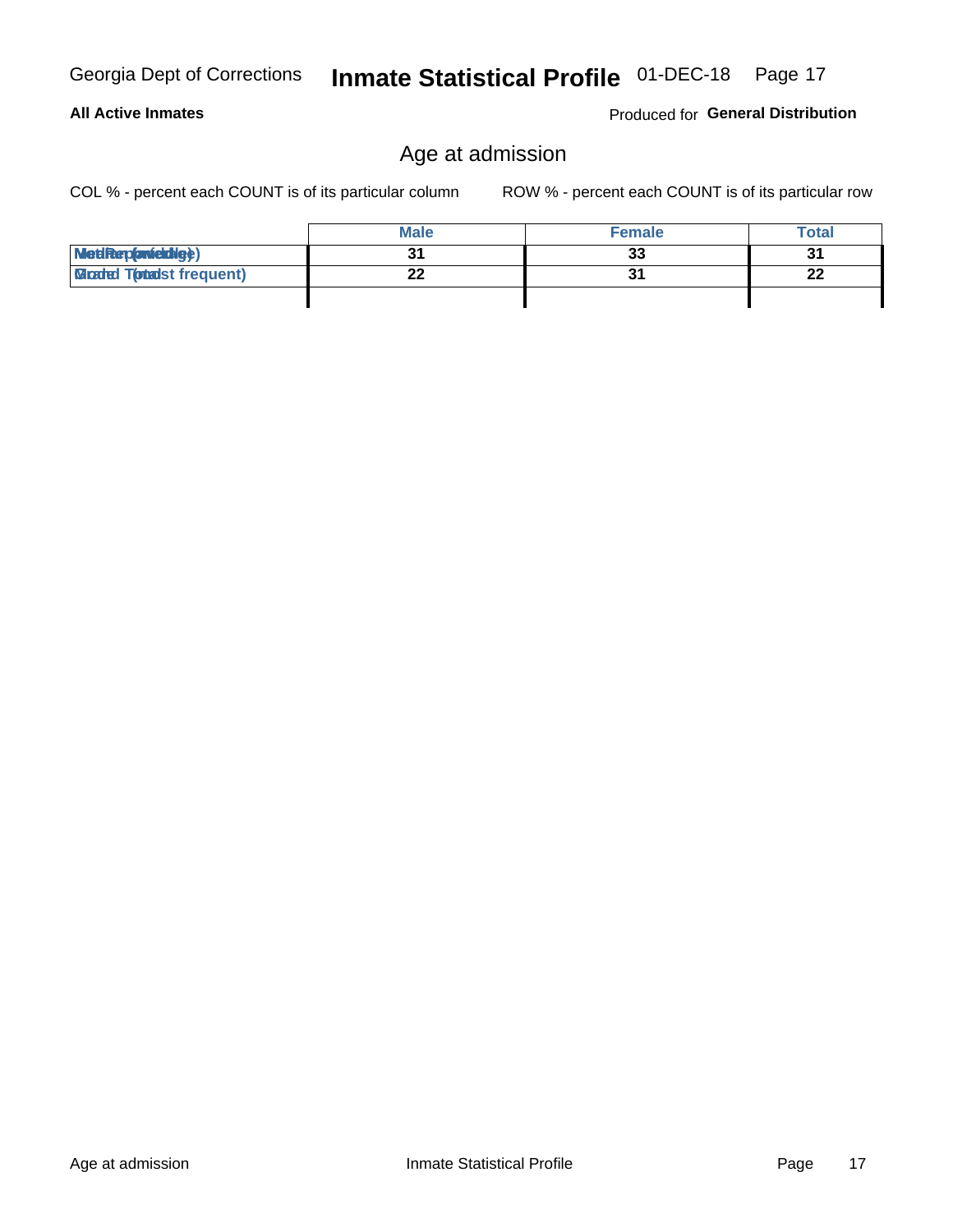## Inmate Statistical Profile 01-DEC-18 Page 20

### **All Active Inmates**

### Produced for General Distribution

### Height, measured at entry to prison

COL % - percent each COUNT is of its particular column

|                         |              | <b>Male</b> |         |              | <b>Female</b> |        |                           | <b>Total</b> |
|-------------------------|--------------|-------------|---------|--------------|---------------|--------|---------------------------|--------------|
| <b>Height</b>           | <b>Count</b> | Col %       | Row %   | <b>Count</b> | Col %         | Row %  | <b>Total</b>              | Col %        |
| $\overline{\mathbf{0}}$ | 531          | 1.04%       | 97.07%  | 16           | 0.41%         | 2.93%  | $\overline{547}$          | 1.00%        |
| 4'02''                  | 1            | 0.01%       | 50.00%  | 1            | 0.03%         | 50.00% | $\overline{2}$            | 0.01%        |
| 4'03''                  | 4            | 0.01%       | 100.00% |              |               |        | 4                         | 0.01%        |
| 4'04"                   | 1            | 0.01%       | 100.00% |              |               |        | 1                         | 0.01%        |
| 4'05"                   | 1            | 0.01%       | 33.33%  | 2            | 0.05%         | 66.67% | $\ensuremath{\mathsf{3}}$ | 0.01%        |
| 4'06"                   | 1            | 0.01%       | 50.00%  | $\mathbf{1}$ | 0.03%         | 50.00% | $\boldsymbol{2}$          | 0.01%        |
| 4'07"                   | 1            | 0.01%       | 50.00%  | 1            | 0.03%         | 50.00% | $\overline{c}$            | 0.01%        |
| 4'08"                   | 7            | 0.01%       | 58.33%  | 5            | 0.13%         | 41.67% | 12                        | 0.02%        |
| 4'09"                   | 4            | 0.01%       | 28.57%  | 10           | 0.25%         | 71.43% | 14                        | 0.03%        |
| 4'10''                  | 5            | 0.01%       | 25.00%  | 15           | 0.38%         | 75.00% | 20                        | 0.04%        |
| 4'11''                  | 19           | 0.04%       | 16.38%  | 97           | 2.47%         | 83.62% | 116                       | 0.21%        |
| 5'00''                  | 95           | 0.19%       | 37.25%  | 160          | 4.07%         | 62.75% | 255                       | 0.46%        |
| 5'01"                   | 111          | 0.22%       | 33.04%  | 225          | 5.72%         | 66.96% | 336                       | 0.61%        |
| 5'02"                   | 288          | 0.57%       | 40.28%  | 427          | 10.86%        | 59.72% | 715                       | 1.30%        |
| 5'03''                  | 388          | 0.76%       | 46.08%  | 454          | 11.54%        | 53.92% | 842                       | 1.53%        |
| 5'04"                   | 987          | 1.94%       | 62.71%  | 587          | 14.92%        | 37.29% | 1,574                     | 2.87%        |
| 5'05"                   | 1,784        | 3.50%       | 79.64%  | 456          | 11.59%        | 20.36% | 2,240                     | 4.08%        |
| 5'06''                  | 3,503        | 6.88%       | 88.17%  | 470          | 11.95%        | 11.83% | 3,973                     | 7.24%        |
| 5'07"                   | 4,151        | 8.15%       | 90.79%  | 421          | 10.70%        | 9.21%  | 4,572                     | 8.33%        |
| 5'08''                  | 4,958        | 9.73%       | 96.05%  | 204          | 5.19%         | 3.95%  | 5,162                     | 9.41%        |
| 5'09''                  | 6,430        | 12.62%      | 97.07%  | 194          | 4.93%         | 2.93%  | 6,624                     | 12.07%       |
| 5'10''                  | 5,461        | 10.72%      | 98.49%  | 84           | 2.14%         | 1.51%  | 5,545                     | 10.10%       |
| 5'11''                  | 6,132        | 12.04%      | 98.92%  | 67           | 1.70%         | 1.08%  | 6,199                     | 11.30%       |
| 6'00''                  | 5,679        | 11.15%      | 99.74%  | 15           | 0.38%         | 0.26%  | 5,694                     | 10.38%       |
| 6'01''                  | 4,099        | 8.05%       | 99.64%  | 15           | 0.38%         | 0.36%  | 4,114                     | 7.50%        |
| 6'02"                   | 3,081        | 6.05%       | 99.97%  | 1            | 0.03%         | 0.03%  | 3,082                     | 5.62%        |
| 6'03''                  | 1,647        | 3.23%       | 99.76%  | 4            | 0.10%         | 0.24%  | 1,651                     | 3.01%        |
| 6'04"                   | 927          | 1.82%       | 99.89%  | 1            | 0.03%         | 0.11%  | 928                       | 1.69%        |
| 6'05"                   | 348          | 0.68%       | 100.00% |              |               |        | 348                       | 0.63%        |
| 6'06''                  | 168          | 0.33%       | 100.00% |              |               |        | 168                       | 0.31%        |
| 6'07''                  | 49           | 0.10%       | 100.00% |              |               |        | 49                        | 0.09%        |
| 6'08''                  | 35           | $0.07\%$    | 100.00% |              |               |        | 35                        | 0.06%        |
| 6'09''                  | 30           | 0.06%       | 100.00% |              |               |        | 30                        | 0.05%        |
| 6'10''                  | 6            | 0.01%       | 100.00% |              |               |        | 6                         | 0.01%        |
| 6'11''                  | 8            | 0.02%       | 100.00% |              |               |        | 8                         | 0.01%        |
| 7'00"                   | 5            | 0.01%       | 100.00% |              |               |        | 5                         | 0.01%        |
| 7'02"                   | 1            | 0.01%       | 100.00% |              |               |        | 1                         | 0.01%        |
| 7'03''                  | 1            | 0.01%       | 100.00% |              |               |        | 1                         | 0.01%        |
| 7'07''                  | 1            | 0.01%       | 100.00% |              |               |        | 1                         | 0.01%        |
| <b>Total Reported</b>   | 50,948       | 100%        | 92.83%  | 3,933        | 100%          | 7.17%  | 54,881                    | 100%         |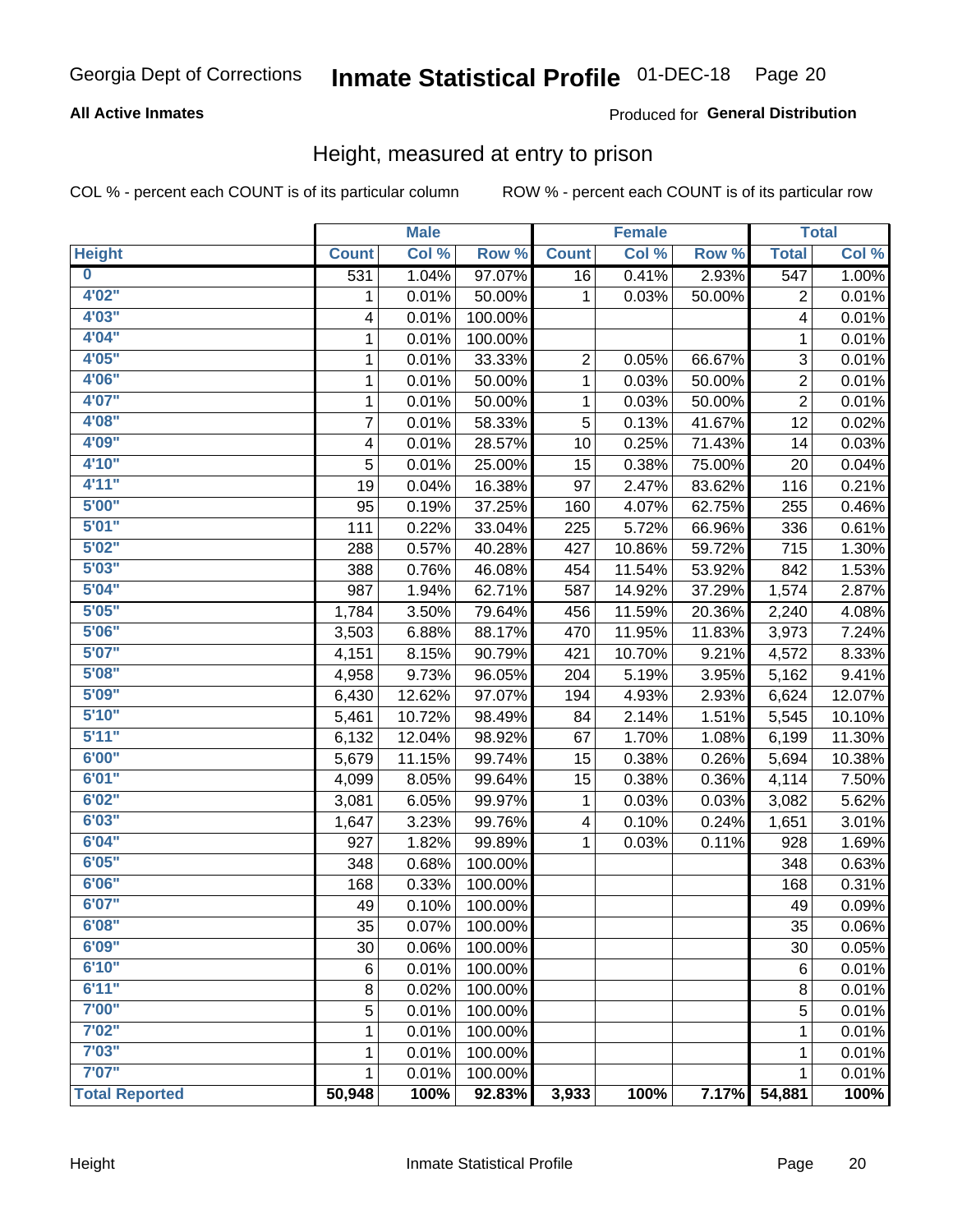## Inmate Statistical Profile 01-DEC-18 Page 21

#### **All Active Inmates**

Produced for General Distribution

### Height, measured at entry to prison

COL % - percent each COUNT is of its particular column

|                     | <b>Male</b> | Female | Total  |
|---------------------|-------------|--------|--------|
| <b>Not Reported</b> |             |        |        |
| <b>Grand Total</b>  | 50,948      | 3,933  | 54,881 |

| <b>Mean</b> | erage) | 5'10" | 5'05" | <b>CIA AIL</b><br>. . |
|-------------|--------|-------|-------|-----------------------|
|             |        |       |       |                       |
| <b>Mode</b> |        | 5'09" | 5'04" | 5'09"                 |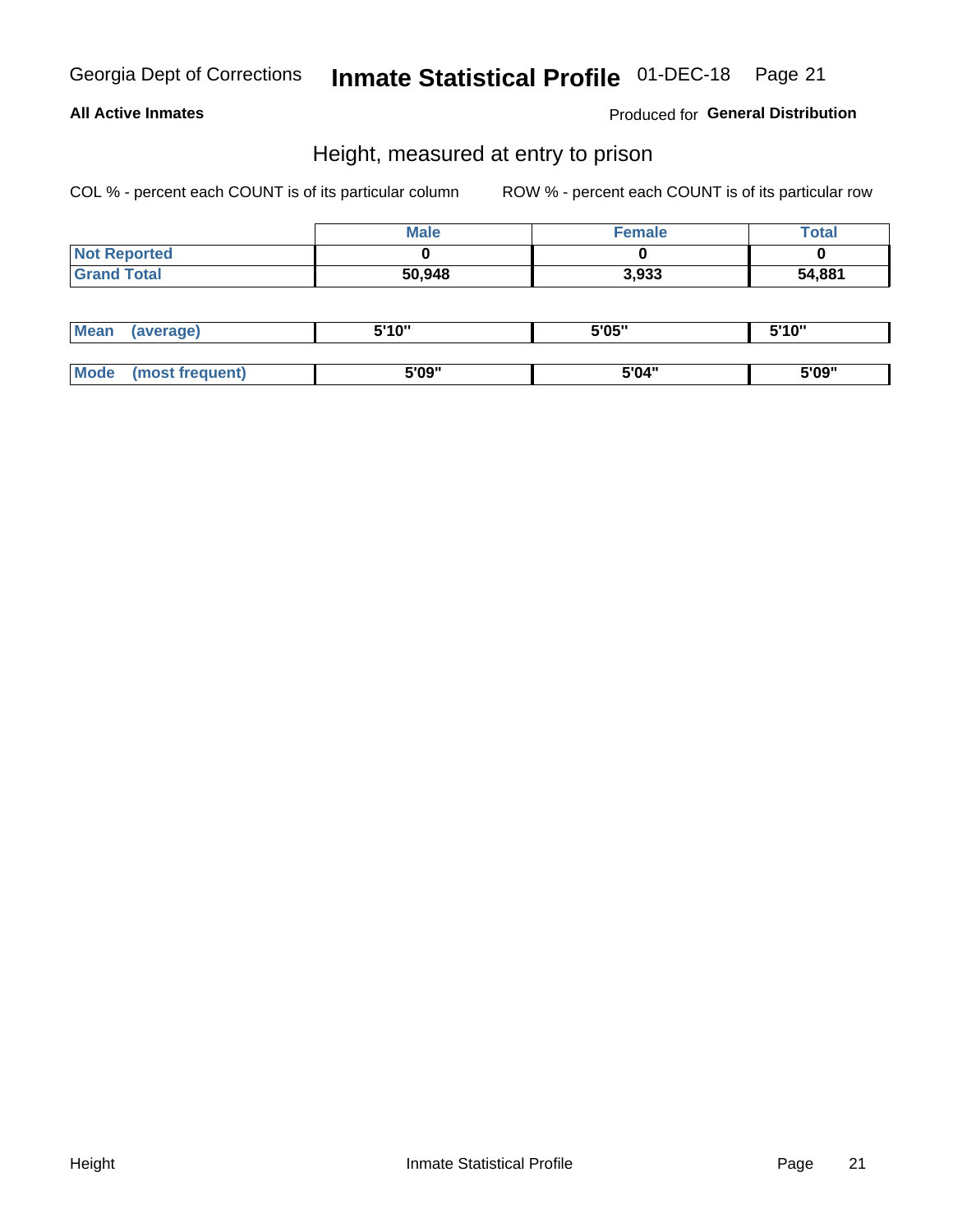#### Inmate Statistical Profile 01-DEC-18 Page 22

**All Active Inmates** 

Produced for General Distribution

## Weight, measured at entry to prison

COL % - percent each COUNT is of its particular column

|                                           |              | <b>Male</b> |         | <b>Female</b>   |        |                  | <b>Total</b>               |        |  |
|-------------------------------------------|--------------|-------------|---------|-----------------|--------|------------------|----------------------------|--------|--|
| Weight                                    | <b>Count</b> | Col %       | Row %   | <b>Count</b>    | Col %  | Row <sup>%</sup> | <b>Total</b>               | Col %  |  |
| <b>Under 80 pounds</b>                    | 9            | 0.02%       | 90.00%  | $\mathbf{1}$    | 0.03%  | 10.00%           | 10                         | 0.02%  |  |
| 90 - 99 pounds                            | 4            | 0.01%       | 28.57%  | 10              | 0.26%  | 71.43%           | 14                         | 0.03%  |  |
| 100 - 109 pounds                          | 35           | 0.07%       | 50.00%  | 35              | 0.89%  | 50.00%           | 70                         | 0.13%  |  |
| 110 - 119 pounds                          | 138          | 0.27%       | 61.06%  | 88              | 2.25%  | 38.94%           | 226                        | 0.42%  |  |
| 120 - 129 pounds                          | 608          | 1.21%       | 72.38%  | 232             | 5.92%  | 27.62%           | 840                        | 1.55%  |  |
| 130 - 139 pounds                          | 1,761        | 3.49%       | 83.90%  | 338             | 8.63%  | 16.10%           | 2,099                      | 3.86%  |  |
| 140 - 149 pounds                          | 3,553        | 7.04%       | 89.74%  | 406             | 10.37% | 10.26%           | 3,959                      | 7.28%  |  |
| 150 - 159 pounds                          | 5,301        | 10.51%      | 92.29%  | 443             | 11.31% | 7.71%            | 5,744                      | 10.57% |  |
| 160 - 169 pounds                          | 6,765        | 13.41%      | 93.69%  | 456             | 11.64% | 6.31%            | 7,221                      | 13.28% |  |
| 170 - 179 pounds                          | 6,243        | 12.37%      | 94.31%  | 377             | 9.63%  | 5.69%            | 6,620                      | 12.18% |  |
| 180 - 189 pounds                          | 6,512        | 12.91%      | 94.80%  | 357             | 9.12%  | 5.20%            | 6,869                      | 12.63% |  |
| 190 - 199 pounds                          | 4,354        | 8.63%       | 94.92%  | 233             | 5.95%  | 5.08%            | 4,587                      | 8.44%  |  |
| 200 - 209 pounds                          | 4,050        | 8.03%       | 93.71%  | 272             | 6.95%  | 6.29%            | 4,322                      | 7.95%  |  |
| 210 - 219 pounds                          | 2,973        | 5.89%       | 95.17%  | 151             | 3.86%  | 4.83%            | 3,124                      | 5.75%  |  |
| 220 - 229 pounds                          | 2,441        | 4.84%       | 94.47%  | 143             | 3.65%  | 5.53%            | 2,584                      | 4.75%  |  |
| 230 - 239 pounds                          | 1,571        | 3.11%       | 94.30%  | 95              | 2.43%  | 5.70%            | 1,666                      | 3.06%  |  |
| 240 - 249 pounds                          | 1,273        | 2.52%       | 95.00%  | 67              | 1.71%  | 5.00%            | 1,340                      | 2.46%  |  |
| 250 - 259 pounds                          | 900          | 1.78%       | 93.95%  | 58              | 1.48%  | 6.05%            | 958                        | 1.76%  |  |
| 260 - 269 pounds                          | 552          | 1.09%       | 92.62%  | 44              | 1.12%  | 7.38%            | 596                        | 1.10%  |  |
| 270 - 279 pounds                          | 397          | 0.79%       | 94.52%  | 23              | 0.59%  | 5.48%            | 420                        | 0.77%  |  |
| 280 - 289 pounds                          | 312          | 0.62%       | 93.13%  | 23              | 0.59%  | 6.87%            | 335                        | 0.62%  |  |
| 290 - 299 pounds                          | 176          | 0.35%       | 93.62%  | 12              | 0.31%  | 6.38%            | 188                        | 0.35%  |  |
| 300 - 309 pounds                          | 166          | 0.33%       | 89.73%  | 19              | 0.49%  | 10.27%           | 185                        | 0.34%  |  |
| 310 - 319 pounds                          | 77           | 0.15%       | 91.67%  | $\overline{7}$  | 0.18%  | 8.33%            | 84                         | 0.15%  |  |
| 320 - 329 pounds                          | 85           | 0.17%       | 93.41%  | 6               | 0.15%  | 6.59%            | 91                         | 0.17%  |  |
| 330 - 339 pounds                          | 44           | 0.09%       | 95.65%  | 2               | 0.05%  | 4.35%            | 46                         | 0.08%  |  |
| 340 - 349 pounds                          | 33           | 0.07%       | 91.67%  | 3               | 0.08%  | 8.33%            | 36                         | 0.07%  |  |
| 350 - 359 pounds                          | 38           | 0.08%       | 79.17%  | 10              | 0.26%  | 20.83%           | 48                         | 0.09%  |  |
| 360 - 369 pounds                          | 19           | 0.04%       | 90.48%  | $\overline{2}$  | 0.05%  | 9.52%            | 21                         | 0.04%  |  |
| 370 - 379 pounds                          | 14           | 0.03%       | 100.00% |                 |        |                  | 14                         | 0.03%  |  |
| 380 - 389 pounds                          | 13           | 0.03%       | 92.86%  | 1               | 0.03%  | 7.14%            | 14                         | 0.03%  |  |
| 390 - 399 pounds                          | 3            | 0.01%       | 60.00%  | $\overline{2}$  | 0.05%  | 40.00%           | 5                          | 0.01%  |  |
| 400 pounds and over                       | 32           | 0.06%       | 100.00% |                 |        |                  | 32                         | 0.06%  |  |
| <b>Total Reported</b>                     | 50,452       | 100%        | 92.80%  | 3,916           | 100%   | 7.20%            | 54,368                     | 100.0% |  |
|                                           |              | 496         |         |                 |        |                  |                            |        |  |
| <b>Not Reported</b><br><b>Grand Total</b> |              | 50,948      |         | $\overline{17}$ |        |                  | $\overline{513}$<br>54,881 |        |  |
|                                           |              |             |         | 3,933           |        |                  |                            |        |  |
| <b>Mean</b><br>(average)                  |              | 185         |         |                 | 174    |                  |                            | 184    |  |
| <b>Median (middle)</b>                    |              | 180         |         |                 | 166    |                  |                            | 180    |  |
| <b>Mode</b><br>(most frequent)            |              | 180         |         |                 | 150    |                  | 160                        |        |  |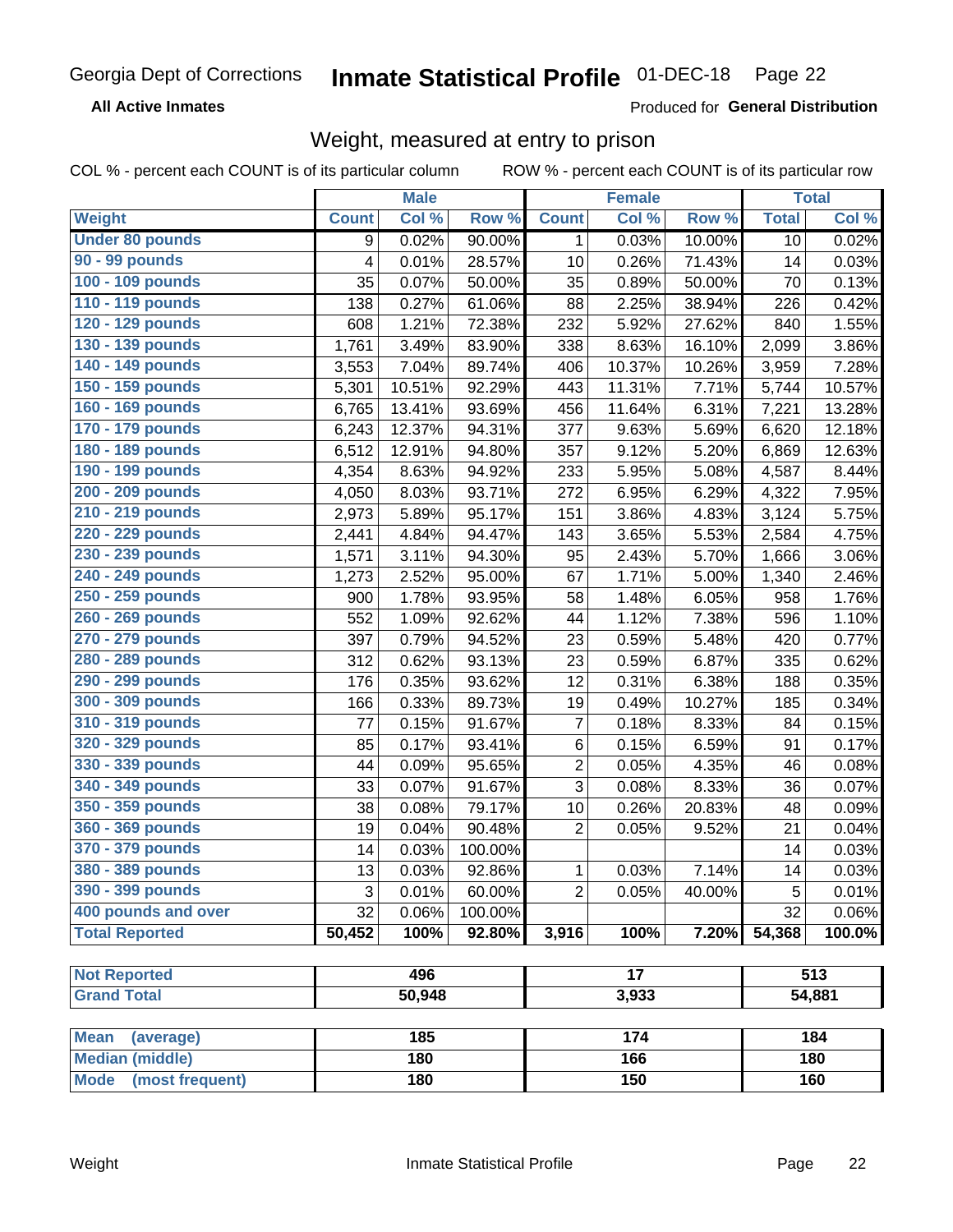## Inmate Statistical Profile 01-DEC-18 Page 23

**All Active Inmates** 

#### Produced for General Distribution

## Veterans validated by Veteran's Administration

COL % - percent each COUNT is of its particular column

|                             |                 | <b>Male</b> |         |                    | <b>Female</b> |          |              | <b>Total</b> |
|-----------------------------|-----------------|-------------|---------|--------------------|---------------|----------|--------------|--------------|
| <b>Military service</b>     | <b>Count</b>    | Col %       |         | <b>Row % Count</b> | Col %         | Row %    | <b>Total</b> | Col %        |
| <b>Others</b><br>0          | 859             | 31.09%      | 96.52%  | 31                 | 58.49%        | 3.48%    | 890          | 31.61%       |
| <b>Air Force</b>            | 1,121           | 40.57%      | 98.77%  | 14                 | 26.42%        | 1.23%    | 1,135        | 40.31%       |
| <b>Army</b><br>$\mathbf{2}$ | 153             | 5.54%       | 99.35%  |                    | 1.89%         | .65%     | 154          | 5.47%        |
| <b>Navy</b><br>3            | 363             | 13.14%      | 99.18%  | 3                  | 5.66%         | .82%     | 366          | 13.00%       |
| <b>Marines</b><br>4         | 12 <sup>2</sup> | .43%        | 100.00% |                    |               |          | 12           | .43%         |
| <b>Coast Guard</b><br>5.    | 255             | 9.23%       | 98.46%  | 4                  | 7.55%         | $1.54\%$ | 259          | 9.20%        |
| <b>Total Reported</b>       | 2,763           | 100%        | 98.12%  | 53                 | 100%          | 1.88%    | 2,816        | 100%         |

| <b>ported</b><br><b>Not</b> | 48,185 | 3,880 | 52,065 |
|-----------------------------|--------|-------|--------|
| <b>Total</b>                | 50,948 | 3,933 | 54,881 |

|  |  | <b>Mode (most frequent)</b> | <b>Force</b><br>Aır | วthers | orce |
|--|--|-----------------------------|---------------------|--------|------|
|--|--|-----------------------------|---------------------|--------|------|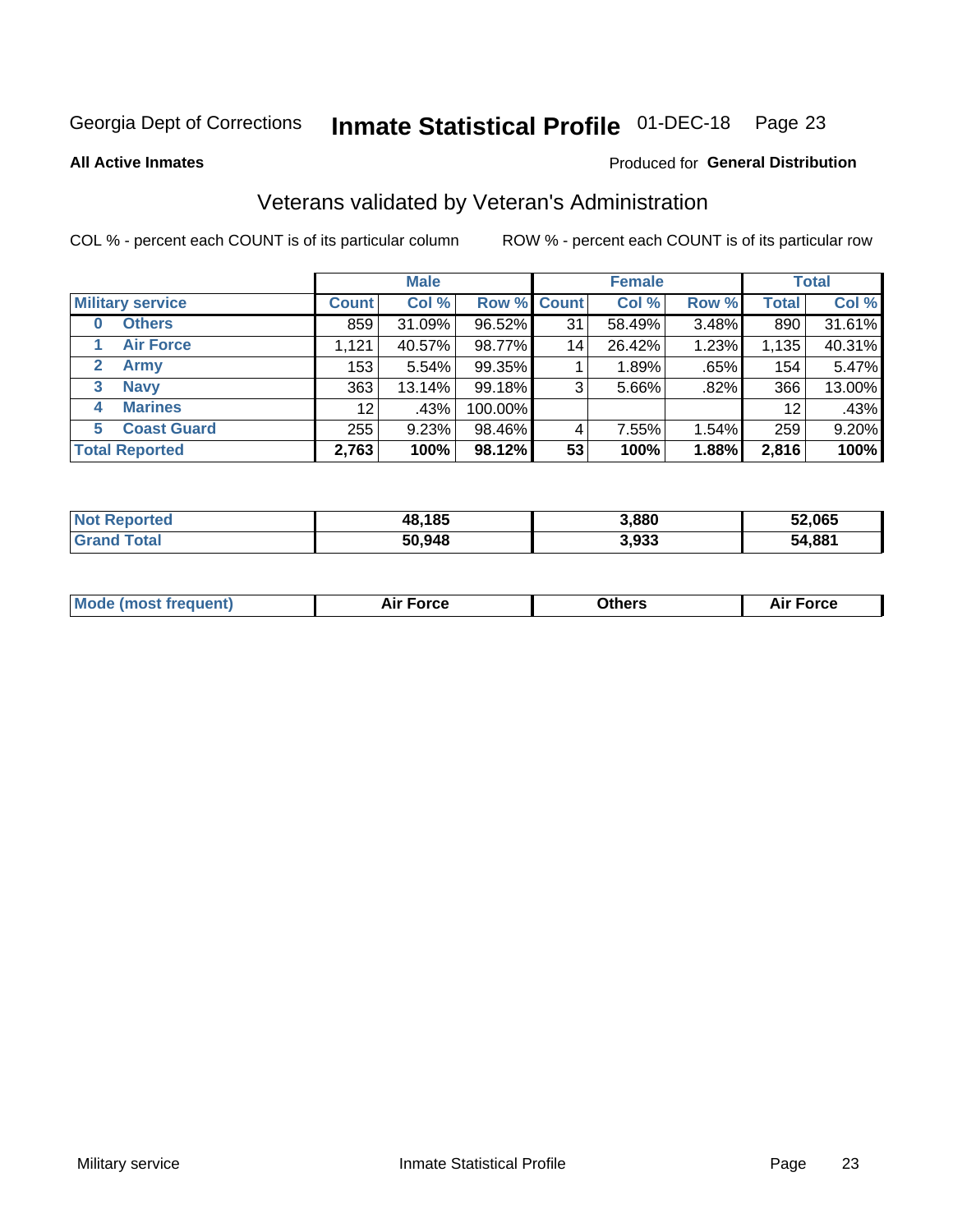## Inmate Statistical Profile 01-DEC-18 Page 24

**All Active Inmates** 

#### Produced for General Distribution

## Type of admission to prison

COL % - percent each COUNT is of its particular column

|    |                                  |              | <b>Male</b> |                    |     | <b>Female</b> |        |              | <b>Total</b> |
|----|----------------------------------|--------------|-------------|--------------------|-----|---------------|--------|--------------|--------------|
|    | <b>Type of Admission</b>         | <b>Count</b> | Col %       | <b>Row % Count</b> |     | Col %         | Row %  | <b>Total</b> | Col %        |
| 16 | <b>Population Redistribution</b> | 5            | .01%        | 100.00%            |     |               |        | 5            | .01%         |
| 27 | <b>Boot Camp Plus</b>            |              | .01%        | 100.00%            |     |               |        |              | .01%         |
| 28 | <b>Initial Assignment</b>        | 10           | .02%        | 100.00%            |     |               |        | 10           | .02%         |
| 52 | <b>New Sentence</b>              | 40,138       | 78.80%      | 93.10% 2,974       |     | 75.62%        | 6.90%  | 43,112       | 78.57%       |
| 53 | <b>Probation Rev Partial</b>     | 2,590        | 5.08%       | 90.12%             | 284 | 7.22%         | 9.88%  | 2,874        | 5.24%        |
| 54 | <b>Probation Rev Remainder</b>   | 3,582        | 7.03%       | 88.71%             | 456 | 11.59%        | 11.29% | 4,038        | 7.36%        |
| 55 | <b>Parole Rev New Sentence</b>   | 2,795        | 5.49%       | 95.52%             | 131 | 3.33%         | 4.48%  | 2,926        | 5.33%        |
| 56 | <b>Parole Rev No New</b>         | 1,743        | 3.42%       | 95.19%             | 88  | 2.24%         | 4.81%  | 1,831        | 3.34%        |
|    | <b>Sentence</b>                  |              |             |                    |     |               |        |              |              |
| 57 | <b>Released In Error</b>         | 12           | .02%        | 100.00%            |     |               |        | 12           | .02%         |
| 65 | <b>Return Appeal/Bond</b>        | 2            | .01%        | 100.00%            |     |               |        | 2            | .01%         |
| 67 | <b>Admit Fm Other Cust</b>       | 5            | .01%        | 100.00%            |     |               |        | 5            | .01%         |
| 69 | <b>New Sent/Par Rev Pnd</b>      | 4            | .01%        | 100.00%            |     |               |        | 4            | .01%         |
| 70 | <b>Life W/O Parole</b>           | 14           | .03%        | 100.00%            |     |               |        | 14           | .03%         |
| 72 | <b>Par Rev/Rsn Unknown</b>       | 26           | .05%        | 100.00%            |     |               |        | 26           | .05%         |
| 76 | <b>Par Rev/Revoc Center</b>      |              | .01%        | 100.00%            |     |               |        |              | .01%         |
| 82 | <b>Unknown</b>                   |              | .01%        | 100.00%            |     |               |        | 7            | .01%         |
|    | <b>Total Reported</b>            | 50,935       | 100%        | 92.83% 3,933       |     | 100%          | 7.17%  | 54,868       | 100%         |

| <b>Not Reported</b>    |        |       | '      |
|------------------------|--------|-------|--------|
| <b>Total</b><br>'Grand | 50,948 | 3,933 | 54,881 |

| <b>Mode (most frequent)</b> | <b>New Sentence</b> | <b>New Sentence</b> | <b>New Sentence</b> |
|-----------------------------|---------------------|---------------------|---------------------|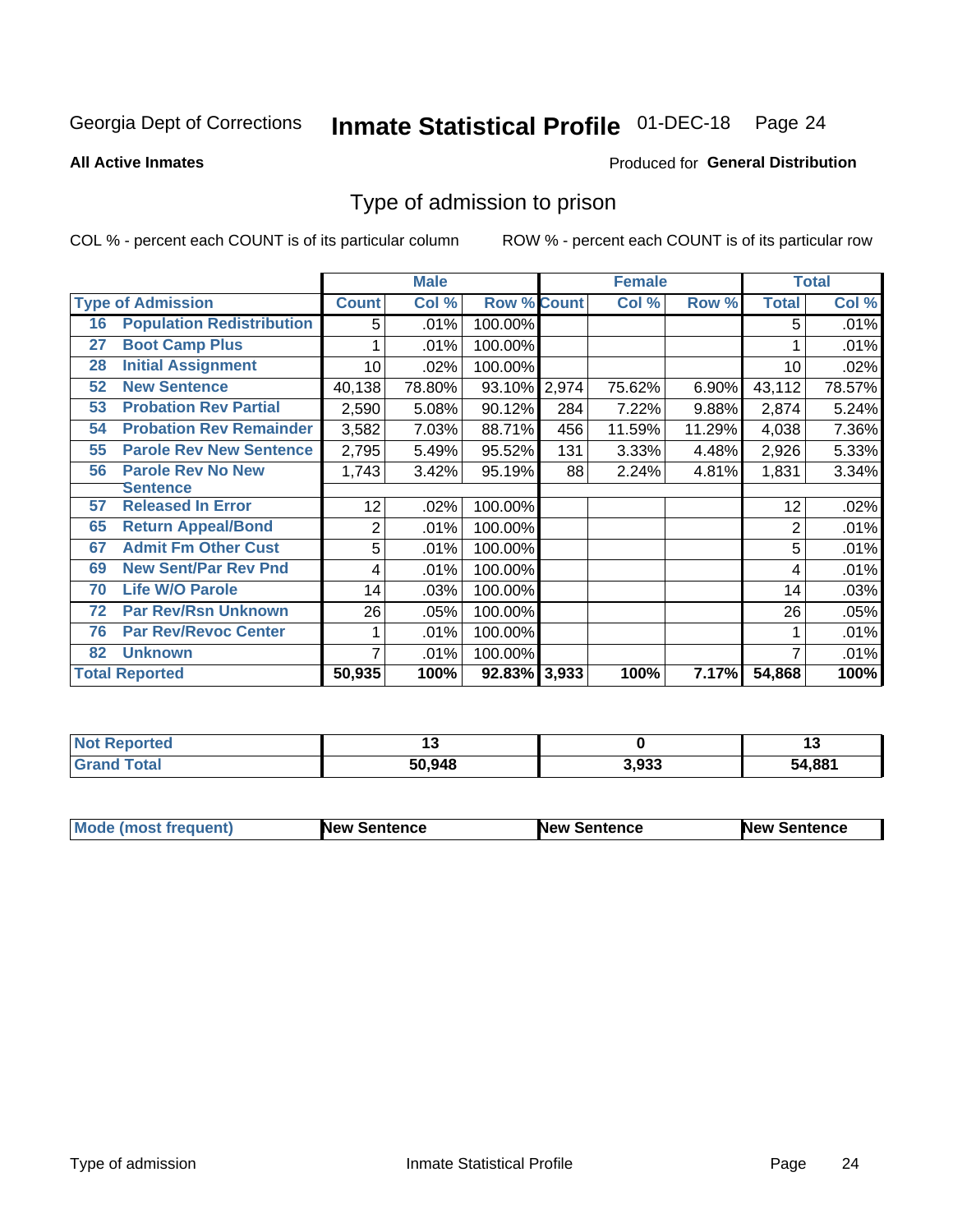## Inmate Statistical Profile 01-DEC-18 Page 25

**All Active Inmates** 

#### Produced for General Distribution

## Current / last supervision level

COL % - percent each COUNT is of its particular column

|                        |              | <b>Male</b> |             |       | <b>Female</b> |          |        | <b>Total</b> |
|------------------------|--------------|-------------|-------------|-------|---------------|----------|--------|--------------|
| <b>Security Status</b> | <b>Count</b> | Col %       | Row % Count |       | Col %         | Row %    | Total  | Col %        |
| 3 Minimum              | 3,865        | 7.59%l      | 70.57%      | 1,612 | 41.01%        | 29.43%   | 5,477  | 9.98%        |
| 4 Medium               | 36.989       | 72.62%      | 94.56%      | 2,126 | 54.08%        | $5.44\%$ | 39,115 | 71.29%       |
| 5 Close                | 10,083       | 19.80%      | 98.12%      | 193   | 4.91%         | 1.88%    | 10,276 | 18.73%       |
| <b>Total Reported</b>  | 50,937       | 100%        | 92.84%      | 3,931 | 100%          | $7.16\%$ | 54,868 | 100%         |

| <b>Still being diagnosed</b> |        |       |        |
|------------------------------|--------|-------|--------|
| <b>Not Reported</b>          |        |       |        |
| <b>Grand Total</b>           | 50,948 | 3,933 | 54,881 |

| M | M | . . |
|---|---|-----|
|   |   |     |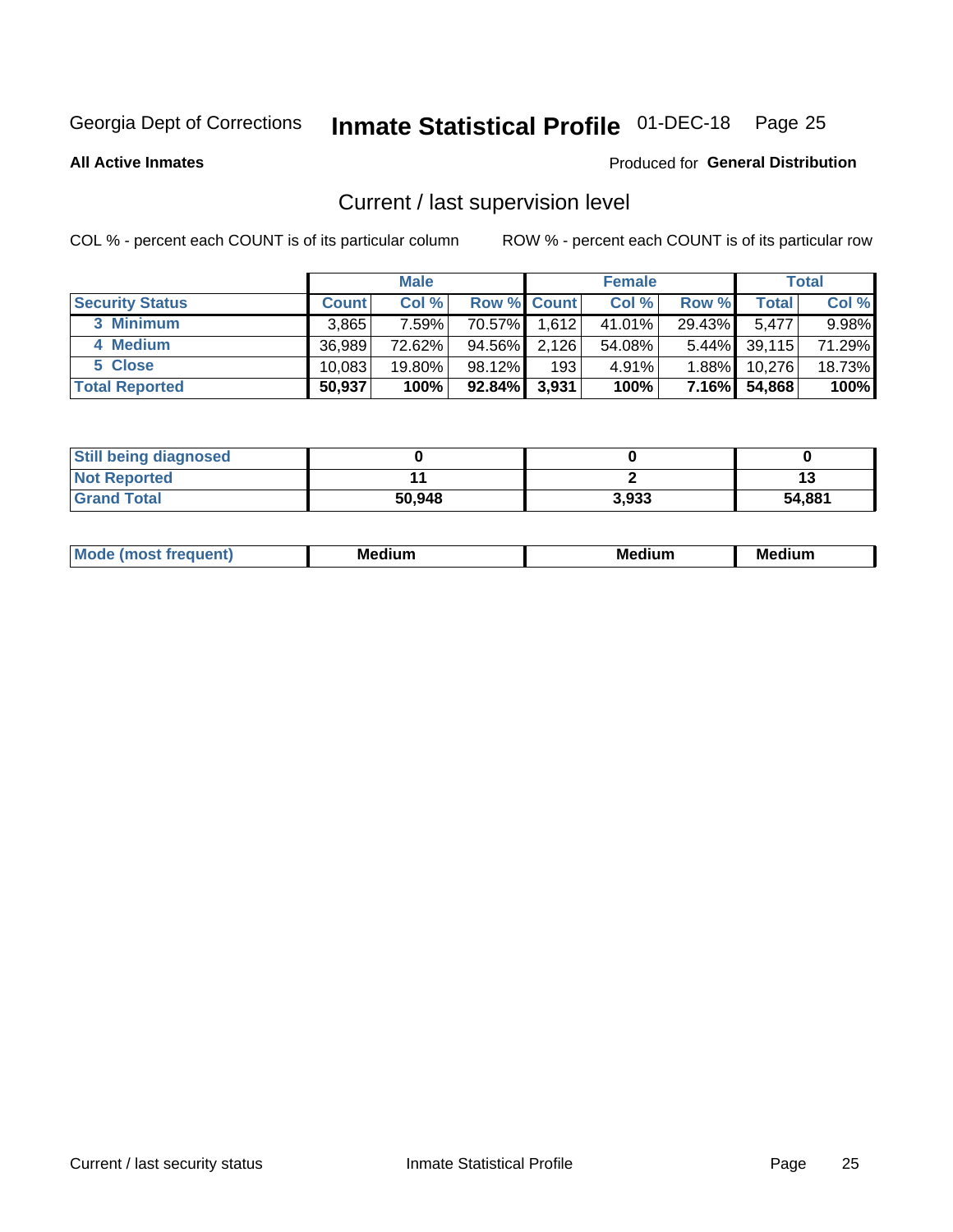## Inmate Statistical Profile 01-DEC-18 Page 26

**All Active Inmates** 

#### Produced for General Distribution

## Current / last type of institution

COL % - percent each COUNT is of its particular column

|                                   |                | <b>Male</b> |             |       | <b>Female</b> |        |              | <b>Total</b> |
|-----------------------------------|----------------|-------------|-------------|-------|---------------|--------|--------------|--------------|
| <b>Type of Institution</b>        | <b>Count</b>   | Col %       | Row % Count |       | Col %         | Row %  | <b>Total</b> | Col %        |
| <b>County Ci</b>                  | 4,757          | $9.39\%$    | 99.98%      |       | $.03\%$       | .02%   | 4,758        | 8.72%        |
| <b>Probation Detention Center</b> |                | .01%        | 50.00%      |       | .03%          | 50.00% |              | .01%         |
| <b>State Prison</b>               | 35,751         | 70.57%      | $90.64\%$   | 3,690 | 93.85%        | 9.36%  | 39,441       | 72.25%       |
| <b>Transitional Center</b>        | 2,168          | 4.28%       | 90.11%      | 238   | 6.05%         | 9.89%  | 2,406        | 4.41%        |
| <b>Private Prison</b>             | 7,969          | 15.73%      | 100.00%     |       |               |        | 7,969        | 14.60%       |
| <b>County Jail</b>                |                | .01%        | 100.00%     |       |               |        |              | .01%         |
| <b>Rsat - Center</b>              | $\overline{2}$ | .01%        | 66.67%      |       | .03%          | 33.33% | 3            | .01%         |
| <b>State Hospital</b>             | 3 <sup>1</sup> | $.01\%$     | 75.00%      |       | .03%          | 25.00% | 4            | .01%         |
| <b>Total Reported</b>             | 50,658         | 100%        | 92.8%       | 3,932 | 100%          | 7.2%   | 54,590       | 100%         |

| <b>Not</b><br>Reported |        |       |        |
|------------------------|--------|-------|--------|
| Total                  | 50,658 | 3,932 | 54,590 |

| <b>Mode (most frequent)</b> | <b>State Prison</b> | <b>State Prison</b> | <b>State Prisonl</b> |
|-----------------------------|---------------------|---------------------|----------------------|
|                             |                     |                     |                      |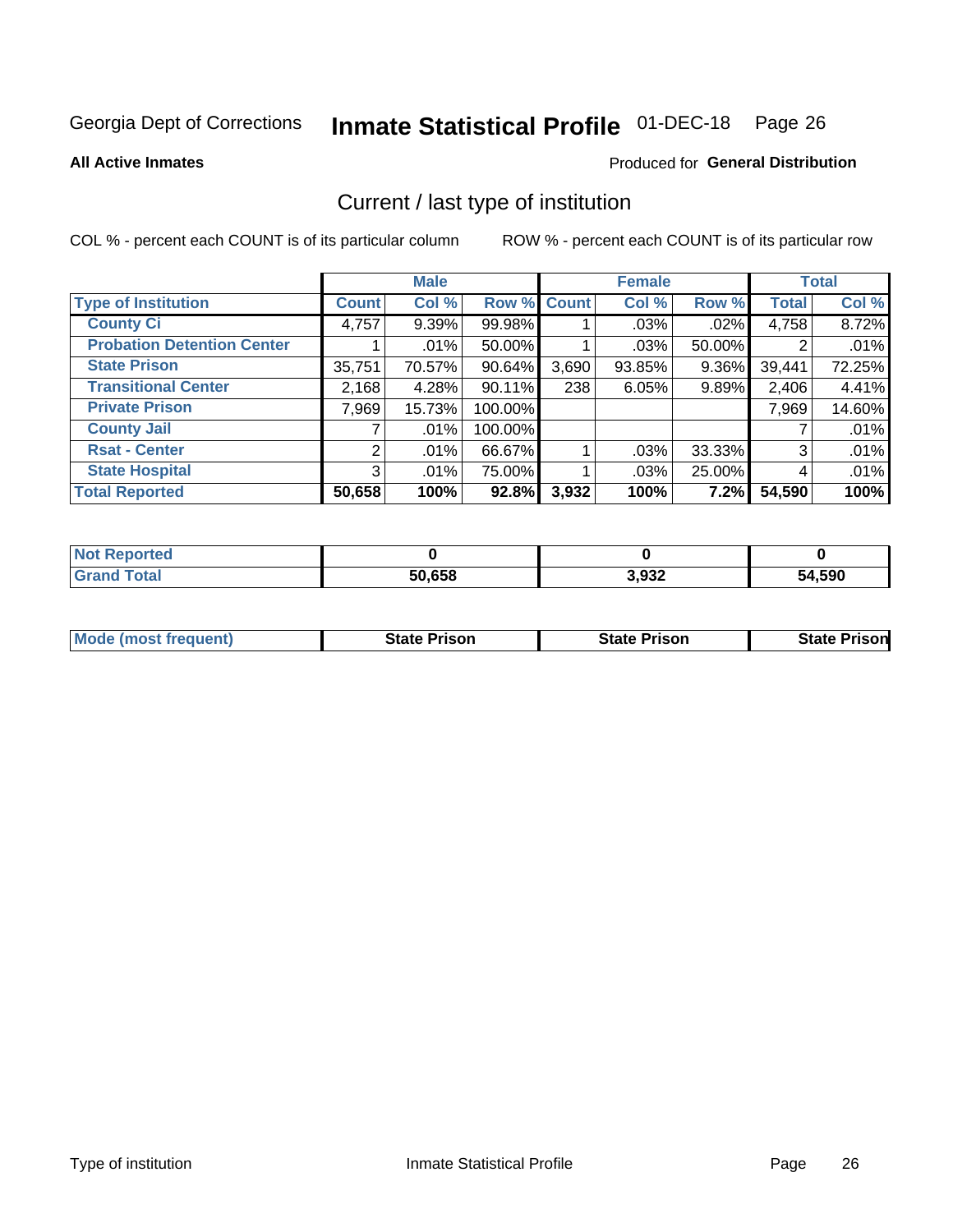## Inmate Statistical Profile 01-DEC-18 Page 27

#### **All Active Inmates**

### **Produced for General Distribution**

### Institution type - transitional centers

COL % - percent each COUNT is of its particular column

|                                          |              | <b>Male</b> |         |                | <b>Female</b> |         |              | <b>Total</b> |
|------------------------------------------|--------------|-------------|---------|----------------|---------------|---------|--------------|--------------|
| <b>Institution Type - Trans. Centers</b> | <b>Count</b> | Col %       | Row %   | <b>Count</b>   | Col %         | Row %   | <b>Total</b> | Col %        |
| <b>Albany Tc</b>                         | 156          | 6.62%       | 100.00% |                |               |         | 156          | 5.76%        |
| <b>Arrendale State Prison</b>            |              |             |         | 112            | 32.00%        | 100.00% | 112          | 4.14%        |
| <b>Atlanta Tc</b>                        | 275          | 11.66%      | 100.00% |                |               |         | 275          | 10.16%       |
| <b>Augusta Tc</b>                        | 225          | 9.54%       | 100.00% |                |               |         | 225          | 8.31%        |
| <b>Bacon Tc</b>                          | 50           | 2.12%       | 100.00% |                |               |         | 50           | 1.85%        |
| <b>Charles D. Hudson Tc</b>              | 153          | 6.49%       | 100.00% |                |               |         | 153          | 5.65%        |
| <b>Clayton Tc</b>                        | 381          | 16.16%      | 100.00% |                |               |         | 381          | 14.07%       |
| <b>Coastal Tc</b>                        | 258          | 10.94%      | 100.00% |                |               |         | 258          | 9.53%        |
| <b>Columbus Tc</b>                       | 137          | 5.81%       | 100.00% |                |               |         | 137          | 5.06%        |
| <b>Macon Tc</b>                          | 159          | 6.74%       | 100.00% |                |               |         | 159          | 5.87%        |
| <b>Macon Womens Tc</b>                   |              |             |         | $\overline{2}$ | .57%          | 100.00% | 2            | .07%         |
| <b>Metro Tc</b>                          |              |             |         | 236            | 67.43%        | 100.00% | 236          | 8.71%        |
| <b>Phillips State Prison</b>             | 190          | 8.06%       | 100.00% |                |               |         | 190          | 7.02%        |
| <b>Savannah Mens Tc</b>                  | 1            | .04%        | 100.00% |                |               |         |              | .04%         |
| <b>Smith Tc</b>                          | 210          | 8.91%       | 100.00% |                |               |         | 210          | 7.75%        |
| <b>Valdosta Tc</b>                       | 163          | 6.91%       | 100.00% |                |               |         | 163          | 6.02%        |
| <b>Total Reported</b>                    | 2,358        | 100%        | 87.08%  | 350            | 100%          | 12.92%  | 2,708        | 100%         |

| Reported |       |     |      |
|----------|-------|-----|------|
| Total    | 2,358 | 350 | ,708 |

| Mode (most frequent) | <b>Clayton Tc</b> | Metro Tc | <b>Clayton Tc</b> |
|----------------------|-------------------|----------|-------------------|
|                      |                   |          |                   |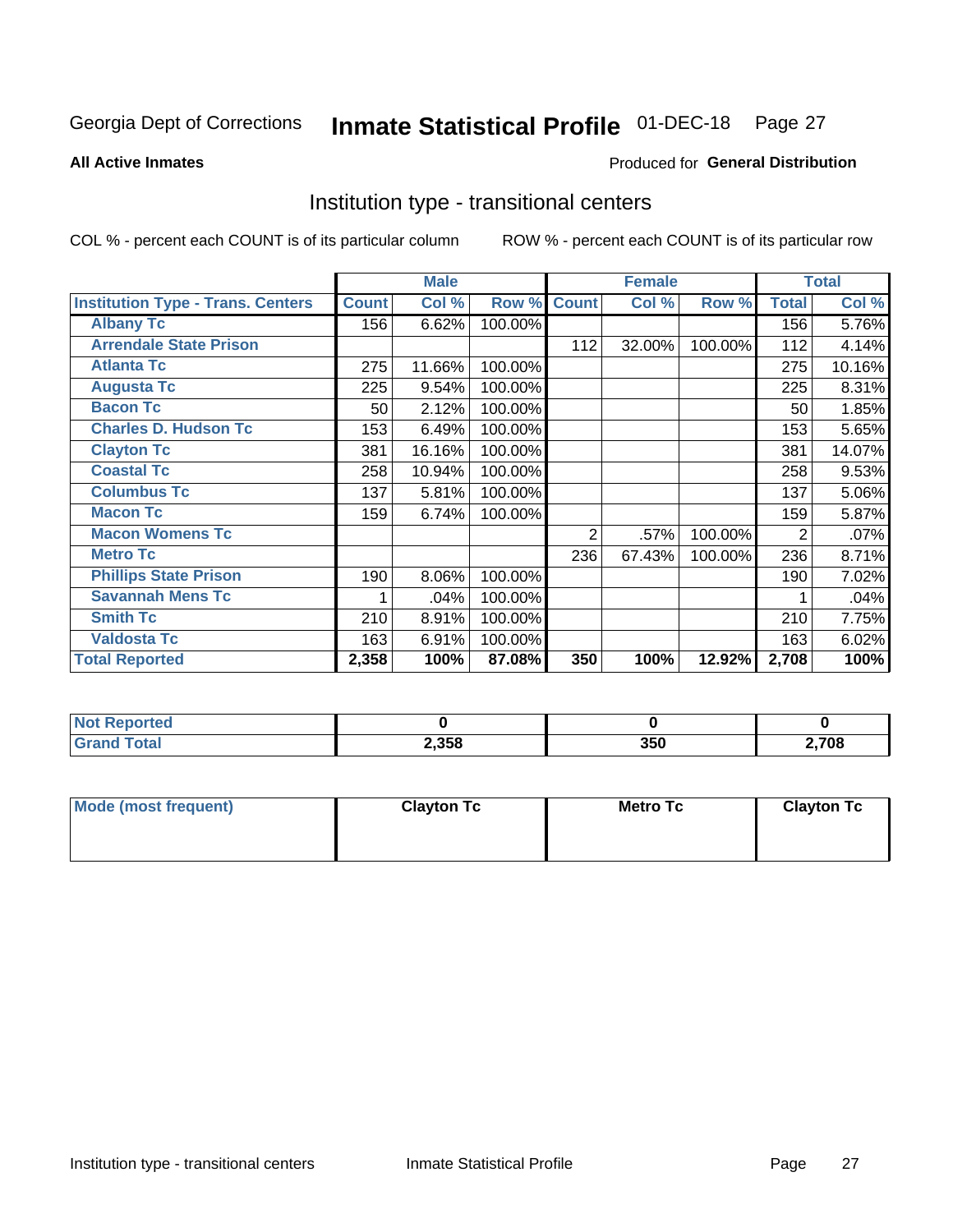## Inmate Statistical Profile 01-DEC-18 Page 28

#### **All Active Inmates**

#### Produced for General Distribution

### Institution type - county prisons

COL % - percent each COUNT is of its particular column

|                                          |                 | <b>Male</b> |         |              | <b>Female</b> |       |                 | <b>Total</b> |
|------------------------------------------|-----------------|-------------|---------|--------------|---------------|-------|-----------------|--------------|
| <b>Institution Type - County Prisons</b> | <b>Count</b>    | Col %       | Row %   | <b>Count</b> | Col %         | Row % | <b>Total</b>    | Col %        |
| <b>Adoc</b>                              | $\overline{13}$ | .27%        | 100.00% |              |               |       | $\overline{13}$ | .27%         |
| <b>Baldwin County Ci</b>                 | 1               | .02%        | 100.00% |              |               |       | 1               | .02%         |
| <b>Bulloch County Ci</b>                 | 142             | 2.99%       | 100.00% |              |               |       | 142             | 2.98%        |
| <b>Carroll County Ci</b>                 | 243             | 5.11%       | 100.00% |              |               |       | 243             | 5.11%        |
| <b>Clarke County Ci</b>                  | 141             | 2.96%       | 100.00% |              |               |       | 141             | 2.96%        |
| <b>Clayton County Ci</b>                 | 214             | 4.50%       | 100.00% |              |               |       | 214             | 4.50%        |
| <b>Colquitt County Ci</b>                | 187             | 3.93%       | 100.00% |              |               |       | 187             | 3.93%        |
| <b>Coweta County Ci</b>                  | 214             | 4.50%       | 100.00% |              |               |       | 214             | 4.50%        |
| <b>Decatur County Ci</b>                 | 194             | 4.08%       | 100.00% |              |               |       | 194             | 4.08%        |
| <b>Effingham County Ci</b>               | 196             | 4.12%       | 100.00% |              |               |       | 196             | 4.12%        |
| <b>Floyd County Ci</b>                   | 415             | 8.72%       | 100.00% |              |               |       | 415             | 8.72%        |
| <b>Fulton County Ci</b>                  | 8               | .17%        | 100.00% |              |               |       | $\,8\,$         | .17%         |
| <b>Gilmer County Ci</b>                  | 3               | .06%        | 100.00% |              |               |       | 3               | .06%         |
| <b>Grady County Ci</b>                   | $\overline{2}$  | .04%        | 100.00% |              |               |       | $\overline{2}$  | .04%         |
| <b>Gwinnett County Ci</b>                | 216             | 4.54%       | 100.00% |              |               |       | 216             | 4.54%        |
| <b>Hall County Ci</b>                    | 188             | 3.95%       | 100.00% |              |               |       | 188             | 3.95%        |
| <b>Hancock County Ci</b>                 | 1               | .02%        | 100.00% |              |               |       | 1               | .02%         |
| <b>Harris County Ci</b>                  | 148             | 3.11%       | 100.00% |              |               |       | 148             | 3.11%        |
| <b>Hart County Ci</b>                    | 4               | .08%        | 100.00% |              |               |       | 4               | .08%         |
| <b>Jackson County Ci</b>                 | 150             | 3.15%       | 100.00% |              |               |       | 150             | 3.15%        |
| <b>Jefferson County Ci</b>               | 162             | 3.41%       | 100.00% |              |               |       | 162             | 3.40%        |
| <b>Meriwether County Ci</b>              | 3               | .06%        | 100.00% |              |               |       | 3               | .06%         |
| <b>Miller County Ci</b>                  | 1               | .02%        | 100.00% |              |               |       | 1               | .02%         |
| <b>Mitchell County Ci</b>                | 138             | 2.90%       | 100.00% |              |               |       | 138             | 2.90%        |
| <b>Morgan County Ci</b>                  | 1               | .02%        | 100.00% |              |               |       | 1               | .02%         |
| <b>Muscogee County Ci</b>                | 522             | 10.97%      | 100.00% |              |               |       | 522             | 10.97%       |
| <b>Richmond County Ci</b>                | 231             | 4.86%       | 100.00% |              |               |       | 231             | 4.85%        |
| <b>Screven County Ci</b>                 | 149             | 3.13%       | 100.00% |              |               |       | 149             | 3.13%        |
| <b>Spalding County Ci</b>                | 361             | 7.59%       | 100.00% |              |               |       | 361             | 7.59%        |
| <b>Stewart County Ci</b>                 | $\overline{2}$  | .04%        | 100.00% |              |               |       | $\overline{2}$  | .04%         |
| <b>Sumter County Ci</b>                  | 351             | 7.38%       | 100.00% |              |               |       | 351             | 7.38%        |
| <b>Terrell County Ci</b>                 | 141             | 2.96%       | 100.00% |              |               |       | 141             | 2.96%        |
| <b>Thomas County Ci</b>                  | 3               | .06%        | 100.00% |              |               |       | 3               | .06%         |
| <b>Tift County Ci</b>                    | 3               | .06%        | 100.00% |              |               |       | 3               | .06%         |
| <b>Upson County Ci</b>                   | $\overline{2}$  | .04%        | 100.00% |              |               |       | $\overline{2}$  | .04%         |
| <b>Walker County Ci</b>                  | 3               | .06%        | 100.00% |              |               |       | 3               | .06%         |
| <b>Walton County Ci</b>                  | $\overline{2}$  | .04%        | 100.00% |              |               |       | $\overline{2}$  | .04%         |
| <b>Wilkes County Ci</b>                  | 1               | .02%        | 100.00% |              |               |       | $\mathbf{1}$    | .02%         |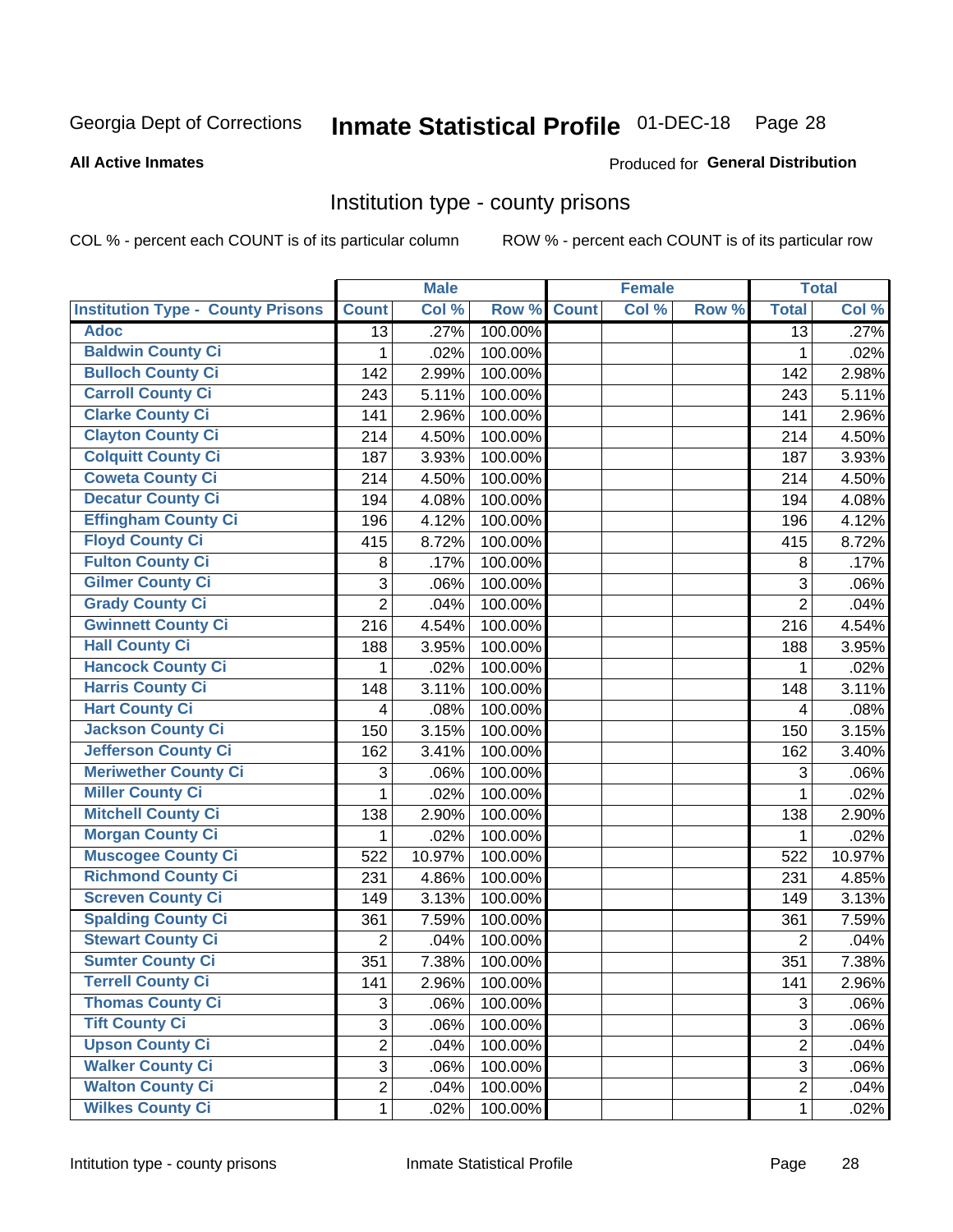## Inmate Statistical Profile 01-DEC-18 Page 29

**All Active Inmates** 

### **Produced for General Distribution**

### Institution type - county prisons

COL % - percent each COUNT is of its particular column

|                                                    |       | <b>Male</b> |                    | <b>Female</b> |            |       | <b>Total</b> |
|----------------------------------------------------|-------|-------------|--------------------|---------------|------------|-------|--------------|
| <b>Institution Type - County Prisons   Count  </b> |       | Col %       | <b>Row % Count</b> | Col%          | Row %      | Total | Col %        |
| <b>Womens Ci</b>                                   |       |             |                    | $ 100.00\% $  | $100.00\%$ |       | $.02\%$      |
| <b>Worth County Ci</b>                             |       | $.02\%$     | 100.00%            |               |            |       | .02% l       |
| <b>Total Reported</b>                              | 4.757 | 100%        | $99.98\%$          | 100%          | $.02\%$    | 4.758 | 100%         |

| Reported<br>$\sim$ |            |       |
|--------------------|------------|-------|
| Гоtal              | フェフ<br>. . | 1,758 |

| Mode (most frequent) | <b>Muscogee County Ci</b> | <b>Womens Cil Muscogee County</b> |  |
|----------------------|---------------------------|-----------------------------------|--|
|----------------------|---------------------------|-----------------------------------|--|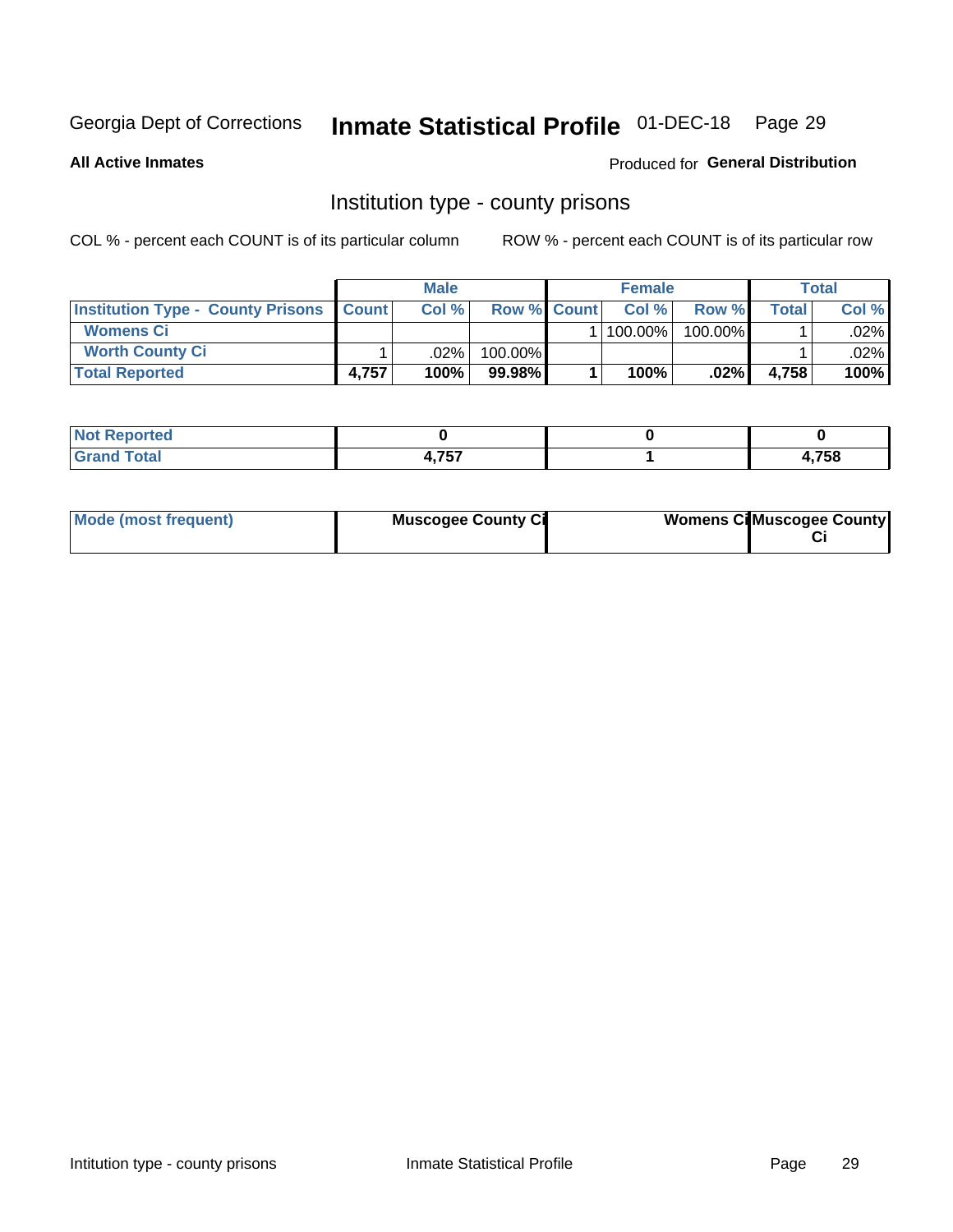## Inmate Statistical Profile 01-DEC-18 Page 30

#### **All Active Inmates**

#### Produced for General Distribution

## Institution type - state prisons

COL % - percent each COUNT is of its particular column

|                                         |              | <b>Male</b> |         |              | <b>Female</b> |         | <b>Total</b> |       |
|-----------------------------------------|--------------|-------------|---------|--------------|---------------|---------|--------------|-------|
| <b>Institution Type - State Prisons</b> | <b>Count</b> | Col %       | Row %   | <b>Count</b> | Col %         | Row %   | <b>Total</b> | Col % |
| <b>Arrendale State Prison</b>           |              |             |         | 1,629        | 44.15%        | 100.00% | 1,629        | 4.13% |
| <b>Augusta State Med. Prison</b>        | 1,198        | 3.35%       | 99.92%  | 1            | .03%          | .08%    | 1,199        | 3.04% |
| <b>Autry State Prison</b>               | 1,716        | 4.80%       | 100.00% |              |               |         | 1,716        | 4.35% |
| <b>Baldwin State Prison</b>             | 957          | 2.68%       | 100.00% |              |               |         | 957          | 2.43% |
| <b>Burruss Correctional Training</b>    | 674          | 1.89%       | 100.00% |              |               |         | 674          | 1.71% |
| <b>Ctr</b>                              |              |             |         |              |               |         |              |       |
| <b>Calhoun State Prison</b>             | 1,633        | 4.57%       | 100.00% |              |               |         | 1,633        | 4.14% |
| <b>Central State Prison</b>             | 1,076        | 3.01%       | 100.00% |              |               |         | 1,076        | 2.73% |
| <b>Chatham State Prison</b>             | 5            | .01%        | 100.00% |              |               |         | 5            | .01%  |
| <b>Coastal State Prison</b>             | 1,764        | 4.93%       | 100.00% |              |               |         | 1,764        | 4.47% |
| <b>Dodge State Prison</b>               | 1,239        | 3.47%       | 100.00% |              |               |         | 1,239        | 3.14% |
| <b>Dooly State Prison</b>               | 1,668        | 4.67%       | 100.00% |              |               |         | 1,668        | 4.23% |
| <b>Emanuel Women'S Facility</b>         |              |             |         | 418          | 11.33%        | 100.00% | 418          | 1.06% |
| <b>Ga Diag Class Prison</b>             | 3,079        | 8.61%       | 99.97%  | 1            | .03%          | .03%    | 3,080        | 7.81% |
| <b>Ga State Prison</b>                  | 1,373        | 3.84%       | 100.00% |              |               |         | 1,373        | 3.48% |
| <b>Hancock State Prison</b>             | 1,098        | 3.07%       | 100.00% |              |               |         | 1,098        | 2.78% |
| <b>Hays State Prison</b>                | 1,052        | 2.94%       | 100.00% |              |               |         | 1,052        | 2.67% |
| <b>Helms Facility</b>                   | 20           | .06%        | 48.78%  | 21           | .57%          | 51.22%  | 41           | .10%  |
| <b>Johnson State Prison</b>             | 1,508        | 4.22%       | 100.00% |              |               |         | 1,508        | 3.82% |
| <b>Lee State Prison</b>                 | 740          | 2.07%       | 100.00% |              |               |         | 740          | 1.88% |
| <b>Long Unit</b>                        | 203          | .57%        | 100.00% |              |               |         | 203          | .51%  |
| <b>Lowndes Unit</b>                     | 5            | .01%        | 100.00% |              |               |         | 5            | .01%  |
| <b>Macon State Prison</b>               | 1,705        | 4.77%       | 100.00% |              |               |         | 1,705        | 4.32% |
| <b>Metro Reentry Facility</b>           | 329          | .92%        | 100.00% |              |               |         | 329          | .83%  |
| <b>Metro State Prison (W)</b>           |              |             |         | $\mathbf 1$  | .03%          | 100.00% | 1            | .01%  |
| <b>Montgomery State Prison</b>          | 416          | 1.16%       | 100.00% |              |               |         | 416          | 1.05% |
| <b>Phillips State Prison</b>            | 1,081        | 3.02%       | 100.00% |              |               |         | 1,081        | 2.74% |
| <b>Pulaski State Prison</b>             |              |             |         | 1,172        | 31.76%        | 100.00% | 1,172        | 2.97% |
| <b>Putnam State Prison</b>              | $\mathbf{1}$ | .01%        | 100.00% |              |               |         | 1            | .01%  |
| <b>Rogers State Prison</b>              | 1,407        | 3.94%       | 100.00% |              |               |         | 1,407        | 3.57% |
| <b>Rutledge State Prison</b>            | 622          | 1.74%       | 100.00% |              |               |         | 622          | 1.58% |
| <b>Smith State Prison</b>               | 1,530        | 4.28%       | 100.00% |              |               |         | 1,530        | 3.88% |
| <b>Telfair State Prison</b>             | 1,386        | 3.88%       | 100.00% |              |               |         | 1,386        | 3.51% |
| <b>Valdosta State Prison</b>            | 934          | 2.61%       | 100.00% |              |               |         | 934          | 2.37% |
| <b>Walker State Prison</b>              | 414          | 1.16%       | 100.00% |              |               |         | 414          | 1.05% |
| <b>Ware State Prison</b>                | 1,520        | 4.25%       | 100.00% |              |               |         | 1,520        | 3.85% |
| <b>Washington State Prison</b>          | 1,558        | 4.36%       | 100.00% |              |               |         | 1,558        | 3.95% |
| <b>Wayne State Prison</b>               | $\mathbf{1}$ | .01%        | 100.00% |              |               |         | 1            | .01%  |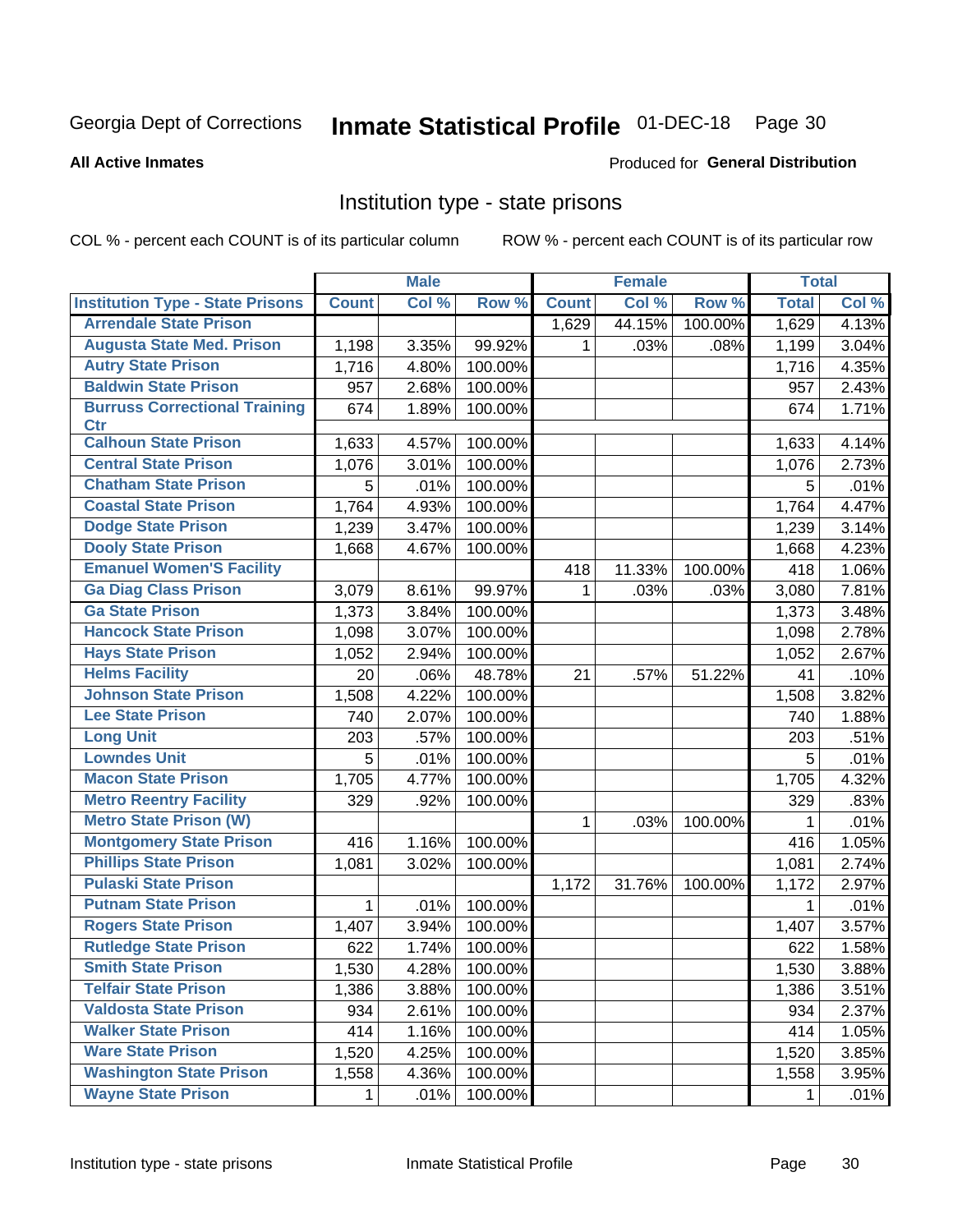## Inmate Statistical Profile 01-DEC-18 Page 31

**All Active Inmates** 

Produced for General Distribution

### Institution type - state prisons

COL % - percent each COUNT is of its particular column ROW % - percent each COUNT is of its particular row

|                                         |                             | <b>Male</b> |                               | <b>Female</b> |           |                                       | <b>Total</b> |       |
|-----------------------------------------|-----------------------------|-------------|-------------------------------|---------------|-----------|---------------------------------------|--------------|-------|
| <b>Institution Type - State Prisons</b> | <b>Count</b>                | Col %       | Row %                         | <b>Count</b>  | Col %     | Row %                                 | <b>Total</b> | Col % |
| <b>Whitworth Women'S Facility</b>       |                             | $.01\%$     | .22%                          | 447           | $12.11\%$ | 99.78%                                | 448          | 1.14% |
| <b>Wilcox State Prison</b>              | 1,838                       | 5.14%       | 100.00%                       |               |           |                                       | 1,838        | 4.66% |
| <b>Total Reported</b>                   | 35,751                      | 100%        | 90.64%                        | 3,690         | 100%      | 9.36%                                 | 39,441       | 100%  |
|                                         |                             |             |                               |               |           |                                       |              |       |
| <b>Not Reported</b>                     |                             | 0           |                               |               | 0         |                                       | 0            |       |
| <b>Grand Total</b>                      |                             | 35,751      |                               | 3,690         |           |                                       | 39,441       |       |
| <b>Mode (most frequent)</b>             | <b>Ga Diag Class Prison</b> |             | <b>Arrendale State Prison</b> |               |           | <b>Ga Diag Class</b><br><b>Prison</b> |              |       |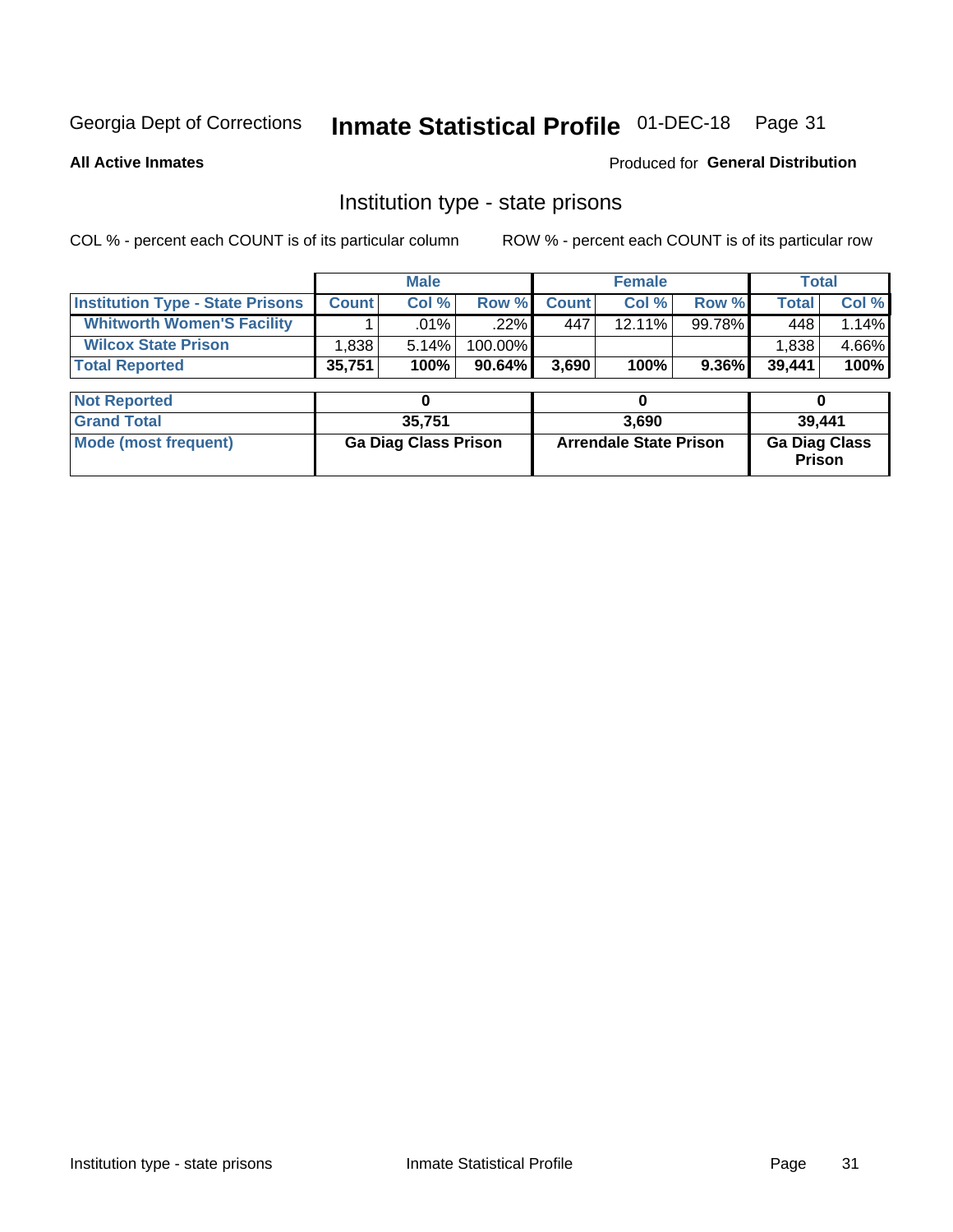## Inmate Statistical Profile 01-DEC-18 Page 32

**All Active Inmates** 

#### Produced for General Distribution

## Institution type - private prisons

COL % - percent each COUNT is of its particular column

|                                           |              | <b>Male</b> |                    | <b>Female</b> |       |       | <b>Total</b> |
|-------------------------------------------|--------------|-------------|--------------------|---------------|-------|-------|--------------|
| <b>Institution Type - Private Prisons</b> | <b>Count</b> | Col %       | <b>Row % Count</b> | Col %         | Row % | Total | Col %        |
| <b>Coffee Corr Facility</b>               | 2.643        | 33.17%      | 100.00%            |               |       | 2,643 | 33.17%       |
| <b>Jenkins Corr Facility</b>              | $.150+$      | 14.43%      | 100.00%            |               |       | 1,150 | 14.43%       |
| <b>Riverbend Corr Facility</b>            | .508         | 18.92%      | 100.00%            |               |       | 1,508 | 18.92%       |
| <b>Wheeler Corr Facility</b>              | 2,668        | 33.48%      | 100.00%            |               |       | 2,668 | 33.48%       |
| <b>Total Reported</b>                     | 7,969        | 100%        | $100\%$            |               | %     | 7,969 | 100%         |

| <b>Not Reported</b> |       |       |
|---------------------|-------|-------|
| <b>Total</b>        | 7,969 | 7,969 |

| <b>Mode (most frequent)</b> | <b>Wheeler Corr Facility</b> | <b>Null</b> | <b>Wheeler Corr</b><br><b>Facility</b> |
|-----------------------------|------------------------------|-------------|----------------------------------------|
|-----------------------------|------------------------------|-------------|----------------------------------------|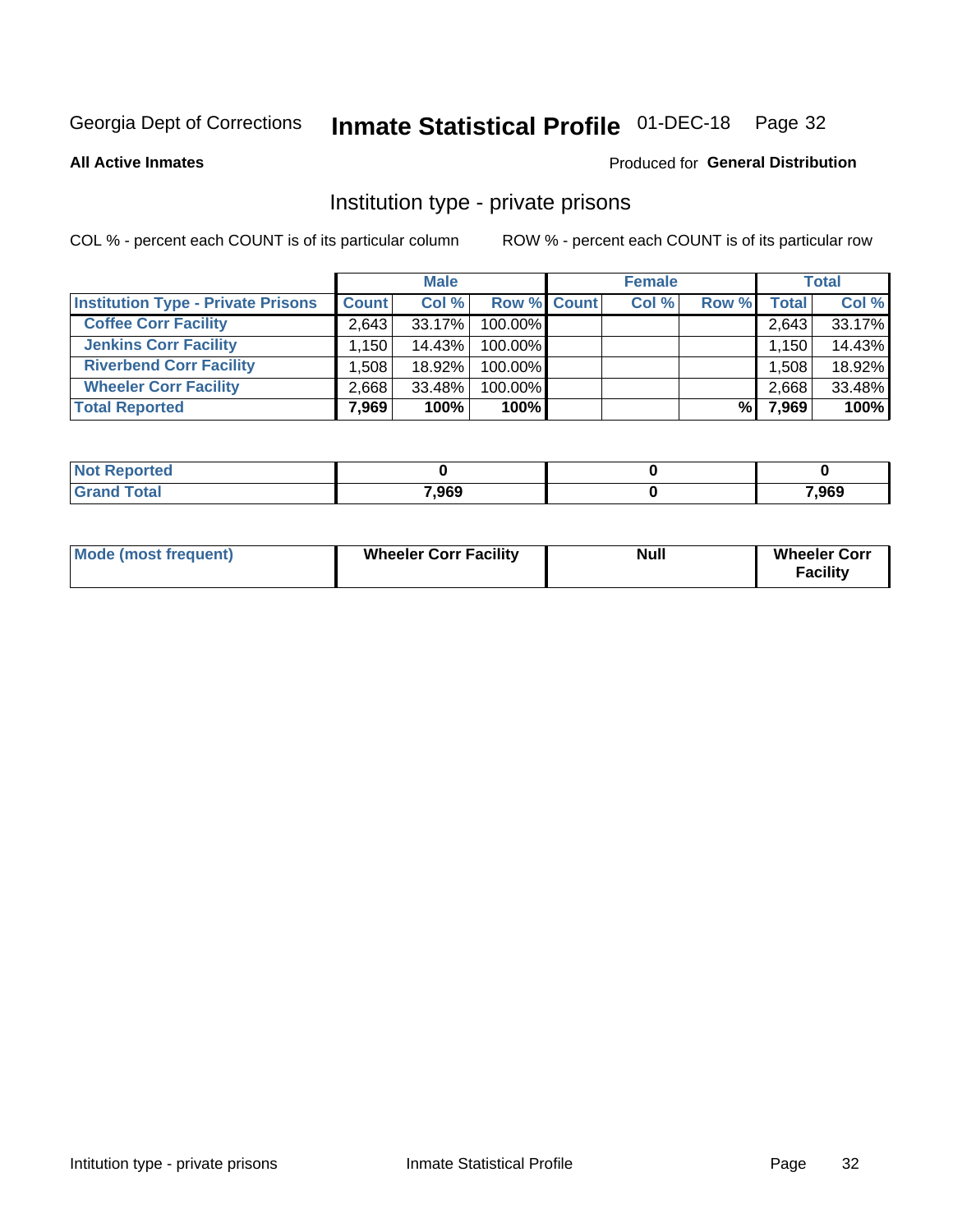## Inmate Statistical Profile 01-DEC-18 Page 33

**All Active Inmates** 

#### Produced for General Distribution

## Institution type - inmate boot camp

COL % - percent each COUNT is of its particular column

|                                            | <b>Male</b> |                    | <b>Female</b> |             | <b>Total</b> |
|--------------------------------------------|-------------|--------------------|---------------|-------------|--------------|
| <b>Institution Type - Boot Camps Count</b> | Col%        | <b>Row % Count</b> | Col%          | Row % Total | Col %        |
| <b>Total Rported</b>                       |             |                    |               |             |              |

| <b>Not Reported</b>            |  |  |
|--------------------------------|--|--|
| <b>Total</b><br>C <sub>r</sub> |  |  |

| Mod<br>uamo | Nul.<br>$- - - - - -$ | <b>Null</b> | . .<br>uu.<br>------ |
|-------------|-----------------------|-------------|----------------------|
|             |                       |             |                      |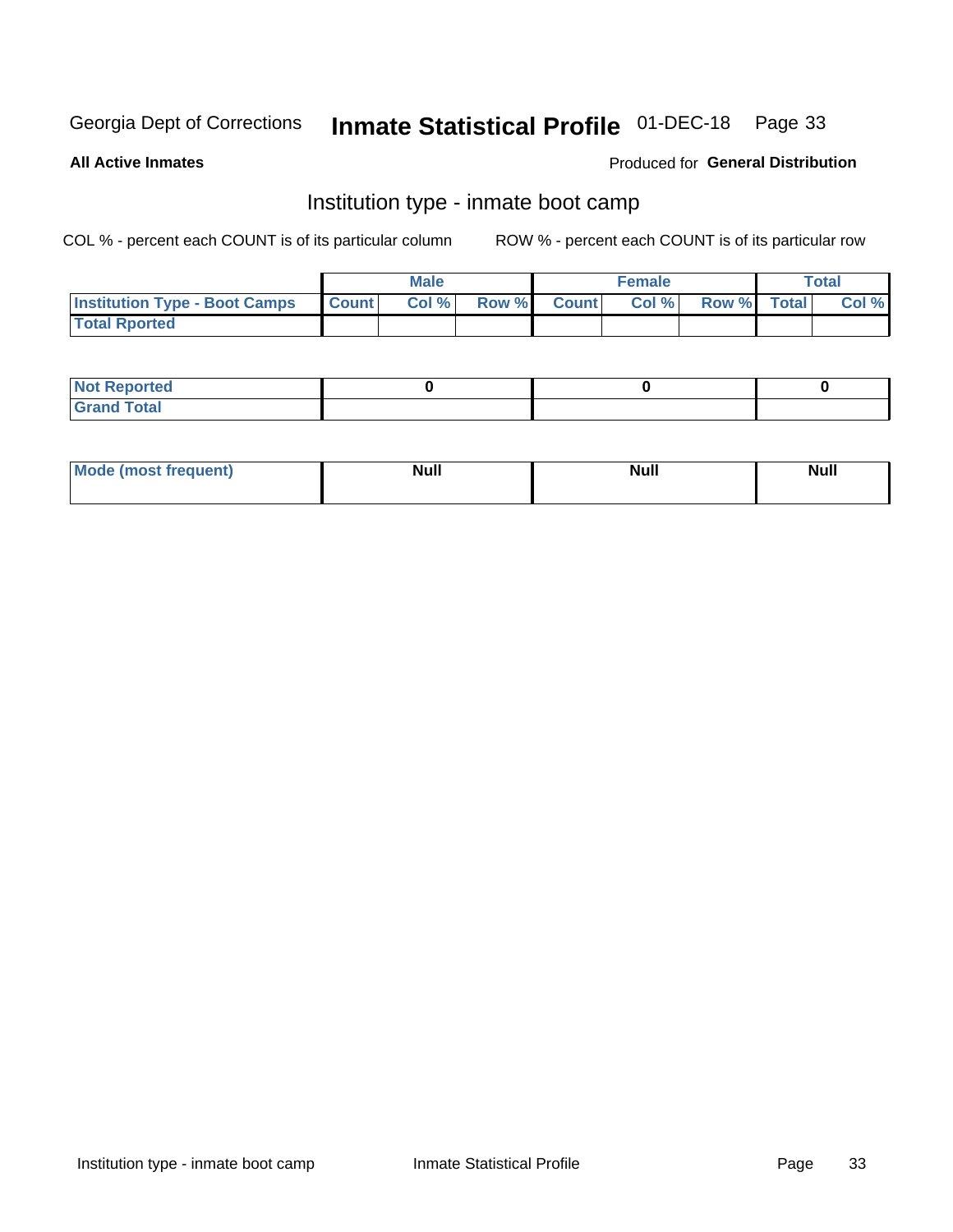## Inmate Statistical Profile 01-DEC-18 Page 34

#### **All Active Inmates**

### Produced for General Distribution

## Number of disciplinary reports

COL % - percent each COUNT is of its particular column

|                                       |              | <b>Male</b> |        |              | <b>Female</b> |        |              | <b>Total</b> |
|---------------------------------------|--------------|-------------|--------|--------------|---------------|--------|--------------|--------------|
| <b>Number of Disciplinary Reports</b> | <b>Count</b> | Col %       | Row %  | <b>Count</b> | Col %         | Row %  | <b>Total</b> | Col %        |
| $\bf{0}$                              | 23,691       | 46.50%      | 89.80% | 2,692        | 68.45%        | 10.20% | 26,383       | 48.07%       |
|                                       | 6,191        | 12.15%      | 93.59% | 424          | 10.78%        | 6.41%  | 6,615        | 12.05%       |
| $\mathbf{2}$                          | 3,576        | 7.02%       | 95.11% | 184          | 4.68%         | 4.89%  | 3,760        | 6.85%        |
| 3                                     | 2,511        | 4.93%       | 95.51% | 118          | $3.00\%$      | 4.49%  | 2,629        | 4.79%        |
| 4                                     | 902, 1       | 3.73%       | 95.92% | 81           | 2.06%         | 4.08%  | 1,983        | 3.61%        |
| 5                                     | 1,608        | 3.16%       | 96.75% | 54           | 1.37%         | 3.25%  | 1,662        | 3.03%        |
| <b>More Than 5</b>                    | 11,469       | 22.51%      | 96.79% | 380          | $9.66\%$      | 3.21%  | 11,849       | 21.59%       |
| <b>Total Reported</b>                 | 50,948       | 100%        | 92.83% | 3,933        | 100%          | 7.17%  | 54,881       | 100%         |

| <b>Not Reported</b> |        |       |        |
|---------------------|--------|-------|--------|
| <b>Total</b>        | 50,948 | 3,933 | 54,881 |

| Mean (average)       | 4.92 | 2.16 | 4.72 |
|----------------------|------|------|------|
| Median (middle)      |      |      |      |
| Mode (most frequent) |      |      |      |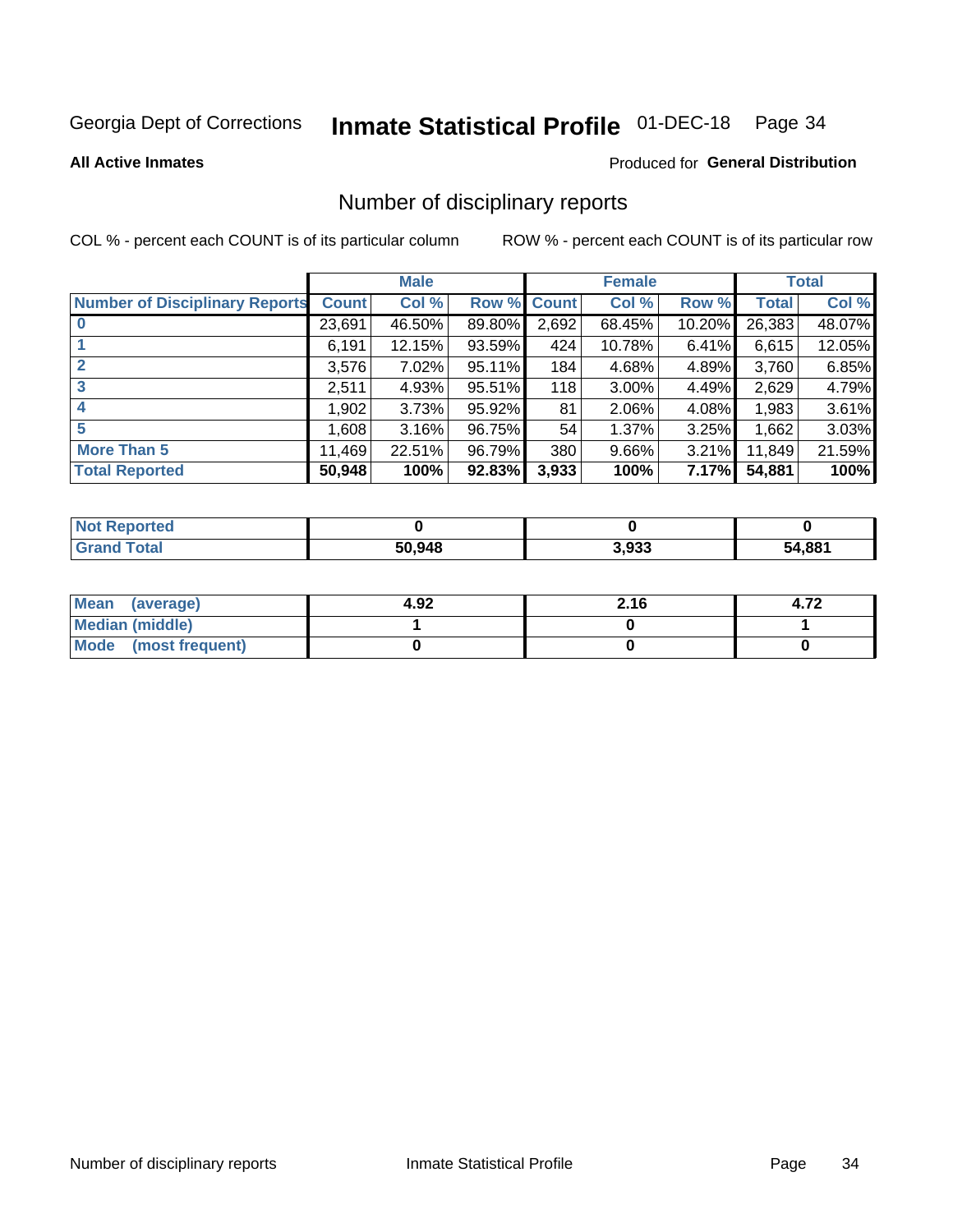## Inmate Statistical Profile 01-DEC-18 Page 35

#### **All Active Inmates**

### **Produced for General Distribution**

## Number of transfers

COL % - percent each COUNT is of its particular column

|                            |         | <b>Male</b> |             |       | <b>Female</b> |          |        | <b>Total</b> |
|----------------------------|---------|-------------|-------------|-------|---------------|----------|--------|--------------|
| <b>Number of Transfers</b> | Count l | Col %       | Row % Count |       | Col %         | Row %    | Total  | Col %        |
| $\bf{0}$                   | 4,317   | $8.47\%$    | 82.57%      | 911   | 23.16%        | 17.43%   | 5,228  | 9.53%        |
|                            | 15,944  | 31.29%      | 90.53%      | .667  | 42.38%        | $9.47\%$ | 17,611 | 32.09%       |
| $\mathbf{2}$               | 8,125   | 15.95%      | 92.18%      | 689   | 17.52%        | 7.82%    | 8,814  | 16.06%       |
| 3                          | 5,280   | 10.36%      | 95.62%      | 242   | 6.15%         | 4.38%    | 5,522  | 10.06%       |
| $\boldsymbol{4}$           | 3,416   | 6.70%       | 96.09%      | 139   | 3.53%         | $3.91\%$ | 3,555  | 6.48%        |
| 5                          | 2,499   | 4.91%       | 96.49%      | 91    | 2.31%         | 3.51%    | 2,590  | 4.72%        |
| <b>More Than 5</b>         | 11,367  | 22.31%      | 98.32%      | 194   | 4.93%         | 1.68%    | 11,561 | 21.07%       |
| <b>Total Reported</b>      | 50,948  | 100%        | 92.83%      | 3,933 | 100%          | 7.17%    | 54,881 | 100.0%       |

| <b>Not Reported</b> |        |       |        |
|---------------------|--------|-------|--------|
| <b>Total</b>        | 50,948 | 3,933 | 54,881 |

| Mean (average)         | 4.16 | 1.64 | 3.98 |
|------------------------|------|------|------|
| <b>Median (middle)</b> |      |      |      |
| Mode (most frequent)   |      |      |      |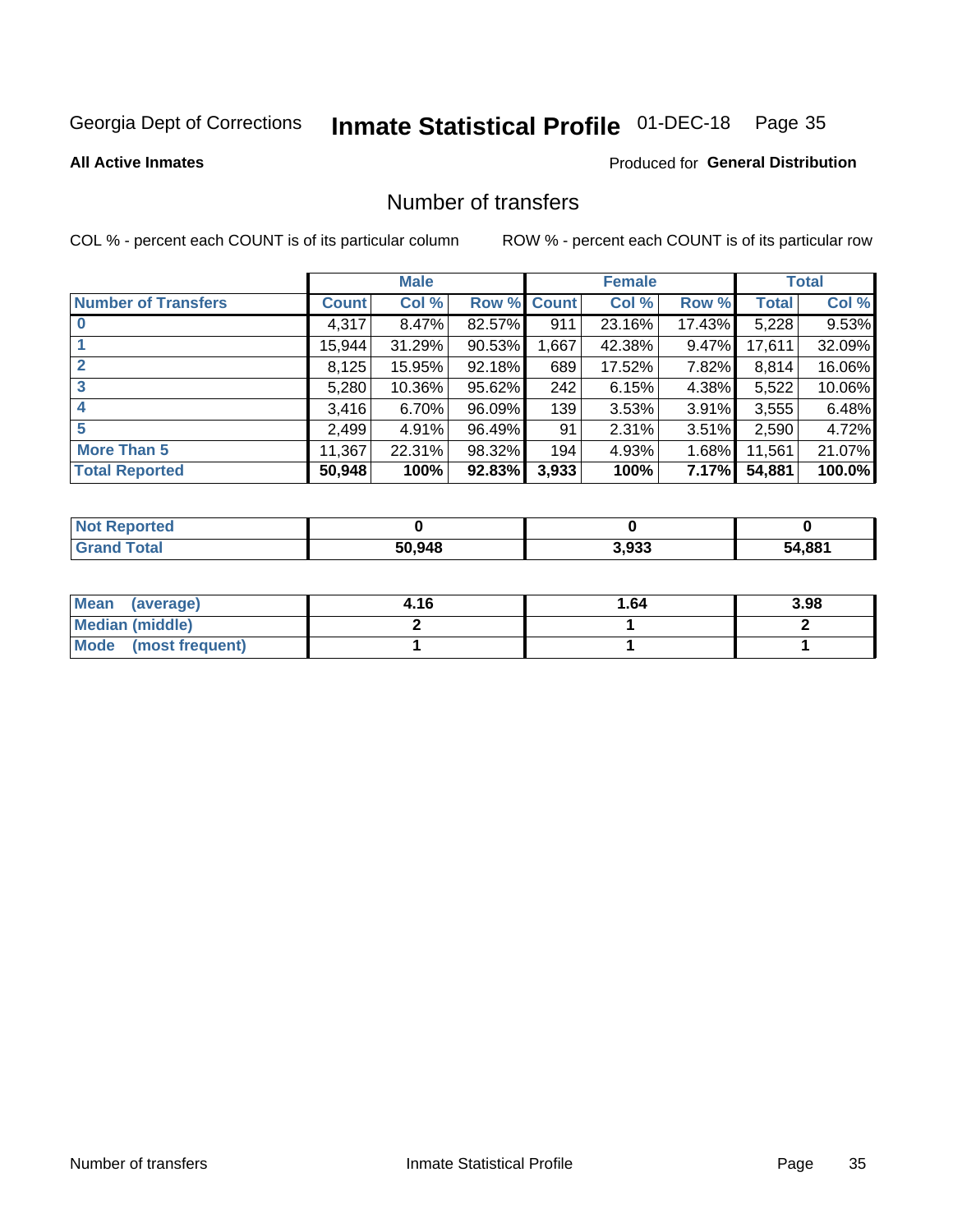## Inmate Statistical Profile 01-DEC-18 Page 36

**All Active Inmates** 

### **Produced for General Distribution**

## Number of escapes

COL % - percent each COUNT is of its particular column

|                          |              | <b>Male</b> |             |       | <b>Female</b> |              |        | <b>Total</b> |
|--------------------------|--------------|-------------|-------------|-------|---------------|--------------|--------|--------------|
| <b>Number of Escapes</b> | <b>Count</b> | Col %       | Row % Count |       | Col %         | Row %        | Total  | Col %        |
|                          | 50,387       | 98.90%      | 92.79%      | 3,918 | 99.62%        | 7.21%        | 54,305 | 98.95%       |
|                          | 531          | 1.04%       | 97.25%      | 15    | 0.38%         | 2.75%        | 546    | 0.99%        |
|                          | 25           | 0.05%       | 100.00%     |       |               |              | 25     | 0.05%        |
|                          |              | 0.01%       | 100.00%     |       |               |              |        | 0.01%        |
|                          |              | 0.01%       | 100.00%     |       |               |              |        | 0.01%        |
| <b>Total Reported</b>    | 50,948       | 100%        | $92.83\%$   | 3,933 | 100%          | <b>7.17%</b> | 54,881 | 100.0%       |

| <b>Not Reported</b> |        |       |        |
|---------------------|--------|-------|--------|
| <b>Grand Total</b>  | 50.948 | 3.933 | 54,881 |

| Mean<br>(average)    |  | .0 |
|----------------------|--|----|
| Median (middle)      |  |    |
| Mode (most frequent) |  |    |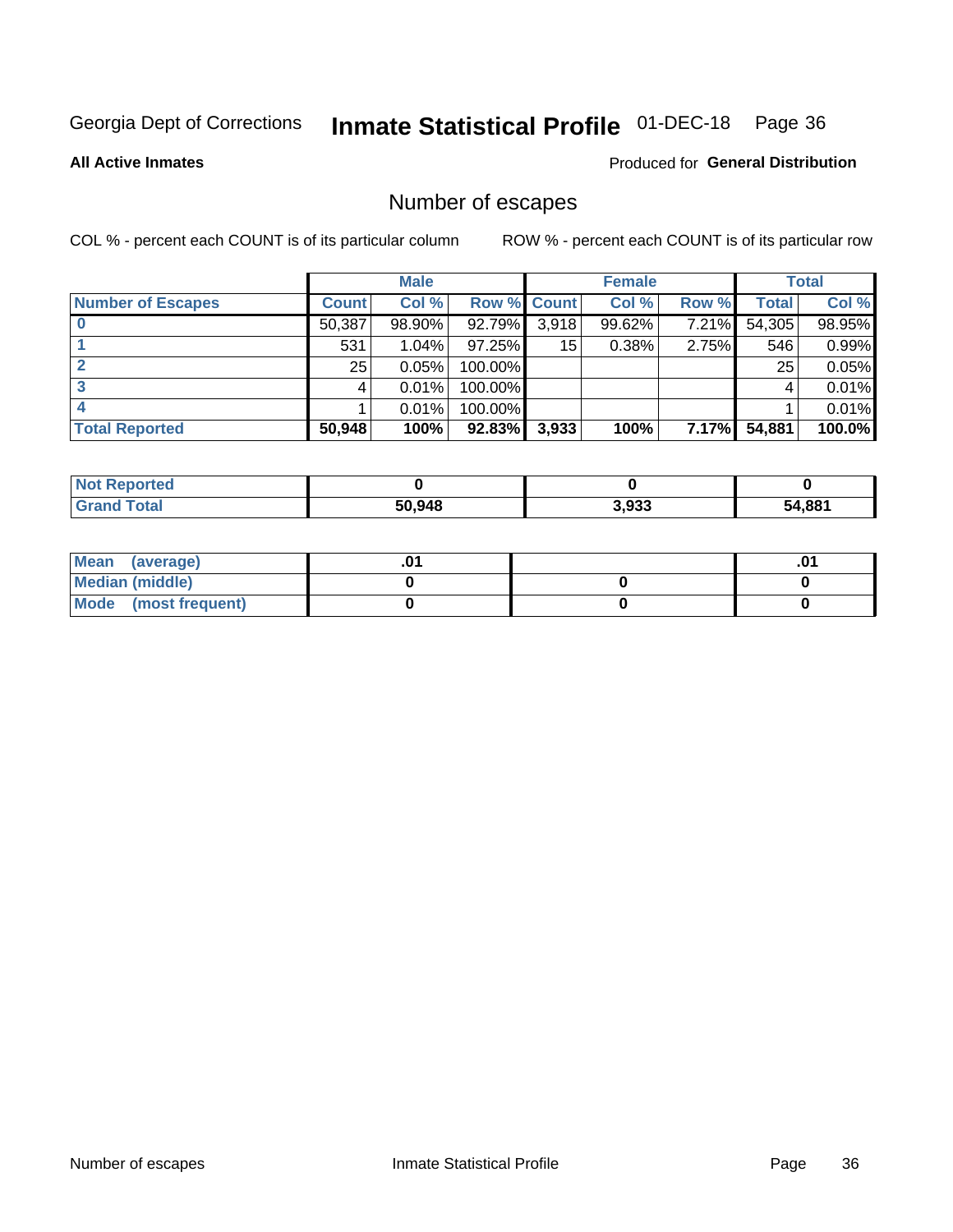## Inmate Statistical Profile 01-DEC-18 Page 37

**All Active Inmates** 

#### Produced for General Distribution

## Split sentences - Probation to follow

COL % - percent each COUNT is of its particular column

|                            |              | <b>Male</b> |                    |     | <b>Female</b> |          |              | <b>Total</b> |
|----------------------------|--------------|-------------|--------------------|-----|---------------|----------|--------------|--------------|
| <b>Probation to follow</b> | <b>Count</b> | Col%        | <b>Row % Count</b> |     | Col %         | Row %    | Total        | Col %        |
| <b>Yes</b>                 | 38.217       | 75.01%      | $92.56\%$ 3.070    |     | 78.06%        |          | 7.44% 41,287 | 75.23%       |
| <b>No</b>                  | 12.731       | 24.99%      | 93.65%             | 863 | 21.94%        | $6.35\%$ | 13.594       | 24.77%       |
| <b>Total Reported</b>      | 50,948       | 100%        | $92.83\%$ 3,933    |     | 100%          | $7.17\%$ | 54,881       | 100%         |

| 50.948 | 3.933 | 54,881 |
|--------|-------|--------|
|        |       |        |

| <b>Mode</b><br>reauent)<br>Yes<br>v.c<br>0٥<br>.<br>. .<br>$\sim$ |
|-------------------------------------------------------------------|
|-------------------------------------------------------------------|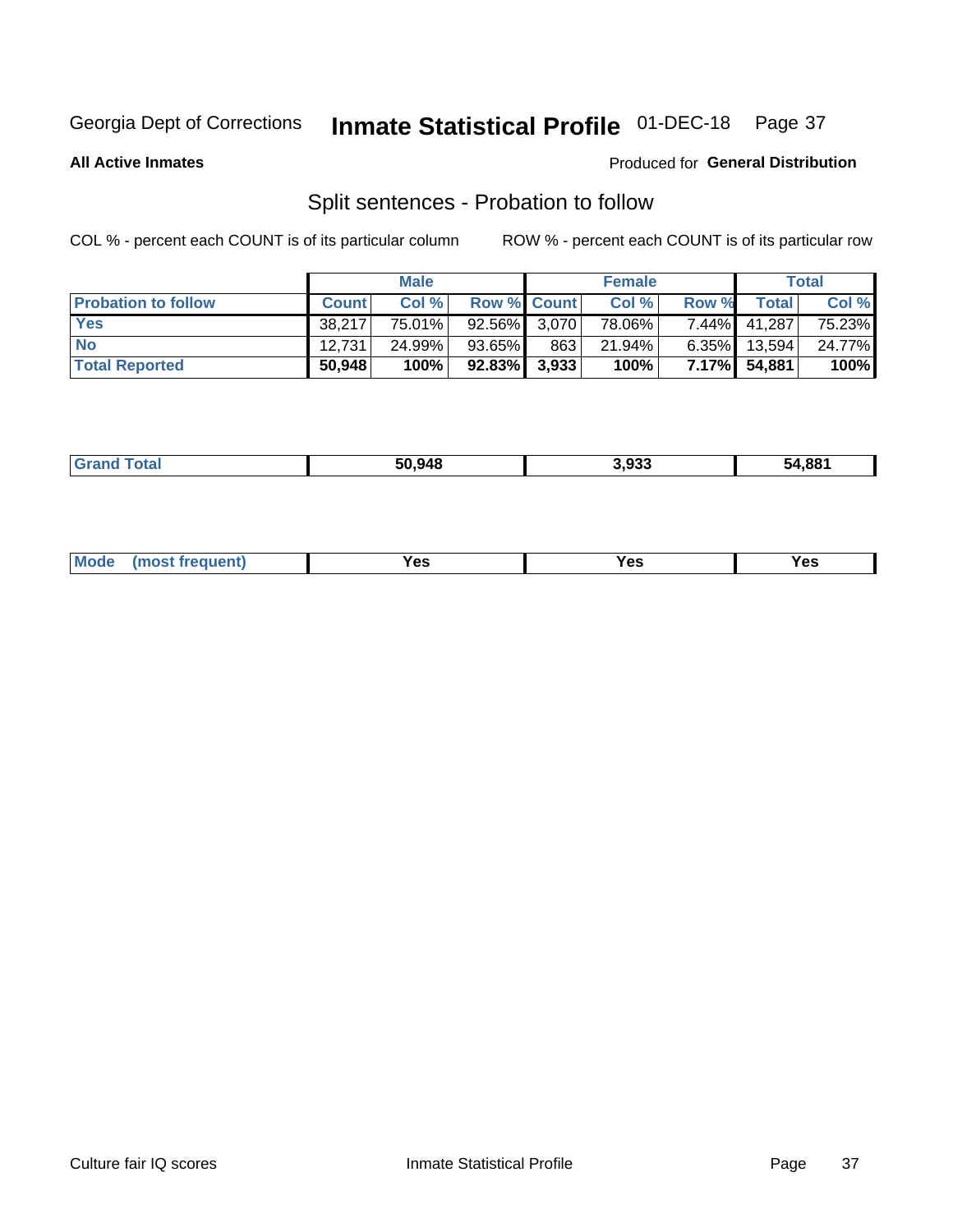## Inmate Statistical Profile 01-DEC-18 Page 38

**All Active Inmates** 

#### Produced for General Distribution

## Probable future release type of still active inmates

COL % - percent each COUNT is of its particular column

|                                         |              | <b>Male</b> |                    |                | <b>Female</b> |       | <b>Total</b> |        |
|-----------------------------------------|--------------|-------------|--------------------|----------------|---------------|-------|--------------|--------|
| <b>Probable Future Release Type</b>     | <b>Count</b> | Col %       | <b>Row % Count</b> |                | Col %         | Row % | <b>Total</b> | Col %  |
| <b>Paroled with probation to follow</b> | 20,192       | 41.22%      | 91.12% 1.967       |                | 50.98%        | 8.88% | 22,159       | 41.94% |
| Paroled w/o probation to follow         | 5,848        | 11.94%      | 91.70%             | 529            | 13.71%        | 8.30% | 6,377        | 12.07% |
| <b>Maxout with probation to follow</b>  | 15,208       | 31.05%      | 93.77% 1,011       |                | 26.21%        | 6.23% | 16,219       | 30.69% |
| <b>Maxout w/o probation to follow</b>   | 2,259        | 4.61%       | 94.40%             | 134            | 3.47%         | 5.60% | 2,393        | 4.53%  |
| Life, LWOP or death sentence            | 5.476        | 11.18%      | 96.19%             | 217            | 5.62%         | 3.81% | 5,693        | 10.77% |
| <b>Total Reported</b>                   | 48,983       | 100%        |                    | $92.7\%$ 3,858 | 100%          | 7.3%  | 52,841       | 100%   |

| алы                   |        |       |        |
|-----------------------|--------|-------|--------|
| $f \wedge f \wedge f$ | 48,983 | 3.858 | 52,841 |

| <b>Mode (most frequent)</b> | <b>PAR with PROB follow</b> | <b>PAR with PROB follow</b> | <b>PAR with PROB</b> |
|-----------------------------|-----------------------------|-----------------------------|----------------------|
|                             |                             |                             | follow               |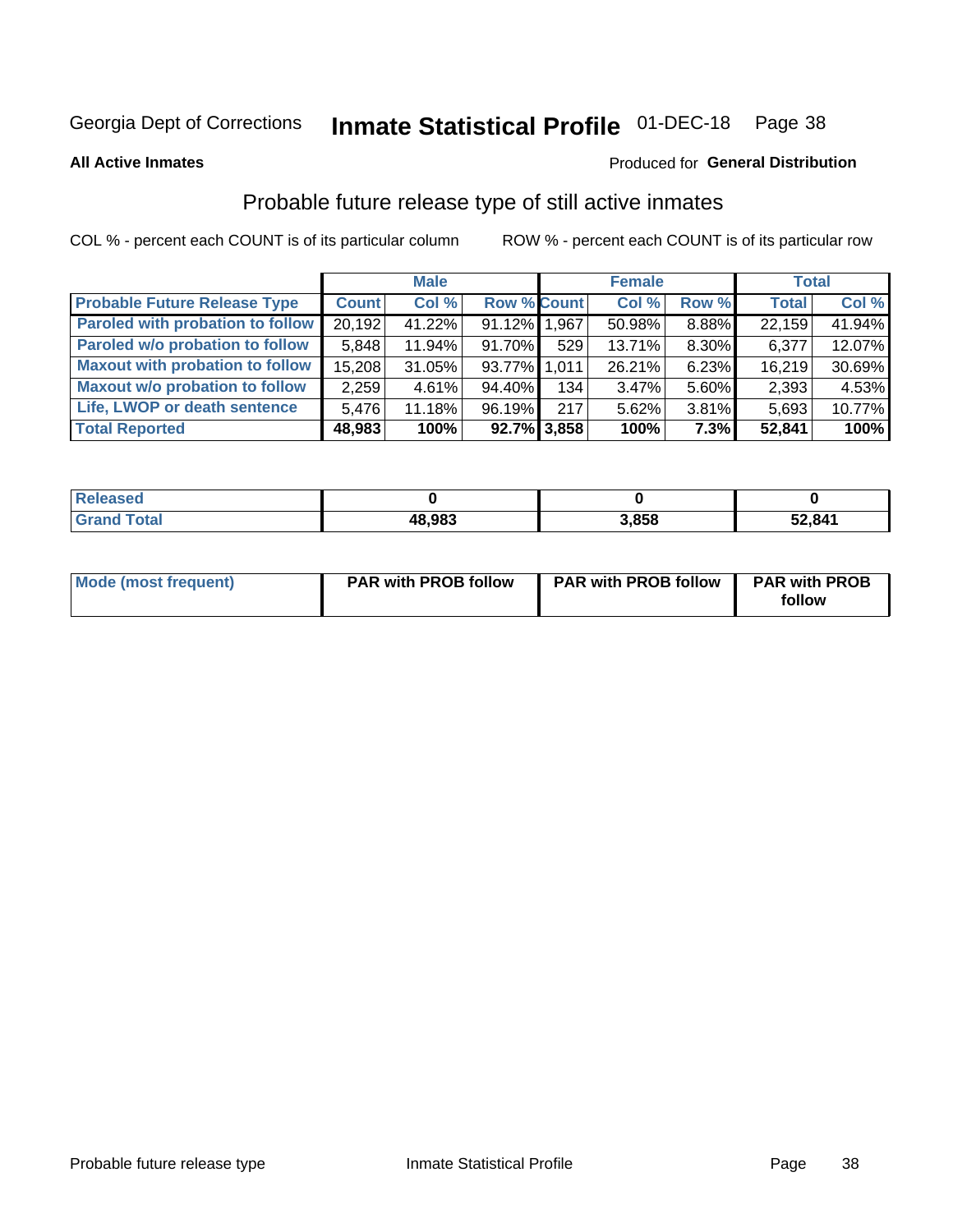### **All Active Inmates**

## Produced for General Distribution

# Time served in current (or last) institution

COL % - percent each COUNT is of its particular column

|                            |              | <b>Male</b> |        |              | <b>Female</b> |        |              | <b>Total</b> |
|----------------------------|--------------|-------------|--------|--------------|---------------|--------|--------------|--------------|
| <b>Time In Institution</b> | <b>Count</b> | Col %       | Row %  | <b>Count</b> | Col %         | Row %  | <b>Total</b> | Col %        |
| 0 to 3 months              | 12,791       | 25.11%      | 91.96% | 1,119        | 28.45%        | 8.04%  | 13,910       | 25.35%       |
| <b>3.01 to 6 months</b>    | 8,015        | 15.73%      | 92.68% | 633          | 16.09%        | 7.32%  | 8,648        | 15.76%       |
| 6.01 to 9 months           | 5,376        | 10.55%      | 91.21% | 518          | 13.17%        | 8.79%  | 5,894        | 10.74%       |
| 9.01 to 12 months          | 3,816        | 7.49%       | 92.53% | 308          | 7.83%         | 7.47%  | 4,124        | 7.51%        |
| <b>12.01 to 18 months</b>  | 5,661        | 11.11%      | 94.48% | 331          | 8.42%         | 5.52%  | 5,992        | 10.92%       |
| <b>18.01 to 24 months</b>  | 3,267        | 6.41%       | 94.01% | 208          | 5.29%         | 5.99%  | 3,475        | 6.33%        |
| 2.01 to 3 years            | 4,123        | 8.09%       | 94.76% | 228          | 5.80%         | 5.24%  | 4,351        | 7.93%        |
| $3.01$ to 4 years          | 2,751        | 5.40%       | 94.93% | 147          | 3.74%         | 5.07%  | 2,898        | 5.28%        |
| 4.01 to 5 years            | 1,648        | 3.23%       | 94.77% | 91           | 2.31%         | 5.23%  | 1,739        | 3.17%        |
| 5.01 to 6 years            | 940          | 1.85%       | 91.71% | 85           | 2.16%         | 8.29%  | 1,025        | 1.87%        |
| 6.01 to 7 years            | 645          | 1.27%       | 92.41% | 53           | 1.35%         | 7.59%  | 698          | 1.27%        |
| $7.01$ to 8 years          | 481          | 0.94%       | 83.80% | 93           | 2.36%         | 16.20% | 574          | 1.05%        |
| $8.01$ to 9 years          | 307          | 0.60%       | 91.10% | 30           | 0.76%         | 8.90%  | 337          | 0.61%        |
| 9.01 to 10 years           | 213          | 0.42%       | 91.42% | 20           | 0.51%         | 8.58%  | 233          | 0.42%        |
| Over 10 years              | 914          | 1.79%       | 92.98% | 69           | 1.75%         | 7.02%  | 983          | 1.79%        |
| <b>Total Reported</b>      | 50,948       | 100%        | 92.83% | 3,933        | 100%          | 7.17%  | 54,881       | 100%         |

| <b>rteo</b><br>I NOT I |        |       |        |
|------------------------|--------|-------|--------|
|                        | 50,948 | 3.933 | 54.881 |

| <b>Mean</b><br>(average) | 24 months | 19 months | 24 months |
|--------------------------|-----------|-----------|-----------|
| Median (middle)          | 9 months  | 7 months  | 8 months  |
| Mode (most frequent)     | 0 months  | months    | 1 months  |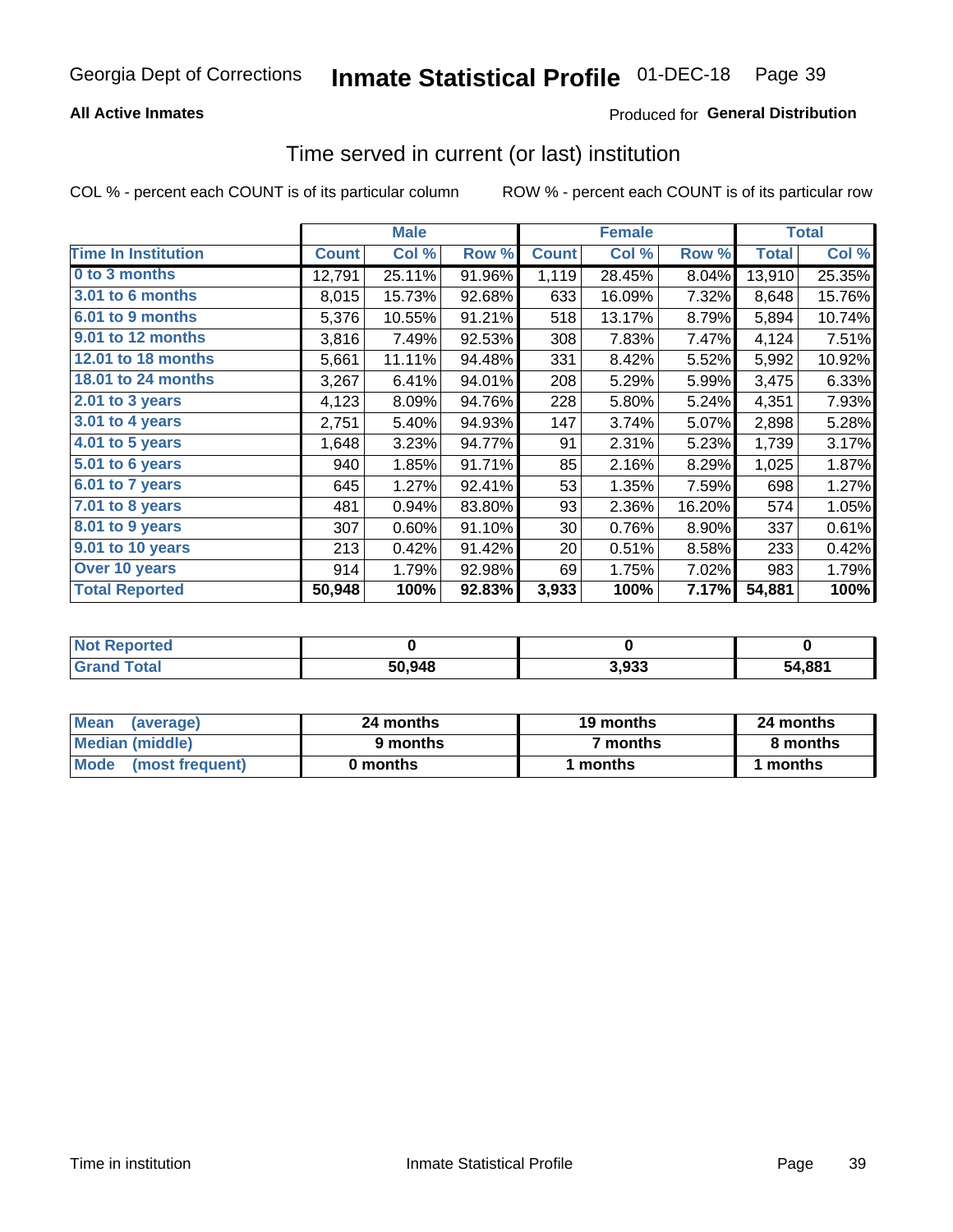#### Inmate Statistical Profile 01-DEC-18 Page 40

#### **All Active Inmates**

#### Produced for General Distribution

## Highest grade level attained

COL % - percent each COUNT is of its particular column

|                              |                 | <b>Male</b> |         |                | <b>Female</b> |        |                 | <b>Total</b> |
|------------------------------|-----------------|-------------|---------|----------------|---------------|--------|-----------------|--------------|
| <b>Grade Level</b>           | <b>Count</b>    | Col %       | Row %   | <b>Count</b>   | Col %         | Row %  | <b>Total</b>    | Col %        |
| No school at all             | $\overline{14}$ | 0.04%       | 100.00% |                |               |        | $\overline{14}$ | 0.04%        |
| <b>Grade 1</b>               | 19              | 0.05%       | 95.00%  | 1              | 0.04%         | 5.00%  | 20              | 0.05%        |
| <b>Grade 2</b>               | 25              | 0.07%       | 86.21%  | 4              | 0.16%         | 13.79% | 29              | 0.07%        |
| Grade 3                      | 74              | 0.20%       | 98.67%  | 1              | 0.04%         | 1.33%  | 75              | 0.19%        |
| Grade 4                      | 78              | 0.21%       | 95.12%  | 4              | 0.16%         | 4.88%  | 82              | 0.21%        |
| Grade 5                      | 86              | 0.23%       | 95.56%  | 4              | 0.16%         | 4.44%  | 90              | 0.23%        |
| Grade 6                      | 341             | 0.93%       | 95.79%  | 15             | 0.62%         | 4.21%  | 356             | 0.91%        |
| <b>Grade 7</b>               | 685             | 1.87%       | 94.35%  | 41             | 1.69%         | 5.65%  | 726             | 1.86%        |
| Grade 8                      | 2,448           | 6.69%       | 94.34%  | 147            | 6.05%         | 5.66%  | 2,595           | 6.65%        |
| Grade 9                      | 4,579           | 12.51%      | 95.92%  | 195            | 8.02%         | 4.08%  | 4,774           | 12.23%       |
| Grade 10                     | 6,358           | 17.37%      | 95.58%  | 294            | 12.09%        | 4.42%  | 6,652           | 17.04%       |
| Grade 11                     | 6,240           | 17.04%      | 95.17%  | 317            | 13.04%        | 4.83%  | 6,557           | 16.80%       |
| <b>Grade 12 or GED</b>       | 12,199          | 33.32%      | 92.90%  | 932            | 38.34%        | 7.10%  | 13,131          | 33.63%       |
| <b>Some tech school</b>      | 259             | 0.71%       | 82.48%  | 55             | 2.26%         | 17.52% | 314             | 0.80%        |
| <b>Completed tech school</b> | 261             | 0.71%       | 84.19%  | 49             | 2.02%         | 15.81% | 310             | 0.79%        |
| College, 1 year              | 1,000           | 2.73%       | 89.69%  | 115            | 4.73%         | 10.31% | 1,115           | 2.86%        |
| College, 2 year              | 1,157           | 3.16%       | 87.85%  | 160            | 6.58%         | 12.15% | 1,317           | 3.37%        |
| College, 3 year              | 301             | 0.82%       | 87.50%  | 43             | 1.77%         | 12.50% | 344             | 0.88%        |
| <b>Bachelor's degree</b>     | 380             | 1.04%       | 89.41%  | 45             | 1.85%         | 10.59% | 425             | 1.09%        |
| <b>Master's degree</b>       | 65              | 0.18%       | 91.55%  | $\,6$          | 0.25%         | 8.45%  | 71              | 0.18%        |
| Ph.D. degree                 | 13              | 0.04%       | 92.86%  | 1              | 0.04%         | 7.14%  | 14              | 0.04%        |
| Law degree                   | 17              | 0.05%       | 89.47%  | $\overline{2}$ | 0.08%         | 10.53% | 19              | 0.05%        |
| <b>Some medical school</b>   | $\overline{2}$  | 0.01%       | 100.00% |                |               |        | $\overline{2}$  | 0.01%        |
| <b>Medical degree</b>        | 8               | 0.02%       | 100.00% |                |               |        | 8               | 0.02%        |
|                              | 1.              | 0.01%       | 100.00% |                |               |        | 1               | 0.01%        |
| <b>Total Reported</b>        | 36,610          | 100%        | 93.77%  | 2,431          | 100%          | 6.23%  | 39,041          | 100.0%       |

| 14,338 | 502. ا | 5,840      |
|--------|--------|------------|
| 50.948 | 3.933  | .881<br>54 |

| Mean<br>(average)    | 10.82           | 11.37           | 10.85           |  |
|----------------------|-----------------|-----------------|-----------------|--|
| Median (middle)      | Grade 11        | Grade 12 or GED | Grade 11        |  |
| Mode (most frequent) | Grade 12 or GED | Grade 12 or GED | Grade 12 or GED |  |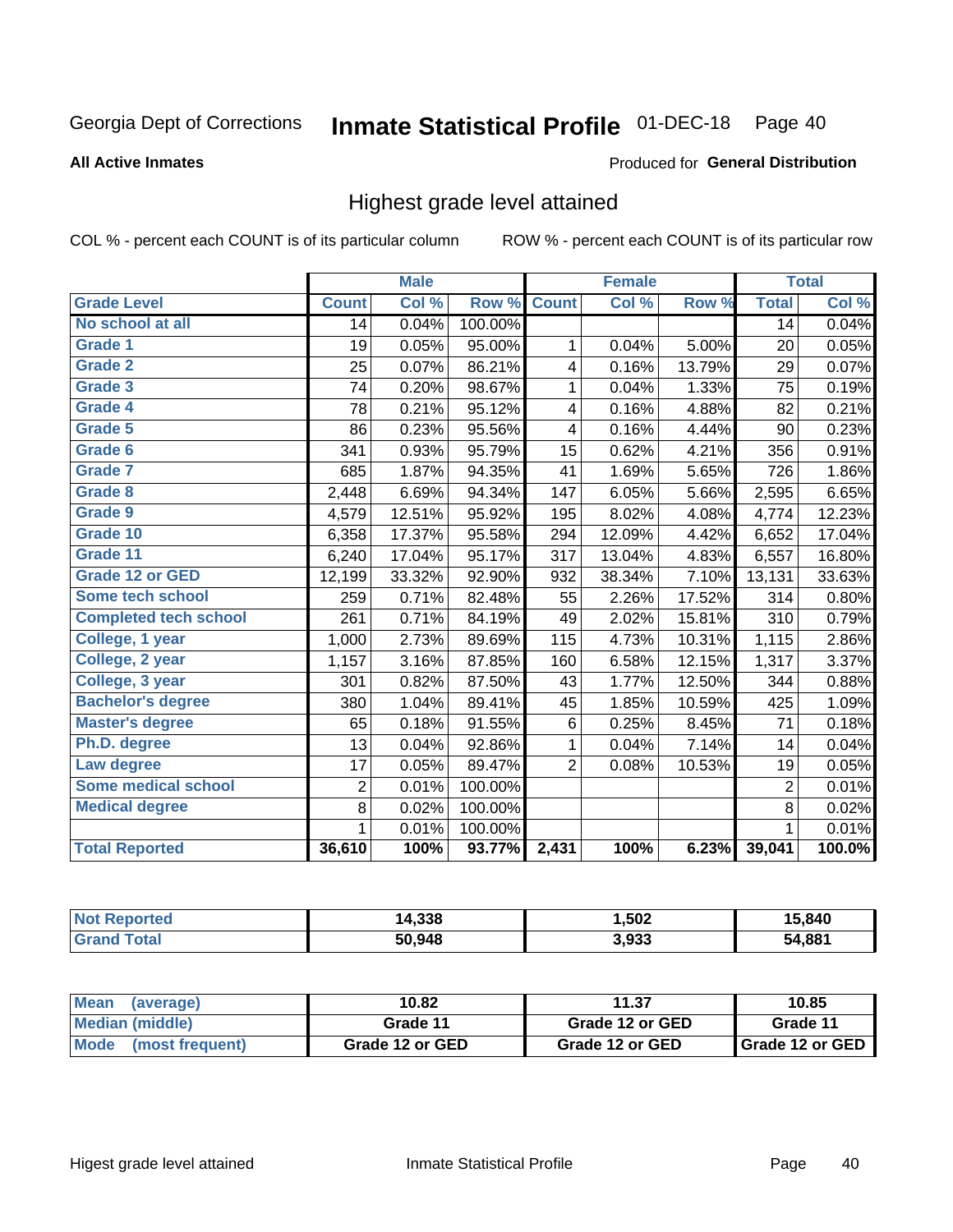# Inmate Statistical Profile 01-DEC-18 Page 41

#### **All Active Inmates**

### **Produced for General Distribution**

## Culture fair IQ scores

COL % - percent each COUNT is of its particular column

|                       |              | <b>Male</b> |             |       | <b>Female</b> |          |              | <b>Total</b> |
|-----------------------|--------------|-------------|-------------|-------|---------------|----------|--------------|--------------|
| <b>IQ Scores</b>      | <b>Count</b> | Col %       | Row % Count |       | Col %         | Row %    | <b>Total</b> | Col %        |
| $60 - 69$             | 874          | 2.23%       | 90.66%      | 90    | 2.64%         | $9.34\%$ | 964          | 2.27%        |
| $70 - 79$             | 2,665        | 6.81%       | 91.58%      | 245   | 7.19%         | 8.42%    | 2,910        | 6.84%        |
| $80 - 89$             | 5,873        | 15.01%      | 87.70%      | 824   | 24.18%        | 12.30%   | 6,697        | 15.75%       |
| $90 - 99$             | 11,044       | 28.23%      | 89.57%      | 1,286 | 37.73%        | 10.43%   | 12,330       | 28.99%       |
| $100 - 109$           | 10,811       | 27.63%      | 95.03%      | 565   | 16.58%        | 4.97%    | 11,376       | 26.75%       |
| $110 - 119$           | 6,517        | 16.66%      | 96.73%      | 220   | 6.46%         | 3.27%    | 6,737        | 15.84%       |
| $120 - 129$           | 1,286        | 3.29%       | 91.40%      | 121   | 3.55%         | 8.60%    | 1,407        | 3.31%        |
| $130 - 139$           | 49           | 0.13%       | 53.26%      | 43    | 1.26%         | 46.74%   | 92           | 0.22%        |
| 140 & Up              | 7            | 0.02%       | 33.33%      | 14    | 0.41%         | 66.67%   | 21           | 0.05%        |
| <b>Total Reported</b> | 39,126       | 100%        | 91.99%      | 3,408 | 100%          | $8.01\%$ | 42,534       | 100.0%       |

| <b>Not Reported</b>         | 11,036 | 344   | 11,380 |
|-----------------------------|--------|-------|--------|
| <b>Not Valid (under 60)</b> | 786    | 181   | 967    |
| <b>Grand Total</b>          | 50,948 | 3,933 | 54,881 |

| <b>Mean</b><br>(average) | 98  | 95 | 98 |
|--------------------------|-----|----|----|
| <b>Median (middle)</b>   | 99  | 94 | 99 |
| Mode<br>(most frequent)  | 103 | 92 | 99 |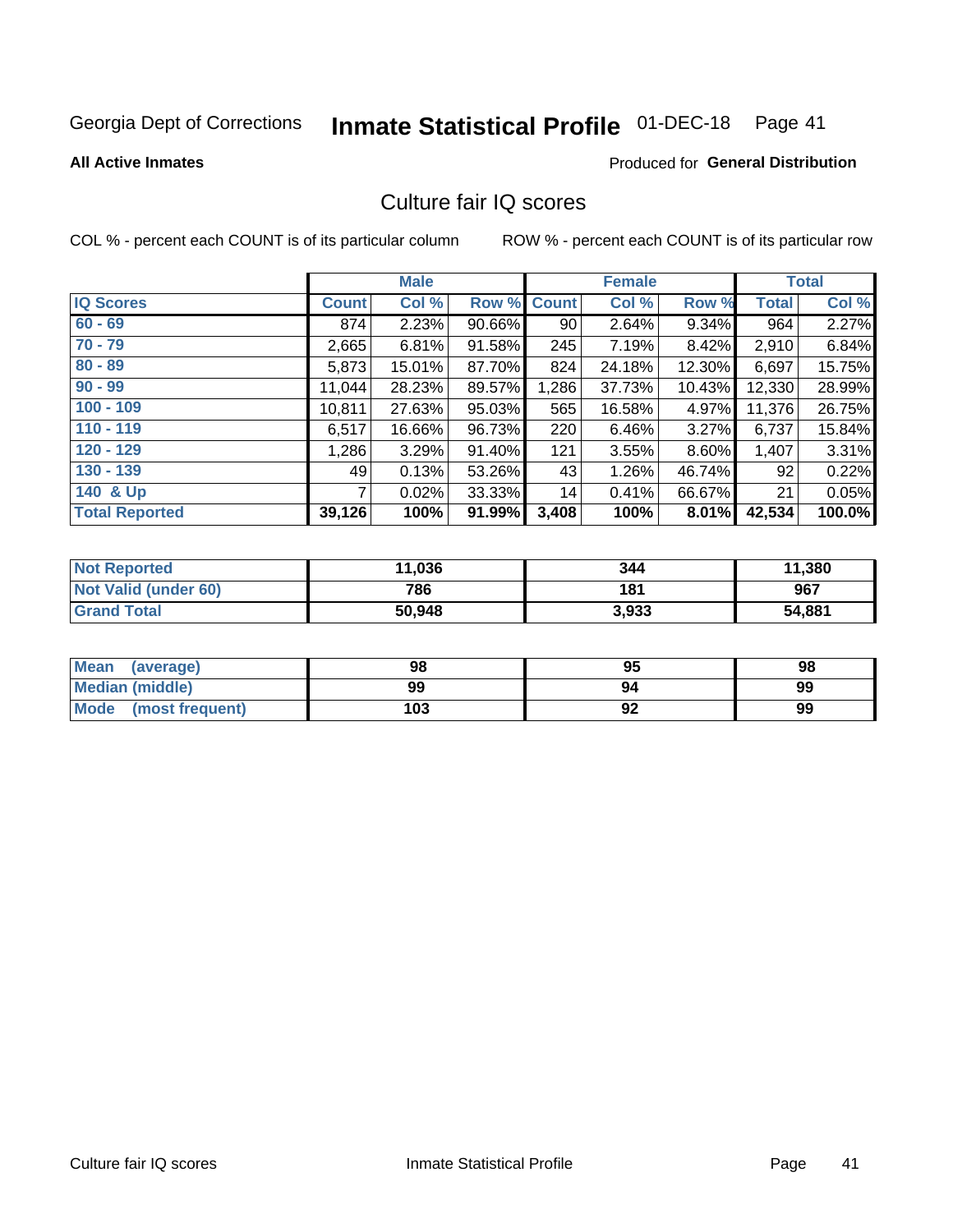#### **Inmate Statistical Profile 01-DEC-18** Page 42

#### **All Active Inmates**

#### Produced for General Distribution

# Wide Range Achievement Test (WRAT) reading score

COL % - percent each COUNT is of its particular column

|                           |              | <b>Male</b> |        |              | <b>Female</b> |        |              | <b>Total</b> |
|---------------------------|--------------|-------------|--------|--------------|---------------|--------|--------------|--------------|
| <b>WRAT Reading Score</b> | <b>Count</b> | Col %       | Row %  | <b>Count</b> | Col %         | Row %  | <b>Total</b> | Col %        |
| 0.1 to 0.9                | 831          | 1.82%       | 99.40% | 5            | 0.14%         | 0.60%  | 836          | 1.70%        |
| 1.0 to 1.9                | 785          | 1.72%       | 98.37% | 13           | 0.36%         | 1.63%  | 798          | 1.62%        |
| 2.0 to 2.9                | 1,533        | 3.36%       | 97.33% | 42           | 1.17%         | 2.67%  | 1,575        | 3.20%        |
| 3.0 to 3.9                | 3,507        | 7.68%       | 97.36% | 95           | 2.65%         | 2.64%  | 3,602        | 7.31%        |
| 4.0 to 4.9                | 4,376        | 9.58%       | 95.63% | 200          | 5.57%         | 4.37%  | 4,576        | 9.29%        |
| 5.0 to 5.9                | 3,786        | 8.29%       | 95.99% | 158          | 4.40%         | 4.01%  | 3,944        | 8.00%        |
| 6.0 to 6.9                | 4,353        | 9.53%       | 94.90% | 234          | 6.52%         | 5.10%  | 4,587        | 9.31%        |
| 7.0 to 7.9                | 1,702        | 3.73%       | 94.09% | 107          | 2.98%         | 5.91%  | 1,809        | 3.67%        |
| 8.0 to 8.9                | 3,381        | 7.40%       | 94.73% | 188          | 5.24%         | 5.27%  | 3,569        | 7.24%        |
| 9.0 to 9.9                | 1,949        | 4.27%       | 94.34% | 117          | 3.26%         | 5.66%  | 2,066        | 4.19%        |
| 10.0 to 10.9              | 3,016        | 6.60%       | 92.89% | 231          | 6.43%         | 7.11%  | 3,247        | 6.59%        |
| 11.0 to 11.9              | 4,467        | 9.78%       | 91.93% | 392          | 10.92%        | 8.07%  | 4,859        | 9.86%        |
| 12.0 to 12.9              | 11,422       | 25.00%      | 86.83% | 1,732        | 48.23%        | 13.17% | 13,154       | 26.69%       |
| 13                        | 580          | 1.27%       | 88.28% | 77           | 2.14%         | 11.72% | 657          | 1.33%        |
| <b>Total Reported</b>     | 45,688       | 100%        | 92.71% | 3,591        | 100.0%        | 7.29%  | 49,279       | 100%         |

| 'Tet.<br>NO | 5,260  | 342   | 5,602  |
|-------------|--------|-------|--------|
|             | 50.948 | 3,933 | 54.881 |

| <b>Mean</b><br>(average) | 8.35 | 10.39 | 8.50 |
|--------------------------|------|-------|------|
| Median (middle)          |      | 12.2  | 8.9  |
| Mode<br>(most frequent)  | 12.9 | 12.9  | 12.9 |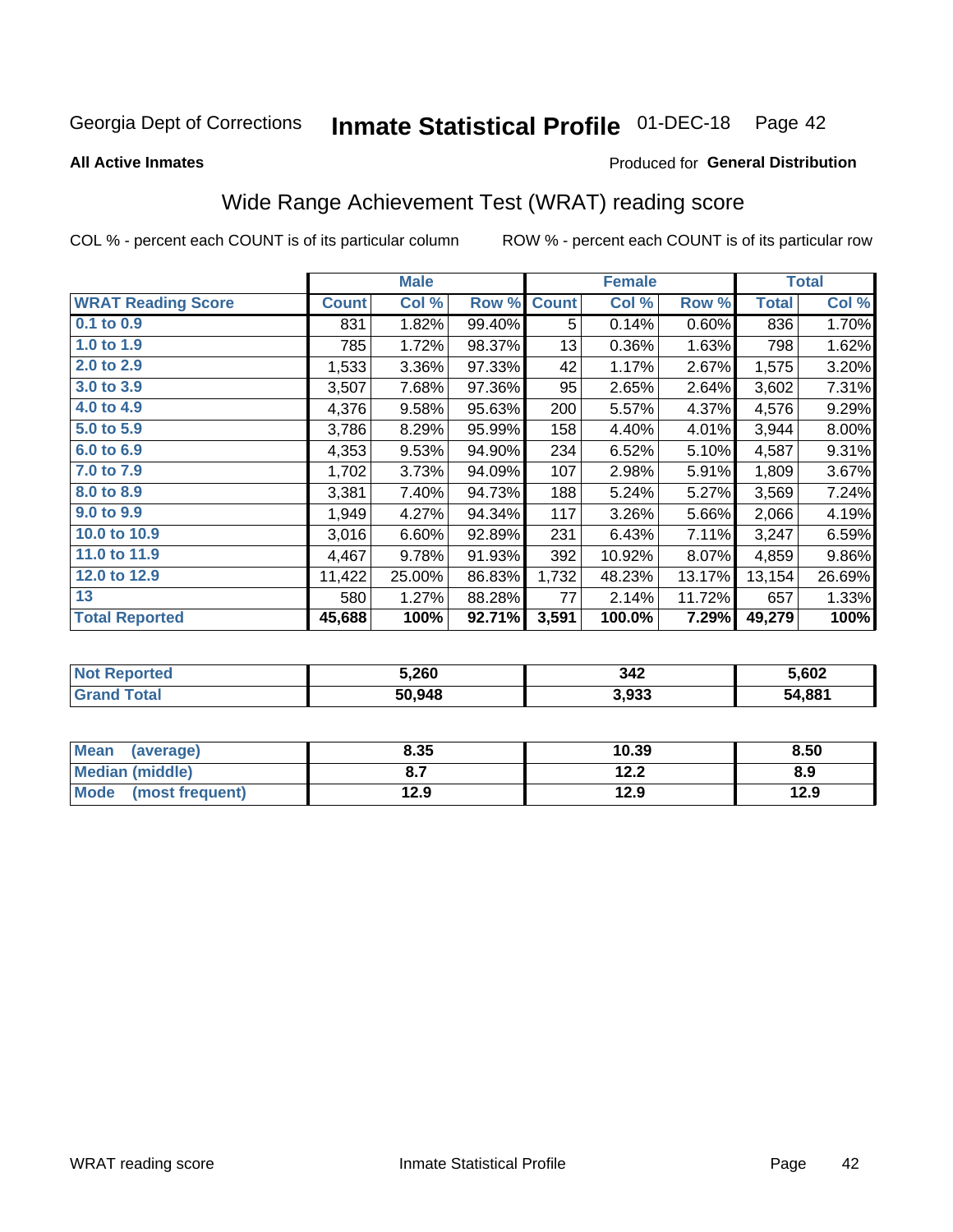#### **Inmate Statistical Profile 01-DEC-18** Page 43

**All Active Inmates** 

#### Produced for General Distribution

# Wide Range Achievement Test (WRAT) math score

COL % - percent each COUNT is of its particular column

|                              |              | <b>Male</b> |         |                  | <b>Female</b> |        |              | <b>Total</b> |
|------------------------------|--------------|-------------|---------|------------------|---------------|--------|--------------|--------------|
| <b>WRAT Mathematic Score</b> | <b>Count</b> | Col %       | Row %   | <b>Count</b>     | Col %         | Row %  | <b>Total</b> | Col %        |
| 0.1 to 0.9                   | 114          | 0.25%       | 100.00% |                  |               |        | 114          | 0.23%        |
| 1.0 to 1.9                   | 308          | 0.67%       | 98.40%  | 5                | 0.14%         | 1.60%  | 313          | 0.64%        |
| 2.0 to 2.9                   | 952          | 2.08%       | 95.30%  | 47               | 1.31%         | 4.70%  | 999          | 2.03%        |
| 3.0 to 3.9                   | 2,218        | 4.86%       | 95.19%  | 112              | 3.12%         | 4.81%  | 2,330        | 4.73%        |
| 4.0 to 4.9                   | 5,810        | 12.72%      | 94.04%  | 368              | 10.24%        | 5.96%  | 6,178        | 12.54%       |
| 5.0 to 5.9                   | 7,182        | 15.72%      | 91.82%  | 640              | 17.82%        | 8.18%  | 7,822        | 15.87%       |
| 6.0 to 6.9                   | 9,261        | 20.27%      | 92.37%  | 765              | 21.30%        | 7.63%  | 10,026       | 20.35%       |
| 7.0 to 7.9                   | 3,611        | 7.90%       | 92.88%  | 277              | 7.71%         | 7.12%  | 3,888        | 7.89%        |
| 8.0 to 8.9                   | 4,951        | 10.84%      | 91.94%  | 434              | 12.08%        | 8.06%  | 5,385        | 10.93%       |
| 9.0 to 9.9                   | 2,560        | 5.60%       | 92.25%  | 215              | 5.99%         | 7.75%  | 2,775        | 5.63%        |
| 10.0 to 10.9                 | 436          | 0.95%       | 96.67%  | 15 <sub>15</sub> | 0.42%         | 3.33%  | 451          | 0.92%        |
| 11.0 to 11.9                 | 1,846        | 4.04%       | 92.48%  | 150              | 4.18%         | 7.52%  | 1,996        | 4.05%        |
| 12.0 to 12.9                 | 6,363        | 13.93%      | 92.10%  | 546              | 15.20%        | 7.90%  | 6,909        | 14.02%       |
| 13                           | 70           | 0.15%       | 79.55%  | 18               | 0.50%         | 20.45% | 88           | 0.18%        |
| <b>Total Reported</b>        | 45,682       | 100%        | 92.71%  | 3,592            | 100.0%        | 7.29%  | 49,274       | 100.0%       |

| Reported<br>Not I | 266.د  | 341   | 5,607  |
|-------------------|--------|-------|--------|
| Гоtal<br>'Grand   | 50,948 | 3,933 | 54,881 |

| Mean<br>(average)       | 7 27<br>، ن | 7.64 | 7.39 |
|-------------------------|-------------|------|------|
| Median (middle)         | 6.9         | 6.9  | 6.9  |
| Mode<br>(most frequent) | 12.9        | 12.9 | 12.9 |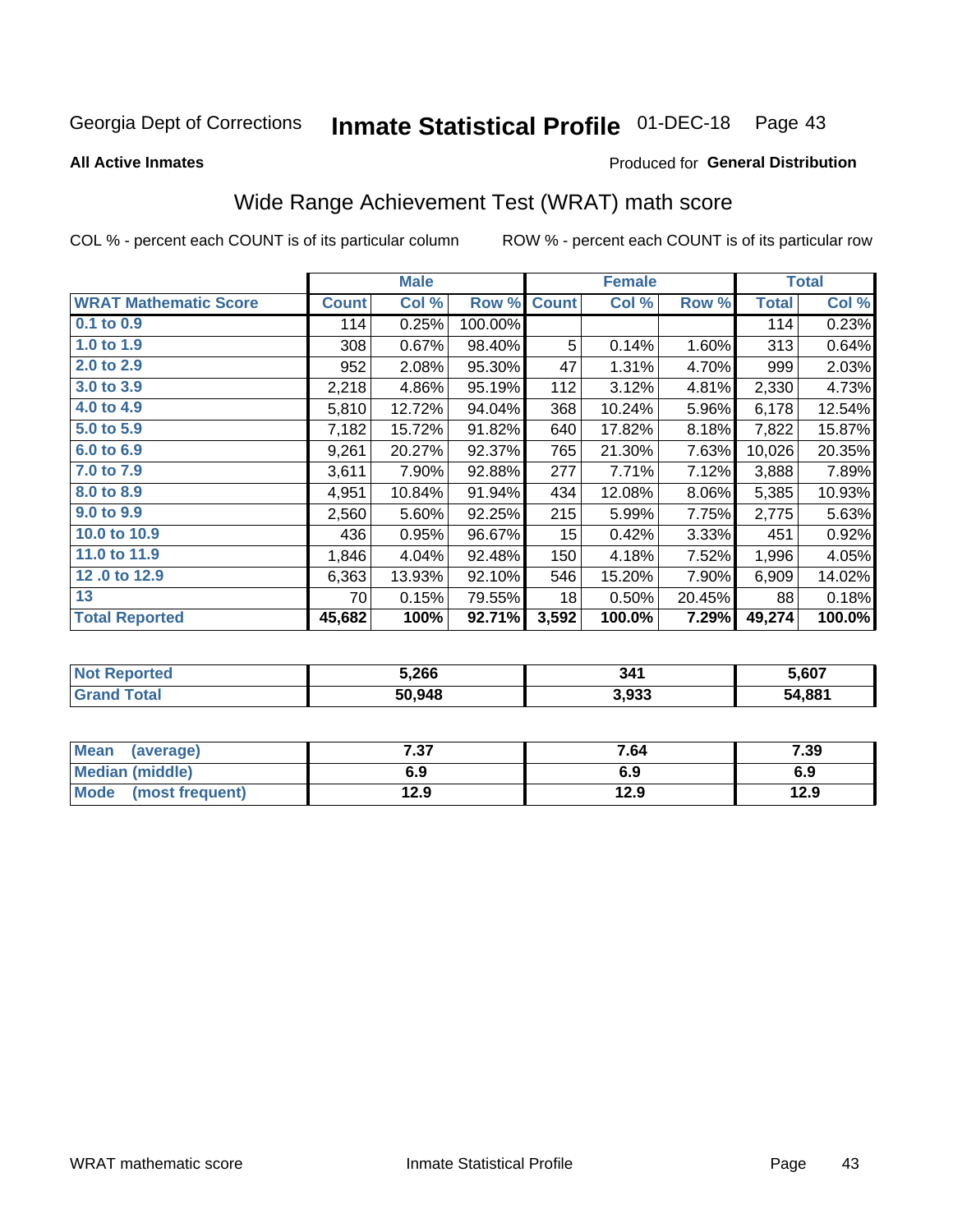#### **Inmate Statistical Profile 01-DEC-18** Page 44

**All Active Inmates** 

#### Produced for General Distribution

# Wide Range Achievement Test (WRAT) spelling score

COL % - percent each COUNT is of its particular column

|                            |              | <b>Male</b> |        |              | <b>Female</b> |        |              | <b>Total</b> |
|----------------------------|--------------|-------------|--------|--------------|---------------|--------|--------------|--------------|
| <b>WRAT Spelling Score</b> | <b>Count</b> | Col %       | Row %  | <b>Count</b> | Col %         | Row %  | <b>Total</b> | Col %        |
| $0.1$ to $0.9$             | 960          | 2.10%       | 99.28% | 7            | 0.19%         | 0.72%  | 967          | 1.96%        |
| 1.0 to 1.9                 | 1,162        | 2.54%       | 98.47% | 18           | 0.50%         | 1.53%  | 1,180        | 2.39%        |
| 2.0 to 2.9                 | 2,082        | 4.56%       | 98.16% | 39           | 1.09%         | 1.84%  | 2,121        | 4.30%        |
| 3.0 to 3.9                 | 3,247        | 7.11%       | 97.45% | 85           | 2.37%         | 2.55%  | 3,332        | 6.76%        |
| 4.0 to 4.9                 | 2,931        | 6.41%       | 96.51% | 106          | 2.95%         | 3.49%  | 3,037        | 6.16%        |
| 5.0 to 5.9                 | 5,091        | 11.14%      | 95.68% | 230          | 6.40%         | 4.32%  | 5,321        | 10.79%       |
| 6.0 to 6.9                 | 4,176        | 9.14%       | 94.54% | 241          | 6.71%         | 5.46%  | 4,417        | 8.96%        |
| 7.0 to 7.9                 | 3,969        | 8.68%       | 93.90% | 258          | 7.18%         | 6.10%  | 4,227        | 8.58%        |
| 8.0 to 8.9                 | 3,882        | 8.49%       | 93.12% | 287          | 7.99%         | 6.88%  | 4,169        | 8.46%        |
| 9.0 to 9.9                 | 2,199        | 4.81%       | 93.02% | 165          | 4.59%         | 6.98%  | 2,364        | 4.80%        |
| 10.0 to 10.9               | 2,169        | 4.75%       | 92.53% | 175          | 4.87%         | 7.47%  | 2,344        | 4.76%        |
| 11.0 to 11.9               | 3,585        | 7.84%       | 90.78% | 364          | 10.13%        | 9.22%  | 3,949        | 8.01%        |
| 12.0 to 12.9               | 9,976        | 21.83%      | 86.37% | 1,574        | 43.82%        | 13.63% | 11,550       | 23.43%       |
| 13                         | 271          | 0.59%       | 86.31% | 43           | 1.20%         | 13.69% | 314          | 0.64%        |
| <b>Total Reported</b>      | 45,700       | 100%        | 92.71% | 3,592        | 100%          | 7.29%  | 49,292       | 100%         |

| "TAL<br>NO | 5,248  | 341   | 5,589  |
|------------|--------|-------|--------|
|            | 50.948 | 3,933 | 54.881 |

| Mean<br>(average)    | 7.98 | 10.12 | 8.13          |
|----------------------|------|-------|---------------|
| Median (middle)      | .    | 11.6  | $O_{\bullet}$ |
| Mode (most frequent) | 12.9 | 12.9  | 12.9          |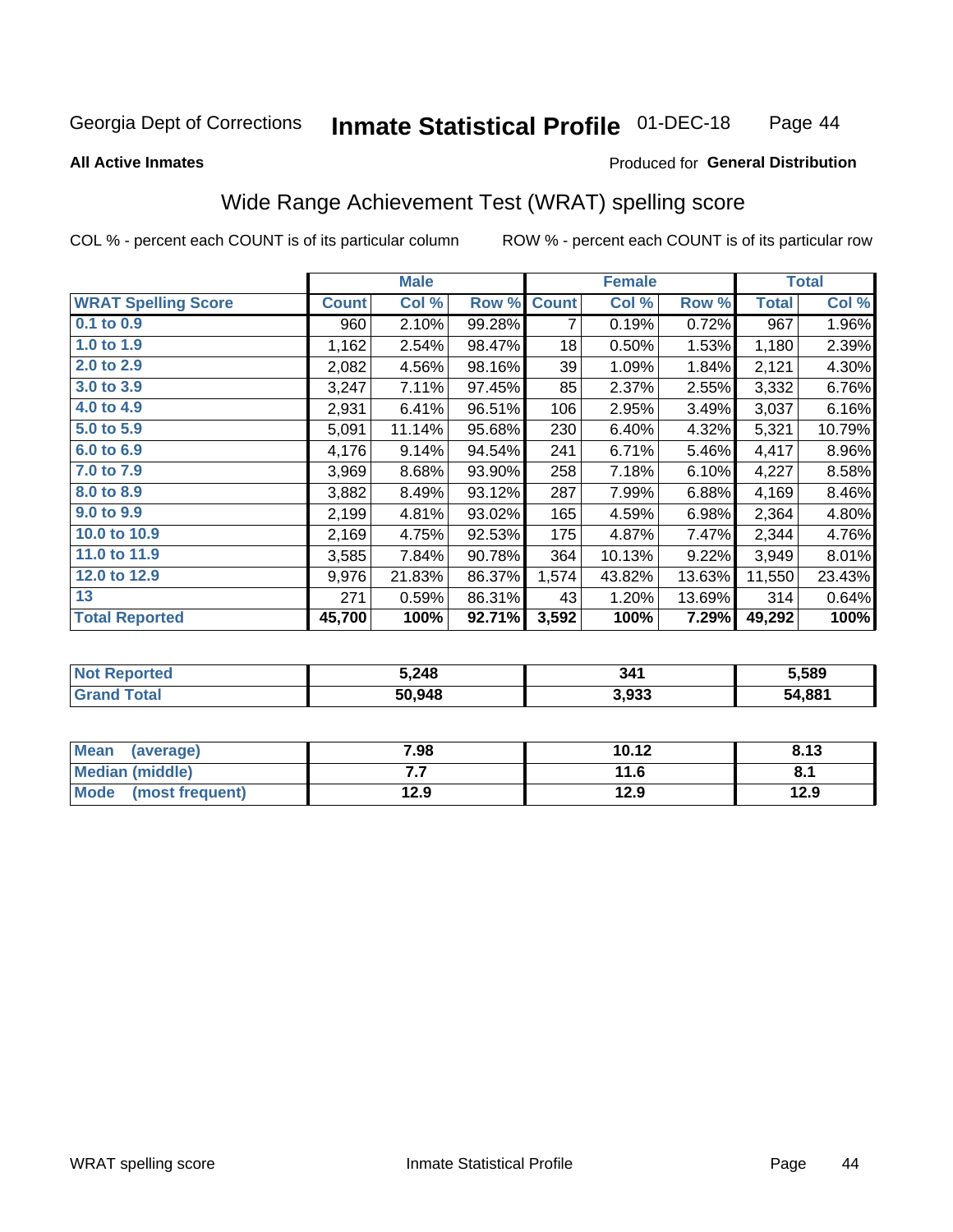# Inmate Statistical Profile 01-DEC-18 Page 45

**All Active Inmates** 

### **Produced for General Distribution**

## Current / last mental health treatment level

COL % - percent each COUNT is of its particular column

|                                    |              | <b>Male</b> |         |              | <b>Female</b> |          |              | <b>Total</b> |
|------------------------------------|--------------|-------------|---------|--------------|---------------|----------|--------------|--------------|
| <b>Mental Health Treatment Lev</b> | <b>Count</b> | Col %       | Row %   | <b>Count</b> | Col %         | Row %    | <b>Total</b> | Col %        |
| 1 No problem at current time       | 8,641        | 50.94%      | 93.00%  | 650          | 21.40%        | 7.00%    | 9,291        | 46.45%       |
| 2 Receiving outpatient             | 6,555        | 38.64%      | 73.82%  | 2,325        | 76.53%        | 26.18%   | 8,880        | 44.40%       |
| <b>Treatment</b>                   |              |             |         |              |               |          |              |              |
| 3 Inpatient, moderate              | 1,444        | 8.51%       | 96.65%  | 50           | 1.65%         | 3.35%    | 1,494        | 7.47%        |
| <b>Treatment</b>                   |              |             |         |              |               |          |              |              |
| 4 Inpatient, intensive             | 312          | 1.84%       | 96.00%  | 13           | 0.43%         | $4.00\%$ | 325          | 1.62%        |
| Treatment                          |              |             |         |              |               |          |              |              |
| <b>5 Undergoing crisis</b>         | 10           | 0.06%       | 100.00% |              |               |          | 10           | 0.05%        |
| <b>stabilization</b>               |              |             |         |              |               |          |              |              |
| <b>6 Hospital for criminally</b>   |              | 0.01%       | 100.00% |              |               |          |              | 0.01%        |
| <b>Tinsane</b>                     |              |             |         |              |               |          |              |              |
| <b>Total Evaluated</b>             | 16,963       | 100%        | 84.81%  | 3,038        | 100%          | 15.19%   | 20,001       | 100%         |

| <b>Never had MH evaluation</b> | 33,985 | 895   | 34,880 |
|--------------------------------|--------|-------|--------|
| ™otal                          | 50,948 | 3.933 | 54,881 |

| Median (middle) | No problem at current time | <b>Receiving outpatient</b><br>treatment | <b>Receiving</b><br>outpatient<br>treatment |
|-----------------|----------------------------|------------------------------------------|---------------------------------------------|
| <b>Mode</b>     | No problem at current time | <b>Receiving outpatient</b>              | No problem at                               |
| (most frequent) |                            | treatment                                | current time                                |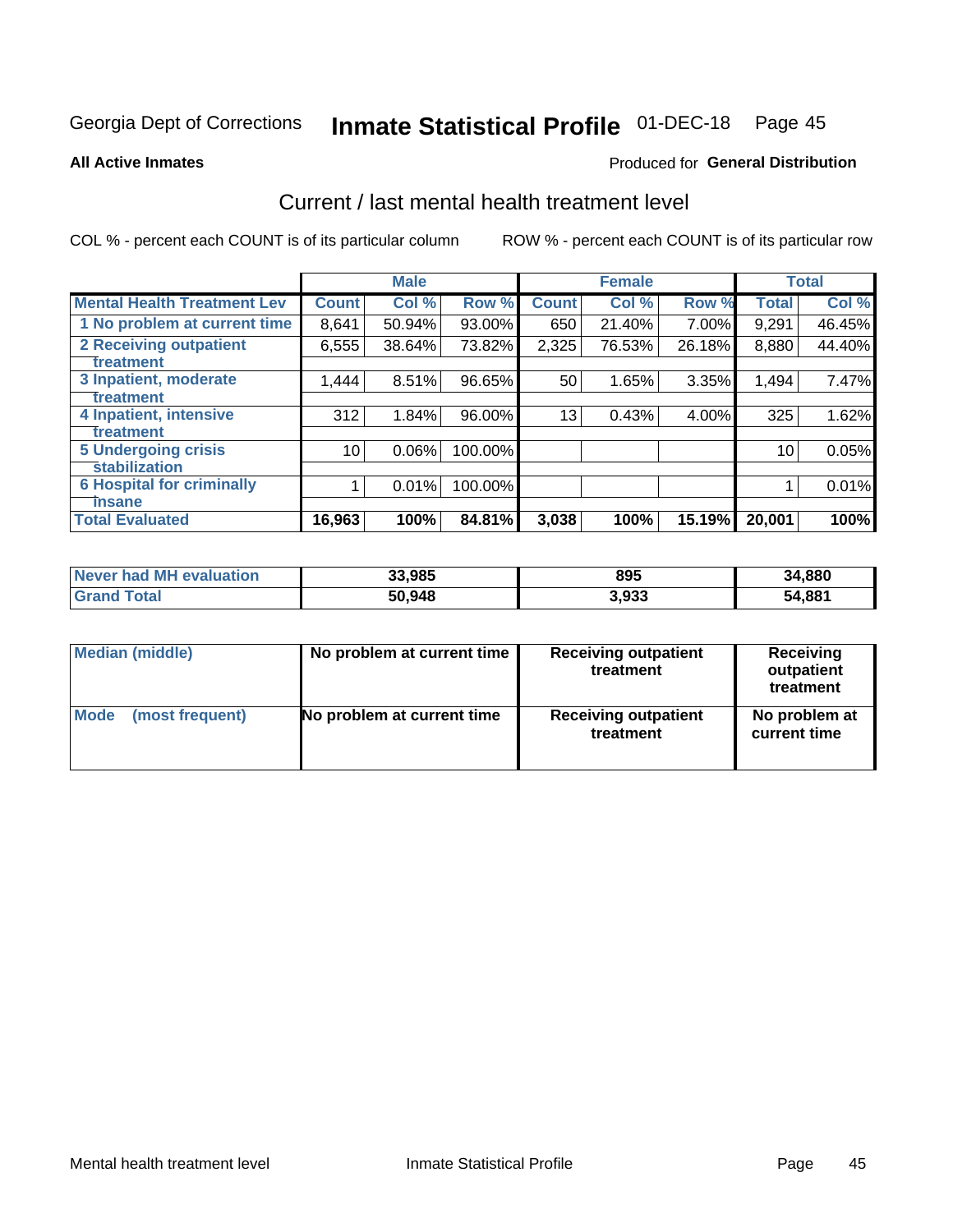### **All Active Inmates**

### Produced for General Distribution

# PULHESDWIT medical scale - 'P' overall condition ('P'hysical)

COL % - percent each COUNT is of its particular column

|                                  |              | <b>Male</b> |        |              | <b>Female</b> |        |              | <b>Total</b> |
|----------------------------------|--------------|-------------|--------|--------------|---------------|--------|--------------|--------------|
| 'P' Overall Condition            | <b>Count</b> | Col %       | Row %  | <b>Count</b> | Col %         | Row %  | <b>Total</b> | Col %        |
| 1 No medical illness             | 35,258       | 75.37%      | 93.89% | 2,294        | 64.28%        | 6.11%  | 37,552       | 74.58%       |
| 2 Well-controlled chronic        | 10,581       | 22.62%      | 90.08% | 1,165        | 32.64%        | 9.92%  | 11,746       | 23.33%       |
| <b>lillness</b>                  |              |             |        |              |               |        |              |              |
| 3 Poorly-controlled chronic      | 858          | 1.83%       | 93.26% | 62           | 1.74%         | 6.74%  | 920          | 1.83%        |
| <b>illness</b>                   |              |             |        |              |               |        |              |              |
| 4 Significant problems requiring | 77           | 0.16%       | 80.21% | 19           | 0.53%         | 19.79% | 96           | 0.19%        |
| special housing                  |              |             |        |              |               |        |              |              |
| 5 Terminal illness, < 6 months   | 4            | 0.01%       | 80.00% |              | 0.03%         | 20.00% | 5            | 0.01%        |
| to live                          |              |             |        |              |               |        |              |              |
| 6 Inmate is pregnant             |              | 0.01%       | 3.45%  | 28           | 0.78%         | 96.55% | 29           | $0.06\%$     |
| <b>Total Reported</b>            | 46,779       | 100%        | 92.91% | 3,569        | 100%          | 7.09%  | 50,348       | 100%         |

| тес | ,169          | 364  | <b>FOO</b><br>I.JJJ |
|-----|---------------|------|---------------------|
|     | 30 A 40<br>лд | .933 | 54.881              |

| Mode | (most frequent) | 1 No medical illness | 1 No medical illness | 1 No medical<br>illness |
|------|-----------------|----------------------|----------------------|-------------------------|
|------|-----------------|----------------------|----------------------|-------------------------|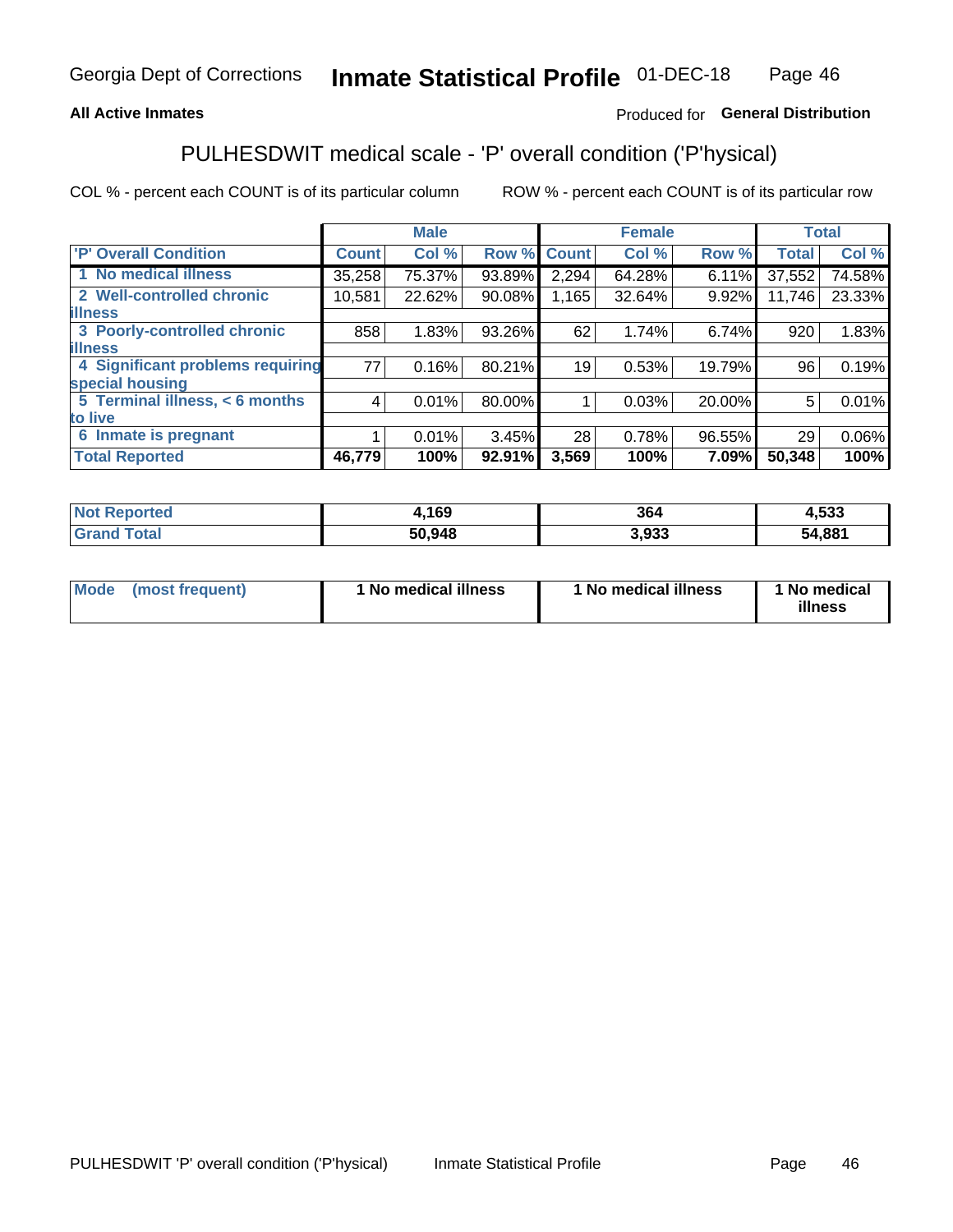### **All Active Inmates**

### Produced for General Distribution

# PULHESDWIT medical scale - 'U' upper body

COL % - percent each COUNT is of its particular column

|                              |              | <b>Male</b> |         |              | <b>Female</b> |        |              | <b>Total</b> |
|------------------------------|--------------|-------------|---------|--------------|---------------|--------|--------------|--------------|
| <b>U' Upper Body</b>         | <b>Count</b> | Col %       | Row %   | <b>Count</b> | Col %         | Row %  | <b>Total</b> | Col %        |
| 1 Upper bones, joints,       | 44,626       | 95.63%      | 93.02%  | 3,348        | 93.81%        | 6.98%  | 47,974       | 95.50%       |
| muscles all OK               |              |             |         |              |               |        |              |              |
| 2 One or both arms minimally | 1,754        | 3.76%       | 89.86%  | 198          | 5.55%         | 10.14% | 1,952        | 3.89%        |
| limited                      |              |             |         |              |               |        |              |              |
| 3 One or both arms           | 230          | 0.49%       | 92.00%  | 20           | 0.56%         | 8.00%  | 250          | 0.50%        |
| <b>moderately limited</b>    |              |             |         |              |               |        |              |              |
| 4 One arm disabled,          | 49           | 0.11%       | 94.23%  | 3            | 0.08%         | 5.77%  | 52           | 0.10%        |
| paralyzed, or amputated      |              |             |         |              |               |        |              |              |
| 5 Both arms disabled,        | 4            | 0.01%       | 100.00% |              |               |        | 4            | 0.01%        |
| paralyzed, or amputated      |              |             |         |              |               |        |              |              |
| <b>Total Reported</b>        | 46,663       | 100%        | 92.89%  | 3,569        | 100%          | 7.11%  | 50,232       | 100%         |

| <b>Not Reported</b>     | 4,285  | 364   | 4,649  |
|-------------------------|--------|-------|--------|
| <b>Total</b><br>' Grand | 50,948 | 3,933 | 54,881 |

| Mode<br>(most frequent) | 1 Upper bones, joints,<br>muscles all OK | 1 Upper bones, joints,<br>muscles all OK | 1 Upper bones,<br>joints, muscles all<br>ΟK |
|-------------------------|------------------------------------------|------------------------------------------|---------------------------------------------|
|-------------------------|------------------------------------------|------------------------------------------|---------------------------------------------|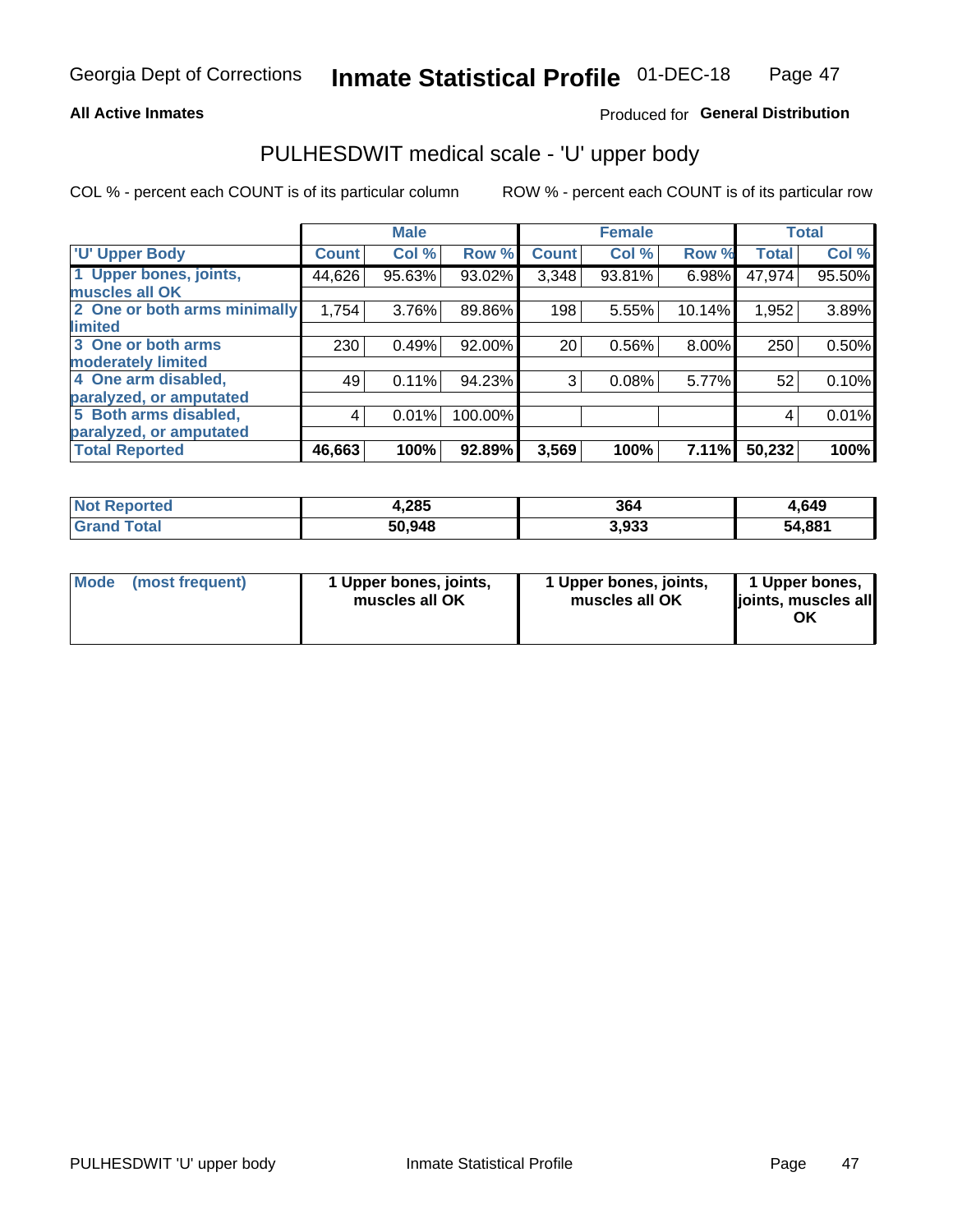### **All Active Inmates**

## Produced for General Distribution

## PULHESDWIT medical scale - 'L' lower body

COL % - percent each COUNT is of its particular column

|                                |              | <b>Male</b> |           |              | <b>Female</b> |       |              | <b>Total</b> |
|--------------------------------|--------------|-------------|-----------|--------------|---------------|-------|--------------|--------------|
| 'L' Lower Body                 | <b>Count</b> | Col %       | Row %     | <b>Count</b> | Col %         | Row % | <b>Total</b> | Col %        |
| 1 Lower bones, joints,         | 42,190       | 90.43%      | 93.09%    | 3,130        | 87.75%        | 6.91% | 45,320       | 90.24%       |
| muscles all OK                 |              |             |           |              |               |       |              |              |
| 2 One or both legs minimally   | 3,711        | 7.95%       | $90.53\%$ | 388          | 10.88%        | 9.47% | 4,099        | 8.16%        |
| limited                        |              |             |           |              |               |       |              |              |
| 3 One or both legs             | 615          | 1.32%       | 94.33%    | 37           | 1.04%         | 5.67% | 652          | 1.30%        |
| moderately limited             |              |             |           |              |               |       |              |              |
| 4 One leg disabled, paralyzed, | 119          | 0.26%       | 91.54%    | 11           | 0.31%         | 8.46% | 130          | 0.26%        |
| or amputated                   |              |             |           |              |               |       |              |              |
| 5 Both legs disabled,          | 21           | 0.05%       | 95.45%    |              | 0.03%         | 4.55% | 22           | 0.04%        |
| paralyzed, or amputated        |              |             |           |              |               |       |              |              |
| <b>Total Reported</b>          | 46,656       | 100%        | 92.90%    | 3,567        | 100%          | 7.10% | 50,223       | 100%         |

| <b>Not Reported</b> | 4,292  | 366   | 4,658  |
|---------------------|--------|-------|--------|
| <b>Grand Total</b>  | 50,948 | 3.933 | 54,881 |

|  | Mode (most frequent) | 1 Lower bones, joints,<br>muscles all OK | 1 Lower bones, joints,<br>muscles all OK | 1 Lower bones,<br>joints, muscles all<br>ΟK |
|--|----------------------|------------------------------------------|------------------------------------------|---------------------------------------------|
|--|----------------------|------------------------------------------|------------------------------------------|---------------------------------------------|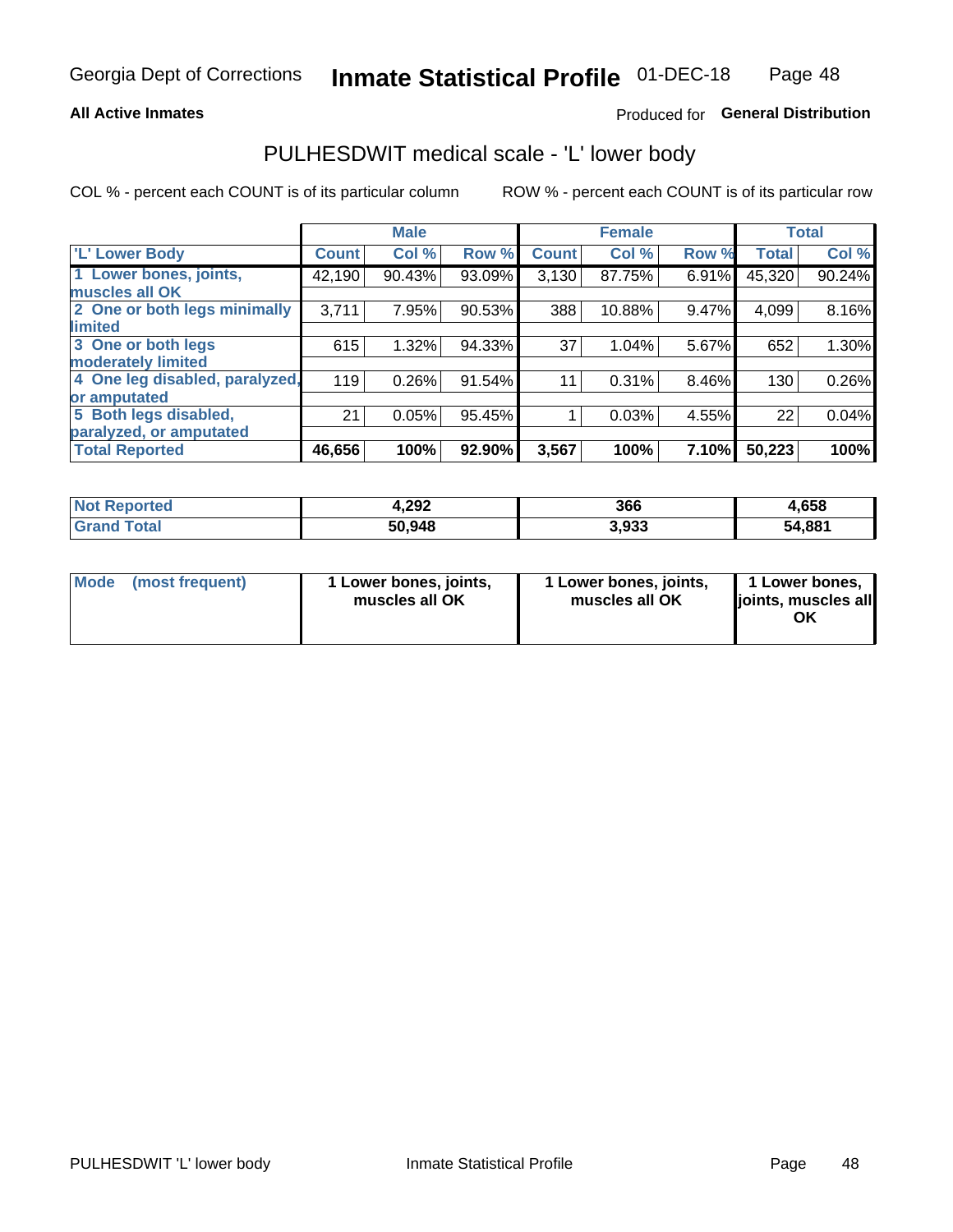#### **All Active Inmates**

### Produced for General Distribution

## PULHESDWIT medical scale - 'H' hearing

COL % - percent each COUNT is of its particular column

|                                |                    | <b>Male</b> |        |             | <b>Female</b> |              | <b>Total</b> |        |
|--------------------------------|--------------------|-------------|--------|-------------|---------------|--------------|--------------|--------|
| <b>H' Hearing</b>              | Count <sup>1</sup> | Col %       |        | Row % Count | Col %         | Row %        | <b>Total</b> | Col %  |
| 1 Normal hearing both ears     | 46,063             | 98.77%      | 92.90% | 3,520       | 98.68%        | 7.10%        | 49,583       | 98.76% |
| 2 Some loss in one ear with    | 449                | 0.96%       | 91.82% | 40          | 1.12%         | 8.18%        | 489          | 0.97%  |
| other OK, or mild loss in both |                    |             |        |             |               |              |              |        |
| 3 Total loss in one ear with   | 82                 | 0.18%       | 97.62% | 2           | 0.06%         | 2.38%        | 84           | 0.17%  |
| mild loss in other             |                    |             |        |             |               |              |              |        |
| 4 Severe loss in both ears     | 29                 | 0.06%       | 90.63% | 3           | $0.08\%$      | 9.38%        | 32           | 0.06%  |
| 5 Total loss in both ears,     | 14                 | 0.03%       | 87.50% | 2           | 0.06%         | 12.50%       | 16           | 0.03%  |
| requiring special housing      |                    |             |        |             |               |              |              |        |
| <b>Total Reported</b>          | 46,637             | 100%        | 92.89% | 3,567       | 100%          | <b>7.11%</b> | 50,204       | 100%   |

| <b>Not</b><br><b>ported</b> | 24/<br>−… | 366   | $4,67^{7}$ |
|-----------------------------|-----------|-------|------------|
| Total                       | 50,948    | 3,933 | 54,881     |

| Mode (most frequent) | 1 Normal hearing both ears 11 Normal hearing both ears 1 Normal hearing | both ears |
|----------------------|-------------------------------------------------------------------------|-----------|
|                      |                                                                         |           |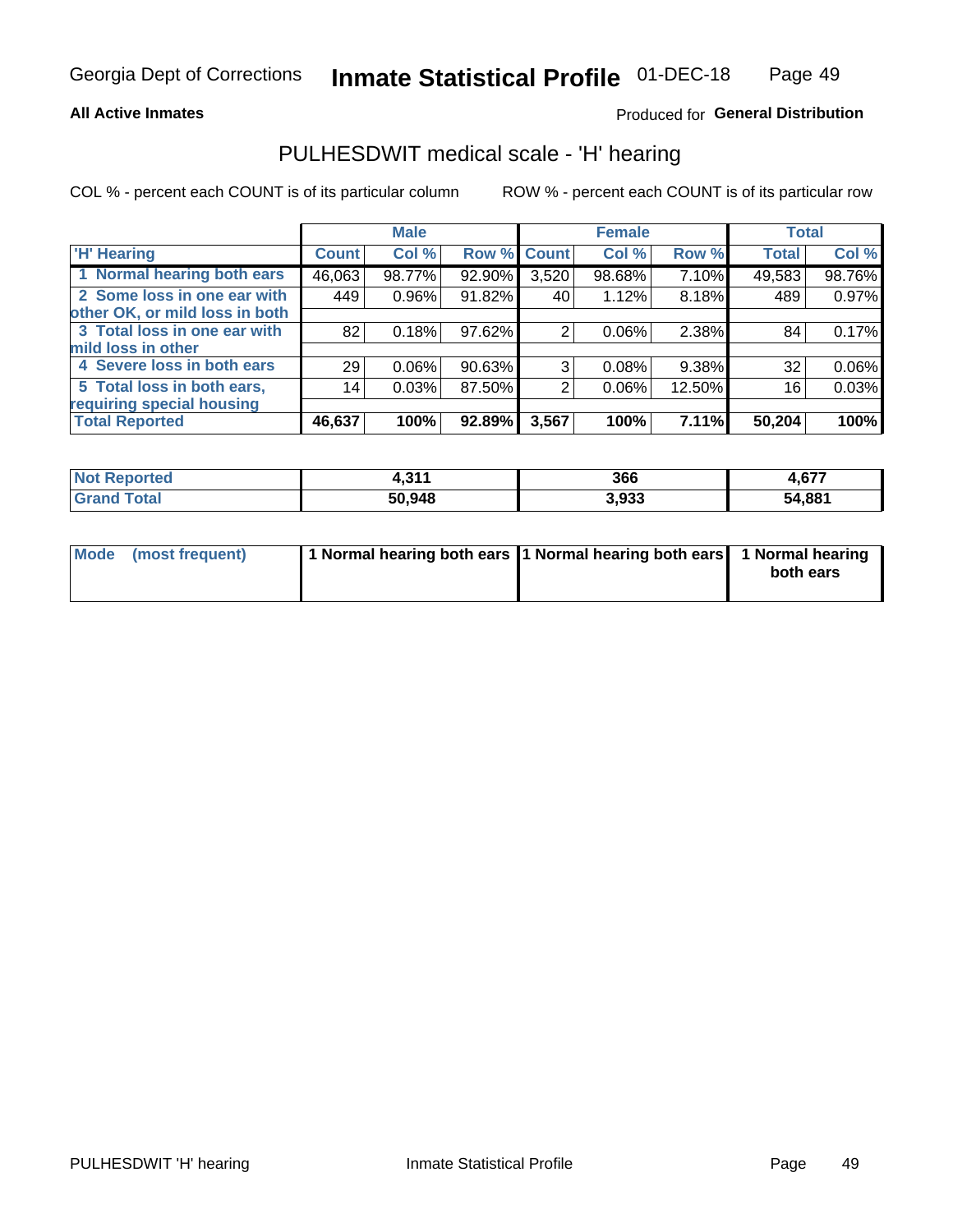### **All Active Inmates**

### Produced for General Distribution

## PULHESDWIT medical scale - 'E' vision

COL % - percent each COUNT is of its particular column

|                                 |              | <b>Male</b> |        |              | <b>Female</b> |        |              | <b>Total</b> |
|---------------------------------|--------------|-------------|--------|--------------|---------------|--------|--------------|--------------|
| <b>E' Vision</b>                | <b>Count</b> | Col %       | Row %  | <b>Count</b> | Col %         | Row %  | <b>Total</b> | Col %        |
| 1 Correctable to 20/40 in both  | 36,109       | 78.22%      | 95.20% | .821         | 51.79%        | 4.80%  | 37,930       | 76.35%       |
| eyes                            |              |             |        |              |               |        |              |              |
| 2 Correctable to 20/70 in one   | 9,090        | 19.69%      | 85.34% | 1,561        | 44.40%        | 14.66% | 10,651       | 21.44%       |
| eye, may be blind in other      |              |             |        |              |               |        |              |              |
| 3 Correctable to 20/200 in one  | 789          | 1.71%       | 86.70% | 121          | 3.44%         | 13.30% | 910          | 1.83%        |
| eye, may be blind in other      |              |             |        |              |               |        |              |              |
| 4 One eye not correctable to    | 159          | 0.34%       | 92.98% | 12           | 0.34%         | 7.02%  | 171          | 0.34%        |
| 20/200, other may be blind      |              |             |        |              |               |        |              |              |
| 5 Blind in both eyes, requiring | 17           | 0.04%       | 94.44% |              | 0.03%         | 5.56%  | 18           | 0.04%        |
| special housing                 |              |             |        |              |               |        |              |              |
| <b>Total Reported</b>           | 46,164       | 100%        | 92.92% | 3,516        | 100%          | 7.08%  | 49,680       | 100%         |

| <b>Not Reported</b> | .784   | $A -$<br>T I 1 | 5,201  |
|---------------------|--------|----------------|--------|
| <b>Total</b>        | 50,948 | 3,933          | 54,881 |

| Mode (most frequent) | 1 Correctable to 20/40 in both<br>eves | 1 Correctable to 20/40 in   1 Correctable to  <br>both eves | 20/40 in both eyes |
|----------------------|----------------------------------------|-------------------------------------------------------------|--------------------|
|                      |                                        |                                                             |                    |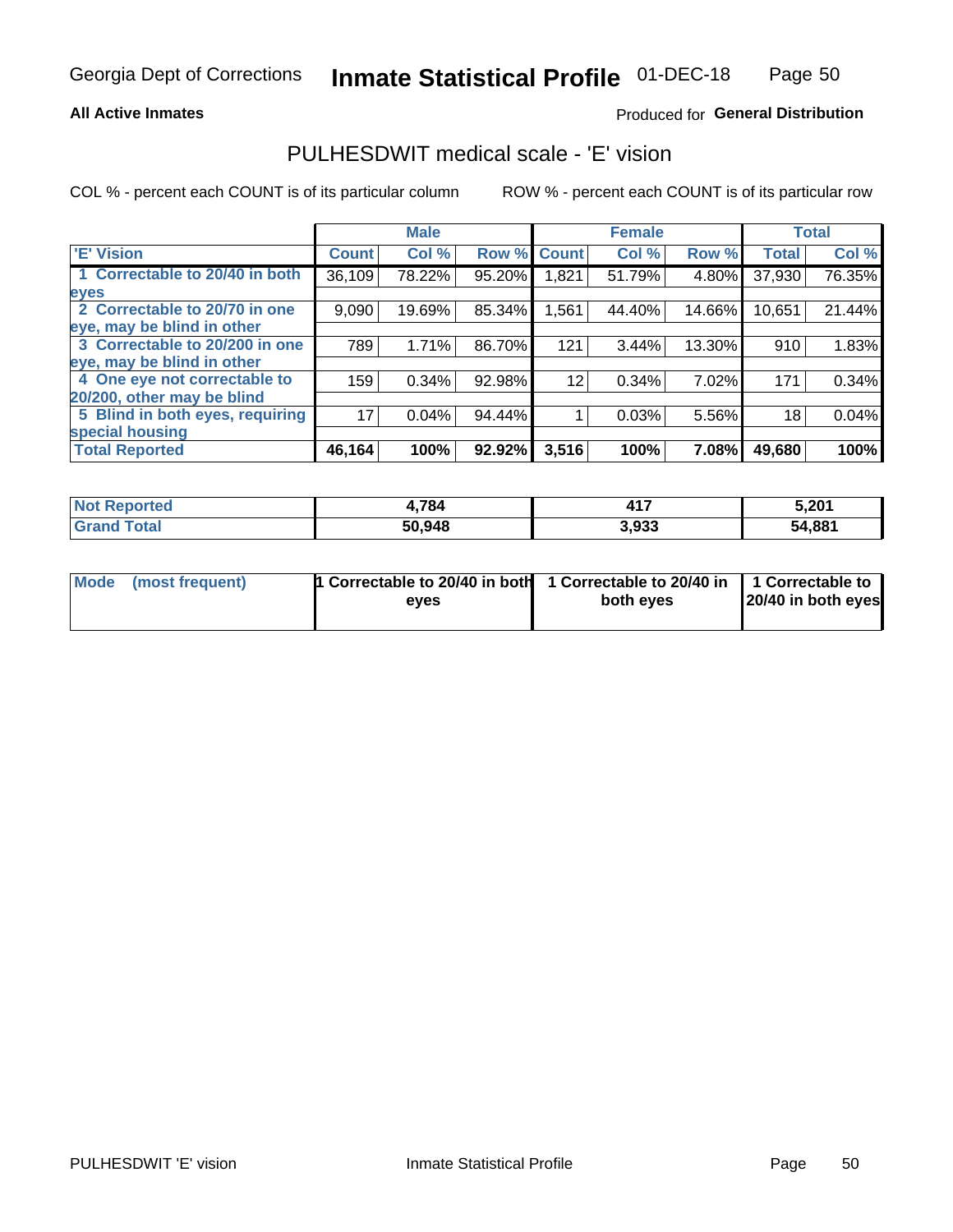### **All Active Inmates**

### Produced for General Distribution

# PULHESDWIT medical scale - 'S' pSychiatric

COL % - percent each COUNT is of its particular column

|                                        |              | <b>Male</b> |         |              | <b>Female</b> |        |              | <b>Total</b> |
|----------------------------------------|--------------|-------------|---------|--------------|---------------|--------|--------------|--------------|
| 'S' pSychiatric                        | <b>Count</b> | Col %       | Row %   | <b>Count</b> | Col %         | Row %  | <b>Total</b> | Col %        |
| 1 No impairment or disorders           | 41,143       | 88.87%      | 97.06%  | 1,245        | 38.41%        | 2.94%  | 42,388       | 85.57%       |
| 2 Stable, or in remission, or          | 4,099        | 8.85%       | 67.52%  | 1,972        | 60.85%        | 32.48% | 6,071        | 12.26%       |
| mild impairment or retardation         |              |             |         |              |               |        |              |              |
| 3 Requires moderate inpatient          | 873          | 1.89%       | 98.09%  | 17           | 0.52%         | 1.91%  | 890          | 1.80%        |
| treatment                              |              |             |         |              |               |        |              |              |
| 4 Requires intensive inpatient         | 175          | 0.38%       | 96.15%  |              | 0.22%         | 3.85%  | 182          | 0.37%        |
| treatment                              |              |             |         |              |               |        |              |              |
| <b>5 Requires Crisis Stabilization</b> | 6            | 0.01%       | 100.00% |              |               |        | 6            | 0.01%        |
| Unit (CSU) inpatient care              |              |             |         |              |               |        |              |              |
| <b>Total Reported</b>                  | 46,296       | 100%        | 93.46%  | 3,241        | 100%          | 6.54%  | 49,537       | 100.0%       |

| <b>Not Reported</b>   | 4,652  | 692   | 5,344  |
|-----------------------|--------|-------|--------|
| Total<br><b>Grand</b> | 50,948 | 3,933 | 54,881 |

| Mode (most frequent) | <b>t No impairment or disorders 2 Stable, or in remission, 1 No impairment or</b> |                       |           |
|----------------------|-----------------------------------------------------------------------------------|-----------------------|-----------|
|                      |                                                                                   | or mild impairment or | disorders |
|                      |                                                                                   | retardation           |           |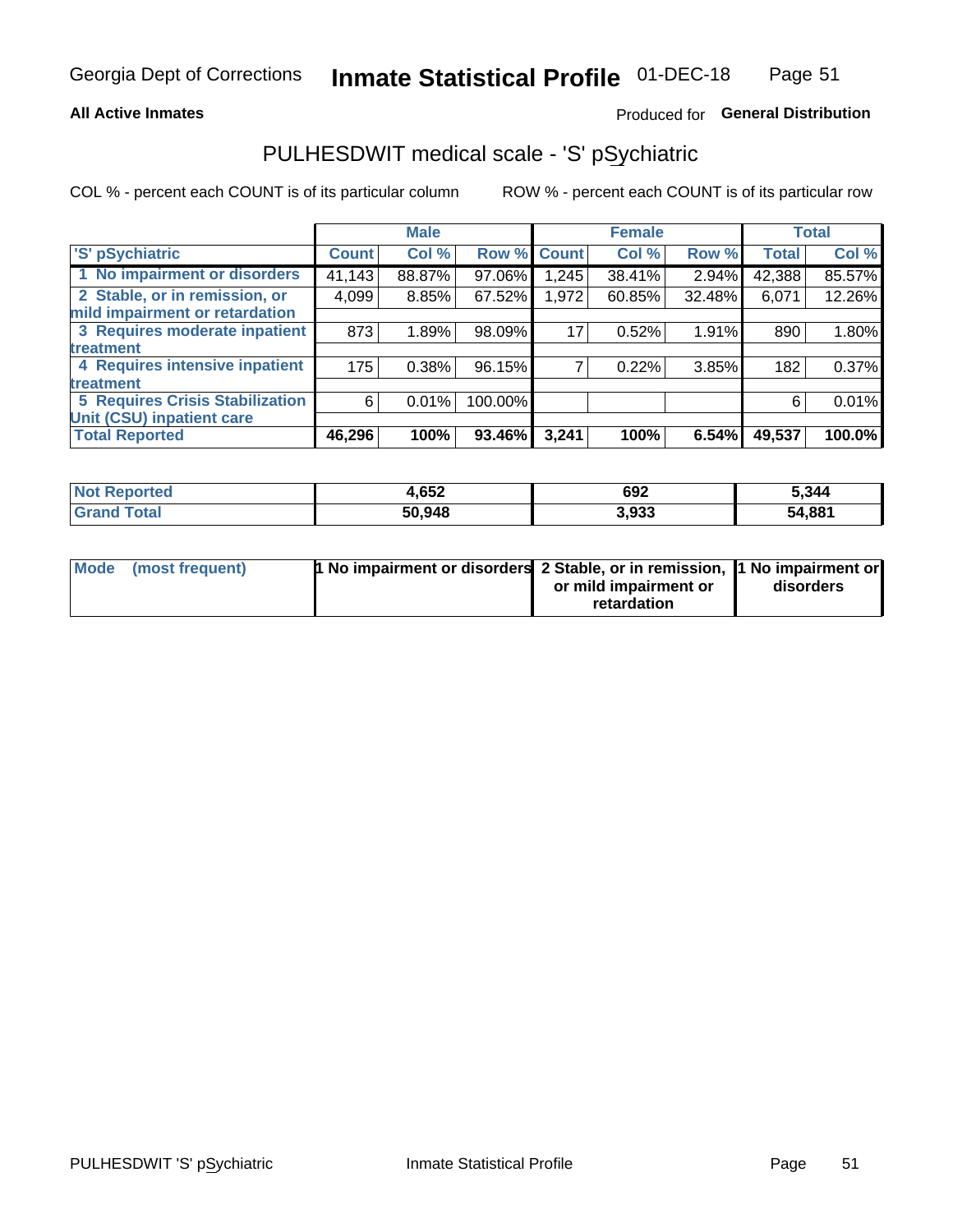### **All Active Inmates**

### Produced for General Distribution

## PULHESDWIT medical scale - 'D' dental

COL % - percent each COUNT is of its particular column

|                                 |              | <b>Male</b> |         |              | <b>Female</b> |        |              | <b>Total</b> |
|---------------------------------|--------------|-------------|---------|--------------|---------------|--------|--------------|--------------|
| 'D' Dental                      | <b>Count</b> | Col %       | Row %   | <b>Count</b> | Col %         | Row %  | <b>Total</b> | Col %        |
| 1 Minimal routine dental health | 26,106       | 59.20%      | 91.88%  | 2,307        | 69.59%        | 8.12%  | 28,413       | 59.92%       |
| <b>needs</b>                    |              |             |         |              |               |        |              |              |
| 2 Moderate cavities and/or gum  | 15,276       | 34.64%      | 95.89%  | 654          | 19.73%        | 4.11%  | 15,930       | 33.60%       |
| disease                         |              |             |         |              |               |        |              |              |
| 3 Extensive gum disease         | 2,662        | 6.04%       | 88.32%  | 352          | 10.62%        | 11.68% | 3,014        | 6.36%        |
| and/or widespread decay         |              |             |         |              |               |        |              |              |
| 4 Urgent need for dental        | 55           | 0.12%       | 96.49%  | 2            | 0.06%         | 3.51%  | 57           | 0.12%        |
| <b>services</b>                 |              |             |         |              |               |        |              |              |
| 5 Life-threatening disease or   |              | 0.01%       | 100.00% |              |               |        |              | 0.01%        |
| extreme pain or infection       |              |             |         |              |               |        |              |              |
| <b>Total Reported</b>           | 44,100       | 100%        | 93.01%  | 3,315        | 100%          | 6.99%  | 47,415       | 100.0%       |

| <b>Not Reported</b>      | 6,848  | 618   | 7,466  |
|--------------------------|--------|-------|--------|
| <b>Total</b><br>'Grand . | 50,948 | 3,933 | 54,881 |

| 1 Minimal routine dental<br>Mode<br>(most frequent)<br>health needs | 1 Minimal routine dental 1 Minimal routine<br>health needs | dental health<br>needs |
|---------------------------------------------------------------------|------------------------------------------------------------|------------------------|
|---------------------------------------------------------------------|------------------------------------------------------------|------------------------|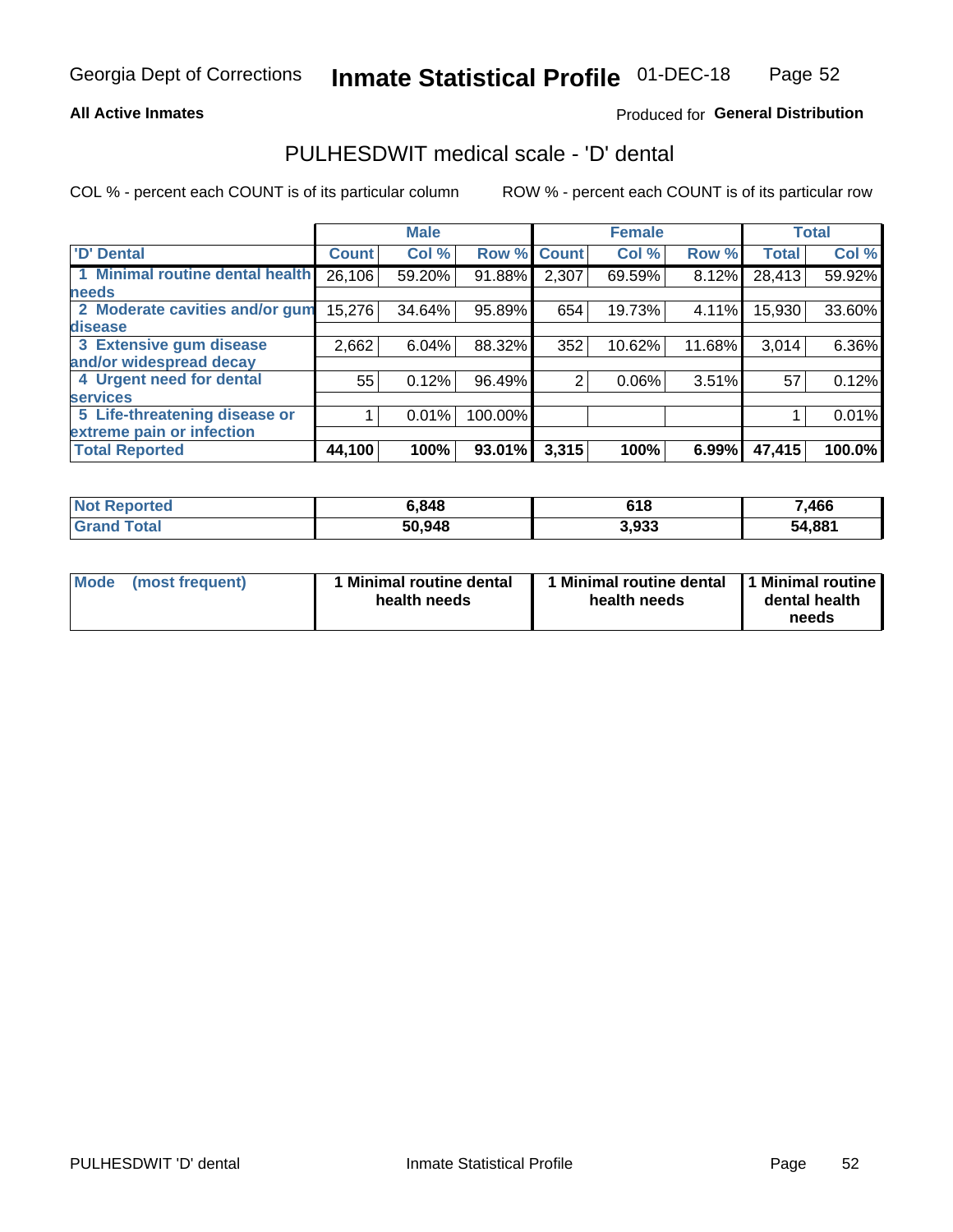### **All Active Inmates**

### Produced for General Distribution

## PULHESDWIT medical scale - 'W' work ability

COL % - percent each COUNT is of its particular column

|                                 |              | <b>Male</b> |        |             | <b>Female</b> |        |              | <b>Total</b> |
|---------------------------------|--------------|-------------|--------|-------------|---------------|--------|--------------|--------------|
| <b>W' work ability</b>          | <b>Count</b> | Col %       |        | Row % Count | Col %         | Row %  | <b>Total</b> | Col %        |
| 1 Unrestricted work or activity | 39,985       | 85.71%      | 93.69% | 2,691       | 75.46%        | 6.31%  | 42,676       | 84.98%       |
| 2 Minor restrictions on type of | 5,244        | 11.24%      | 87.33% | 761         | 21.34%        | 12.67% | 6,005        | 11.96%       |
| <b>work</b>                     |              |             |        |             |               |        |              |              |
| 3 Moderate restrictions on type | 968          | 2.08%       | 94.81% | 53          | 1.49%         | 5.19%  | 1,021        | 2.03%        |
| lof work                        |              |             |        |             |               |        |              |              |
| 4 Major restrictions on type of | 319          | 0.68%       | 87.88% | 44          | 1.23%         | 12.12% | 363          | 0.72%        |
| <b>work</b>                     |              |             |        |             |               |        |              |              |
| 5 Cannot work under any         | 134          | 0.29%       | 88.74% | 17          | 0.48%         | 11.26% | 151          | 0.30%        |
| <b>circumstances</b>            |              |             |        |             |               |        |              |              |
| <b>Total Reported</b>           | 46,650       | 100%        | 92.90% | 3,566       | 100%          | 7.10%  | 50,216       | 100%         |

| <b>Not Reported</b>         | 1,298  | 367   | 4,665  |
|-----------------------------|--------|-------|--------|
| $\tau$ otal<br><b>Grand</b> | 50,948 | 3,933 | 54,881 |

| Mode            | 1 Unrestricted work or | 1 Unrestricted work or | 1 Unrestricted   |
|-----------------|------------------------|------------------------|------------------|
| (most frequent) | activity               | activity               | work or activity |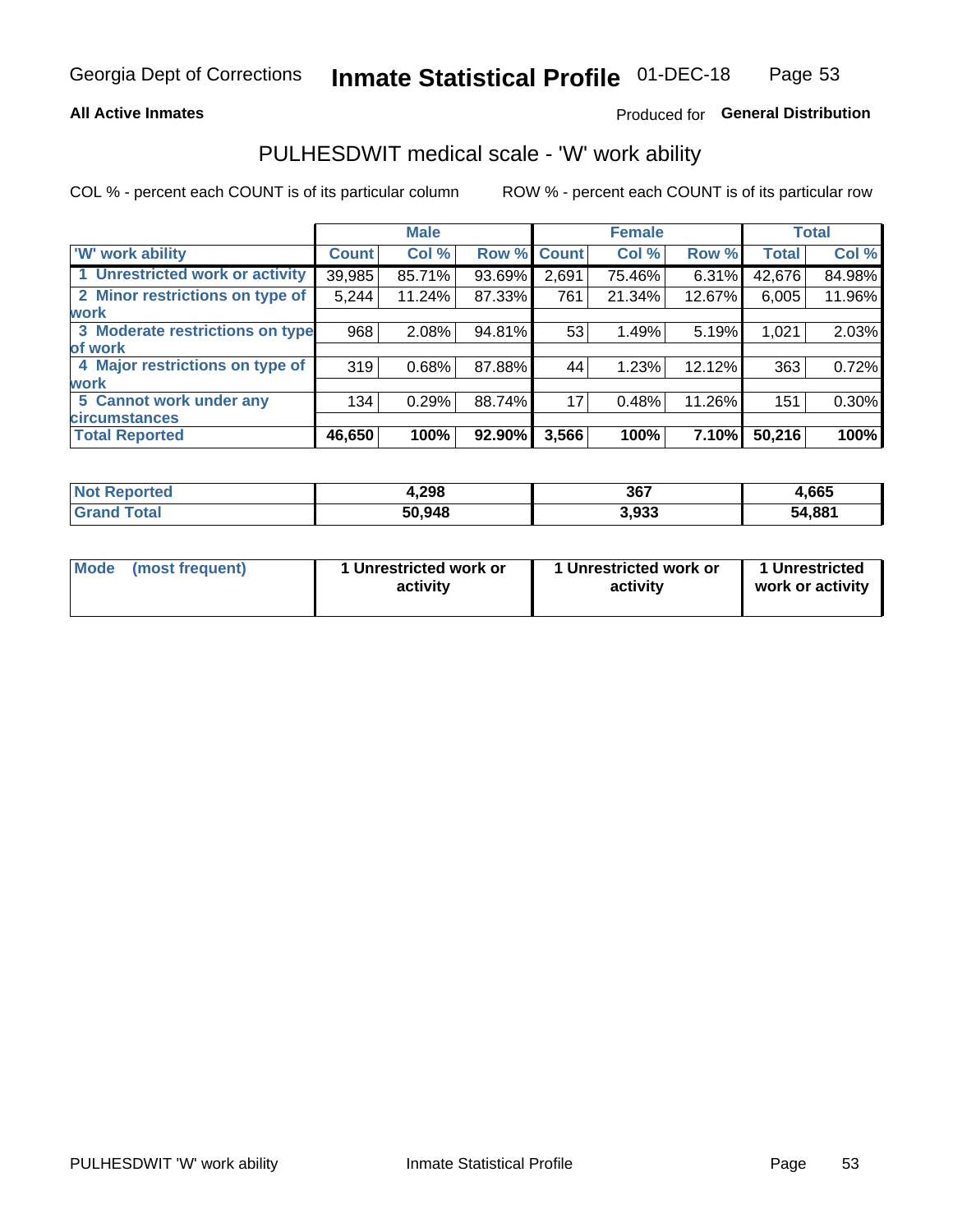### **All Active Inmates**

### Produced for General Distribution

# PULHESDWIT medical scale - 'I' impairment

COL % - percent each COUNT is of its particular column

|                                                       |              | <b>Male</b> |             |                 | <b>Female</b> |       |              | <b>Total</b> |
|-------------------------------------------------------|--------------|-------------|-------------|-----------------|---------------|-------|--------------|--------------|
| <b>T' Impairment</b>                                  | <b>Count</b> | Col %       | Row % Count |                 | Col %         | Row % | <b>Total</b> | Col %        |
| 1 No impairments or<br>disabilities                   | 46,231       | 99.12%      | 92.89%      | 3,541           | 99.27%        | 7.11% | 49,772       | 99.13%       |
| 2 Wheelchair-bound but<br>otherwise OK                | 270          | 0.58%       | 93.75%      | 18 <sub>1</sub> | 0.50%         | 6.25% | 288          | 0.57%        |
| <b>3 Needs low-level Assisted</b><br>Living (level I) | 54           | 0.12%       | 93.10%      | 4               | 0.11%         | 6.90% | 58           | 0.12%        |
| 4 Needs moderate Assisted<br><b>Living (level II)</b> | 28           | 0.06%       | 100.00%     |                 |               |       | 28           | $0.06\%$     |
| <b>5 Needs maximal Assisted</b>                       | 57           | 0.12%       | 93.44%      | 4               | 0.11%         | 6.56% | 61           | 0.12%        |
| <b>Living (level III)</b><br><b>Total Reported</b>    | 46,640       | 100%        | 92.90%      | 3,567           | 100%          | 7.10% | 50,207       | 100%         |

| $^{\dagger}$ Not $\cdot$<br>Reported | 4,308  | 366   | 4,674  |
|--------------------------------------|--------|-------|--------|
| `otal                                | 50.948 | 3.933 | 54,881 |

| Mode | (most frequent) | 1 No impairments or<br>disabilities | 1 No impairments or<br>disabilities | 1 No impairments<br>or disabilities |
|------|-----------------|-------------------------------------|-------------------------------------|-------------------------------------|
|------|-----------------|-------------------------------------|-------------------------------------|-------------------------------------|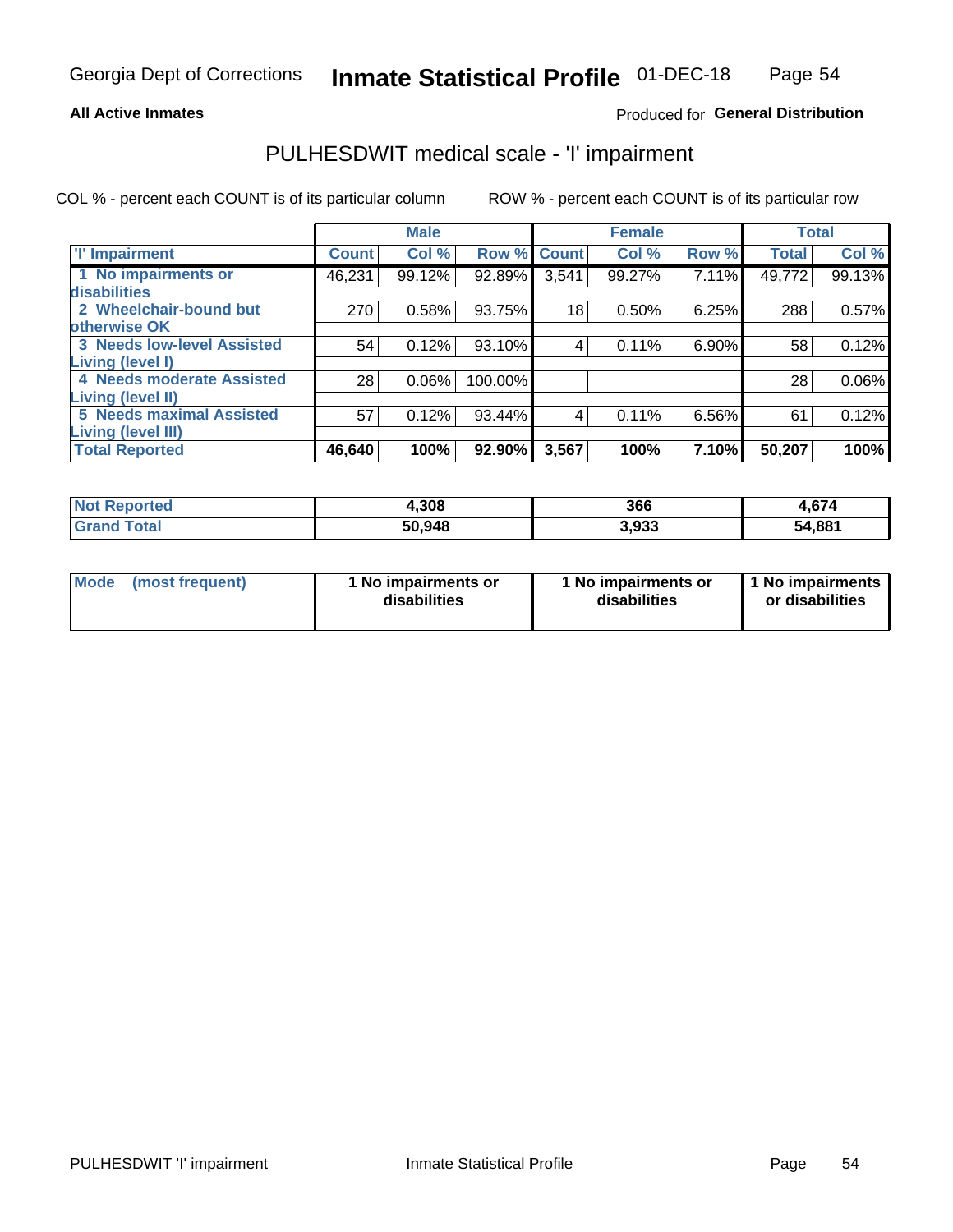### **All Active Inmates**

### Produced fo General Distribution

## PULHESDWIT medical scale - 'T' transportability

COL % - percent each COUNT is of its particular column

|                              |              | <b>Male</b> |         |              | <b>Female</b> |       |              | <b>Total</b> |
|------------------------------|--------------|-------------|---------|--------------|---------------|-------|--------------|--------------|
| <b>T' Transportability</b>   | <b>Count</b> | Col %       | Row %   | <b>Count</b> | Col %         | Row % | <b>Total</b> | Col %        |
| 1 Can be transported in any  | 46,357       | 99.24%      | 92.90%  | 3,544        | 99.52%        | 7.10% | 49,901       | 99.26%       |
| ordinary approved vehicle    |              |             |         |              |               |       |              |              |
| 2 Wheelchair-bound, not      | 67           | 0.14%       | 91.78%  | 6            | 0.17%         | 8.22% | 73           | 0.15%        |
| needing special vehicle      |              |             |         |              |               |       |              |              |
| 3 Wheelchair-bound, requires | 12           | 0.03%       | 100.00% |              |               |       | 12           | 0.02%        |
| special vehicle              |              |             |         |              |               |       |              |              |
| 4 Needs specially-equipped   |              | 0.01%       | 100.00% |              |               |       |              | 0.01%        |
| medical vehicle              |              |             |         |              |               |       |              |              |
| <b>5 Requires ambulance</b>  | 271          | 0.58%       | 96.10%  | 11           | 0.31%         | 3.90% | 282          | 0.56%        |
| transport                    |              |             |         |              |               |       |              |              |
| <b>Total Reported</b>        | 46,714       | 100%        | 92.92%  | 3,561        | 100%          | 7.08% | 50,275       | 100%         |

| $^{\dagger}$ Not $\cdot$<br>Reported | 4,234  | ヘラヘ<br>UI ⊥ | 4,606  |
|--------------------------------------|--------|-------------|--------|
| <b>Total</b><br>' Grand              | 50.948 | 3,933       | 54,881 |

|  | Mode (most frequent) | 1 Can be transported in any 1 Can be transported in any<br>ordinary approved vehicle   ordinary approved vehicle   transported in any |  | 1 Can be<br>  ordinary approved  <br>vehicle |
|--|----------------------|---------------------------------------------------------------------------------------------------------------------------------------|--|----------------------------------------------|
|--|----------------------|---------------------------------------------------------------------------------------------------------------------------------------|--|----------------------------------------------|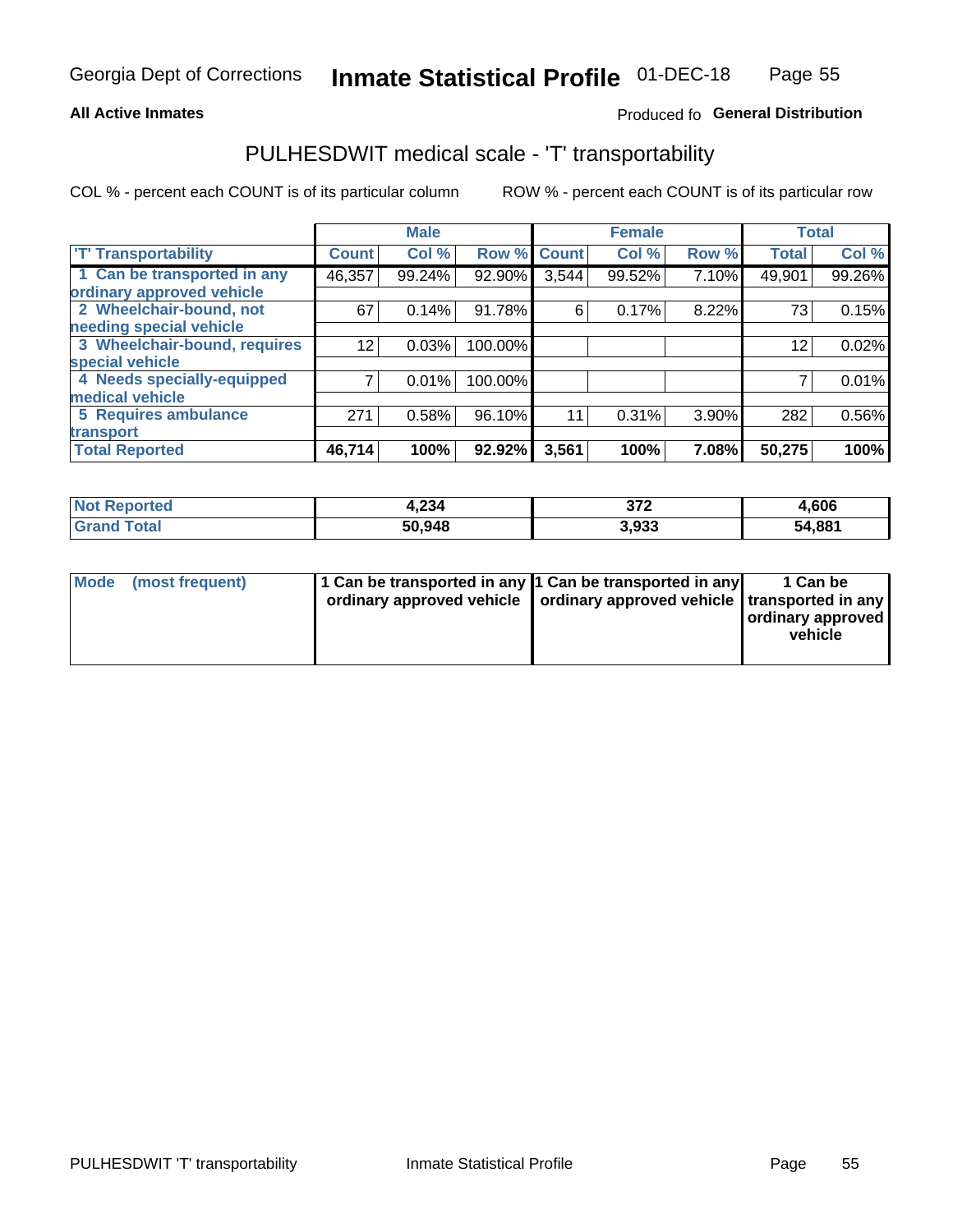# Inmate Statistical Profile 01-DEC-18 Page 56

**All Active Inmates** 

#### Produced for General Distribution

## Number of prior Georgia incarcerations

COL % - percent each COUNT is of its particular column

|                                       |              | <b>Male</b> |                    |       | <b>Female</b> |       |        | <b>Total</b> |
|---------------------------------------|--------------|-------------|--------------------|-------|---------------|-------|--------|--------------|
| <b>Num of Prior GA Incarcerations</b> | <b>Count</b> | Col %       | <b>Row % Count</b> |       | Col %         | Row % | Total  | Col %        |
| $\bf{0}$                              | 28,379       | 55.70%      | 90.91%             | 2,838 | 72.16%        | 9.09% | 31,217 | 56.88%       |
|                                       | 9,425        | 18.50%      | 94.33%             | 567   | 14.42%        | 5.67% | 9,992  | 18.21%       |
| $\mathbf{2}$                          | 5,411        | 10.62%      | 95.11%             | 278   | 7.07%         | 4.89% | 5,689  | 10.37%       |
| 3                                     | 3,218        | 6.32%       | 96.81%             | 106   | 2.70%         | 3.19% | 3,324  | 6.06%        |
| 4                                     | 1,846        | 3.62%       | 97.16%             | 54    | 1.37%         | 2.84% | 1,900  | 3.46%        |
| 5                                     | 1,094        | 2.15%       | 96.90%             | 35    | 0.89%         | 3.10% | 1,129  | 2.06%        |
| <b>More Than 5</b>                    | 1,575        | 3.09%       | 96.63%             | 55    | 1.40%         | 3.37% | 1,630  | 2.97%        |
| <b>Total Reported</b>                 | 50,948       | 100%        | 92.83%             | 3,933 | 100.0%        | 7.17% | 54,881 | 100.0%       |

| <b>Not</b><br>Reported |        |       |        |
|------------------------|--------|-------|--------|
| Total<br>'Grand        | 50,948 | 3,933 | 54,881 |

| Mean (average)         | .07 | 1.03 |
|------------------------|-----|------|
| <b>Median (middle)</b> |     |      |
| Mode (most frequent)   |     |      |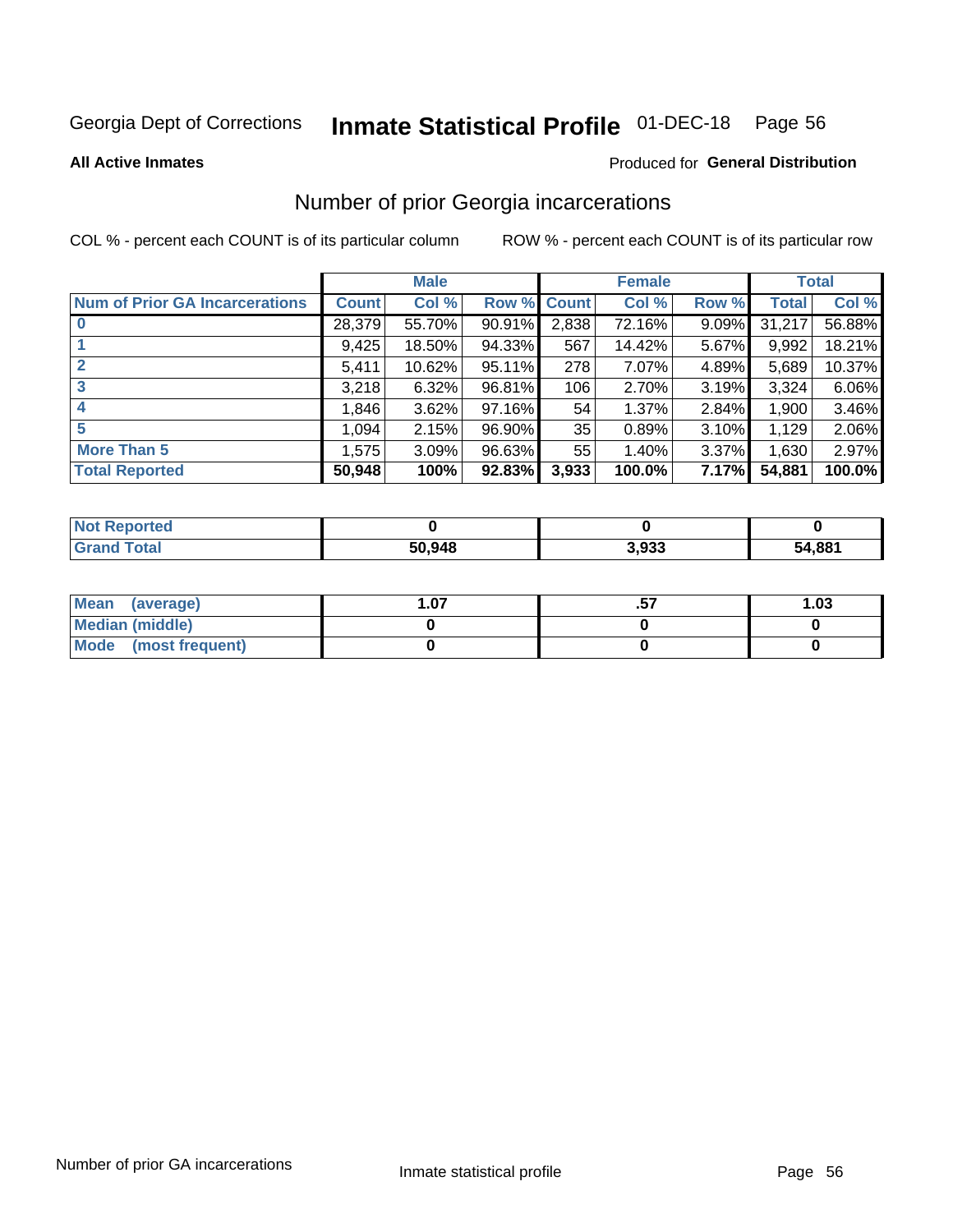#### Inmate Statistical Profile 01-DEC-18 Page 57

#### **All Active Inmates**

#### Produced for General Distribution

## Prison sentence in years

COL % - percent each COUNT is of its particular column

ROW % - percent each COUNT is of its particular row

|                                 |              | <b>Male</b> |         |                | <b>Female</b> |        |              | <b>Total</b> |
|---------------------------------|--------------|-------------|---------|----------------|---------------|--------|--------------|--------------|
| <b>Prison Sentence In Years</b> | <b>Count</b> | Col %       | Row %   | <b>Count</b>   | Col %         | Row %  | <b>Total</b> | Col %        |
| $0 - 1$                         | 473          | 0.93%       | 92.20%  | 40             | 1.02%         | 7.80%  | 513          | 0.93%        |
| $1.1 - 2$                       | 775          | 1.52%       | 89.80%  | 88             | 2.24%         | 10.20% | 863          | 1.57%        |
| $2.1 - 3$                       | 1,058        | 2.08%       | 87.37%  | 153            | 3.89%         | 12.63% | 1,211        | 2.21%        |
| $3.1 - 4$                       | 922          | 1.81%       | 88.31%  | 122            | 3.10%         | 11.69% | 1,044        | 1.90%        |
| $4.1 - 5$                       | 2,007        | 3.94%       | 88.57%  | 259            | 6.59%         | 11.43% | 2,266        | 4.13%        |
| $5.1 - 6$                       | 1,062        | 2.08%       | 89.32%  | 127            | 3.23%         | 10.68% | 1,189        | 2.17%        |
| $6.1 - 7$                       | 1,090        | 2.14%       | 91.44%  | 102            | 2.59%         | 8.56%  | 1,192        | 2.17%        |
| $7.1 - 8$                       | 1,184        | 2.32%       | 92.36%  | 98             | 2.49%         | 7.64%  | 1,282        | 2.34%        |
| $8.1 - 9$                       | 1,275        | 2.50%       | 92.93%  | 97             | 2.47%         | 7.07%  | 1,372        | 2.50%        |
| $9.1 - 10$                      | 3,774        | 7.41%       | 90.37%  | 402            | 10.22%        | 9.63%  | 4,176        | 7.61%        |
| $10.1 - 12$                     | 2,254        | 4.42%       | 89.77%  | 257            | 6.53%         | 10.23% | 2,511        | 4.58%        |
| $12.1 - 15$                     | 5,090        | 9.99%       | 92.43%  | 417            | 10.60%        | 7.57%  | 5,507        | 10.03%       |
| $15.1 - 20$                     | 9,484        | 18.62%      | 93.39%  | 671            | 17.06%        | 6.61%  | 10,155       | 18.50%       |
| 20.1 - Over                     | 11,510       | 22.59%      | 94.48%  | 672            | 17.09%        | 5.52%  | 12,182       | 22.20%       |
| <b>Life</b>                     | 7,382        | 14.49%      | 95.21%  | 371            | 9.43%         | 4.79%  | 7,753        | 14.13%       |
| <b>Life Without Parole</b>      | 1,444        | 2.83%       | 96.33%  | 55             | 1.40%         | 3.67%  | 1,499        | 2.73%        |
| <b>Death</b>                    | 91           | 0.18%       | 100.00% |                |               |        | 91           | 0.17%        |
| <b>Youthful Offenders</b>       | 73           | 0.14%       | 97.33%  | $\overline{2}$ | 0.05%         | 2.67%  | 75           | 0.14%        |
| <b>Total Reported</b>           | 50,948       | 100%        | 92.83%  | 3,933          | 100%          | 7.17%  | 54,881       | 100.0%       |

| <b>Not Reported</b>    |               |      |        |
|------------------------|---------------|------|--------|
| <b>otal</b><br>$C$ ron | 50.948<br>וור | ,933 | 54,881 |

#### **Determinate (numeric) sentences only**

| <b>Mear</b> | 24.93 | $\sim$ $\sim$<br><u>.</u> | 24.92 |
|-------------|-------|---------------------------|-------|
|             |       |                           |       |

All sentences (including determinate), with life, life without parole, and death sentences figured at 45 years

| <b>Mea</b><br><br>$\sim$<br>- -<br>35.69<br>.<br><b>ul</b> |  |  |  |
|------------------------------------------------------------|--|--|--|
|                                                            |  |  |  |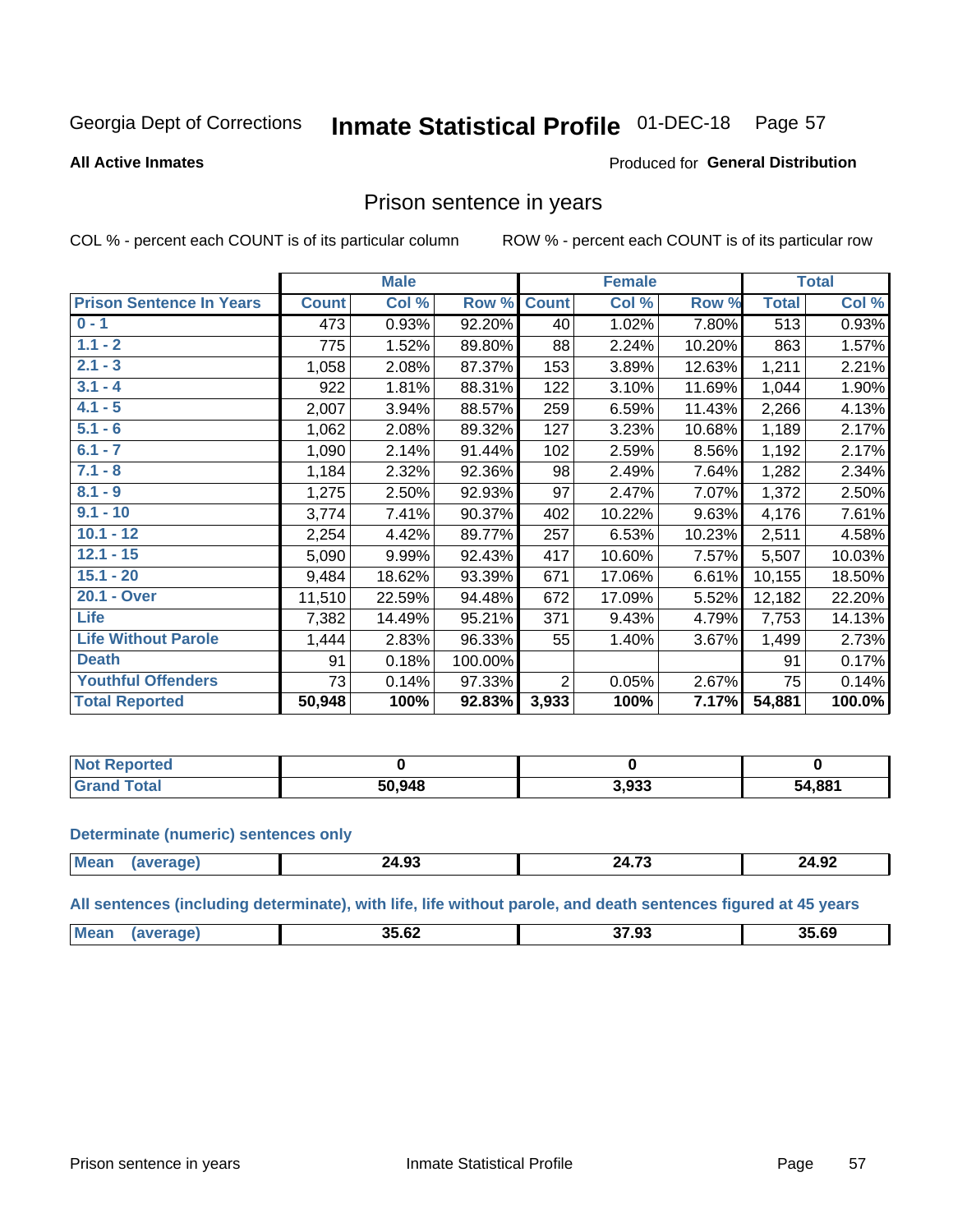# Inmate Statistical Profile 01-DEC-18 Page 58

### **All Active Inmates**

### **Produced for General Distribution**

## Primary offense, broken out into felonies vs misdemeanors

COL % - percent each COUNT is of its particular column

|                                  |              | <b>Male</b> |           |                    | <b>Female</b> |          | Total  |        |
|----------------------------------|--------------|-------------|-----------|--------------------|---------------|----------|--------|--------|
| <b>Felonies and Misdemeanors</b> | <b>Count</b> | Col%        |           | <b>Row % Count</b> | Col%          | Row %    | Total, | Col %  |
| <b>Felonies</b>                  | 50,718       | 99.81%      | $92.82\%$ | 3.923              | 99.92%        | $7.18\%$ | 54.641 | 99.82% |
| <b>Misdemeanors</b>              | 96           | 19%         | 96.97%    |                    | .08%          | 3.03%    | 99     | 18%    |
| <b>Total Reported</b>            | 50,814       | 100%        | $92.83\%$ | 3,926              | 100%          | 7.17%    | 54,740 | 100%   |

| <b>Not</b><br>Reported | 30،    |        |        |
|------------------------|--------|--------|--------|
| ⊺otal<br><b>Grand</b>  | 50,948 | 50,821 | 54,881 |

| Mo | ____ | 11 C.S<br>. | onies<br>. |
|----|------|-------------|------------|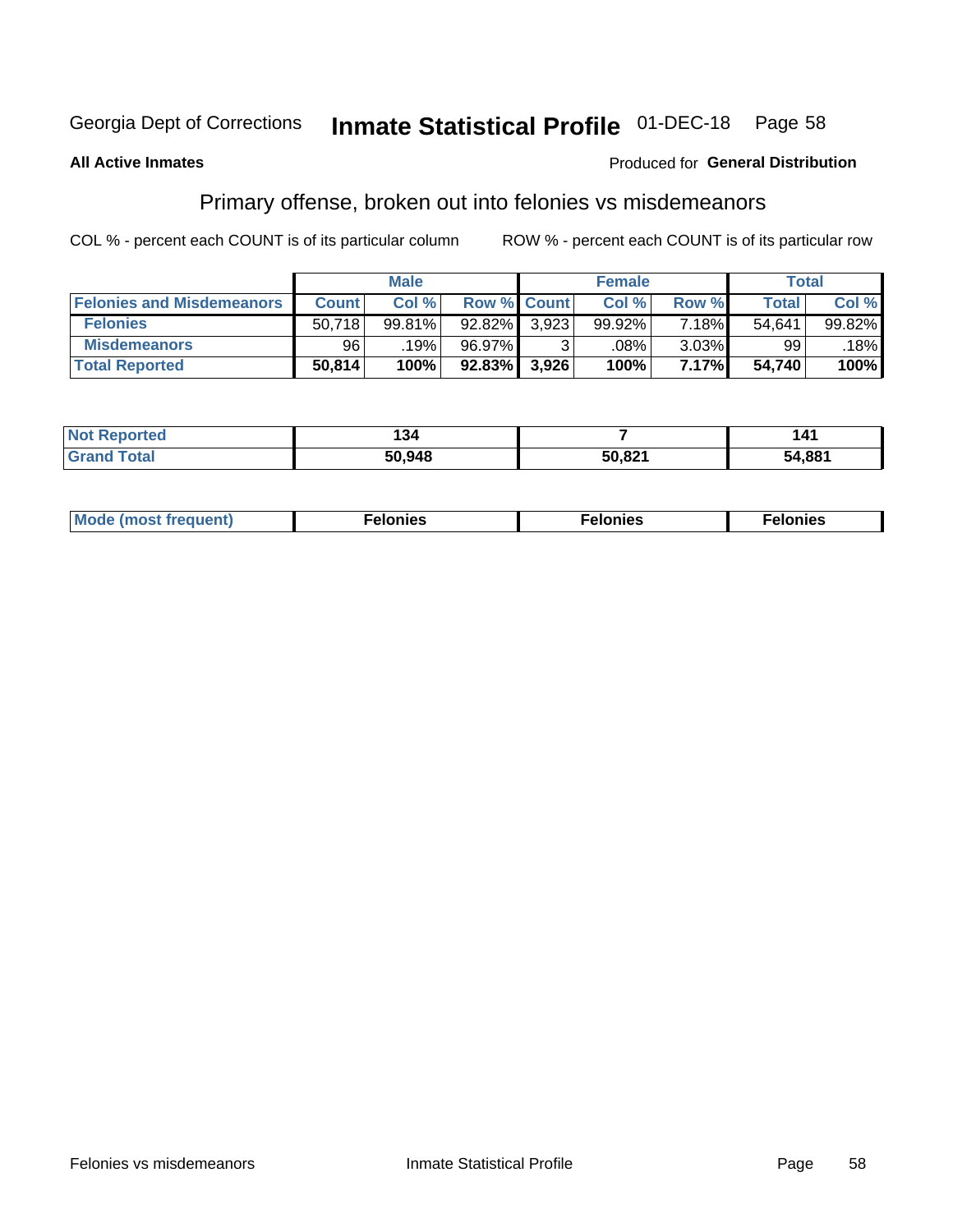#### **Inmate Statistical Profile 01-DEC-18** Page 59

#### **All Active Inmates**

### Produced for General Distribution

## Primary offense, broken out into six broad crime categories

COL % - percent each COUNT is of its particular column

|                                 | <b>Male</b>  |        |           |             | <b>Female</b> |        | <b>Total</b> |        |  |
|---------------------------------|--------------|--------|-----------|-------------|---------------|--------|--------------|--------|--|
| <b>Crime Categories</b>         | <b>Count</b> | Col %  |           | Row % Count | Col %         | Row %  | <b>Total</b> | Col %  |  |
| <b>Violent</b>                  | 26,604       | 52.31% | 93.86%    | 1,740       | 44.24%        | 6.14%  | 28,344       | 51.73% |  |
| <b>Sex Crime</b><br>2           | 8,587        | 16.88% | 98.45%    | 135         | 3.43%         | 1.55%  | 8,722        | 15.92% |  |
| $\mathbf{3}$<br><b>Property</b> | 7,693        | 15.13% | 89.04%    | 947         | 24.08%        | 10.96% | 8,640        | 15.77% |  |
| <b>Drug</b><br>4                | 5,305        | 10.43% | 85.77%    | 880         | 22.37%        | 14.23% | 6,185        | 11.29% |  |
| <b>Habit/DUI</b><br>5           | 103          | .20%   | 88.79%    | 13          | .33%          | 11.21% | 116          | .21%   |  |
| <b>Other</b><br>6               | 2,564        | 5.04%  | 92.16%    | 218         | 5.54%         | 7.84%  | 2,782        | 5.08%  |  |
| <b>Total Reported</b>           | 50,856       | 100%   | $92.82\%$ | 3,933       | 100%          | 7.18%  | 54,789       | 100%   |  |

| Reported     | n-     |       | ΩC     |
|--------------|--------|-------|--------|
| NOT F        | JŁ     |       | JŁ     |
| <b>Total</b> | 50,948 | 3,933 | 54,881 |

| M | - --<br>1010111 | .<br><b>VIOIGIIL</b> | 1.91311 |
|---|-----------------|----------------------|---------|
|   |                 |                      |         |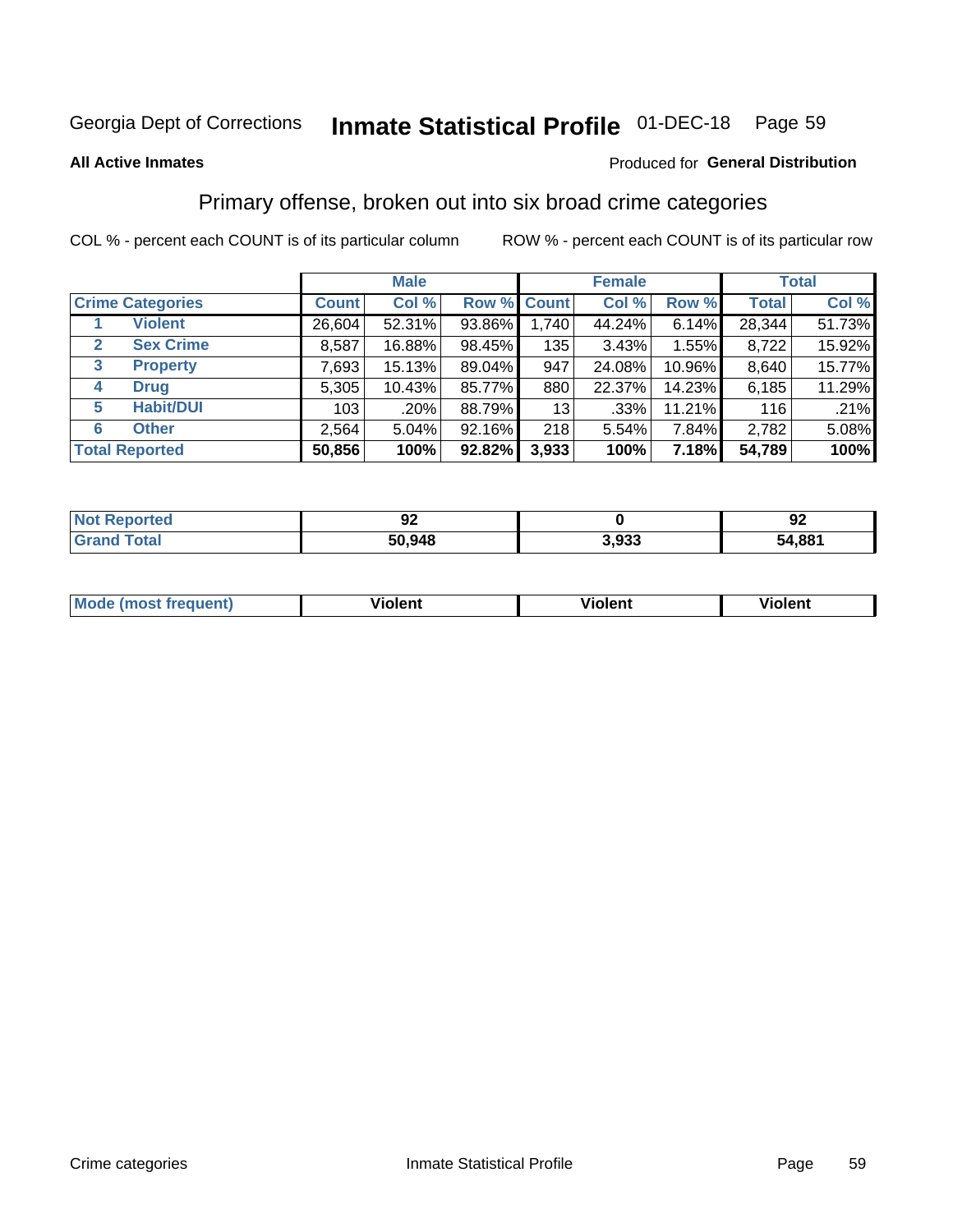# Inmate Statistical Profile 01-DEC-18 Page 60

**Produced for General Distribution** 

#### **All Active Inmates**

## Primary offense, detailed offense code

COL % - percent each COUNT is of its particular column

|                                            |                | <b>Male</b> |         |                | <b>Female</b> |         |                | <b>Total</b> |
|--------------------------------------------|----------------|-------------|---------|----------------|---------------|---------|----------------|--------------|
| <b>Primary Offense</b>                     | <b>Count</b>   | Col %       | Row %   | <b>Count</b>   | Col %         | Row %   | <b>Total</b>   | Col %        |
| <b>Abuse Neglect Elder/Disab (2812)</b>    | 53             | .10%        | 67.09%  | 26             | .66%          | 32.91%  | 79             | .14%         |
| Agg Aslt W Intnt To Rape (2095)            | 68             | .13%        | 100.00% |                |               |         | 68             | .12%         |
| <b>Agg Sex Battery Atmpt (2099)</b>        | $\overline{2}$ | .01%        | 100.00% |                |               |         | $\overline{2}$ | .01%         |
| <b>Aggrav Assault (1302)</b>               | 5,222          | 10.27%      | 94.36%  | 312            | 7.93%         | 5.64%   | 5,534          | 10.10%       |
| <b>Aggrav Assault Peace Ofcr</b>           | 339            | .67%        | 93.65%  | 23             | .58%          | 6.35%   | 362            | .66%         |
| (1314)                                     |                |             |         |                |               |         |                |              |
| <b>Aggrav Battery (1305)</b>               | 1,344          | 2.64%       | 93.79%  | 89             | 2.26%         | 6.21%   | 1,433          | 2.62%        |
| <b>Aggrav Battery Peace Ofcr</b><br>(1315) | 28             | .06%        | 96.55%  | 1.             | .03%          | 3.45%   | 29             | .05%         |
| <b>Aggrav Ch Molest Atmpt (2096)</b>       | 3              | .01%        | 100.00% |                |               |         | 3              | .01%         |
| <b>Aggrav Child Molestation (2021)</b>     | 1,268          | 2.49%       | 98.37%  | 21             | .53%          | 1.63%   | 1,289          | 2.35%        |
| <b>Aggrav Cruelty To Animals</b><br>(2972) | 16             | .03%        | 94.12%  | 1              | .03%          | 5.88%   | 17             | .03%         |
| <b>Aggrav Sexual Battery (2009)</b>        | 224            | .44%        | 99.12%  | $\overline{2}$ | .05%          | .88%    | 226            | .41%         |
| <b>Aggrav Sodomy (2003)</b>                | 223            | .44%        | 99.11%  | $\overline{2}$ | .05%          | .89%    | 225            | .41%         |
| <b>Aggrav Stalking (1321)</b>              | 316            | .62%        | 95.76%  | 14             | .36%          | 4.24%   | 330            | .60%         |
| <b>Aggravated Assault On 65+</b><br>(1304) | 6              | .01%        | 85.71%  | 1              | .03%          | 14.29%  | 7              | .01%         |
| <b>Aiding Escape (2502)</b>                |                |             |         | 1              | .03%          | 100.00% | 1              | .01%         |
| <b>Alter Id (1506)</b>                     | $\overline{2}$ | .01%        | 100.00% |                |               |         | $\overline{2}$ | .01%         |
| <b>Armed Robbery (1902)</b>                | 5,850          | 11.50%      | 96.33%  | 223            | 5.67%         | 3.67%   | 6,073          | 11.08%       |
| Arson 1st Degree (1401)                    | 55             | .11%        | 87.30%  | 8              | .20%          | 12.70%  | 63             | .11%         |
| <b>Arson 2nd Degree (1402)</b>             | 15             | .03%        | 100.00% |                |               |         | 15             | .03%         |
| <b>Arson 3rd Degree (1403)</b>             | 9              | .02%        | 100.00% |                |               |         | 9              | .02%         |
| <b>Arson Misc (1400)</b>                   | 1              | .01%        | 100.00% |                |               |         | 1              | .01%         |
| <b>Ass W/ Int Transmit Hiv (1313)</b>      | 1              | .01%        | 50.00%  | 1              | .03%          | 50.00%  | $\overline{2}$ | .01%         |
| <b>Atmpt Aggrav Assault (1303)</b>         | 8              | .02%        | 88.89%  | 1              | .03%          | 11.11%  | 9              | .02%         |
| <b>Atmpt Aggrav Sodomy (2093)</b>          | 4              | .01%        | 100.00% |                |               |         | 4              | .01%         |
| <b>Atmpt Armed Robbery (1992)</b>          | 92             | .18%        | 92.93%  | 7              | .18%          | 7.07%   | 99             | .18%         |
| <b>Atmpt Burglary (1690)</b>               | 27             | .05%        | 100.00% |                |               |         | 27             | .05%         |
| <b>Atmpt Child Molestation (2094)</b>      | 45             | .09%        | 100.00% |                |               |         | 45             | .08%         |
| <b>Atmpt Finan Ident Frd (7014)</b>        | 1              | .01%        | 50.00%  | 1              | .03%          | 50.00%  | $\mathbf 2$    | .01%         |
| <b>Atmpt Kidnap (1390)</b>                 | 3              | .01%        | 100.00% |                |               |         | $\overline{3}$ | .01%         |
| <b>Atmpt Murder (1190)</b>                 | 133            | .26%        | 92.36%  | 11             | .28%          | 7.64%   | 144            | .26%         |
| Atmpt Rape (2091)                          | 51             | .10%        | 98.08%  | 1.             | .03%          | 1.92%   | 52             | .09%         |
| <b>Atmpt Robbery (1991)</b>                | 37             | .07%        | 100.00% |                |               |         | 37             | .07%         |
| <b>Atmpt Sodomy (2092)</b>                 | $\overline{c}$ | .01%        | 100.00% |                |               |         | $\overline{2}$ | .01%         |
| <b>Atmpt Theft By Taking (1812)</b>        | 1              | .01%        | 100.00% |                |               |         | $\mathbf{1}$   | .01%         |
| <b>Atmpt Viol Substance Act (4090)</b>     | 15             | .03%        | 88.24%  | $\mathbf{2}$   | .05%          | 11.76%  | 17             | .03%         |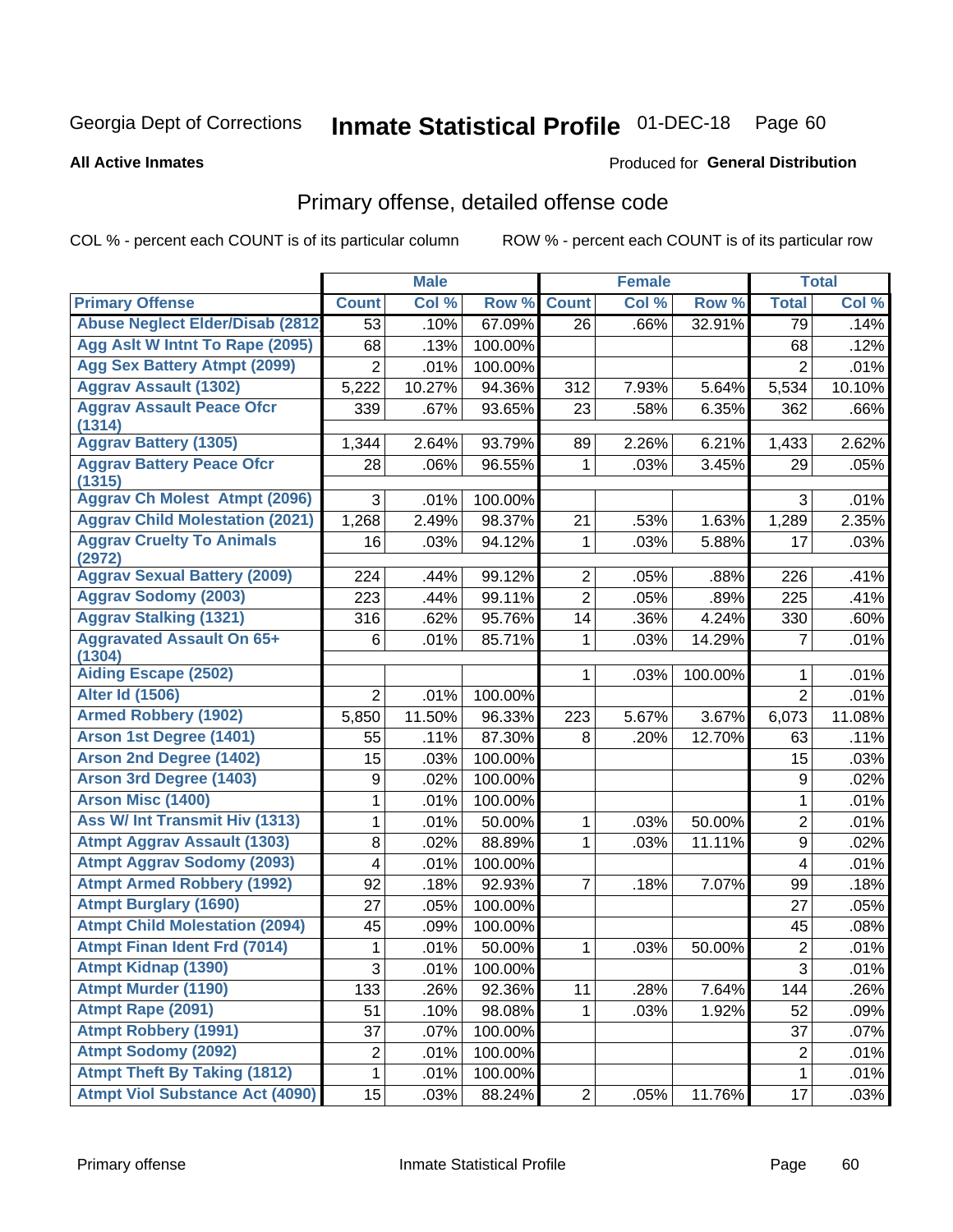#### **Inmate Statistical Profile 01-DEC-18** Page 61

**All Active Inmates** 

#### **Produced for General Distribution**

# Primary offense, detailed offense code

COL % - percent each COUNT is of its particular column

|                                            |                           | <b>Male</b> |         |              | <b>Female</b> |         |                         | <b>Total</b> |
|--------------------------------------------|---------------------------|-------------|---------|--------------|---------------|---------|-------------------------|--------------|
| <b>Primary Offense</b>                     | <b>Count</b>              | Col %       | Row %   | <b>Count</b> | Col %         | Row %   | <b>Total</b>            | Col %        |
| <b>Att/Consprcy Commt C/S/Of</b>           | 37                        | .07%        | 82.22%  | 8            | .20%          | 17.78%  | 45                      | .08%         |
| (4134)<br><b>Bad Checks (1704)</b>         |                           |             |         |              |               |         |                         |              |
|                                            | 2                         | .01%        | 100.00% |              |               |         | $\mathbf 2$             | .01%         |
| <b>Bail Jumping (2511)</b>                 | $\overline{7}$            | .01%        | 100.00% |              |               |         | $\overline{7}$          | .01%         |
| <b>Bestiality (2004)</b>                   | 1                         | .01%        | 100.00% |              |               |         | 1                       | .01%         |
| <b>Bigamy (2007)</b>                       | 4                         | .01%        | 100.00% |              |               |         | $\overline{\mathbf{4}}$ | .01%         |
| <b>Bribery Govt Officer (2301)</b>         | $\overline{2}$            | .01%        | 100.00% |              |               |         | $\mathbf 2$             | .01%         |
| <b>Bribery Of Contestant (2711)</b>        |                           |             |         | 1            | .03%          | 100.00% | $\mathbf{1}$            | .01%         |
| Burg 1st Aft 6/30/12 (1611)                | 1,981                     | 3.90%       | 92.01%  | 172          | 4.37%         | 7.99%   | 2,153                   | 3.93%        |
| Burg 2nd Aft 6/30/12 (1612)                | 674                       | 1.33%       | 95.06%  | 35           | .89%          | 4.94%   | 709                     | 1.29%        |
| Burg Bef 7/1/12 (1601)                     | 2,232                     | 4.39%       | 96.50%  | 81           | 2.06%         | 3.50%   | 2,313                   | 4.22%        |
| <b>Carry Weapon At School (2915)</b>       | 3                         | .01%        | 75.00%  | 1            | .03%          | 25.00%  | $\overline{4}$          | .01%         |
| <b>Child Molestation (2019)</b>            | 2,698                     | 5.31%       | 98.04%  | 54           | 1.37%         | 1.96%   | 2,752                   | 5.02%        |
| <b>Chop Shop Violation (5003)</b>          | 1                         | .01%        | 100.00% |              |               |         | 1                       | .01%         |
| <b>Cnspire Traffic Cntrl Sub (4130)</b>    | 5                         | .01%        | 100.00% |              |               |         | 5                       | .01%         |
| <b>Cntrbtng Delingency Minor</b><br>(2854) | 1                         | .01%        | 100.00% |              |               |         | 1                       | .01%         |
| <b>Computer Pornography (1760)</b>         | 101                       | .20%        | 99.02%  | 1            | .03%          | .98%    | 102                     | .19%         |
| <b>Computer Theft (1761)</b>               | $\overline{2}$            | .01%        | 22.22%  | 7            | .18%          | 77.78%  | 9                       | .02%         |
| <b>Computer Trespass (1762)</b>            |                           |             |         | 1            | .03%          | 100.00% | $\mathbf{1}$            | .01%         |
| <b>Conceal Death Of Another (1125)</b>     | 11                        | .02%        | 64.71%  | 6            | .15%          | 35.29%  | 17                      | .03%         |
| <b>Conspiracy (9901)</b>                   | 32                        | .06%        | 88.89%  | 4            | .10%          | 11.11%  | 36                      | .07%         |
| <b>Convsn Paymnts Real Propy</b><br>(1811) | 1                         | .01%        | 100.00% |              |               |         | $\mathbf{1}$            | .01%         |
| <b>Convynce Handle Contrabnd</b><br>(5174) | 1                         | .01%        | 100.00% |              |               |         | 1                       | .01%         |
| Crim Use W/Alt Id Mark (7010)              | 2                         | .01%        | 100.00% |              |               |         | $\mathbf 2$             | .01%         |
| Crmnl Atmpt (9905)                         | $\overline{2}$            | .01%        | 100.00% |              |               |         | $\overline{2}$          | .01%         |
| Crmnl Damage 1st Degree (1501)             | 25                        | .05%        | 89.29%  | 3            | .08%          | 10.71%  | 28                      | .05%         |
| <b>Crmnl Damage 2nd Degree</b><br>(1502)   | 75                        | .15%        | 93.75%  | 5            | .13%          | 6.25%   | 80                      | .15%         |
| <b>Crmnl Interfere Govt Prop (2613)</b>    | 23                        | .05%        | 95.83%  | 1            | .03%          | 4.17%   | 24                      | .04%         |
| <b>Crmnl Solicitation (9910)</b>           | 3                         | .01%        | 100.00% |              |               |         | 3                       | .01%         |
| <b>Cruelty To Animals (2971)</b>           | 1                         | .01%        | 100.00% |              |               |         | $\mathbf{1}$            | .01%         |
| <b>Cruelty To Children (2801)</b>          | 286                       | .56%        | 75.66%  | 92           | 2.34%         | 24.34%  | 378                     | .69%         |
| <b>Cruelty To Elder Person (2811)</b>      | 32                        | .06%        | 71.11%  | 13           | .33%          | 28.89%  | 45                      | .08%         |
| <b>Damage Destroy Secr Prop</b>            | 1                         | .01%        | 100.00% |              |               |         | 1                       | .01%         |
| (1504)                                     |                           |             |         |              |               |         |                         |              |
| Dogfighting (2718)                         | $\ensuremath{\mathsf{3}}$ | .01%        | 100.00% |              |               |         | 3                       | .01%         |
| Drv W/ Improp Veh Reg (7013)               | $\overline{3}$            | .01%        | 75.00%  | 1            | .03%          | 25.00%  | $\overline{4}$          | .01%         |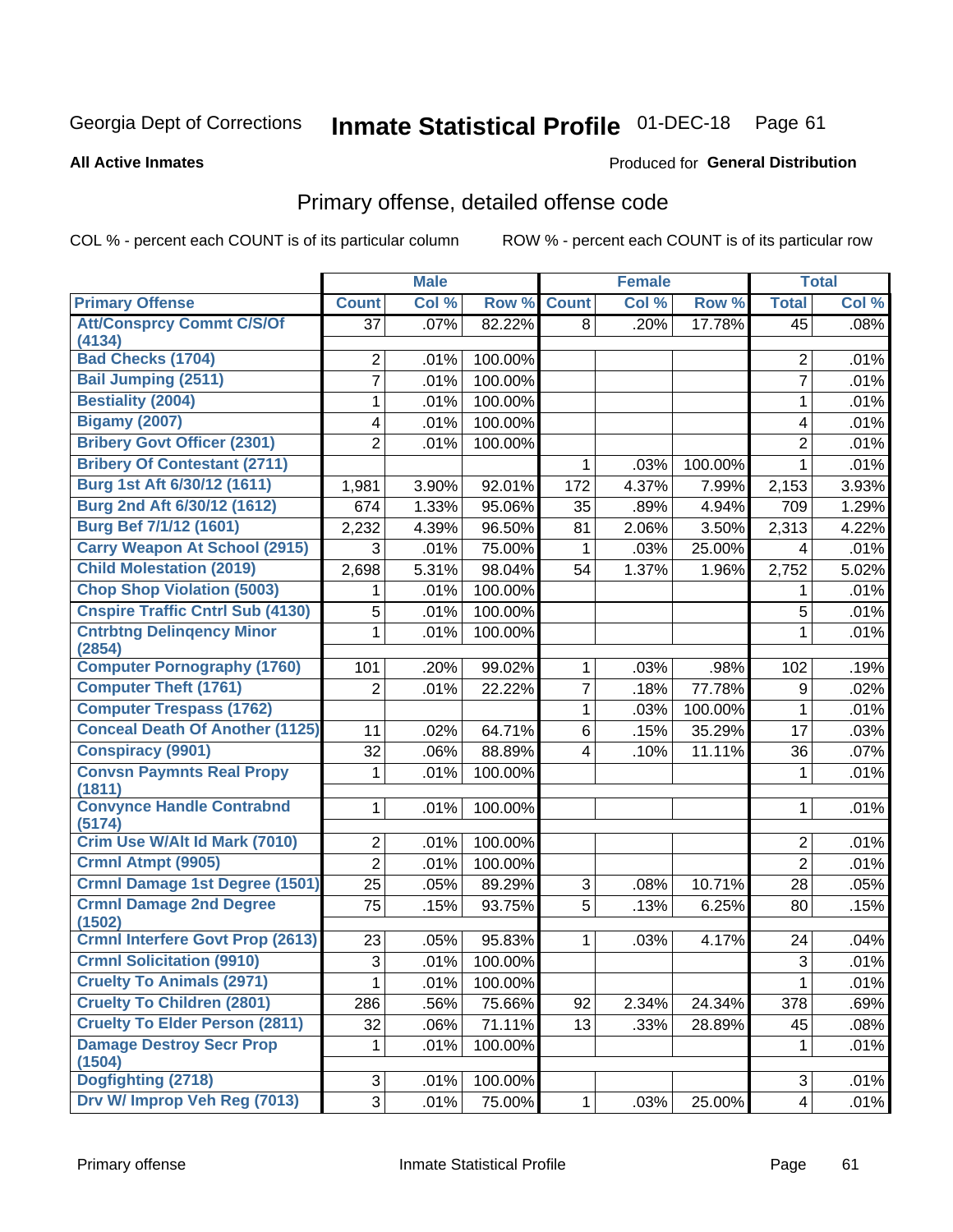# Inmate Statistical Profile 01-DEC-18 Page 62

#### **All Active Inmates**

#### **Produced for General Distribution**

# Primary offense, detailed offense code

COL % - percent each COUNT is of its particular column

|                                           |                | <b>Male</b> |           |                         | <b>Female</b> |        |                | <b>Total</b> |
|-------------------------------------------|----------------|-------------|-----------|-------------------------|---------------|--------|----------------|--------------|
| <b>Primary Offense</b>                    | <b>Count</b>   | Col %       | Row %     | <b>Count</b>            | Col %         | Row %  | <b>Total</b>   | Col %        |
| <b>Drvng Habtl Violator (5004)</b>        | 5              | .01%        | 100.00%   |                         |               |        | 5              | .01%         |
| <b>Dstl Alcohol Beverages (5167)</b>      | 1              | .01%        | 100.00%   |                         |               |        | 1              | .01%         |
| <b>Embracery (2407)</b>                   | 1              | .01%        | 100.00%   |                         |               |        | 1              | .01%         |
| <b>Entering Vehicle (1880)</b>            | 99             | .19%        | 96.12%    | $\overline{\mathbf{4}}$ | .10%          | 3.88%  | 103            | .19%         |
| <b>Entice Child Attempted (2090)</b>      | $\overline{2}$ | .01%        | 100.00%   |                         |               |        | $\overline{2}$ | .01%         |
| <b>Enticing Child-Indec Purp (2020)</b>   | 77             | .15%        | 93.90%    | 5                       | .13%          | 6.10%  | 82             | .15%         |
| <b>Escape (2501)</b>                      | 24             | .05%        | 80.00%    | 6                       | .15%          | 20.00% | 30             | .05%         |
| <b>False Certificates (2311)</b>          | $\overline{2}$ | .01%        | 100.00%   |                         |               |        | $\overline{2}$ | .01%         |
| <b>False Imprisonment (1308)</b>          | 204            | .40%        | 95.77%    | 9                       | .23%          | 4.23%  | 213            | .39%         |
| <b>False Public Alarm (2609)</b>          | 1              | .01%        | 100.00%   |                         |               |        | 1              | .01%         |
| <b>False Statements Govt (2408)</b>       | 20             | .04%        | $90.91\%$ | $\overline{c}$          | .05%          | 9.09%  | 22             | .04%         |
| <b>Family Violence Battery (1301)</b>     | 171            | .34%        | 97.16%    | $\overline{5}$          | .13%          | 2.84%  | 176            | .32%         |
| Feticide (1121)                           | 1              | .01%        | 100.00%   |                         |               |        | 1              | .01%         |
| <b>Feticide By Vehicle (1118)</b>         | 5              | .01%        | 100.00%   |                         |               |        | 5              | .01%         |
| <b>Financial Identity Fraud (1756)</b>    | 52             | .10%        | 70.27%    | 22                      | .56%          | 29.73% | 74             | .14%         |
| <b>Fleeing/Eluding Police (2316)</b>      | 493            | .97%        | 93.19%    | 36                      | .92%          | 6.81%  | 529            | .97%         |
| Forg 1st Aft 6/30/12 (1711)               | 112            | .22%        | 66.67%    | 56                      | 1.42%         | 33.33% | 168            | .31%         |
| Forg 1st Bef 7/1/12 (1701)                | 213            | .42%        | 72.95%    | 79                      | 2.01%         | 27.05% | 292            | .53%         |
| Forg 2nd Aft 6/30/12 (1712)               | 30             | .06%        | 78.95%    | 8                       | .20%          | 21.05% | 38             | .07%         |
| Forg 2nd Bef 7/1/12 (1702)                | $\overline{2}$ | .01%        | 66.67%    | 1                       | .03%          | 33.33% | 3              | .01%         |
| Forg 3rd Aft 6/30/12 (1713)               | 59             | .12%        | 85.51%    | 10                      | .25%          | 14.49% | 69             | .13%         |
| Forg 4th Aft 6/30/12 (1714)               | 10             | .02%        | 55.56%    | 8                       | .20%          | 44.44% | 18             | .03%         |
| <b>Forgery Credit Card (1752)</b>         | 3              | .01%        | 75.00%    | 1                       | .03%          | 25.00% | 4              | .01%         |
| <b>Fraudulent Access Compute</b>          | 1              | .01%        | 33.33%    | $\overline{2}$          | .05%          | 66.67% | 3              | .01%         |
| (1796)<br><b>Fraudulent Checks (1750)</b> |                |             | 33.33%    |                         |               |        | $\mathfrak{S}$ |              |
| <b>Fraudulent Credit Card (1753)</b>      | 1<br>59        | .01%        |           | $\overline{2}$<br>22    | .05%          | 66.67% |                | .01%         |
| <b>Gang Participation (9914)</b>          |                | .12%        | 72.84%    |                         | .56%          | 27.16% | 81             | .15%         |
| <b>Guard Line W/Weapon/Drugs</b>          | 36             | .07%        | 100.00%   |                         |               |        | 36             | .07%         |
| (2963)                                    | 21             | .04%        | 63.64%    | 12                      | .31%          | 36.36% | 33             | .06%         |
| <b>Habit Traf Viol/Impaired (5005)</b>    | 6              | .01%        | 100.00%   |                         |               |        | 6              | .01%         |
| <b>Habit Traf Viol/Other (5006)</b>       | 5              | .01%        | 83.33%    | 1                       | .03%          | 16.67% | 6              | .01%         |
| <b>Hijacking Motor Vehicle (1911)</b>     | 37             | .07%        | 94.87%    | $\overline{2}$          | .05%          | 5.13%  | 39             | .07%         |
| <b>Hindering Appreh Or Pun (2503)</b>     | 5              | .01%        | 71.43%    | $\overline{2}$          | .05%          | 28.57% | $\overline{7}$ | .01%         |
| Hit-Run W/Injury/Fatality (5007)          | 34             | .07%        | 79.07%    | 9                       | .23%          | 20.93% | 43             | .08%         |
| Home Invasion 1st Degree (7007)           | 17             | .03%        | 85.00%    | $\overline{3}$          | .08%          | 15.00% | 20             | .04%         |
| <b>Homicide By Vessel (1124)</b>          | 43             | .08%        | 87.76%    | 6                       | .15%          | 12.24% | 49             | .09%         |
| <b>Illegal Attm To Obt Drugs (4011)</b>   | 1              | .01%        | 50.00%    | 1                       | .03%          | 50.00% | $\sqrt{2}$     | .01%         |
| <b>Illgl Dist Contrild Subst (4136)</b>   | $\overline{2}$ | .01%        | 100.00%   |                         |               |        | $\overline{2}$ | .01%         |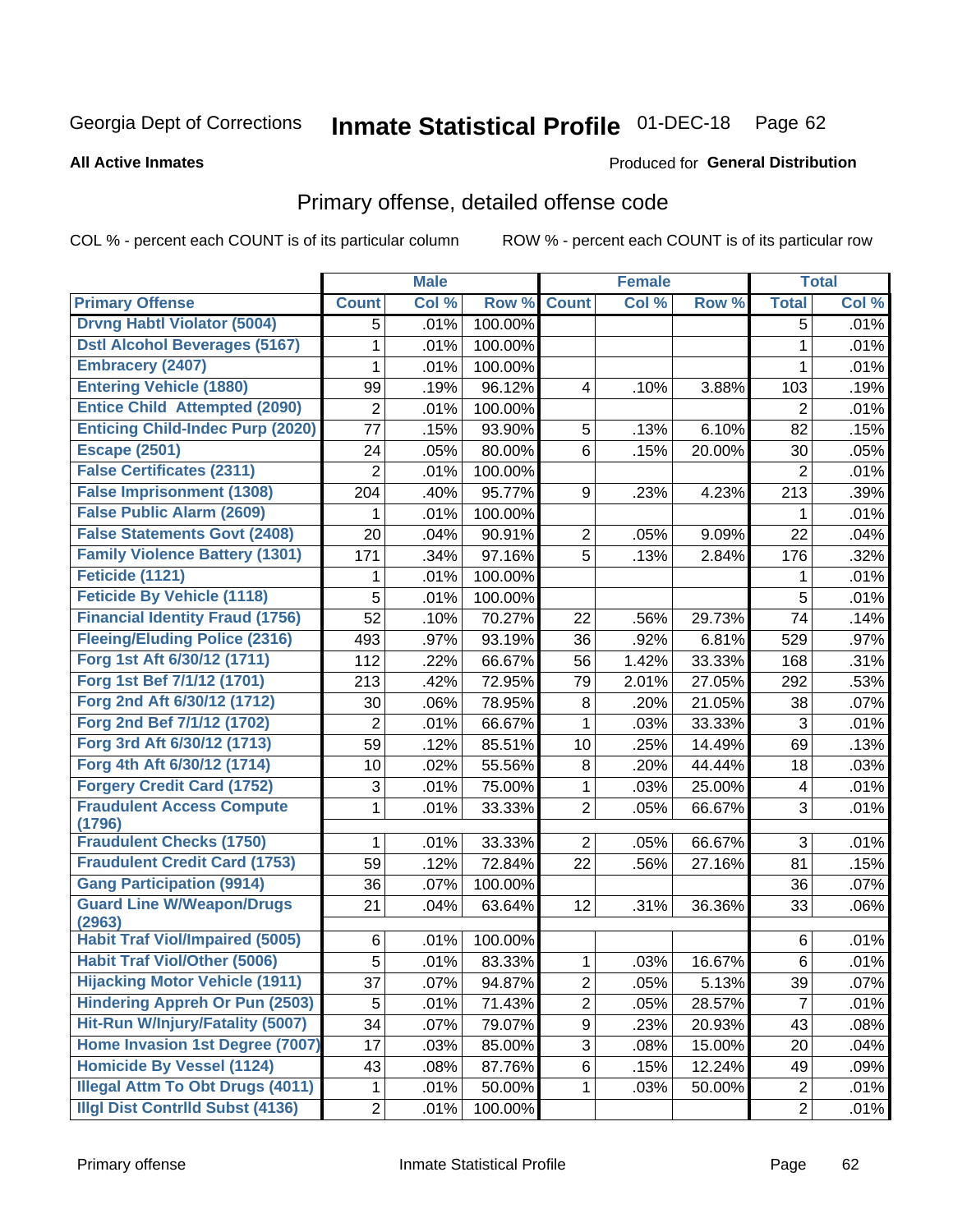# Inmate Statistical Profile 01-DEC-18 Page 63

#### **All Active Inmates**

#### **Produced for General Distribution**

# Primary offense, detailed offense code

COL % - percent each COUNT is of its particular column

|                                         |                 | <b>Male</b> |         |                | <b>Female</b> |        |                | <b>Total</b> |
|-----------------------------------------|-----------------|-------------|---------|----------------|---------------|--------|----------------|--------------|
| <b>Primary Offense</b>                  | <b>Count</b>    | Col %       | Row %   | <b>Count</b>   | Col %         | Row %  | <b>Total</b>   | Col %        |
| <b>Impersonating Officer (2405)</b>     | 2               | .01%        | 100.00% |                |               |        | $\overline{2}$ | .01%         |
| <b>Impersonation (2404)</b>             | 4               | .01%        | 80.00%  | $\mathbf{1}$   | .03%          | 20.00% | 5              | .01%         |
| <b>Incest (2006)</b>                    | 206             | .41%        | 99.52%  | 1              | .03%          | .48%   | 207            | .38%         |
| <b>Incest Atmpt (2098)</b>              | 1               | .01%        | 100.00% |                |               |        | 1              | .01%         |
| <b>Inciting To Insurrection (2203)</b>  | 4               | .01%        | 100.00% |                |               |        | 4              | .01%         |
| <b>Influencing Witness (2313)</b>       | 4               | .01%        | 57.14%  | 3              | .08%          | 42.86% | $\overline{7}$ | .01%         |
| <b>Injury By Vehicle (1318)</b>         | 97              | .19%        | 82.91%  | 20             | .51%          | 17.09% | 117            | .21%         |
| <b>Insurrection (2202)</b>              | 4               | .01%        | 100.00% |                |               |        | 4              | .01%         |
| <b>Interference With Custody (1312)</b> | 14              | .03%        | 100.00% |                |               |        | 14             | .03%         |
| <b>Involuntary Manslaughter (1103)</b>  | 175             | .34%        | 87.94%  | 24             | .61%          | 12.06% | 199            | .36%         |
| Kidnapping (1311)                       | 1,481           | 2.91%       | 97.11%  | 44             | 1.12%         | 2.89%  | 1,525          | 2.78%        |
| <b>Livestock Theft (1817)</b>           | 5               | .01%        | 100.00% |                |               |        | 5              | .01%         |
| <b>Lottery Violation (2730)</b>         | 1               | .01%        | 100.00% |                |               |        | $\mathbf{1}$   | .01%         |
| <b>Machine Gun Activities (2906)</b>    | 1               | .01%        | 100.00% |                |               |        | $\mathbf{1}$   | .01%         |
| Manf Methamph 200-399 Gm                | 4               | .01%        | 100.00% |                |               |        | 4              | .01%         |
| (4144)                                  |                 |             |         |                |               |        |                |              |
| Manf Methamph 28-199 Gm<br>(4143)       | 13              | .03%        | 86.67%  | $\overline{2}$ | .05%          | 13.33% | 15             | .03%         |
| Manf Methamph 400+ Gm (4145)            | $\overline{2}$  | .01%        | 100.00% |                |               |        | $\overline{2}$ | .01%         |
| <b>Manf Methamph Unspec Amt</b>         | 103             | .20%        | 87.29%  | 15             | .38%          | 12.71% | 118            | .22%         |
| (4147)                                  |                 |             |         |                |               |        |                |              |
| <b>Manufac Marijuana (7012)</b>         | 20              | .04%        | 86.96%  | 3              | .08%          | 13.04% | 23             | .04%         |
| <b>Manufact Meth Near Child (2803)</b>  | 13              | .03%        | 86.67%  | $\overline{2}$ | .05%          | 13.33% | 15             | .03%         |
| <b>Misc Assault/Battery (1300)</b>      | 12              | .02%        | 100.00% |                |               |        | 12             | .02%         |
| <b>Misc Correctionl Inst Off (6200)</b> | 7               | .01%        | 100.00% |                |               |        | 7              | .01%         |
| <b>Misc Drugs Trafficking (4100)</b>    | 5               | .01%        | 100.00% |                |               |        | 5              | .01%         |
| <b>Misc Forgery (1700)</b>              | $\overline{2}$  | .01%        | 100.00% |                |               |        | $\overline{2}$ | .01%         |
| <b>Misc Fraud (1799)</b>                | 13              | .03%        | 86.67%  | $\overline{2}$ | .05%          | 13.33% | 15             | .03%         |
| <b>Misc Homicide Offense (1100)</b>     | 7               | .01%        | 87.50%  | $\mathbf{1}$   | .03%          | 12.50% | 8              | .01%         |
| <b>Misc Invasion Of Privacy (3000)</b>  | 5               | .01%        | 100.00% |                |               |        | 5              | .01%         |
| <b>Misc Obscenity (2100)</b>            | 3               | .01%        | 100.00% |                |               |        | 3              | .01%         |
| <b>Misc Sexual Offense (2000)</b>       | $\overline{21}$ | .04%        | 95.45%  | $\mathbf 1$    | .03%          | 4.55%  | 22             | .04%         |
| <b>Misuse Firearm Hunting (2970)</b>    | 1               | .01%        | 100.00% |                |               |        | $\mathbf{1}$   | .01%         |
| <b>Murder (1101)</b>                    | 6,129           | 12.05%      | 93.70%  | 412            | 10.48%        | 6.30%  | 6,541          | 11.94%       |
| <b>Murder Conspire To Commit</b>        | 20              | .04%        | 100.00% |                |               |        | 20             | .04%         |
| (1191)                                  |                 |             |         |                |               |        |                |              |
| Mutiny In Penal Inst (2507)             | 6               | .01%        | 85.71%  | 1              | .03%          | 14.29% | $\overline{7}$ | .01%         |
| Necrophilia (2022)                      | 1               | .01%        | 100.00% |                |               |        | $\mathbf{1}$   | .01%         |
| <b>Obstr Of Law Enf Officer (2314)</b>  | 373             | .73%        | 89.66%  | 43             | 1.09%         | 10.34% | 416            | .76%         |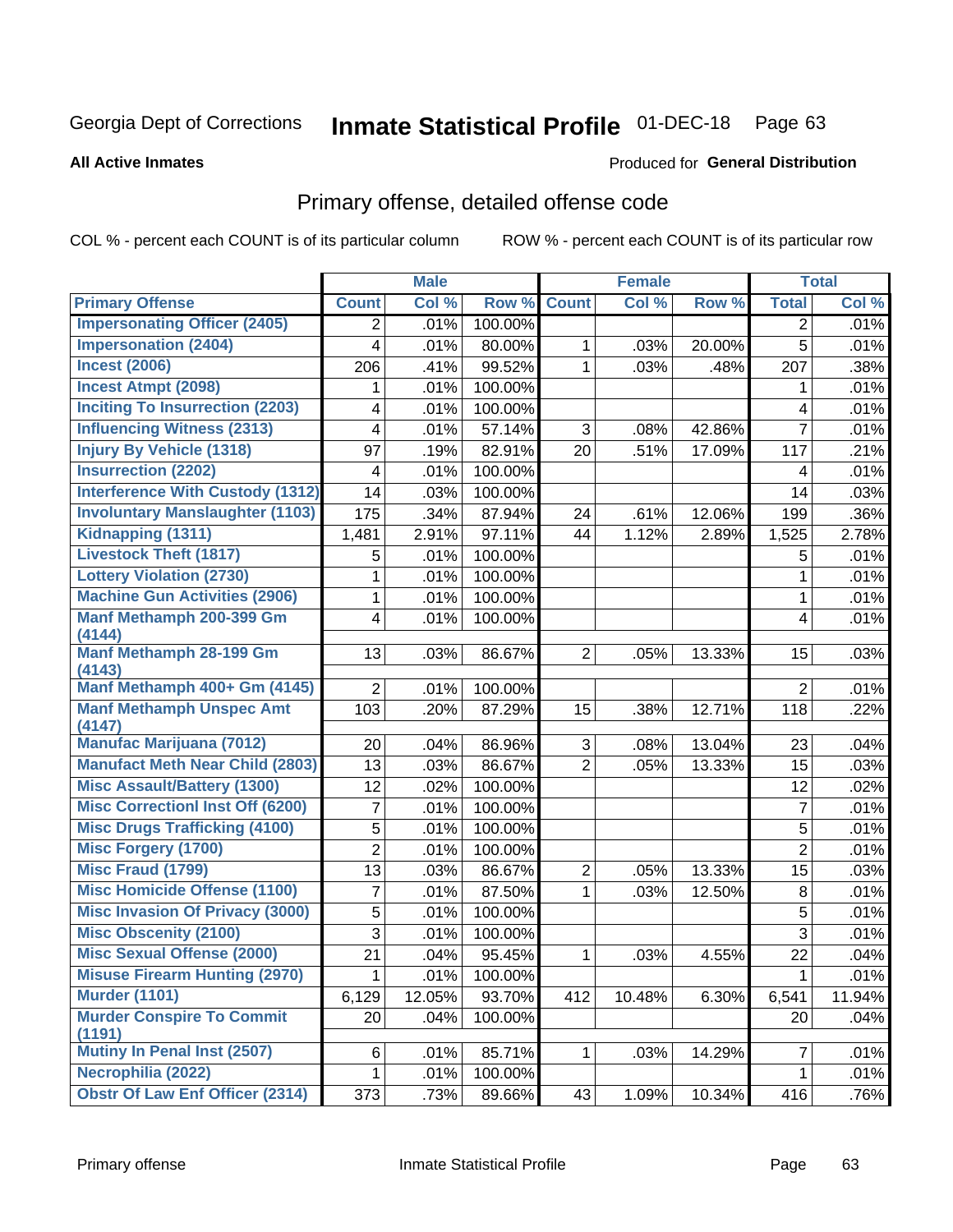# Inmate Statistical Profile 01-DEC-18 Page 64

#### **All Active Inmates**

#### **Produced for General Distribution**

# Primary offense, detailed offense code

COL % - percent each COUNT is of its particular column

|                                              |                | <b>Male</b> |         |                | <b>Female</b> |        |                | <b>Total</b> |
|----------------------------------------------|----------------|-------------|---------|----------------|---------------|--------|----------------|--------------|
| <b>Primary Offense</b>                       | <b>Count</b>   | Col %       | Row %   | <b>Count</b>   | Col %         | Row %  | <b>Total</b>   | Col %        |
| <b>Pandering By Compulsion (2017)</b>        | 3              | .01%        | 100.00% |                |               |        | 3              | .01%         |
| Party To A Crime (9911)                      | 1              | .01%        | 100.00% |                |               |        | $\mathbf{1}$   | .01%         |
| <b>Peeping Tom (3002)</b>                    | 16             | .03%        | 100.00% |                |               |        | 16             | .03%         |
| Perjury (2401)                               | 3              | .01%        | 100.00% |                |               |        | $\mathfrak{S}$ | .01%         |
| <b>Pimping A Minor Under 18 (2016)</b>       | 8              | .02%        | 88.89%  | 1              | .03%          | 11.11% | 9              | .02%         |
| Poss Alprazolam (7003)                       | 10             | .02%        | 83.33%  | $\overline{c}$ | .05%          | 16.67% | 12             | .02%         |
| Poss By Inm Proh Items (7015)                | 11             | .02%        | 84.62%  | $\overline{2}$ | .05%          | 15.38% | 13             | .02%         |
| <b>Poss Contraband Articles (5171)</b>       | $\overline{2}$ | .01%        | 100.00% |                |               |        | $\overline{2}$ | .01%         |
| <b>Poss Dep Stim Cntrf Drugs</b><br>(4007)   | 64             | .13%        | 78.05%  | 18             | .46%          | 21.95% | 82             | .15%         |
| Poss Drug Related Matrl (4016)               | 16             | .03%        | 72.73%  | 6              | .15%          | 27.27% | 22             | .04%         |
| Poss Ephedrine (4030)                        | 4              | .01%        | 80.00%  | $\mathbf{1}$   | .03%          | 20.00% | 5              | .01%         |
| Poss Firearm 1st Offender (2913)             | 116            | .23%        | 92.80%  | 9              | .23%          | 7.20%  | 125            | .23%         |
| <b>Poss Firearm Convct Felon</b>             | 1,135          | 2.23%       | 96.02%  | 47             | 1.20%         | 3.98%  | 1,182          | 2.16%        |
| (2914)<br>Poss Hydrocodone (7004)            | 16             | .03%        | 66.67%  | 8              | .20%          | 33.33% | 24             | .04%         |
| Poss Knife During Crime (2911)               | 2              | .01%        | 100.00% |                |               |        | $\overline{2}$ | .01%         |
| Poss Mda/Extsy (4033)                        | 3              | .01%        | 100.00% |                |               |        | 3              | .01%         |
| Poss Methamphetamine (4031)                  | 501            | .99%        | 73.57%  | 180            | 4.58%         | 26.43% | 681            | 1.24%        |
| <b>Poss Narcotics Opiates (4006)</b>         | 51             | .10%        | 68.00%  | 24             | .61%          | 32.00% | 75             | .14%         |
| <b>Poss Of Certain Weapons (2912)</b>        | 23             | .05%        | 92.00%  | $\overline{2}$ | .05%          | 8.00%  | 25             | .05%         |
| <b>Poss Of Cocaine (4022)</b>                | 368            | .72%        | 88.46%  | 48             | 1.22%         | 11.54% | 416            | .76%         |
| <b>Poss Of Firearm Dur Crime</b><br>(2910)   | 877            | 1.72%       | 95.12%  | 45             | 1.14%         | 4.88%  | 922            | 1.68%        |
| <b>Poss Of Lsd (4008)</b>                    | 1              | .01%        | 100.00% |                |               |        | 1              | .01%         |
| Poss Of Marijuana (4009)                     | 64             | .13%        | 92.75%  | 5              | .13%          | 7.25%  | 69             | .13%         |
| <b>Poss Tools Commit Crime (1602)</b>        | 14             | .03%        | 87.50%  | $\overline{c}$ | .05%          | 12.50% | 16             | .03%         |
| Poss W Int Dis Other Drug (4053)             | 119            | .23%        | 85.61%  | 20             | .51%          | 14.39% | 139            | .25%         |
| <b>Poss W Int Dist Cocaine (4050)</b>        | 261            | .51%        | 94.91%  | 14             | .36%          | 5.09%  | 275            | .50%         |
| Poss W Int Dist Marijuana (4051)             | 614            | 1.21%       | 94.32%  | 37             | .94%          | 5.68%  | 651            | 1.19%        |
| Poss W Int Dist Meth (4052)                  | 521            | 1.02%       | 80.03%  | 130            | 3.31%         | 19.97% | 651            | 1.19%        |
| Poss Within 1000 Hous Pjt (7009)             | 7              | .01%        | 87.50%  | 1              | .03%          | 12.50% | 8              | .01%         |
| <b>Poss Wpn Drugs By Prisnr</b><br>(2965)    | 29             | .06%        | 85.29%  | 5 <sup>1</sup> | .13%          | 14.71% | 34             | .06%         |
| <b>Racketeering (3404)</b>                   | 120            | .24%        | 76.43%  | 37             | .94%          | 23.57% | 157            | .29%         |
| Rape (2001)                                  | 1,814          | 3.57%       | 99.51%  | 9 <sup>1</sup> | .23%          | .49%   | 1,823          | 3.33%        |
| <b>Reck Cond Infected Person</b>             | $\overline{7}$ | .01%        | 77.78%  | $\overline{2}$ | .05%          | 22.22% | 9              | .02%         |
| (1317)<br><b>Reckless Abandonment (1120)</b> |                |             |         |                |               |        |                |              |
| <b>Recv Gds Srvs Fraud Obtnd</b>             | $\mathbf 1$    | .01%        | 100.00% |                |               |        | 1              | .01%         |
|                                              | $\mathbf{1}$   | .01%        | 100.00% |                |               |        | $\mathbf{1}$   | .01%         |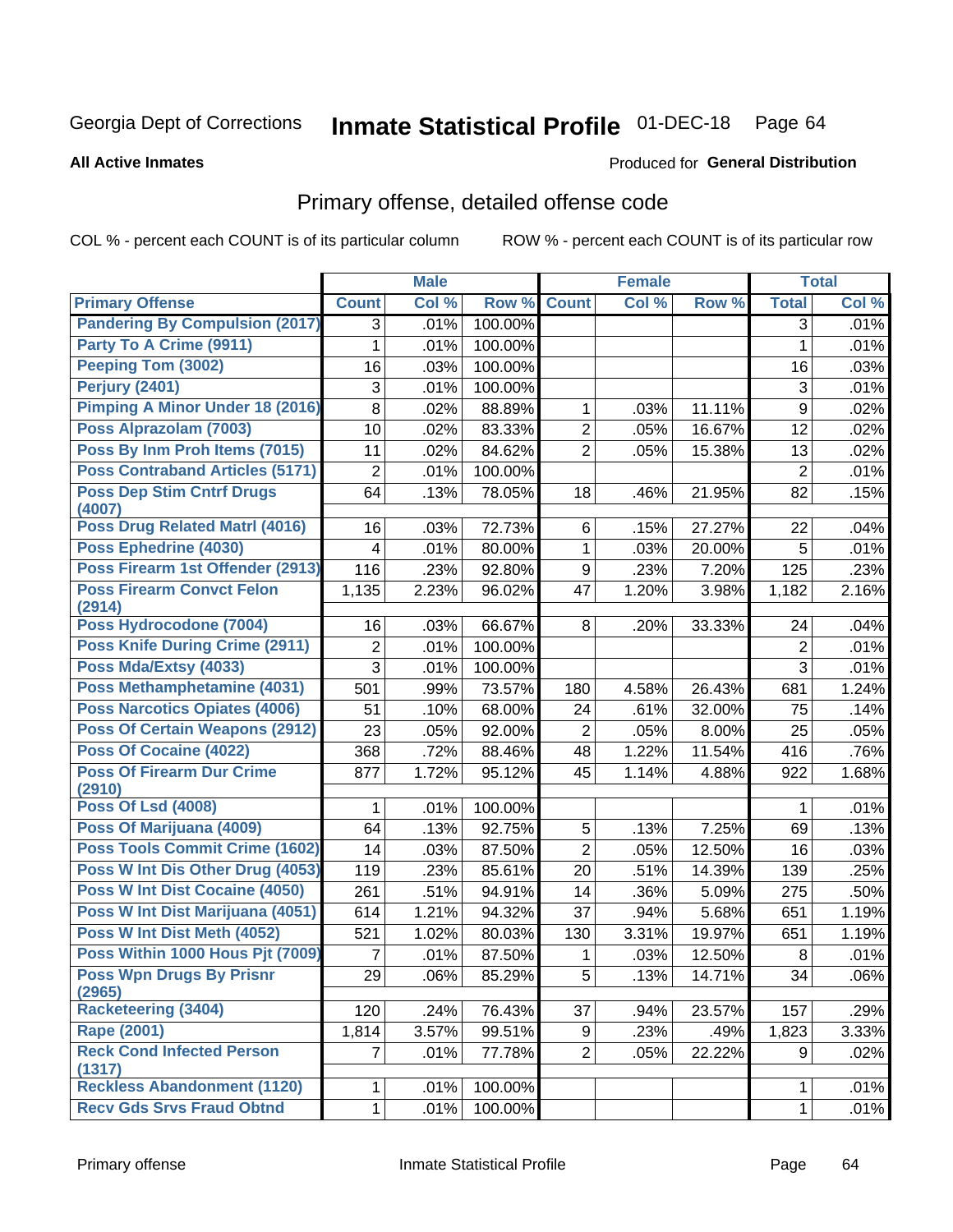#### **Inmate Statistical Profile 01-DEC-18** Page 65

#### **All Active Inmates**

### **Produced for General Distribution**

## Primary offense, detailed offense code

COL % - percent each COUNT is of its particular column

|                                                      |                | <b>Male</b> |         |                         | <b>Female</b> |         |                  | <b>Total</b> |
|------------------------------------------------------|----------------|-------------|---------|-------------------------|---------------|---------|------------------|--------------|
| <b>Primary Offense</b>                               | <b>Count</b>   | Col %       | Row %   | <b>Count</b>            | Col %         | Row %   | <b>Total</b>     | Col%         |
| (1755)                                               |                |             |         |                         |               |         |                  |              |
| <b>Removal Baggage Cargo Etc</b><br>(2761)           | 1.             | .01%        | 50.00%  | 1                       | .03%          | 50.00%  | $\overline{2}$   | .01%         |
| <b>Robbery (1901)</b>                                | 1,164          | 2.29%       | 93.64%  | 79                      | 2.01%         | 6.36%   | 1,243            | 2.27%        |
| <b>Robbery By Force (1903)</b>                       | 213            | .42%        | 96.38%  | 8                       | .20%          | 3.62%   | 221              | .40%         |
| <b>Robbery By Intimidation (1904)</b>                | 272            | .53%        | 93.47%  | 19                      | .48%          | 6.53%   | 291              | .53%         |
| <b>Robbery By Sudden Snatch</b>                      | 121            | .24%        | 95.28%  | 6                       | .15%          | 4.72%   | 127              | .23%         |
| (1905)                                               |                |             |         |                         |               |         |                  |              |
| S/D Cocaine (4021)                                   | 363            | .71%        | 96.29%  | 14                      | .36%          | 3.71%   | 377              | .69%         |
| S/D Cont Sub Public (4017)                           | 29             | .06%        | 100.00% |                         |               |         | 29               | .05%         |
| S/D Cont Sub School (4018)                           | 25             | .05%        | 96.15%  | 1                       | .03%          | 3.85%   | 26               | .05%         |
| S/D Dep Stim Cntrf Drugs (4002)                      | 53             | .10%        | 77.94%  | 15                      | .38%          | 22.06%  | 68               | .12%         |
| <b>S/D Narcotics Opiates (4001)</b>                  | 14             | .03%        | 60.87%  | 9                       | .23%          | 39.13%  | 23               | .04%         |
| S/D Of Marijuana (4004)                              | 206            | .41%        | 96.71%  | $\overline{7}$          | .18%          | 3.29%   | 213              | .39%         |
| Sale Mda/Extsy (4034)                                | $\overline{2}$ | .01%        | 100.00% |                         |               |         | $\overline{2}$   | .01%         |
| Sale Methamphetamine (4032)                          | 233            | .46%        | 80.62%  | 56                      | 1.42%         | 19.38%  | 289              | .53%         |
| <b>Sex Exploitation Child (2843)</b>                 | 224            | .44%        | 99.56%  | 1                       | .03%          | .44%    | 225              | .41%         |
| Sex Offender Fail Registr (2026)                     | 535            | 1.05%       | 98.35%  | 9                       | .23%          | 1.65%   | 544              | .99%         |
| <b>Sex Offender Fail To Move (2028)</b>              | 5              | .01%        | 100.00% |                         |               |         | 5                | .01%         |
| Sexl/Asslt/Agn/Pers/Cstdy (2023)                     | 17             | .03%        | 94.44%  | 1                       | .03%          | 5.56%   | 18               | .03%         |
| <b>Sexual Aslt By Therapist (2024)</b>               | $\overline{2}$ | .01%        | 66.67%  | 1                       | .03%          | 33.33%  | 3                | .01%         |
| <b>Sexual Battery (2011)</b>                         | 173            | .34%        | 97.74%  | 4                       | .10%          | 2.26%   | 177              | .32%         |
| Simple Battery (1316)                                | 15             | .03%        | 93.75%  | 1                       | .03%          | 6.25%   | 16               | .03%         |
| <b>Sodomy (2002)</b>                                 | 13             | .03%        | 100.00% |                         |               |         | 13               | .02%         |
| <b>Solicit Sodomy From Minor</b>                     | 8              | .02%        | 88.89%  | 1                       | .03%          | 11.11%  | 9                | .02%         |
| (2025)                                               |                |             |         |                         |               |         |                  |              |
| <b>Stalking (1320)</b>                               | 4              | .01%        | 100.00% |                         |               |         | 4                | .01%         |
| <b>Statutory Rape (2018)</b>                         | 768            | 1.51%       | 97.59%  | 19                      | .48%          | 2.41%   | 787              | 1.44%        |
| <b>Tampering With Evidence (2315)</b>                | 11             | .02%        | 73.33%  | 4                       | .10%          | 26.67%  | 15               | .03%         |
| <b>Telecommunications Fraud</b>                      | 1              | .01%        | 100.00% |                         |               |         | 1                | .01%         |
| (1759)<br><b>Terrorist Threats &amp; Acts (1307)</b> | 327            | .64%        | 93.97%  | 21                      | .53%          | 6.03%   | 348              | .64%         |
|                                                      |                |             |         |                         | .03%          | 11.11%  | $\boldsymbol{9}$ |              |
| <b>Theft Bring Prop In State (1815)</b>              | 8 <sup>1</sup> | .02%        | 88.89%  | $\mathbf 1$             |               |         |                  | .02%         |
| <b>Theft By Conversion (1808)</b>                    | 22             | .04%        | 84.62%  | $\overline{\mathbf{4}}$ | .10%          | 15.38%  | 26               | .05%         |
| <b>Theft By Deception (1803)</b>                     | 38             | .07%        | 77.55%  | 11                      | .28%          | 22.45%  | 49               | .09%         |
| <b>Theft By Extortion (1804)</b>                     |                |             |         | $\overline{2}$          | .05%          | 100.00% | $\overline{2}$   | .01%         |
| Theft By Rec Stolen Prop (1806)                      | 486            | .96%        | 92.22%  | 41                      | 1.04%         | 7.78%   | 527              | .96%         |
| <b>Theft By Shoplifting (1821)</b>                   | 436            | .86%        | 70.78%  | 180                     | 4.58%         | 29.22%  | 616              | 1.12%        |
| <b>Theft By Taking (1802)</b>                        | 693            | 1.36%       | 84.51%  | 127                     | 3.23%         | 15.49%  | 820              | 1.50%        |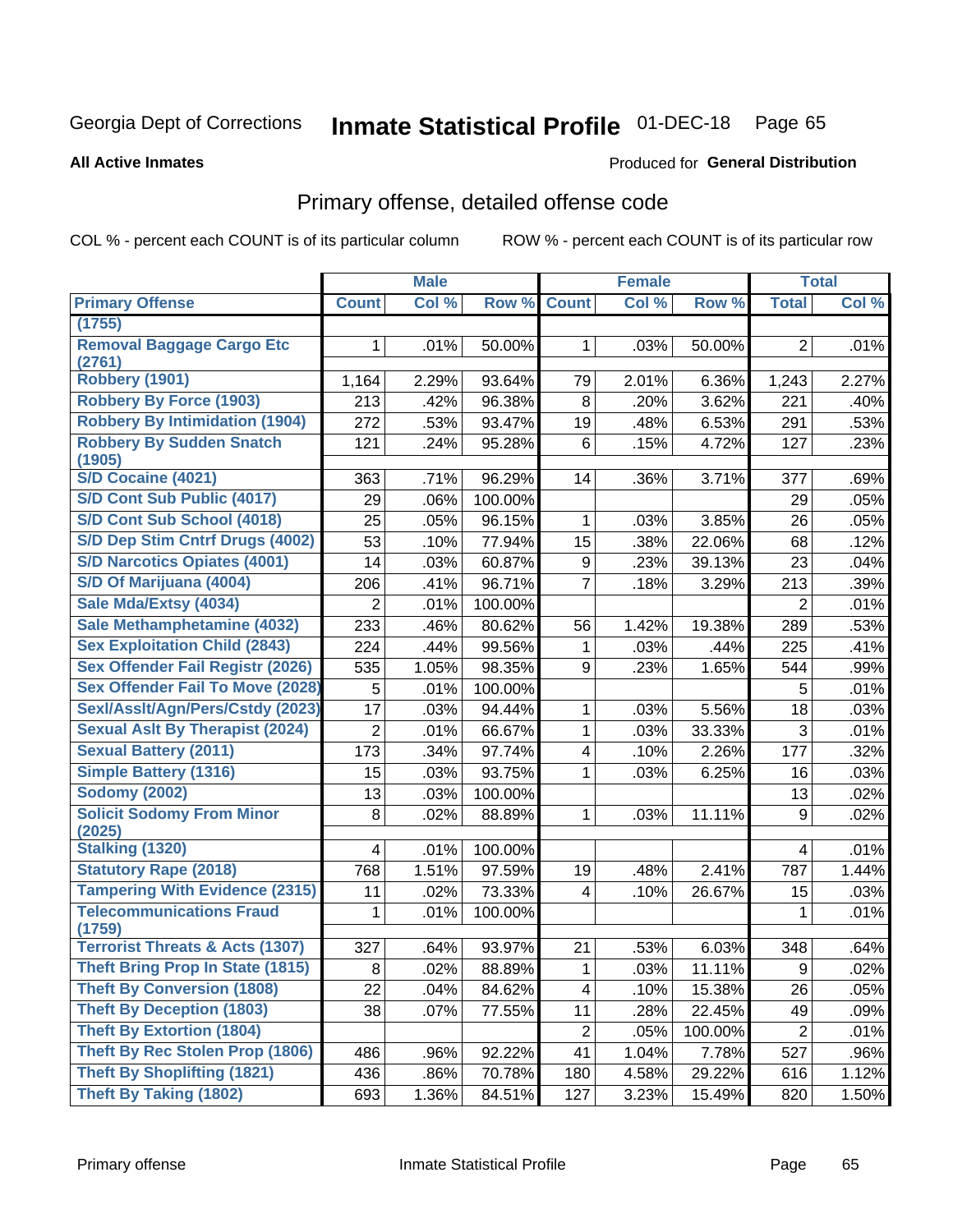#### **Inmate Statistical Profile 01-DEC-18** Page 66

#### **All Active Inmates**

### **Produced for General Distribution**

## Primary offense, detailed offense code

COL % - percent each COUNT is of its particular column

|                                            |                | <b>Male</b> |         |                | <b>Female</b> |        |                 | <b>Total</b> |
|--------------------------------------------|----------------|-------------|---------|----------------|---------------|--------|-----------------|--------------|
| <b>Primary Offense</b>                     | <b>Count</b>   | Col %       | Row %   | <b>Count</b>   | Col %         | Row %  | <b>Total</b>    | Col %        |
| <b>Theft Credit Card (1751)</b>            | 16             | .03%        | 72.73%  | 6              | .15%          | 27.27% | 22              | .04%         |
| <b>Theft Motorveh Or Part (1813)</b>       | 29             | .06%        | 96.67%  | 1              | .03%          | 3.33%  | 30              | .05%         |
| <b>Theft Of Lost Property (1805)</b>       | $\overline{2}$ | .01%        | 66.67%  | 1              | .03%          | 33.33% | 3               | .01%         |
| <b>Theft Of Services (1807)</b>            | 1              | .01%        | 50.00%  | 1              | .03%          | 50.00% | $\mathbf 2$     | .01%         |
| <b>Theft Recv Prop Out State (1816)</b>    | $\overline{2}$ | .01%        | 100.00% |                |               |        | $\overline{2}$  | .01%         |
| <b>Traf Amphtmine 200-399 Gm</b>           | $\overline{2}$ | .01%        | 66.67%  | 1              | .03%          | 33.33% | 3               | .01%         |
| (4127)                                     |                |             |         |                |               |        |                 |              |
| <b>Traf Amphtmine 28-199 Gm</b><br>(4126)  | 6              | .01%        | 66.67%  | 3              | .08%          | 33.33% | 9               | $.02\%$      |
| Traf Amphtmine 400+ Gm (4128)              | 3              | .01%        | 100.00% |                |               |        | 3               | .01%         |
| <b>Traf Cocaine 201-400 Gm (4102)</b>      | 90             | .18%        | 97.83%  | $\overline{c}$ | .05%          | 2.17%  | 92              | .17%         |
| <b>Traf Cocaine 401+ Gm (4103)</b>         | 87             | .17%        | 95.60%  | 4              | .10%          | 4.40%  | 91              | .17%         |
| Traf Cocaine Less 200 Gm (4101)            | 202            | .40%        | 98.06%  | 4              | .10%          | 1.94%  | 206             | .38%         |
| <b>Traf Marijna 10-2000 Lb (4121)</b>      | 55             | .11%        | 91.67%  | 5              | .13%          | 8.33%  | 60              | .11%         |
| <b>Traf Marijna 10001+ Lb (4123)</b>       | 1              | .01%        | 100.00% |                |               |        | 1               |              |
| <b>Traf Marijna 2001-10k Lb (4122)</b>     |                |             |         |                |               |        |                 | .01%         |
| <b>Traf Mda/Extsy 200-399gm</b>            | 2              | .01%        | 100.00% |                |               |        | $\overline{2}$  | .01%         |
| (4151)                                     | 3              | .01%        | 100.00% |                |               |        | 3               | .01%         |
| <b>Traf Mda/Extsy 28-199gm (4150)</b>      | 10             | .02%        | 83.33%  | 2              | .05%          | 16.67% | 12              | .02%         |
| Traf Mda/Extsy 400+Gm (4152)               | 4              | .01%        | 100.00% |                |               |        | 4               | .01%         |
| Traf Methamph 200-399 Gm                   | 119            | .23%        | 85.61%  | 20             | .51%          | 14.39% | 139             | .25%         |
| (4141)                                     |                |             |         |                |               |        |                 |              |
| <b>Traf Methamph 28-199 Gm</b>             | 425            | .84%        | 78.85%  | 114            | 2.90%         | 21.15% | 539             | .98%         |
| (4140)<br>Traf Methamph 400+ Gm (4142)     |                |             |         |                |               |        |                 |              |
|                                            | 88             | .17%        | 84.62%  | 16             | .41%          | 15.38% | 104             | .19%         |
| <b>Traf Methamph Unspec Amt</b><br>(4146)  | 114            | .22%        | 83.21%  | 23             | .58%          | 16.79% | 137             | .25%         |
| <b>Traf Methaqualone&lt; 400 Gm</b>        | $\overline{2}$ | .01%        | 100.00% |                |               |        | $\overline{2}$  | .01%         |
| (4124)                                     |                |             |         |                |               |        |                 |              |
| <b>Traf Narcotic 15-28 Gm (4112)</b>       | 38             | .07%        | 88.37%  | 5              | .13%          | 11.63% | 43              | .08%         |
| Traf Narcotic 29+ Gm (4113)                | 33             | .06%        | 94.29%  | $\overline{2}$ | .05%          | 5.71%  | 35              | .06%         |
| <b>Traf Narcotic Less 14 Gm (4111)</b>     | 38             | .07%        | 86.36%  | 6              | .15%          | 13.64% | 44              | .08%         |
| <b>Traffick Labor Servitude (1330)</b>     | 1              | .01%        | 100.00% |                |               |        | 1               | .01%         |
| <b>Traffick Sexual Servitude (1331)</b>    | 18             | .04%        | 90.00%  | $\overline{c}$ | .05%          | 10.00% | $\overline{20}$ | .04%         |
| <b>Transactions Cntrft Drugs (4132)</b>    | 1              | .01%        | 100.00% |                |               |        | 1               | .01%         |
| <b>Unauth Dist Recrd Devices</b>           | 1              | .01%        | 100.00% |                |               |        | $\mathbf{1}$    | .01%         |
| (9907)                                     |                |             |         |                |               |        |                 |              |
| <b>Unknown Offense (9999)</b>              | 13             | .03%        | 86.67%  | $\overline{2}$ | .05%          | 13.33% | 15              | .03%         |
| Uniwfl Mfg/Del/Dist N-C S (4014)           | $\sqrt{5}$     | .01%        | 100.00% |                |               |        | 5               | .01%         |
| <b>Use Comm Facity Vio C Sub</b><br>(4133) | 9              | .02%        | 100.00% |                |               |        | 9               | .02%         |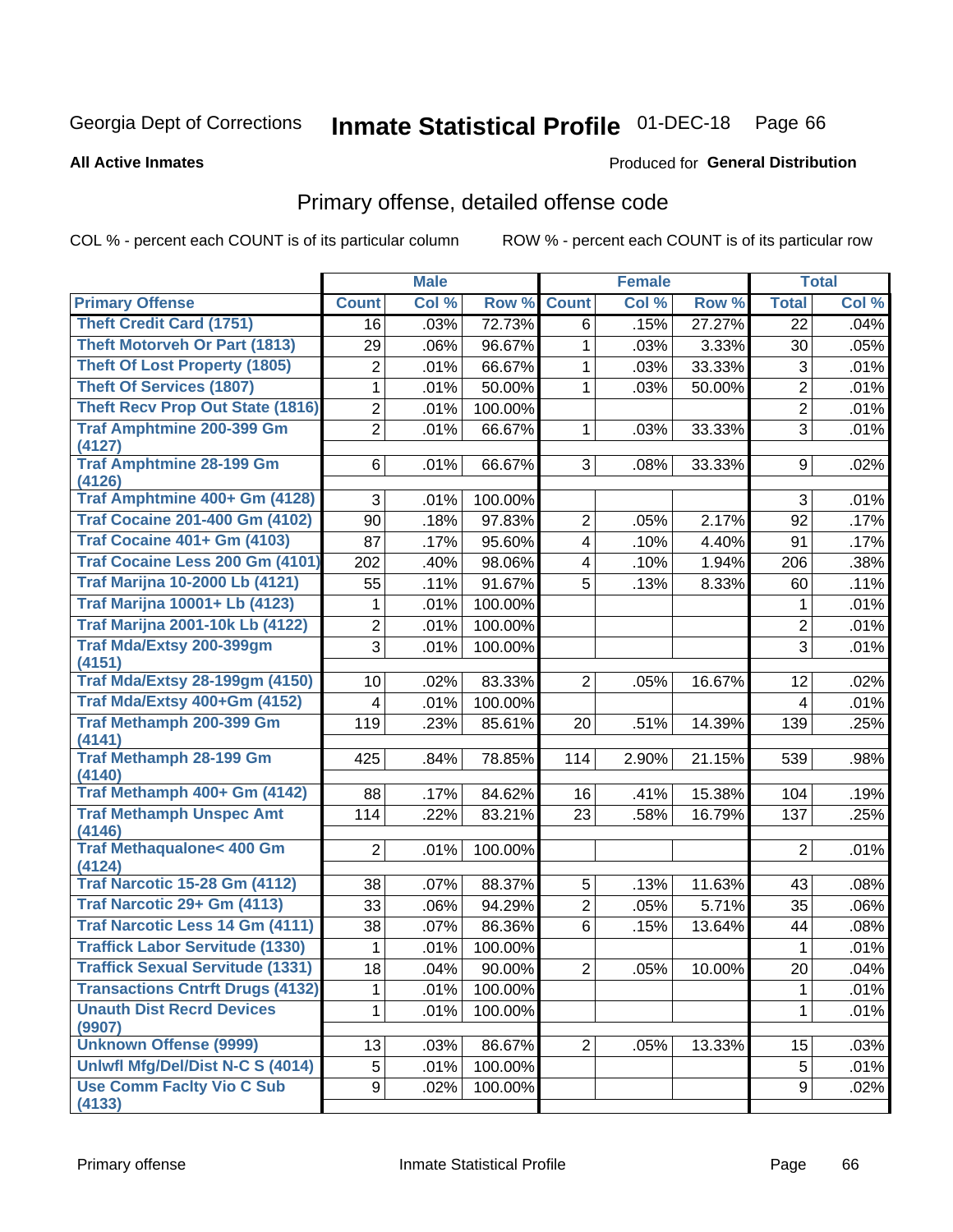# Inmate Statistical Profile 01-DEC-18 Page 67

**All Active Inmates** 

#### **Produced for General Distribution**

# Primary offense, detailed offense code

COL % - percent each COUNT is of its particular column

|                                            |                  | <b>Male</b> |         |                 | <b>Female</b> |         |                | <b>Total</b> |
|--------------------------------------------|------------------|-------------|---------|-----------------|---------------|---------|----------------|--------------|
| <b>Primary Offense</b>                     | <b>Count</b>     | Col %       | Row %   | <b>Count</b>    | Col %         | Row %   | <b>Total</b>   | Col %        |
| <b>Vehicular Homicide (1123)</b>           | $\overline{312}$ | .61%        | 78.99%  | $\overline{83}$ | 2.11%         | 21.01%  | 395            | .72%         |
| <b>Viol Dngrous Drgs Act (4013)</b>        | 195              | .38%        | 81.59%  | 44              | 1.12%         | 18.41%  | 239            | .44%         |
| Viol Ga Cntrl Sbst Act (4012)              | 8                | .02%        | 100.00% |                 |               |         | 8              | .01%         |
| <b>Viol Ga Securities Act (1800)</b>       | 1                | .01%        | 100.00% |                 |               |         | $\mathbf{1}$   | .01%         |
| <b>Viol Motor Vehicle Laws (5001)</b>      | 47               | .09%        | 94.00%  | 3               | .08%          | 6.00%   | 50             | .09%         |
| <b>Viol Oath Public Offcr (2302)</b>       | $\overline{2}$   | .01%        | 66.67%  | 1               | .03%          | 33.33%  | 3              | .01%         |
| <b>Violatn Othr States Law (8001)</b>      | 39               | .08%        | 86.67%  | 6               | .15%          | 13.33%  | 45             | .08%         |
| <b>Vol Manslaughter Of Fetus</b><br>(1119) | 4                | .01%        | 100.00% |                 |               |         | 4              | .01%         |
| <b>Voluntary Manslaughter (1102)</b>       | 1,117            | 2.20%       | 88.02%  | 152             | 3.86%         | 11.98%  | 1,269          | 2.32%        |
| <b>Abandonment Of Dep Child (11)</b>       | 5                | .01%        | 100.00% |                 |               |         | 5              | .01%         |
| <b>Assault &amp; Battery (21)</b>          | 5                | .01%        | 100.00% |                 |               |         | 5              | .01%         |
| <b>Bad Checks (52)</b>                     | 2                | .01%        | 66.67%  | $\mathbf{1}$    | .03%          | 33.33%  | 3              | .01%         |
| <b>Burglary (45)</b>                       | $\overline{8}$   | .02%        | 100.00% |                 |               |         | 8              | .01%         |
| <b>Cheating &amp; Swindling (51)</b>       | $\overline{2}$   | .01%        | 100.00% |                 |               |         | $\overline{2}$ | .01%         |
| <b>Cpwl &amp; Concealed Weapon (93)</b>    | 5                | .01%        | 100.00% |                 |               |         | $\overline{5}$ | .01%         |
| <b>Crmnl Attempt (98)</b>                  | 1                | .01%        | 100.00% |                 |               |         | $\mathbf{1}$   | .01%         |
| <b>Dui (72)</b>                            | 6                | .01%        | 100.00% |                 |               |         | 6              | .01%         |
| Escape (92)                                | 3                | .01%        | 100.00% |                 |               |         | $\overline{3}$ | .01%         |
| Forgery (55)                               | 3                | .01%        | 100.00% |                 |               |         | $\overline{3}$ | .01%         |
| Lottery (54)                               | 1                | .01%        | 100.00% |                 |               |         | $\mathbf{1}$   | .01%         |
| <b>Misc Misdemeanor (500)</b>              | $\overline{2}$   | .01%        | 100.00% |                 |               |         | $\overline{2}$ | .01%         |
| <b>Other Misdemeanor (99)</b>              | 16               | .03%        | 94.12%  | $\mathbf{1}$    | .03%          | 5.88%   | 17             | .03%         |
| <b>Pointing Gun At Another (96)</b>        | 1                | .01%        | 100.00% |                 |               |         | $\mathbf 1$    | .01%         |
| <b>Poss Ntp Whiskey (64)</b>               | $\overline{2}$   | .01%        | 100.00% |                 |               |         | $\overline{2}$ | .01%         |
| <b>Prostitution (81)</b>                   |                  |             |         | $\mathbf 1$     | .03%          | 100.00% | 1              | .01%         |
| <b>Public Drunkenness (61)</b>             | $\overline{2}$   | .01%        | 100.00% |                 |               |         | $\overline{2}$ | .01%         |
| Simple Assault (24)                        | $\mathbf{1}$     | .01%        | 100.00% |                 |               |         | $\mathbf{1}$   | .01%         |
| <b>Simple Battery (25)</b>                 | $\mathbf 1$      | .01%        | 100.00% |                 |               |         | $\mathbf{1}$   | .01%         |
| <b>Theft By Taking - Larceny (41)</b>      | $\overline{25}$  | .05%        | 100.00% |                 |               |         | 25             | .05%         |
| Viol Motor Veh Law (71)                    | 3                | .01%        | 100.00% |                 |               |         | $\mathfrak{S}$ | .01%         |
| <b>Wife Beating (28)</b>                   | $\overline{2}$   | .01%        | 100.00% |                 |               |         | $\overline{2}$ | .01%         |
| <b>Total Rported</b>                       | 50,856           | 101%        | 92.82%  | 3,933           | 100%          | 7.18%   | 54,789         | 101%         |

| Reported     | ω,<br>₩ |       | 92     |
|--------------|---------|-------|--------|
| <b>Total</b> | 50,948  | 3,933 | 54,881 |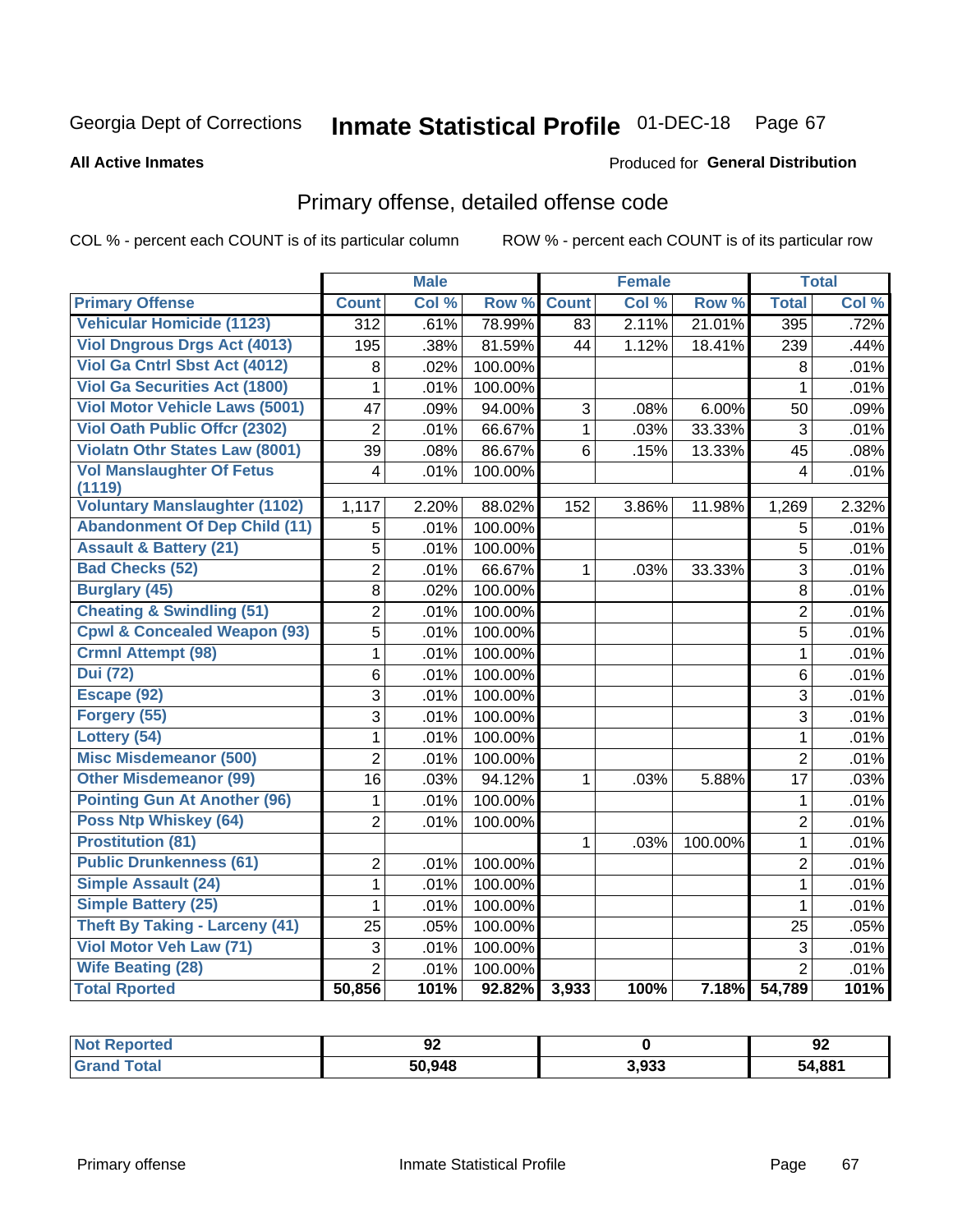# Inmate Statistical Profile 01-DEC-18 Page 68

**All Active Inmates** 

**Produced for General Distribution** 

# Primary offense, detailed offense code

COL % - percent each COUNT is of its particular column

|                      | <b>Male</b> | <b>Female</b> | Total       |
|----------------------|-------------|---------------|-------------|
| Mode (most frequent) | 1101 Murder | 1101 Murder   | 1101 Murder |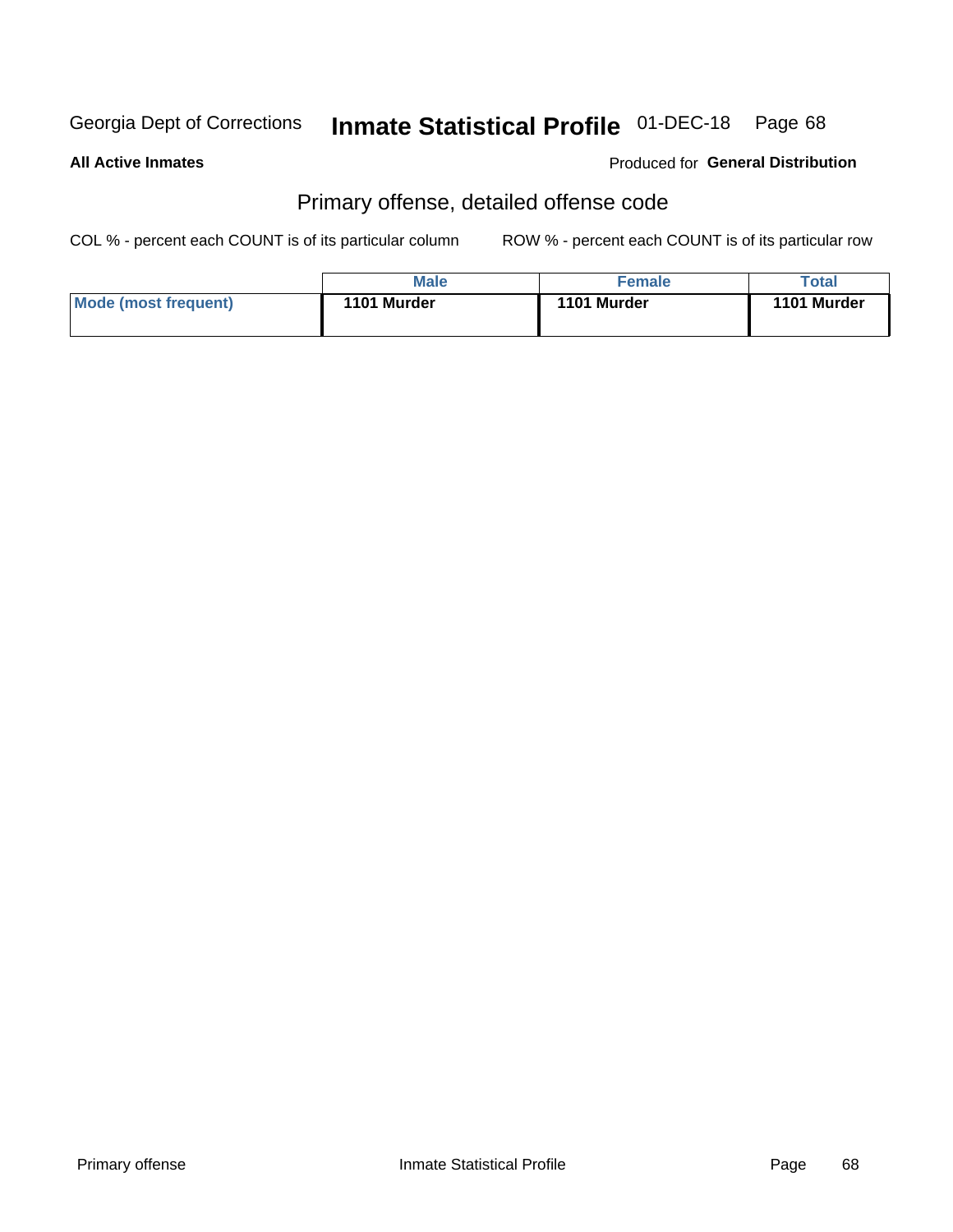# Inmate Statistical Profile 01-DEC-18 Page 68

#### **All Active Inmates**

#### Produced for General Distribution

# County of conviction of primary offense

COL % - percent each COUNT is of its particular column

|     |                             |              | <b>Male</b> |         |                  | <b>Female</b> |        |              | <b>Total</b> |
|-----|-----------------------------|--------------|-------------|---------|------------------|---------------|--------|--------------|--------------|
|     | <b>County of Conviction</b> | <b>Count</b> | Col %       | Row %   | <b>Count</b>     | Col %         | Row %  | <b>Total</b> | Col %        |
| 000 | <b>Unknown</b>              | 173          | .34%        | 92.51%  | 14               | .36%          | 7.49%  | 187          | .34%         |
| 001 | <b>Appling County</b>       | 116          | .23%        | 97.48%  | 3                | .08%          | 2.52%  | 119          | .22%         |
| 002 | <b>Atkinson County</b>      | 57           | .11%        | 90.48%  | 6                | .15%          | 9.52%  | 63           | .11%         |
| 003 | <b>Bacon County</b>         | 83           | .16%        | 91.21%  | 8                | .20%          | 8.79%  | 91           | .17%         |
| 004 | <b>Baker County</b>         | 12           | .02%        | 100.00% |                  |               |        | 12           | .02%         |
| 005 | <b>Baldwin County</b>       | 298          | .58%        | 93.42%  | 21               | .53%          | 6.58%  | 319          | .58%         |
| 006 | <b>Banks County</b>         | 70           | .14%        | 90.91%  | $\overline{7}$   | .18%          | 9.09%  | 77           | .14%         |
| 007 | <b>Barrow County</b>        | 343          | .67%        | 90.50%  | 36               | .92%          | 9.50%  | 379          | .69%         |
| 008 | <b>Bartow County</b>        | 628          | 1.23%       | 88.33%  | 83               | 2.11%         | 11.67% | 711          | 1.30%        |
| 009 | <b>Ben Hill County</b>      | 258          | .51%        | 93.48%  | 18               | .46%          | 6.52%  | 276          | .50%         |
| 010 | <b>Berrien County</b>       | 89           | .17%        | 97.80%  | $\mathbf 2$      | .05%          | 2.20%  | 91           | .17%         |
| 011 | <b>Bibb County</b>          | 1,117        | 2.19%       | 93.47%  | 78               | 1.98%         | 6.53%  | 1,195        | 2.18%        |
| 012 | <b>Bleckley County</b>      | 69           | .14%        | 89.61%  | 8                | .20%          | 10.39% | 77           | .14%         |
| 013 | <b>Brantley County</b>      | 83           | .16%        | 85.57%  | 14               | .36%          | 14.43% | 97           | .18%         |
| 014 | <b>Brooks County</b>        | 56           | .11%        | 98.25%  | 1                | .03%          | 1.75%  | 57           | .10%         |
| 015 | <b>Bryan County</b>         | 60           | .12%        | 96.77%  | $\overline{2}$   | .05%          | 3.23%  | 62           | .11%         |
| 016 | <b>Bulloch County</b>       | 524          | 1.03%       | 93.74%  | 35               | .89%          | 6.26%  | 559          | 1.02%        |
| 017 | <b>Burke County</b>         | 226          | .44%        | 96.17%  | 9                | .23%          | 3.83%  | 235          | .43%         |
| 018 | <b>Butts County</b>         | 116          | .23%        | 94.31%  | $\overline{7}$   | .18%          | 5.69%  | 123          | .22%         |
| 019 | <b>Calhoun County</b>       | 31           | .06%        | 91.18%  | 3                | .08%          | 8.82%  | 34           | .06%         |
| 020 | <b>Camden County</b>        | 215          | .42%        | 93.48%  | 15               | .38%          | 6.52%  | 230          | .42%         |
| 021 | <b>Candler County</b>       | 114          | .22%        | 92.68%  | $\boldsymbol{9}$ | .23%          | 7.32%  | 123          | .22%         |
| 022 | <b>Carroll County</b>       | 661          | 1.30%       | 92.06%  | 57               | 1.45%         | 7.94%  | 718          | 1.31%        |
| 023 | <b>Catoosa County</b>       | 382          | .75%        | 88.84%  | 48               | 1.22%         | 11.16% | 430          | .78%         |
| 024 | <b>Charlton County</b>      | 64           | .13%        | 88.89%  | 8                | .20%          | 11.11% | 72           | .13%         |
| 025 | <b>Chatham County</b>       | 1,881        | 3.69%       | 95.05%  | 98               | 2.49%         | 4.95%  | 1,979        | 3.61%        |
| 026 | <b>Chattahoochee County</b> | 28           | .05%        | 100.00% |                  |               |        | 28           | .05%         |
| 027 | <b>Chattooga County</b>     | 225          | .44%        | 88.93%  | 28               | .71%          | 11.07% | 253          | .46%         |
| 028 | <b>Cherokee County</b>      | 549          | 1.08%       | 91.50%  | 51               | 1.30%         | 8.50%  | 600          | 1.09%        |
| 029 | <b>Clarke County</b>        | 568          | 1.11%       | 93.11%  | 42               | 1.07%         | 6.89%  | 610          | 1.11%        |
| 030 | <b>Clay County</b>          | 27           | .05%        | 84.38%  | 5                | .13%          | 15.63% | 32           | .06%         |
| 031 | <b>Clayton County</b>       | 1,396        | 2.74%       | 92.08%  | 120              | 3.05%         | 7.92%  | 1,516        | 2.76%        |
| 032 | <b>Clinch County</b>        | 47           | .09%        | 87.04%  | $\overline{7}$   | .18%          | 12.96% | 54           | .10%         |
| 033 | <b>Cobb County</b>          | 2,532        | 4.97%       | 92.14%  | 216              | 5.49%         | 7.86%  | 2,748        | 5.01%        |
| 034 | <b>Coffee County</b>        | 224          | .44%        | 94.51%  | 13               | .33%          | 5.49%  | 237          | .43%         |
| 035 | <b>Colquitt County</b>      | 214          | .42%        | 94.27%  | 13               | .33%          | 5.73%  | 227          | .41%         |
| 036 | <b>Columbia County</b>      | 435          | .85%        | 92.16%  | 37               | .94%          | 7.84%  | 472          | .86%         |
| 037 | <b>Cook County</b>          | 121          | .24%        | 93.08%  | 9                | .23%          | 6.92%  | 130          | .24%         |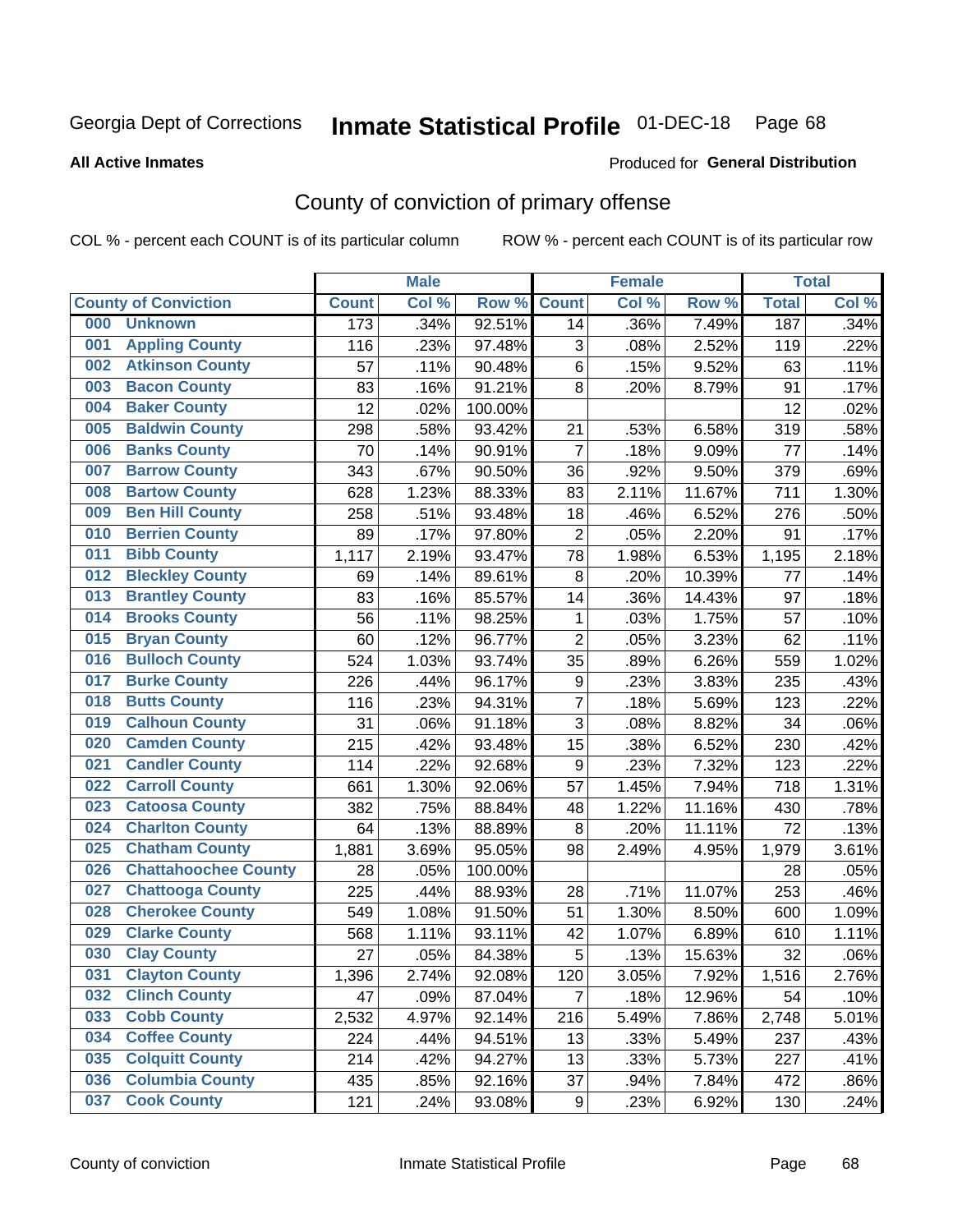# Inmate Statistical Profile 01-DEC-18 Page 69

#### **All Active Inmates**

#### Produced for General Distribution

# County of conviction of primary offense

COL % - percent each COUNT is of its particular column

|     |                             |              | <b>Male</b> |         |                           | <b>Female</b> |        |              | <b>Total</b> |
|-----|-----------------------------|--------------|-------------|---------|---------------------------|---------------|--------|--------------|--------------|
|     | <b>County of Conviction</b> | <b>Count</b> | Col %       | Row %   | <b>Count</b>              | Col %         | Row %  | <b>Total</b> | Col %        |
| 038 | <b>Coweta County</b>        | 645          | 1.27%       | 92.67%  | 51                        | 1.30%         | 7.33%  | 696          | 1.27%        |
| 039 | <b>Crawford County</b>      | 26           | .05%        | 96.30%  | 1                         | .03%          | 3.70%  | 27           | .05%         |
| 040 | <b>Crisp County</b>         | 300          | .59%        | 93.46%  | 21                        | .53%          | 6.54%  | 321          | .58%         |
| 041 | <b>Dade County</b>          | 107          | .21%        | 94.69%  | 6                         | .15%          | 5.31%  | 113          | .21%         |
| 042 | <b>Dawson County</b>        | 90           | .18%        | 85.71%  | 15                        | .38%          | 14.29% | 105          | .19%         |
| 043 | <b>Decatur County</b>       | 224          | .44%        | 95.73%  | 10                        | .25%          | 4.27%  | 234          | .43%         |
| 044 | <b>Dekalb County</b>        | 3,048        | 5.98%       | 95.31%  | 150                       | 3.81%         | 4.69%  | 3,198        | 5.83%        |
| 045 | <b>Dodge County</b>         | 172          | .34%        | 92.47%  | 14                        | .36%          | 7.53%  | 186          | .34%         |
| 046 | <b>Dooly County</b>         | 105          | .21%        | 91.30%  | 10                        | .25%          | 8.70%  | 115          | .21%         |
| 047 | <b>Dougherty County</b>     | 887          | 1.74%       | 94.56%  | 51                        | 1.30%         | 5.44%  | 938          | 1.71%        |
| 048 | <b>Douglas County</b>       | 1,041        | 2.04%       | 90.76%  | 106                       | 2.70%         | 9.24%  | 1,147        | 2.09%        |
| 049 | <b>Early County</b>         | 86           | .17%        | 96.63%  | 3                         | .08%          | 3.37%  | 89           | .16%         |
| 050 | <b>Echols County</b>        | 13           | .03%        | 92.86%  | $\mathbf{1}$              | .03%          | 7.14%  | 14           | .03%         |
| 051 | <b>Effingham County</b>     | 245          | .48%        | 92.45%  | 20                        | .51%          | 7.55%  | 265          | .48%         |
| 052 | <b>Elbert County</b>        | 153          | .30%        | 93.87%  | 10                        | .25%          | 6.13%  | 163          | .30%         |
| 053 | <b>Emanuel County</b>       | 167          | .33%        | 88.83%  | 21                        | .53%          | 11.17% | 188          | .34%         |
| 054 | <b>Evans County</b>         | 79           | .16%        | 95.18%  | $\overline{\mathbf{4}}$   | .10%          | 4.82%  | 83           | .15%         |
| 055 | <b>Fannin County</b>        | 103          | .20%        | 86.55%  | 16                        | .41%          | 13.45% | 119          | .22%         |
| 056 | <b>Fayette County</b>       | 349          | .69%        | 89.72%  | 40                        | 1.02%         | 10.28% | 389          | .71%         |
| 057 | <b>Floyd County</b>         | 870          | 1.71%       | 88.87%  | 109                       | 2.77%         | 11.13% | 979          | 1.78%        |
| 058 | <b>Forsyth County</b>       | 351          | .69%        | 91.17%  | 34                        | .86%          | 8.83%  | 385          | .70%         |
| 059 | <b>Franklin County</b>      | 172          | .34%        | 89.58%  | 20                        | .51%          | 10.42% | 192          | .35%         |
| 060 | <b>Fulton County</b>        | 4,993        | 9.80%       | 96.07%  | 204                       | 5.19%         | 3.93%  | 5,197        | 9.47%        |
| 061 | <b>Gilmer County</b>        | 100          | .20%        | 93.46%  | 7                         | .18%          | 6.54%  | 107          | .19%         |
| 062 | <b>Glascock County</b>      | 9            | .02%        | 100.00% |                           |               |        | 9            | .02%         |
| 063 | <b>Glynn County</b>         | 562          | 1.10%       | 95.42%  | 27                        | .69%          | 4.58%  | 589          | 1.07%        |
| 064 | <b>Gordon County</b>        | 372          | .73%        | 87.94%  | 51                        | 1.30%         | 12.06% | 423          | .77%         |
| 065 | <b>Grady County</b>         | 135          | .26%        | 97.83%  | $\ensuremath{\mathsf{3}}$ | .08%          | 2.17%  | 138          | .25%         |
| 066 | <b>Greene County</b>        | 126          | .25%        | 94.74%  | $\overline{7}$            | .18%          | 5.26%  | 133          | .24%         |
| 067 | <b>Gwinnett County</b>      | 2,747        | 5.39%       | 93.34%  | 196                       | 4.98%         | 6.66%  | 2,943        | 5.36%        |
| 068 | <b>Habersham County</b>     | 132          | .26%        | 88.59%  | 17                        | .43%          | 11.41% | 149          | .27%         |
| 069 | <b>Hall County</b>          | 733          | 1.44%       | 91.40%  | 69                        | 1.75%         | 8.60%  | 802          | 1.46%        |
| 070 | <b>Hancock County</b>       | 37           | .07%        | 97.37%  | 1                         | .03%          | 2.63%  | 38           | .07%         |
| 071 | <b>Haralson County</b>      | 104          | .20%        | 88.89%  | 13                        | .33%          | 11.11% | 117          | .21%         |
| 072 | <b>Harris County</b>        | 128          | .25%        | 94.12%  | 8                         | .20%          | 5.88%  | 136          | .25%         |
| 073 | <b>Hart County</b>          | 181          | .36%        | 90.95%  | 18                        | .46%          | 9.05%  | 199          | .36%         |
| 074 | <b>Heard County</b>         | 44           | .09%        | 89.80%  | 5                         | .13%          | 10.20% | 49           | .09%         |
| 075 | <b>Henry County</b>         | 605          | 1.19%       | 89.90%  | 68                        | 1.73%         | 10.10% | 673          | 1.23%        |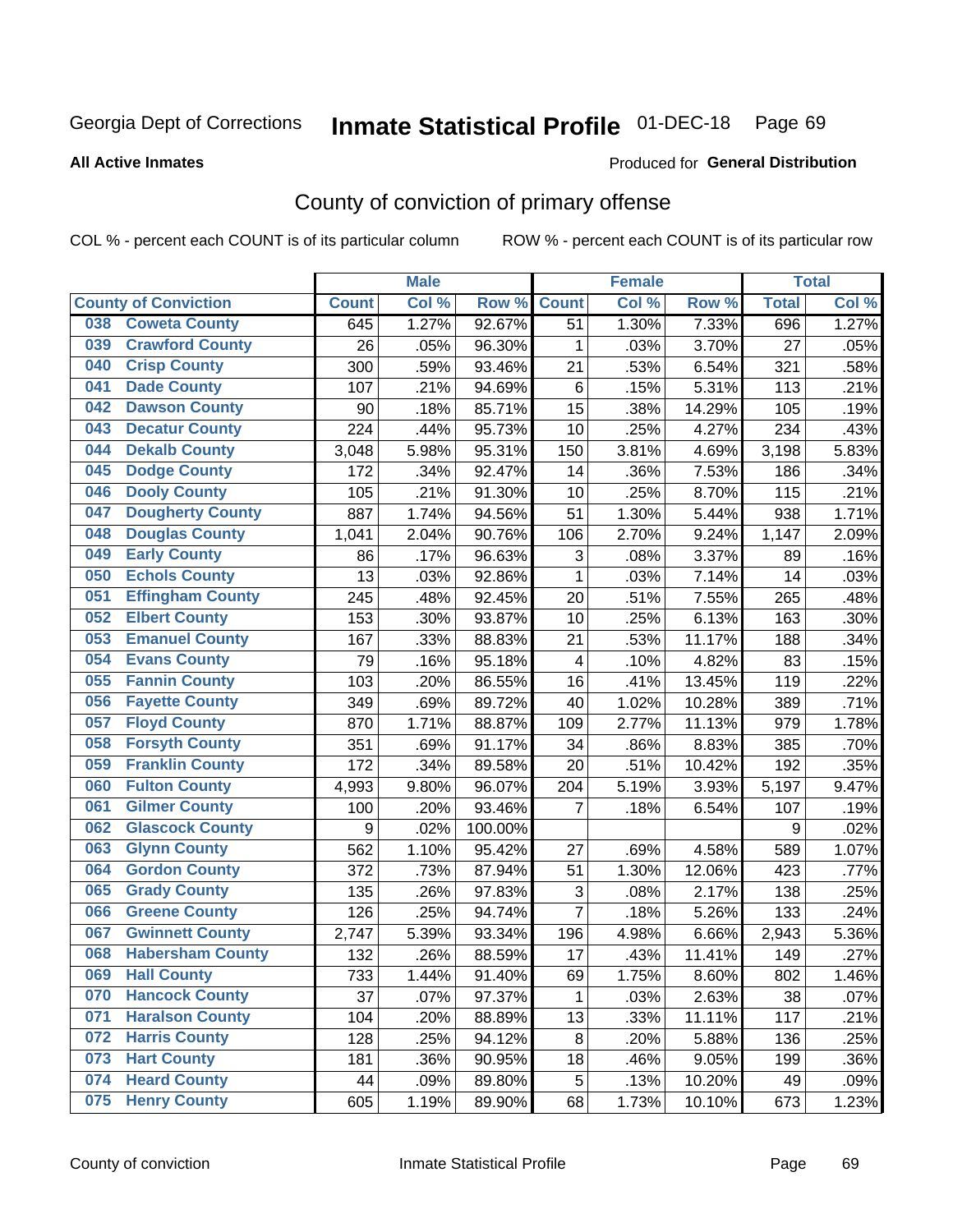# Inmate Statistical Profile 01-DEC-18 Page 70

#### **All Active Inmates**

#### Produced for General Distribution

# County of conviction of primary offense

COL % - percent each COUNT is of its particular column

|                  |                             |              | <b>Male</b> |        |                         | <b>Female</b> |        |              | <b>Total</b> |
|------------------|-----------------------------|--------------|-------------|--------|-------------------------|---------------|--------|--------------|--------------|
|                  | <b>County of Conviction</b> | <b>Count</b> | Col %       | Row %  | <b>Count</b>            | Col %         | Row %  | <b>Total</b> | Col %        |
|                  | 076 Houston County          | 691          | 1.36%       | 93.25% | 50                      | 1.27%         | 6.75%  | 741          | 1.35%        |
| 077              | <b>Irwin County</b>         | 71           | .14%        | 97.26% | $\overline{2}$          | .05%          | 2.74%  | 73           | .13%         |
| 078              | <b>Jackson County</b>       | 284          | .56%        | 91.61% | 26                      | .66%          | 8.39%  | 310          | .56%         |
| 079              | <b>Jasper County</b>        | 63           | .12%        | 90.00% | $\overline{7}$          | .18%          | 10.00% | 70           | .13%         |
| 080              | <b>Jeff Davis County</b>    | 91           | .18%        | 94.79% | 5                       | .13%          | 5.21%  | 96           | .17%         |
| 081              | <b>Jefferson County</b>     | 160          | .31%        | 93.57% | 11                      | .28%          | 6.43%  | 171          | .31%         |
| 082              | <b>Jenkins County</b>       | 76           | .15%        | 95.00% | $\overline{\mathbf{4}}$ | .10%          | 5.00%  | 80           | .15%         |
| 083              | <b>Johnson County</b>       | 38           | .07%        | 90.48% | 4                       | .10%          | 9.52%  | 42           | .08%         |
| 084              | <b>Jones County</b>         | 214          | .42%        | 87.70% | 30                      | .76%          | 12.30% | 244          | .44%         |
| 085              | <b>Lamar County</b>         | 78           | .15%        | 89.66% | $\boldsymbol{9}$        | .23%          | 10.34% | 87           | .16%         |
| 086              | <b>Lanier County</b>        | 46           | .09%        | 97.87% | 1                       | .03%          | 2.13%  | 47           | .09%         |
| 087              | <b>Laurens County</b>       | 275          | .54%        | 93.22% | 20                      | .51%          | 6.78%  | 295          | .54%         |
| 088              | <b>Lee County</b>           | 72           | .14%        | 90.00% | 8                       | .20%          | 10.00% | 80           | .15%         |
| 089              | <b>Liberty County</b>       | 230          | .45%        | 93.50% | 16                      | .41%          | 6.50%  | 246          | .45%         |
| 090              | <b>Lincoln County</b>       | 38           | .07%        | 88.37% | 5                       | .13%          | 11.63% | 43           | .08%         |
| 091              | <b>Long County</b>          | 60           | .12%        | 89.55% | $\overline{7}$          | .18%          | 10.45% | 67           | .12%         |
| 092              | <b>Lowndes County</b>       | 445          | .87%        | 95.70% | 20                      | .51%          | 4.30%  | 465          | .85%         |
| 093              | <b>Lumpkin County</b>       | 87           | .17%        | 92.55% | $\overline{7}$          | .18%          | 7.45%  | 94           | .17%         |
| 094              | <b>Macon County</b>         | 50           | .10%        | 92.59% | 4                       | .10%          | 7.41%  | 54           | .10%         |
| 095              | <b>Madison County</b>       | 170          | .33%        | 90.91% | 17                      | .43%          | 9.09%  | 187          | .34%         |
| 096              | <b>Marion County</b>        | 31           | .06%        | 91.18% | 3                       | .08%          | 8.82%  | 34           | .06%         |
| 097              | <b>Mcduffie County</b>      | 204          | .40%        | 95.33% | 10                      | .25%          | 4.67%  | 214          | .39%         |
| 098              | <b>Mcintosh County</b>      | 40           | .08%        | 93.02% | 3                       | .08%          | 6.98%  | 43           | .08%         |
| 099              | <b>Meriwether County</b>    | 215          | .42%        | 91.49% | 20                      | .51%          | 8.51%  | 235          | .43%         |
| 100              | <b>Miller County</b>        | 38           | .07%        | 95.00% | $\overline{2}$          | .05%          | 5.00%  | 40           | .07%         |
| 101              | <b>Mitchell County</b>      | 161          | .32%        | 93.60% | 11                      | .28%          | 6.40%  | 172          | .31%         |
| 102              | <b>Monroe County</b>        | 129          | .25%        | 92.81% | 10                      | .25%          | 7.19%  | 139          | .25%         |
| 103              | <b>Montgomery County</b>    | 36           | .07%        | 87.80% | 5                       | .13%          | 12.20% | 41           | .07%         |
| 104              | <b>Morgan County</b>        | 127          | .25%        | 88.81% | 16                      | .41%          | 11.19% | 143          | .26%         |
| 105              | <b>Murray County</b>        | 220          | .43%        | 92.83% | 17                      | .43%          | 7.17%  | 237          | .43%         |
| 106              | <b>Muscogee County</b>      | 1,181        | 2.32%       | 94.94% | 63                      | 1.60%         | 5.06%  | 1,244        | 2.27%        |
| 107              | <b>Newton County</b>        | 728          | 1.43%       | 90.77% | 74                      | 1.88%         | 9.23%  | 802          | 1.46%        |
| 108              | <b>Oconee County</b>        | 49           | .10%        | 96.08% | $\overline{c}$          | .05%          | 3.92%  | 51           | .09%         |
| 109              | <b>Oglethorpe County</b>    | 64           | .13%        | 91.43% | 6                       | .15%          | 8.57%  | 70           | .13%         |
| 110              | <b>Paulding County</b>      | 232          | .46%        | 90.63% | 24                      | .61%          | 9.38%  | 256          | .47%         |
| 111              | <b>Peach County</b>         | 91           | .18%        | 94.79% | 5                       | .13%          | 5.21%  | 96           | .17%         |
| $\overline{112}$ | <b>Pickens County</b>       | 98           | .19%        | 85.96% | 16                      | .41%          | 14.04% | 114          | .21%         |
| 113              | <b>Pierce County</b>        | 102          | .20%        | 92.73% | 8                       | .20%          | 7.27%  | 110          | .20%         |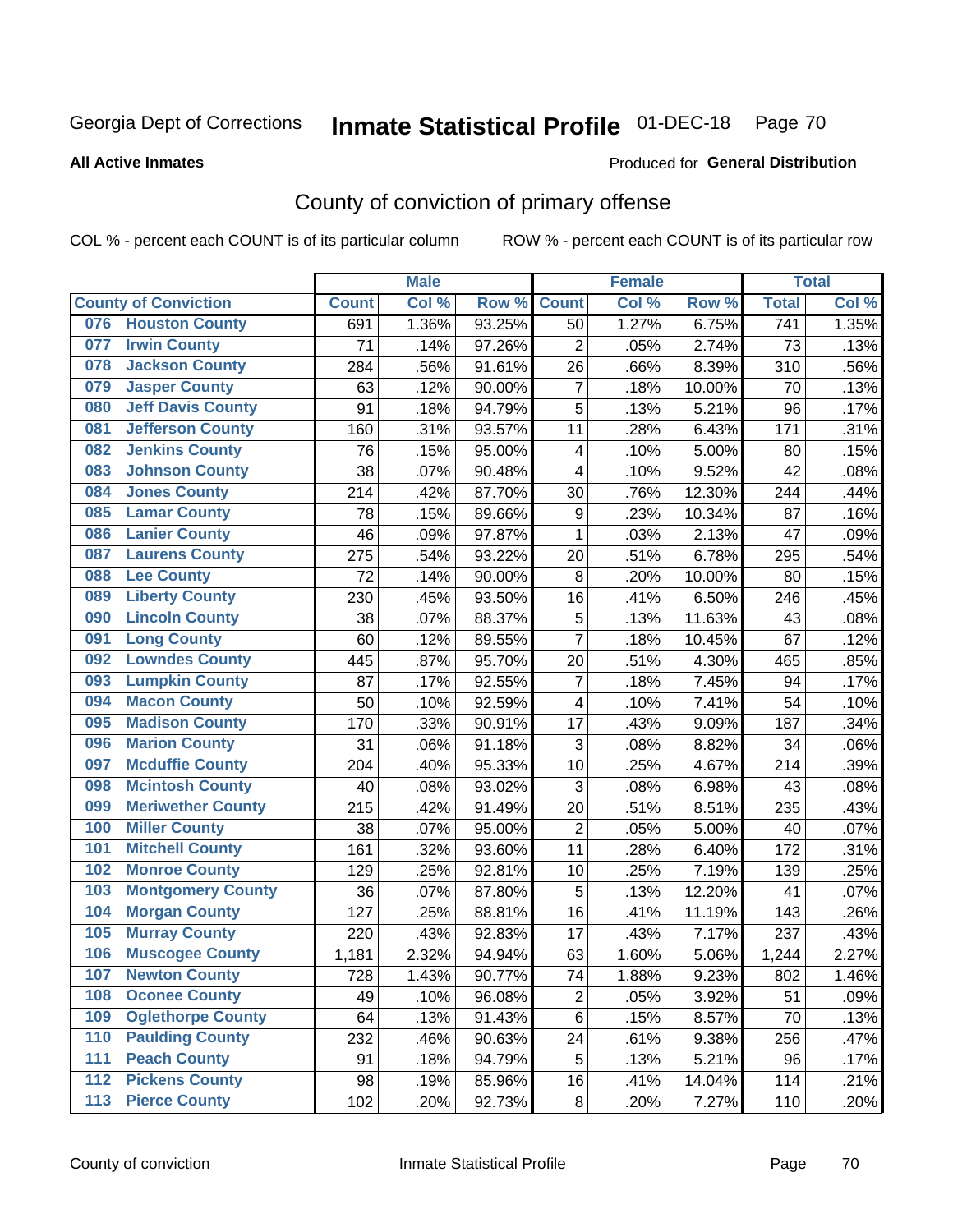# Inmate Statistical Profile 01-DEC-18 Page 71

#### **All Active Inmates**

#### Produced for General Distribution

# County of conviction of primary offense

COL % - percent each COUNT is of its particular column

|                                          |                 | <b>Male</b> |         |                         | <b>Female</b> |        |              | <b>Total</b> |
|------------------------------------------|-----------------|-------------|---------|-------------------------|---------------|--------|--------------|--------------|
| <b>County of Conviction</b>              | <b>Count</b>    | Col %       | Row %   | <b>Count</b>            | Col %         | Row %  | <b>Total</b> | Col %        |
| 114 Pike County                          | $\overline{39}$ | .08%        | 90.70%  | $\overline{4}$          | .10%          | 9.30%  | 43           | .08%         |
| <b>Polk County</b><br>$\overline{115}$   | 194             | .38%        | 93.72%  | 13                      | .33%          | 6.28%  | 207          | .38%         |
| <b>Pulaski County</b><br>116             | 48              | .09%        | 94.12%  | 3                       | .08%          | 5.88%  | 51           | .09%         |
| 117<br><b>Putnam County</b>              | 151             | .30%        | 91.52%  | 14                      | .36%          | 8.48%  | 165          | .30%         |
| <b>Quitman County</b><br>118             | 11              | .02%        | 100.00% |                         |               |        | 11           | .02%         |
| <b>Rabun County</b><br>119               | 65              | .13%        | 89.04%  | 8                       | .20%          | 10.96% | 73           | .13%         |
| <b>Randolph County</b><br>120            | 60              | .12%        | 96.77%  | $\overline{2}$          | .05%          | 3.23%  | 62           | .11%         |
| <b>Richmond County</b><br>121            | 1,938           | 3.80%       | 93.71%  | 130                     | 3.31%         | 6.29%  | 2,068        | 3.77%        |
| <b>Rockdale County</b><br>122            | 500             | .98%        | 92.76%  | 39                      | .99%          | 7.24%  | 539          | .98%         |
| <b>Schley County</b><br>123              | 11              | .02%        | 84.62%  | $\boldsymbol{2}$        | .05%          | 15.38% | 13           | .02%         |
| <b>Screven County</b><br>124             | 122             | .24%        | 96.83%  | $\overline{\mathbf{4}}$ | .10%          | 3.17%  | 126          | .23%         |
| <b>Seminole County</b><br>125            | 75              | .15%        | 87.21%  | 11                      | .28%          | 12.79% | 86           | .16%         |
| 126<br><b>Spalding County</b>            | 509             | 1.00%       | 91.38%  | 48                      | 1.22%         | 8.62%  | 557          | 1.01%        |
| <b>Stephens County</b><br>127            | 175             | .34%        | 87.50%  | 25                      | .64%          | 12.50% | 200          | .36%         |
| <b>Stewart County</b><br>128             | 34              | .07%        | 97.14%  | $\mathbf{1}$            | .03%          | 2.86%  | 35           | .06%         |
| <b>Sumter County</b><br>129              | 206             | .40%        | 95.81%  | 9                       | .23%          | 4.19%  | 215          | .39%         |
| <b>Talbot County</b><br>130              | 31              | .06%        | 93.94%  | $\overline{2}$          | .05%          | 6.06%  | 33           | .06%         |
| <b>Taliaferro County</b><br>131          | 20              | .04%        | 95.24%  | $\mathbf{1}$            | .03%          | 4.76%  | 21           | .04%         |
| <b>Tattnall County</b><br>132            | 192             | .38%        | 91.43%  | 18                      | .46%          | 8.57%  | 210          | .38%         |
| <b>Taylor County</b><br>133              | 62              | .12%        | 92.54%  | 5                       | .13%          | 7.46%  | 67           | .12%         |
| <b>Telfair County</b><br>134             | 104             | .20%        | 95.41%  | 5                       | .13%          | 4.59%  | 109          | .20%         |
| <b>Terrell County</b><br>135             | 90              | .18%        | 94.74%  | 5                       | .13%          | 5.26%  | 95           | .17%         |
| <b>Thomas County</b><br>136              | 210             | .41%        | 96.33%  | 8                       | .20%          | 3.67%  | 218          | .40%         |
| <b>Tift County</b><br>137                | 319             | .63%        | 94.10%  | 20                      | .51%          | 5.90%  | 339          | .62%         |
| <b>Toombs County</b><br>138              | 326             | .64%        | 89.81%  | 37                      | .94%          | 10.19% | 363          | .66%         |
| <b>Towns County</b><br>139               | 56              | .11%        | 77.78%  | 16                      | .41%          | 22.22% | 72           | .13%         |
| <b>Treutlen County</b><br>140            | 73              | .14%        | 93.59%  | 5                       | .13%          | 6.41%  | 78           | .14%         |
| <b>Troup County</b><br>141               | 668             | 1.31%       | 92.52%  | 54                      | 1.37%         | 7.48%  | 722          | 1.32%        |
| <b>Turner County</b><br>142              | 68              | .13%        | 97.14%  | $\overline{2}$          | .05%          | 2.86%  | 70           | .13%         |
| <b>Twiggs County</b><br>$\overline{143}$ | 53              | .10%        | 96.36%  | $\overline{2}$          | .05%          | 3.64%  | 55           | .10%         |
| <b>Union County</b><br>144               | 92              | .18%        | 82.88%  | 19                      | .48%          | 17.12% | 111          | .20%         |
| 145<br><b>Upson County</b>               | 172             | .34%        | 94.51%  | 10                      | .25%          | 5.49%  | 182          | .33%         |
| <b>Walker County</b><br>146              | 428             | .84%        | 91.45%  | 40                      | 1.02%         | 8.55%  | 468          | .85%         |
| <b>Walton County</b><br>147              | 573             | 1.12%       | 89.25%  | 69                      | 1.75%         | 10.75% | 642          | 1.17%        |
| <b>Ware County</b><br>148                | 307             | .60%        | 93.88%  | 20                      | .51%          | 6.12%  | 327          | .60%         |
| <b>Warren County</b><br>149              | 39              | .08%        | 92.86%  | 3                       | .08%          | 7.14%  | 42           | .08%         |
| <b>Washington County</b><br>150          | 207             | .41%        | 90.39%  | 22                      | .56%          | 9.61%  | 229          | .42%         |
| <b>Wayne County</b><br>151               | 172             | .34%        | 92.47%  | 14                      | .36%          | 7.53%  | 186          | .34%         |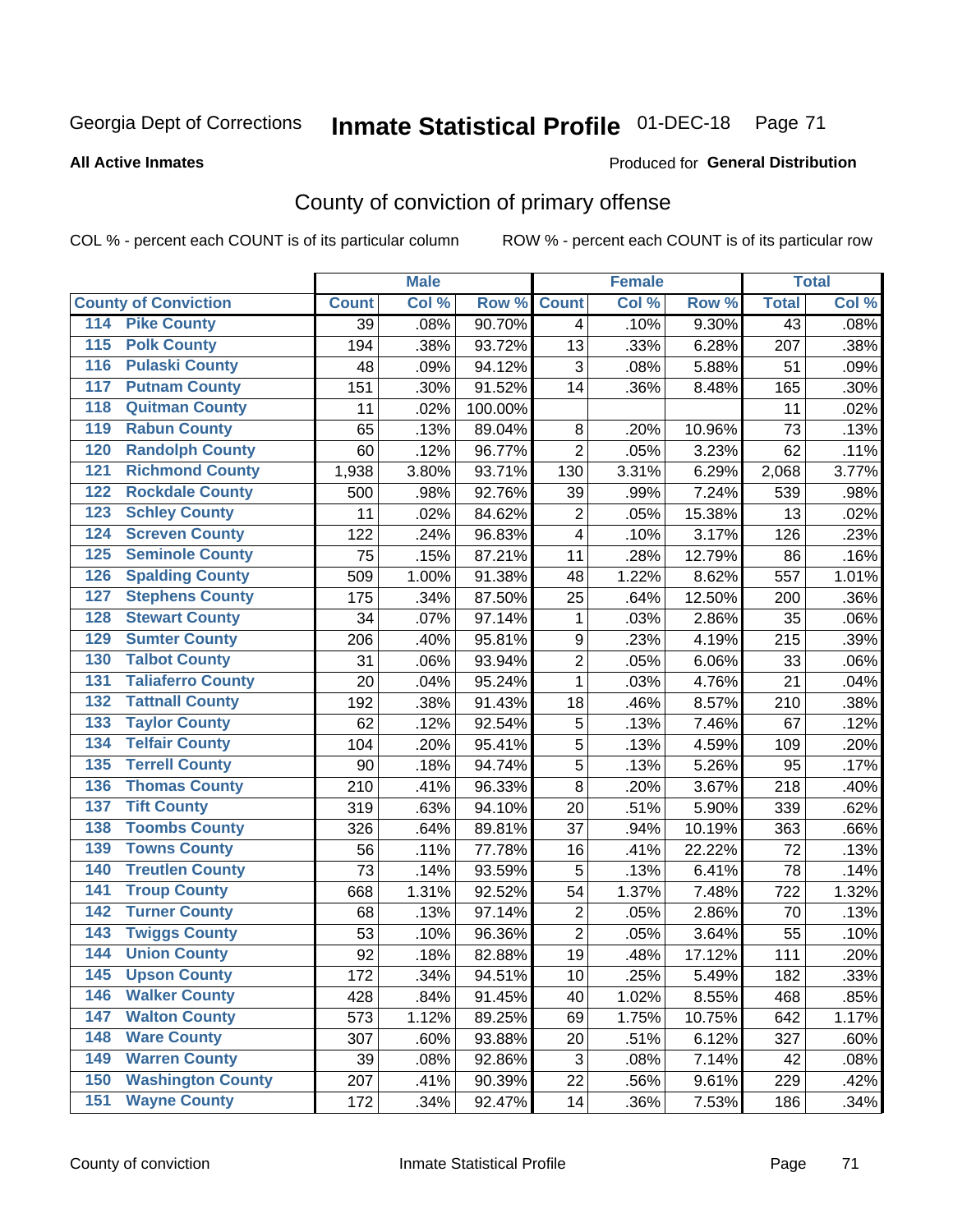# Inmate Statistical Profile 01-DEC-18 Page 72

#### **All Active Inmates**

#### Produced for General Distribution

# County of conviction of primary offense

COL % - percent each COUNT is of its particular column

|                                |              | <b>Male</b> |             |       | <b>Female</b> |              |              | <b>Total</b> |
|--------------------------------|--------------|-------------|-------------|-------|---------------|--------------|--------------|--------------|
| <b>County of Conviction</b>    | <b>Count</b> | Col %       | Row % Count |       | Col %         | Row %        | <b>Total</b> | Col %        |
| <b>Webster County</b><br>152   | 4            | .01%        | 80.00%      |       | .03%          | 20.00%       | 5            | .01%         |
| <b>Wheeler County</b><br>153   | 24           | $.05\%$     | 96.00%      |       | .03%          | 4.00%        | 25           | .05%         |
| <b>White County</b><br>154     | 102          | .20%        | 88.70%      | 13    | .33%          | 11.30%       | 115          | .21%         |
| <b>Whitfield County</b><br>155 | 797          | 1.56%       | 86.91%      | 120   | 3.05%         | 13.09%       | 917          | 1.67%        |
| <b>Wilcox County</b><br>156    | 51           | .10%        | 92.73%      | 4     | .10%          | 7.27%        | 55           | .10%         |
| <b>Wilkes County</b><br>157    | 75           | .15%        | 93.75%      | 5     | .13%          | 6.25%        | 80           | .15%         |
| <b>Wilkinson County</b><br>158 | 46           | .09%        | 95.83%      | 2     | .05%          | 4.17%        | 48           | .09%         |
| <b>Worth County</b><br>159     | 131          | .26%        | 92.25%      | 11    | .28%          | 7.75%        | 142          | .26%         |
| <b>Total Rported</b>           | 50,948       | 100%        | 92.83%      | 3,933 | 100%          | <b>7.17%</b> | 54,881       | 100%         |

| <b>Not Reported</b> |        |       |        |
|---------------------|--------|-------|--------|
| <b>Grand Total</b>  | 50,948 | 3,933 | 54,881 |

| <b>Mode (most frequent)</b> | <b>Fulton County</b> | <b>ICobb County</b> | <b>Fulton County</b> |
|-----------------------------|----------------------|---------------------|----------------------|
|                             |                      |                     |                      |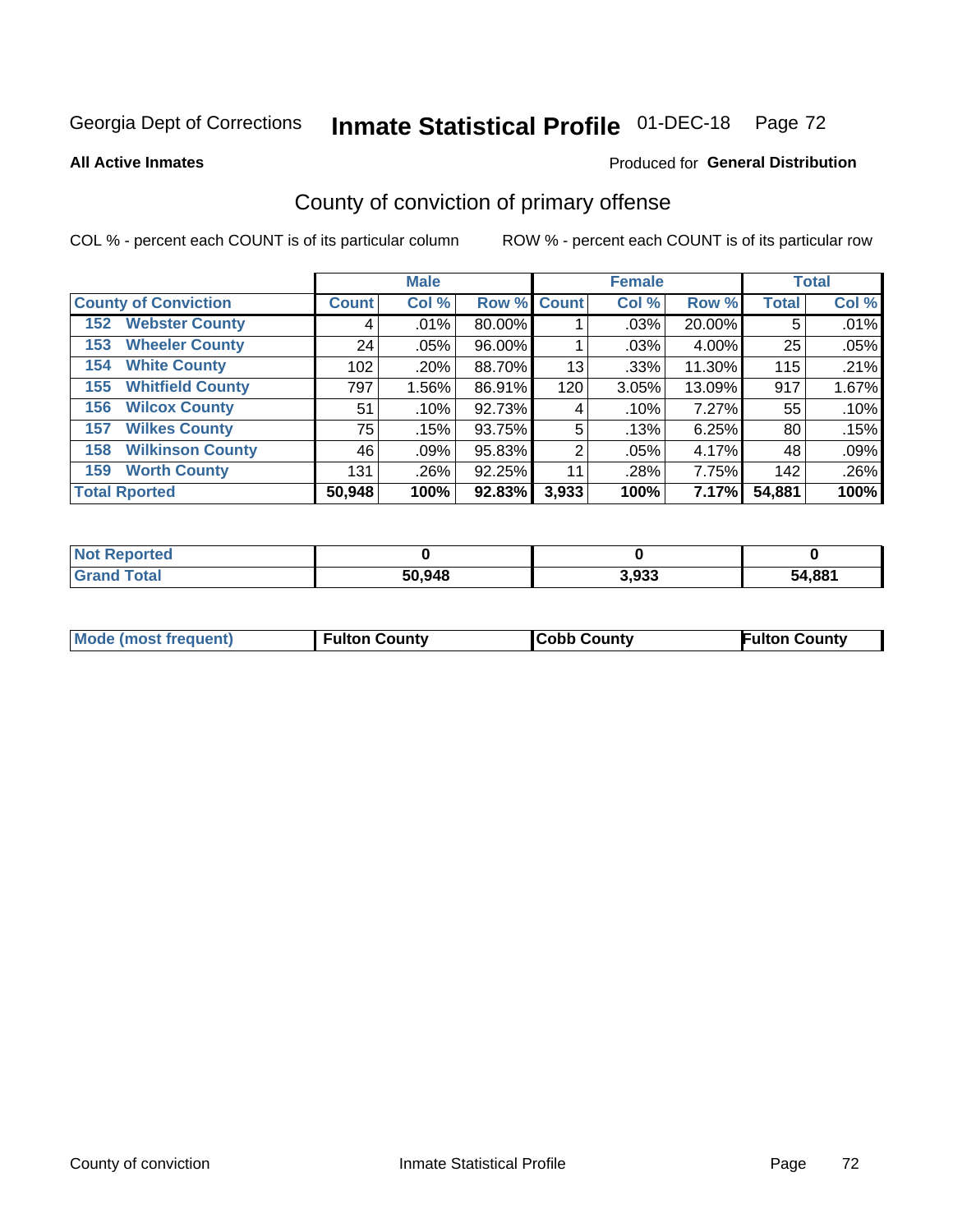## **Georgia Dept of Corrections All Active Inmates**

# Inmate Statistical Profile 01-DEC-18 Page 73

Produced for General Distribution

# Circuit of conviction of primary offense

COL % - percent each COUNT is of its particular column ROW % - percent each COUNT is of its particular row

|                         |                                 |              | <b>Male</b> |        |              | <b>Female</b> |        |              | <b>Total</b> |
|-------------------------|---------------------------------|--------------|-------------|--------|--------------|---------------|--------|--------------|--------------|
|                         | <b>Circuit of Conviction</b>    | <b>Count</b> | Col %       | Row %  | <b>Count</b> | Col %         | Row %  | <b>Total</b> | Col %        |
| 1                       | <b>Alapaha Circuit</b>          | 360          | .71%        | 93.51% | 25           | .64%          | 6.49%  | 385          | .70%         |
| $\overline{2}$          | <b>Alcovy Circuit</b>           | 1,301        | 2.56%       | 90.10% | 143          | 3.65%         | 9.90%  | 1,444        | 2.64%        |
| $\overline{\mathbf{3}}$ | <b>Atlanta Circuit</b>          | 4,993        | 9.83%       | 96.07% | 204          | 5.21%         | 3.93%  | 5,197        | 9.50%        |
| 4                       | <b>Atlantic Circuit</b>         | 661          | 1.30%       | 92.97% | 50           | 1.28%         | 7.03%  | 711          | 1.30%        |
| $\overline{5}$          | <b>Augusta Circuit</b>          | 2,599        | 5.12%       | 93.66% | 176          | 4.49%         | 6.34%  | 2,775        | 5.07%        |
| $\overline{6}$          | <b>Blue Ridge Circuit</b>       | 549          | 1.08%       | 91.50% | 51           | 1.30%         | 8.50%  | 600          | 1.10%        |
| $\overline{\mathbf{7}}$ | <b>Brunswick Circuit</b>        | 1,156        | 2.28%       | 94.75% | 64           | 1.63%         | 5.25%  | 1,220        | 2.23%        |
| $\overline{\mathbf{8}}$ | <b>Chattahoochee Circuit</b>    | 1,461        | 2.88%       | 94.75% | 81           | 2.07%         | 5.25%  | 1,542        | 2.82%        |
| $\overline{9}$          | <b>Cherokee Circuit</b>         | 1,000        | 1.97%       | 88.18% | 134          | 3.42%         | 11.82% | 1,134        | 2.07%        |
| 10                      | <b>Clayton Circuit</b>          | 1,396        | 2.75%       | 92.08% | 120          | 3.06%         | 7.92%  | 1,516        | 2.77%        |
| $\overline{11}$         | <b>Cobb Circuit</b>             | 2,532        | 4.99%       | 92.14% | 216          | 5.51%         | 7.86%  | 2,748        | 5.02%        |
| $\overline{12}$         | <b>Conasauga Circuit</b>        | 1,017        | 2.00%       | 88.13% | 137          | 3.50%         | 11.87% | 1,154        | 2.11%        |
| 13                      | <b>Cordele Circuit</b>          | 714          | 1.41%       | 93.09% | 53           | 1.35%         | 6.91%  | 767          | 1.40%        |
| 14                      | <b>Coweta Circuit</b>           | 2,233        | 4.40%       | 92.27% | 187          | 4.77%         | 7.73%  | 2,420        | 4.42%        |
| 15                      | <b>Dougherty Circuit</b>        | 887          | 1.75%       | 94.56% | 51           | 1.30%         | 5.44%  | 938          | 1.71%        |
| 16                      | <b>Dublin Circuit</b>           | 439          | .86%        | 93.40% | 31           | .79%          | 6.60%  | 470          | .86%         |
| 17                      | <b>Eastern Circuit</b>          | 1,881        | 3.70%       | 95.05% | 98           | 2.50%         | 4.95%  | 1,979        | 3.62%        |
| 18                      | <b>Flint Circuit</b>            | 605          | 1.19%       | 89.90% | 68           | 1.74%         | 10.10% | 673          | 1.23%        |
| 19                      | <b>Griffin Circuit</b>          | 1,069        | 2.11%       | 91.29% | 102          | 2.60%         | 8.71%  | 1,171        | 2.14%        |
| 20                      | <b>Gwinnett Circuit</b>         | 2,747        | 5.41%       | 93.34% | 196          | 5.00%         | 6.66%  | 2,943        | 5.38%        |
| $\overline{21}$         | <b>Houston Circuit</b>          | 691          | 1.36%       | 93.25% | 50           | 1.28%         | 6.75%  | 741          | 1.35%        |
| $\overline{22}$         | <b>Lookout Mountain Circuit</b> | 1,142        | 2.25%       | 90.35% | 122          | 3.11%         | 9.65%  | 1,264        | 2.31%        |
| 23                      | <b>Macon Circuit</b>            | 1,234        | 2.43%       | 93.63% | 84           | 2.14%         | 6.37%  | 1,318        | 2.41%        |
| $\overline{24}$         | <b>Middle Circuit</b>           | 974          | 1.92%       | 90.69% | 100          | 2.55%         | 9.31%  | 1,074        | 1.96%        |
| 25                      | <b>Mountain Circuit</b>         | 372          | .73%        | 88.15% | 50           | 1.28%         | 11.85% | 422          | .77%         |
| 26                      | <b>Northeastern Circuit</b>     | 823          | 1.62%       | 90.74% | 84           | 2.14%         | 9.26%  | 907          | 1.66%        |
| $\overline{27}$         | <b>Northern Circuit</b>         | 740          | 1.46%       | 91.25% | 71           | 1.81%         | 8.75%  | 811          | 1.48%        |
| 28                      | <b>Ocmulgee Circuit</b>         | 1,062        | 2.09%       | 91.55% | 98           | 2.50%         | 8.45%  | 1,160        | 2.12%        |
| 29                      | <b>Oconee Circuit</b>           | 453          | .89%        | 92.64% | 36           | .92%          | 7.36%  | 489          | .89%         |
| 30                      | <b>Ogeechee Circuit</b>         | 967          | 1.90%       | 93.88% | 63           | 1.61%         | 6.12%  | 1,030        | 1.88%        |
| $\overline{31}$         | <b>Pataula Circuit</b>          | 387          | .76%        | 93.25% | 28           | .71%          | 6.75%  | 415          | .76%         |
| 32                      | <b>Piedmont Circuit</b>         | 697          | 1.37%       | 90.99% | 69           | 1.76%         | 9.01%  | 766          | 1.40%        |
| 33                      | <b>Rome Circuit</b>             | 870          | 1.71%       | 88.87% | 109          | 2.78%         | 11.13% | 979          | 1.79%        |
| 34                      | <b>South Georgia Circuit</b>    | 563          | 1.11%       | 95.42% | 27           | .69%          | 4.58%  | 590          | 1.08%        |
| 35                      | <b>Southern Circuit</b>         | 938          | 1.85%       | 95.62% | 43           | 1.10%         | 4.38%  | 981          | 1.79%        |
| 36                      | <b>Southwestern Circuit</b>     | 377          | .74%        | 93.78% | 25           | .64%          | 6.22%  | 402          | .73%         |
| 37                      | <b>Stone Mountain Circuit</b>   | 3,048        | 6.00%       | 95.31% | 150          | 3.83%         | 4.69%  | 3,198        | 5.85%        |
| 38                      | <b>Tallapoosa Circuit</b>       | 298          | .59%        | 91.98% | 26           | .66%          | 8.02%  | 324          | .59%         |
| 39                      | <b>Tifton Circuit</b>           | 589          | 1.16%       | 94.39% | 35           | .89%          | 5.61%  | 624          | 1.14%        |
| 40                      | <b>Toombs Circuit</b>           | 385          | .76%        | 94.13% | 24           | .61%          | 5.87%  | 409          | .75%         |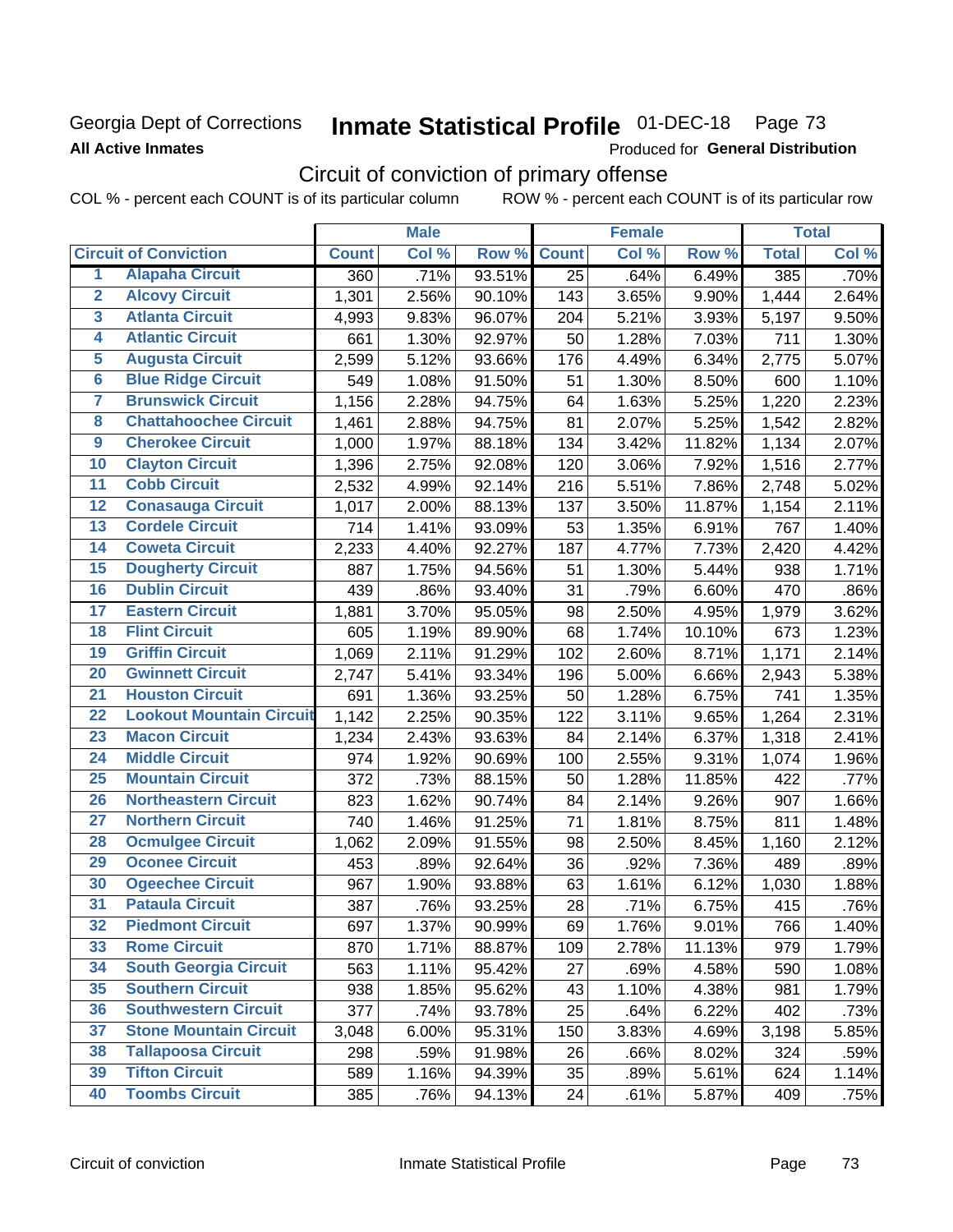### **Georgia Dept of Corrections All Active Inmates**

# Inmate Statistical Profile 01-DEC-18 Page 74

Produced for General Distribution

# Circuit of conviction of primary offense

|                      |                                  |              | <b>Male</b> |        |              | <b>Female</b> |        |              | <b>Total</b> |  |
|----------------------|----------------------------------|--------------|-------------|--------|--------------|---------------|--------|--------------|--------------|--|
|                      | <b>Circuit of Conviction</b>     | <b>Count</b> | Col %       | Row %  | <b>Count</b> | Col %         | Row %  | <b>Total</b> | Col %        |  |
| 41                   | <b>Waycross Circuit</b>          | 863          | 1.70%       | 92.40% | 71           | 1.81%         | 7.60%  | 934          | 1.71%        |  |
| 42                   | <b>Western Circuit</b>           | 617          | 1.22%       | 93.34% | 44           | 1.12%         | 6.66%  | 661          | 1.21%        |  |
| 43                   | <b>Rockdale Circuit</b>          | 500          | .98%        | 92.76% | 39           | 1.00%         | 7.24%  | 539          | .99%         |  |
| 44                   | <b>Douglas Circuit</b>           | 1,041        | 2.05%       | 90.76% | 106          | 2.70%         | 9.24%  | 1,147        | 2.10%        |  |
| 45                   | <b>Appalachian Circuit</b>       | 301          | .59%        | 88.53% | 39           | 1.00%         | 11.47% | 340          | .62%         |  |
| 46                   | <b>Enotah Circuit</b>            | 337          | .66%        | 85.97% | 55           | 1.40%         | 14.03% | 392          | .72%         |  |
| 47                   | <b>Bell-Forsyth J.C.</b>         | 351          | .69%        | 91.17% | 34           | $.87\%$       | 8.83%  | 385          | .70%         |  |
| 48                   | <b>Towaliga Judicial Circuit</b> | 323          | .64%        | 92.55% | 26           | .66%          | 7.45%  | 349          | .64%         |  |
| 49                   | <b>Paulding Circuit</b>          | 232          | .46%        | 90.63% | 24           | .61%          | 9.38%  | 256          | .47%         |  |
| <b>Total Rported</b> |                                  | 50,775       | 100%        | 92.83% | 3,919        | 100%          | 7.17%  | 54,694       | 100%         |  |
| <b>Not Reported</b>  |                                  |              | 173         |        |              | 14            |        |              | 187          |  |
| <b>Grand Total</b>   |                                  |              | 50,948      |        |              | 3,933         |        |              | 54,881       |  |

|                             | ------  | -,--- | - - , - - - |
|-----------------------------|---------|-------|-------------|
|                             |         |       |             |
| <b>Mode (most frequent)</b> | Atlanta | Copp  | ∖tlanta     |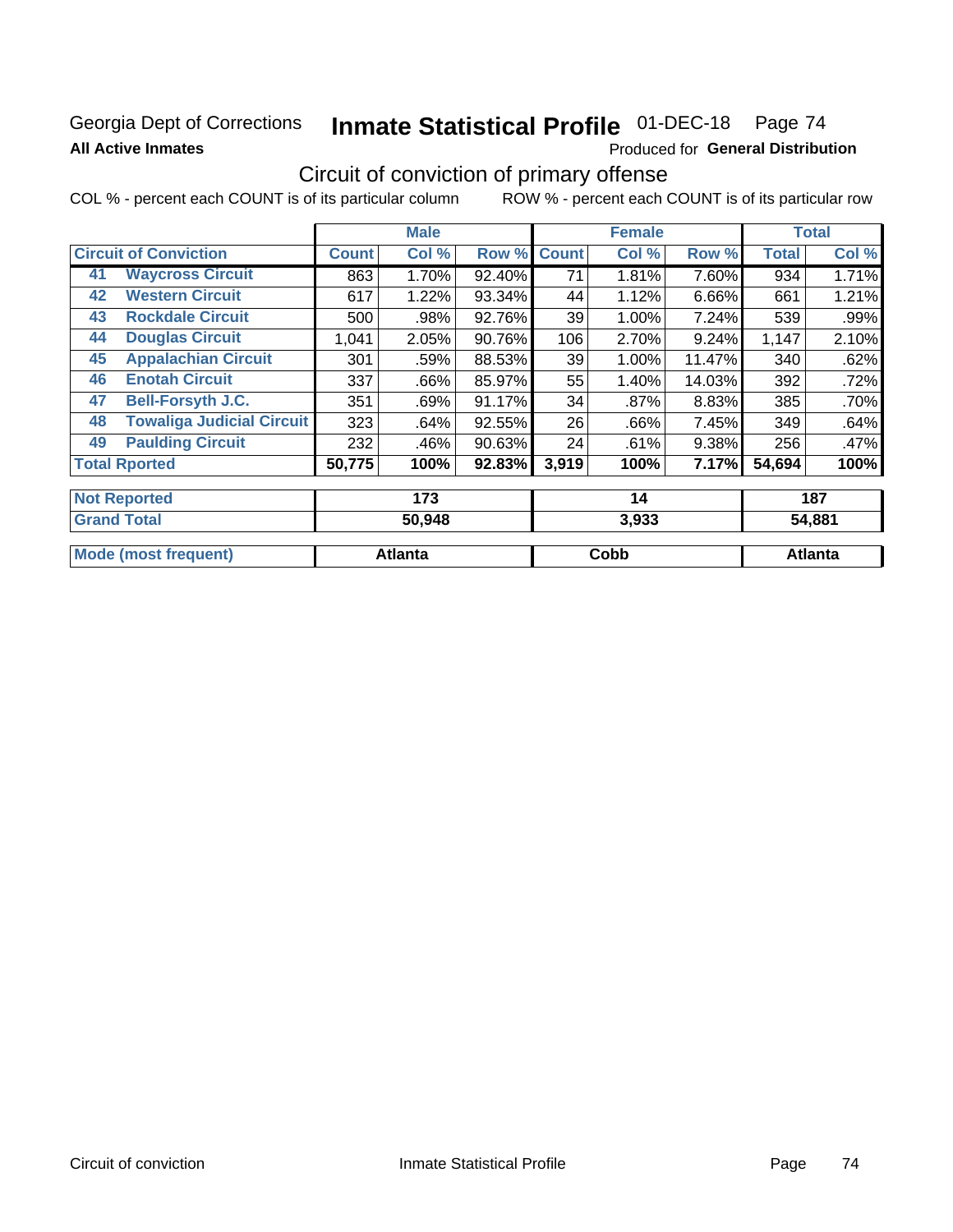#### **All Active Inmates**

### Produced for **General Distribution**

### Years served (jail + prison) in this incarceration

|                        |              | <b>Male</b> |         |                | <b>Female</b> |       |              | <b>Total</b> |
|------------------------|--------------|-------------|---------|----------------|---------------|-------|--------------|--------------|
| <b>Years Served</b>    | <b>Count</b> | Col %       | Row %   | <b>Count</b>   | Col %         | Row % | <b>Total</b> | Col%         |
| Less than one year     | 10,129       | 19.90%      | 90.27%  | 1,092          | 27.79%        | 9.73% | 11,221       | 20.47%       |
| 1 to 1.99 years        | 7,397        | 14.53%      | 91.45%  | 692            | 17.61%        | 8.55% | 8,089        | 14.75%       |
| 2 to 2.99 years        | 5,305        | 10.42%      | 91.81%  | 473            | 12.04%        | 8.19% | 5,778        | 10.54%       |
| 3 to 3.99 years        | 4,163        | 8.18%       | 91.78%  | 373            | 9.49%         | 8.22% | 4,536        | 8.27%        |
| 4 to 4.99 years        | 3,277        | 6.44%       | 93.02%  | 246            | 6.26%         | 6.98% | 3,523        | 6.43%        |
| 5 to 5.99 years        | 2,677        | 5.26%       | 92.98%  | 202            | 5.14%         | 7.02% | 2,879        | 5.25%        |
| 6 to 6.99 years        | 2,341        | 4.60%       | 93.75%  | 156            | 3.97%         | 6.25% | 2,497        | 4.55%        |
| 7 to 7.99 years        | 2,048        | 4.02%       | 94.29%  | 124            | 3.16%         | 5.71% | 2,172        | 3.96%        |
| <b>8 to 8.99 years</b> | 1,607        | 3.16%       | 94.47%  | 94             | 2.39%         | 5.53% | 1,701        | 3.10%        |
| 9 to 9.99 years        | 1,475        | 2.90%       | 94.43%  | 87             | 2.21%         | 5.57% | 1,562        | 2.85%        |
| 10 to 10.99 years      | 1,095        | 2.15%       | 95.88%  | 47             | 1.20%         | 4.12% | 1,142        | 2.08%        |
| 11 to 11.99 years      | 1,118        | 2.20%       | 95.88%  | 48             | 1.22%         | 4.12% | 1,166        | 2.13%        |
| 12 to 12.99 years      | 850          | 1.67%       | 96.70%  | 29             | 0.74%         | 3.30% | 879          | 1.60%        |
| 13 to 13.99 years      | 682          | 1.34%       | 95.12%  | 35             | 0.89%         | 4.88% | 717          | 1.31%        |
| 14 to 14.99 years      | 635          | 1.25%       | 95.49%  | 30             | 0.76%         | 4.51% | 665          | 1.21%        |
| 15 to 15.99 years      | 541          | 1.06%       | 94.91%  | 29             | 0.74%         | 5.09% | 570          | 1.04%        |
| 16 to 16.99 years      | 505          | 0.99%       | 95.28%  | 25             | 0.64%         | 4.72% | 530          | 0.97%        |
| 17 to 17.99 years      | 498          | 0.98%       | 97.27%  | 14             | 0.36%         | 2.73% | 512          | 0.93%        |
| 18 to 18.99 years      | 467          | 0.92%       | 95.50%  | 22             | 0.56%         | 4.50% | 489          | 0.89%        |
| 19 to 19.99 years      | 406          | 0.80%       | 94.86%  | 22             | 0.56%         | 5.14% | 428          | 0.78%        |
| 20 to 20.99 years      | 364          | 0.72%       | 95.54%  | 17             | 0.43%         | 4.46% | 381          | 0.69%        |
| 21 to 21.99 years      | 390          | 0.77%       | 97.50%  | 10             | 0.25%         | 2.50% | 400          | 0.73%        |
| 22 to 22.99 years      | 360          | 0.71%       | 97.83%  | 8              | 0.20%         | 2.17% | 368          | 0.67%        |
| 23 to 23.99 years      | 336          | 0.66%       | 96.55%  | 12             | 0.31%         | 3.45% | 348          | 0.63%        |
| 24 to 24.99 years      | 295          | 0.58%       | 97.36%  | $\bf 8$        | 0.20%         | 2.64% | 303          | 0.55%        |
| 25 to 25.99 years      | 270          | 0.53%       | 97.47%  | $\overline{7}$ | 0.18%         | 2.53% | 277          | 0.51%        |
| 26 to 26.99 years      | 182          | 0.36%       | 97.33%  | $\overline{5}$ | 0.13%         | 2.67% | 187          | 0.34%        |
| 27 to 27.99 years      | 212          | 0.42%       | 96.36%  | $\,8\,$        | 0.20%         | 3.64% | 220          | 0.40%        |
| 28 to 28.99 years      | 138          | 0.27%       | 96.50%  | 5              | 0.13%         | 3.50% | 143          | $0.26\%$     |
| 29 to 29.99 years      | 113          | 0.22%       | 100.00% |                |               |       | 113          | 0.21%        |
| Thirty + years         | 1,019        | 2.00%       | 99.03%  | 10             | 0.25%         | 0.97% | 1,029        | 1.88%        |
| <b>Total Reported</b>  | 50,895       | 100%        | 92.83%  | 3,930          | 100%          | 7.17% | 54,825       | 100%         |

| <b>Not</b><br><b>Enorted</b> | <b>ra</b><br>ວວ |       | 56     |
|------------------------------|-----------------|-------|--------|
| <b>Total</b><br>Gra          | 50,948          | 3,933 | 54,881 |
|                              |                 |       |        |

| Mean<br>(average)      | 6.66               | 4.15               | 6.48          |
|------------------------|--------------------|--------------------|---------------|
| <b>Median (middle)</b> | 3.59               | 2.33               | 3.48          |
| Mode (most frequent)   | Less than one year | Less than one year | Less than one |
|                        |                    |                    | vear          |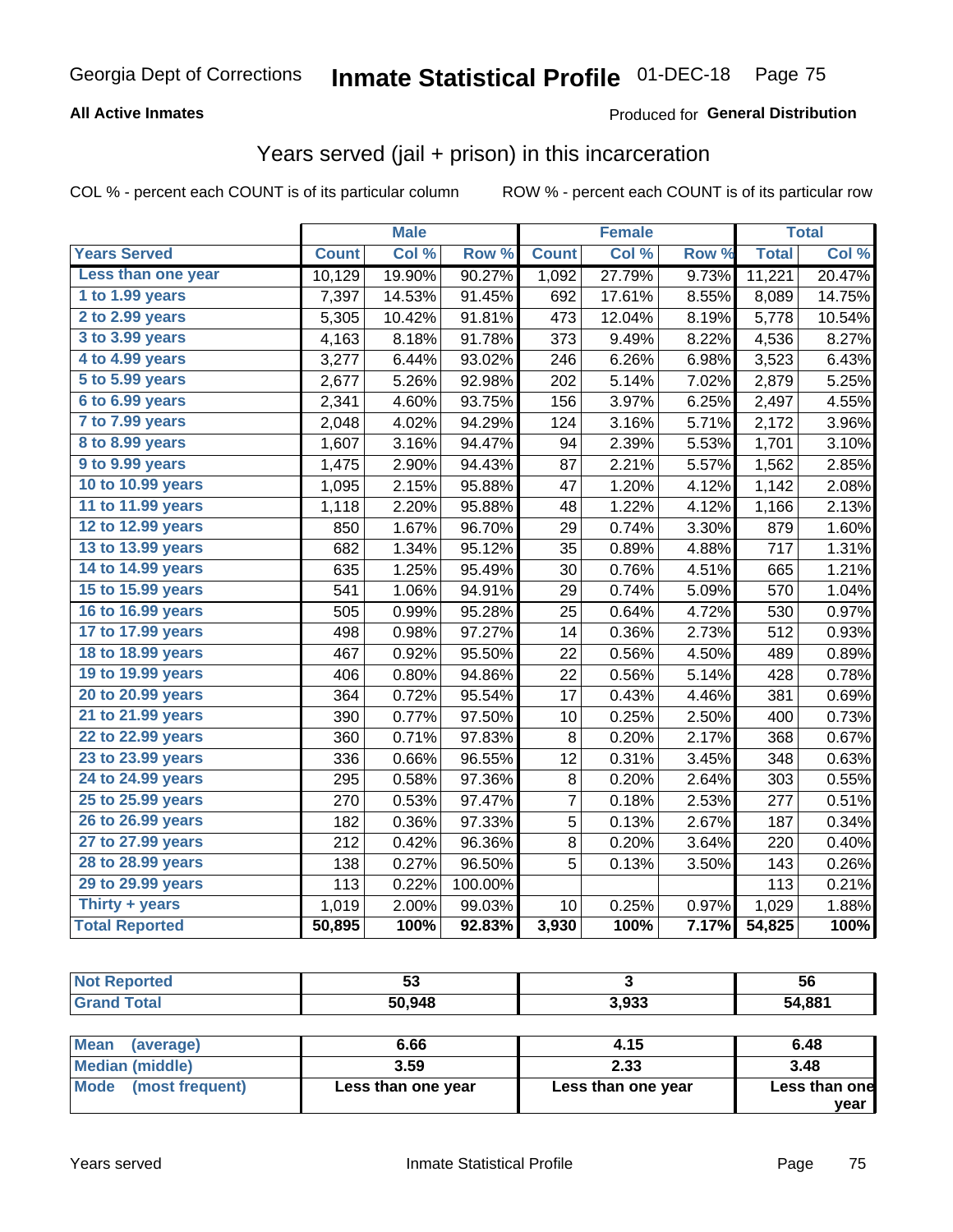#### **All Active Inmates**

Produced for **General Distribution**

### Results of most recent HIV tests

|                         | <b>Male</b>  |        | <b>Female</b> |              |           | Total    |        |        |
|-------------------------|--------------|--------|---------------|--------------|-----------|----------|--------|--------|
| <b>HIV Test Results</b> | <b>Count</b> | Col %  | Row %I        | <b>Count</b> | Col %     | Row %    | Total  | Col %  |
| <b>Positive</b>         | 674          | 1.46%  | $92.46\%$     | 55           | 1.46%     | 7.54%    | 729    | 1.46%  |
| <b>Negative</b>         | 45,490       | 98.53% | $92.45\%$     | 3,716        | $98.54\%$ | 7.55%    | 49,206 | 98.53% |
| <b>Indeterminate</b>    |              | 0.01%  | 100.00%       |              |           |          |        | 0.01%  |
| <b>Total Reported</b>   | 46,167       | 100%   | $92.45\%$     | 3,771        | 100%      | $7.55\%$ | 49,938 | 100%   |

| <b>Not Reported</b> | 704<br>4.70 L | 162   | 1.943  |
|---------------------|---------------|-------|--------|
| Total<br>Grane      | 50,948        | 3,933 | 54,881 |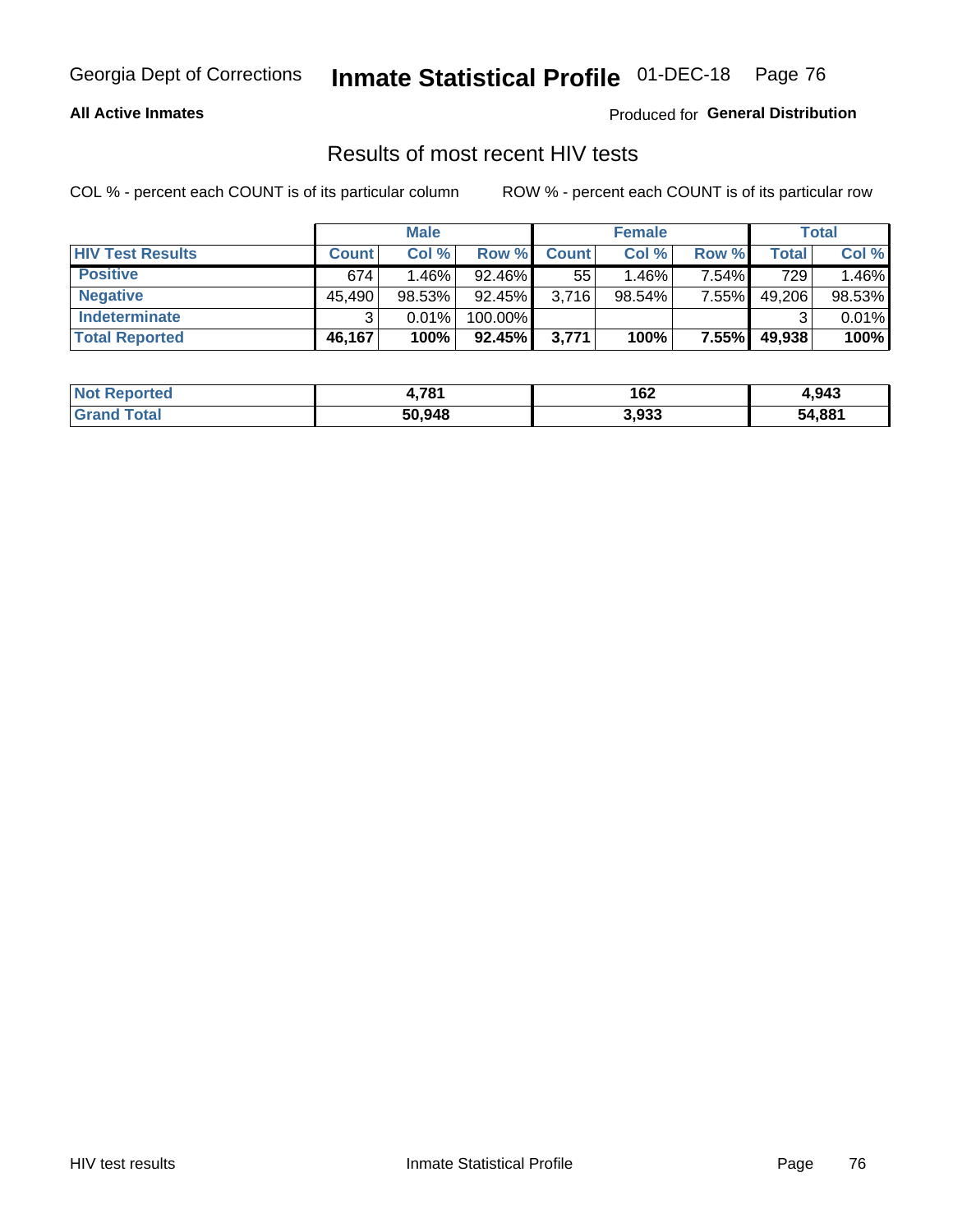#### **All Active Inmates**

#### Produced for **General Distribution**

### Results of most recent tuberculosis test

|                                  | <b>Male</b>  |        | <b>Female</b> |              |           | Total    |              |        |
|----------------------------------|--------------|--------|---------------|--------------|-----------|----------|--------------|--------|
| <b>Tuberculosis Test Results</b> | <b>Count</b> | Col%   | Row %I        | <b>Count</b> | Col%      | Row %    | <b>Total</b> | Col %  |
| <b>Positive on current test</b>  | 6,444        | 13.55% | 97.86%        | 141.         | $3.72\%$  | 2.14%    | 6,585        | 12.82% |
| <b>Positive on previous test</b> | ◠            | 0.01%  | 100.00%       |              |           |          |              | 0.01%  |
| <b>Negative</b>                  | 41.117       | 86.45% | 91.85%        | 3,648        | $96.28\%$ | $8.15\%$ | 44,765       | 87.17% |
| <b>Total Reported</b>            | 47,563       | 100%   | $92.62\%$     | 3,789        | 100%      | 7.38%    | 51.352       | 100%   |

| <b>Not Reported</b> | 3,385  | 144   | 3,529  |
|---------------------|--------|-------|--------|
| <b>Grand Total</b>  | 50,948 | 3,933 | 54,881 |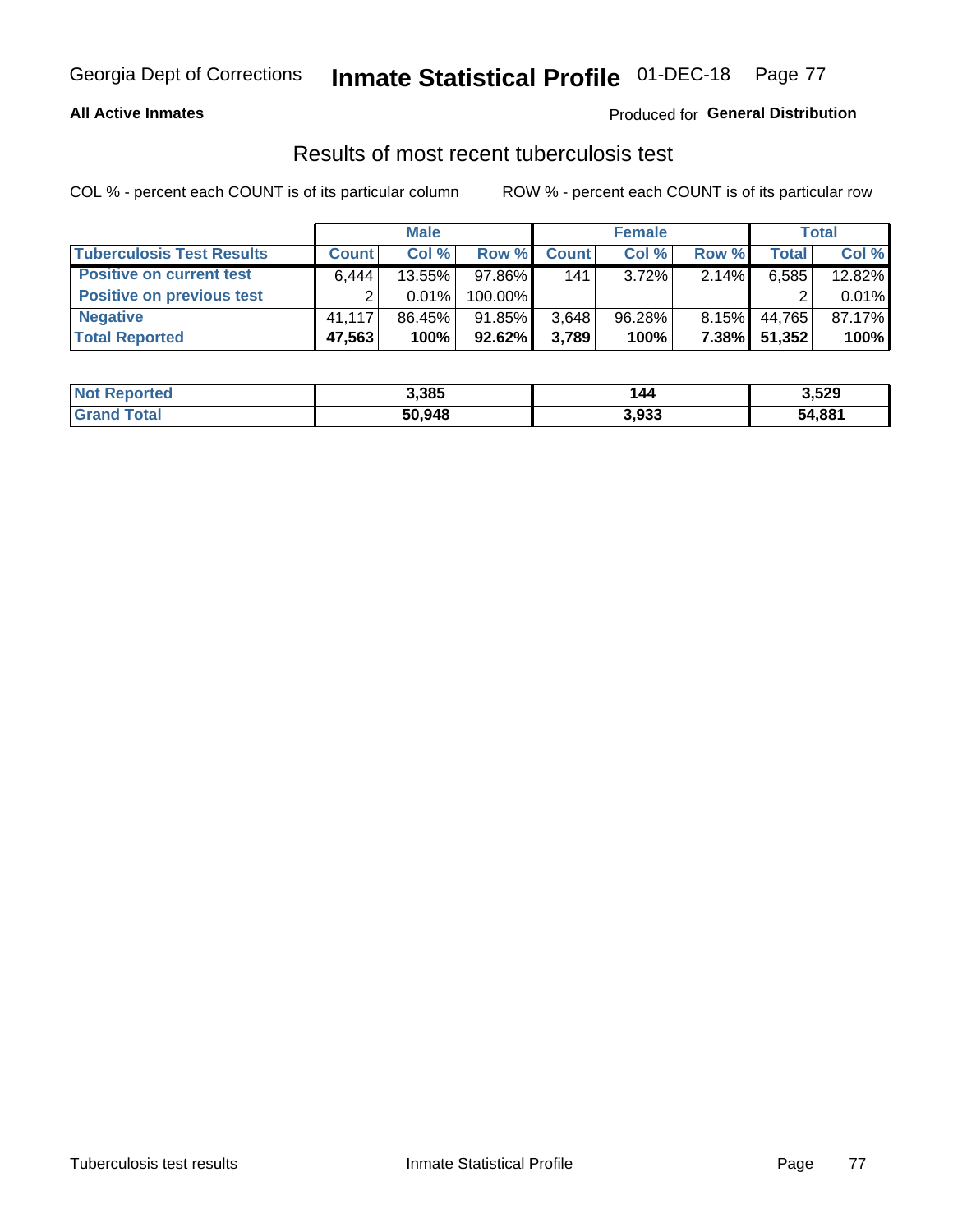#### **All Active Inmates**

Produced for **General Distribution**

### Results of most recent syphilis test

|                                 | <b>Male</b>  |          | <b>Female</b> |              |          | Total    |        |        |
|---------------------------------|--------------|----------|---------------|--------------|----------|----------|--------|--------|
| <b>Syphilis Test Results</b>    | <b>Count</b> | Col%     | Row %         | <b>Count</b> | Col %    | Row %    | Total  | Col %  |
| <b>Positive on current test</b> | 164          | $1.34\%$ | $95.35\%$     |              | $1.81\%$ | $4.65\%$ | 172    | 1.35%  |
| <b>Negative</b>                 | 12.096       | 98.66%   | 96.54%        | 434          | 98.19%   | $3.46\%$ | 12,530 | 98.65% |
| <b>Total Reported</b>           | 12,260       | 100%     | $96.52\%$     | 442          | 100%     | $3.48\%$ | 12,702 | 100%   |

| <b>Not Reported</b> | 38,688 | 3,491 | 42,179 |
|---------------------|--------|-------|--------|
| <b>Grand Total</b>  | 50,948 | 3,933 | 54,881 |